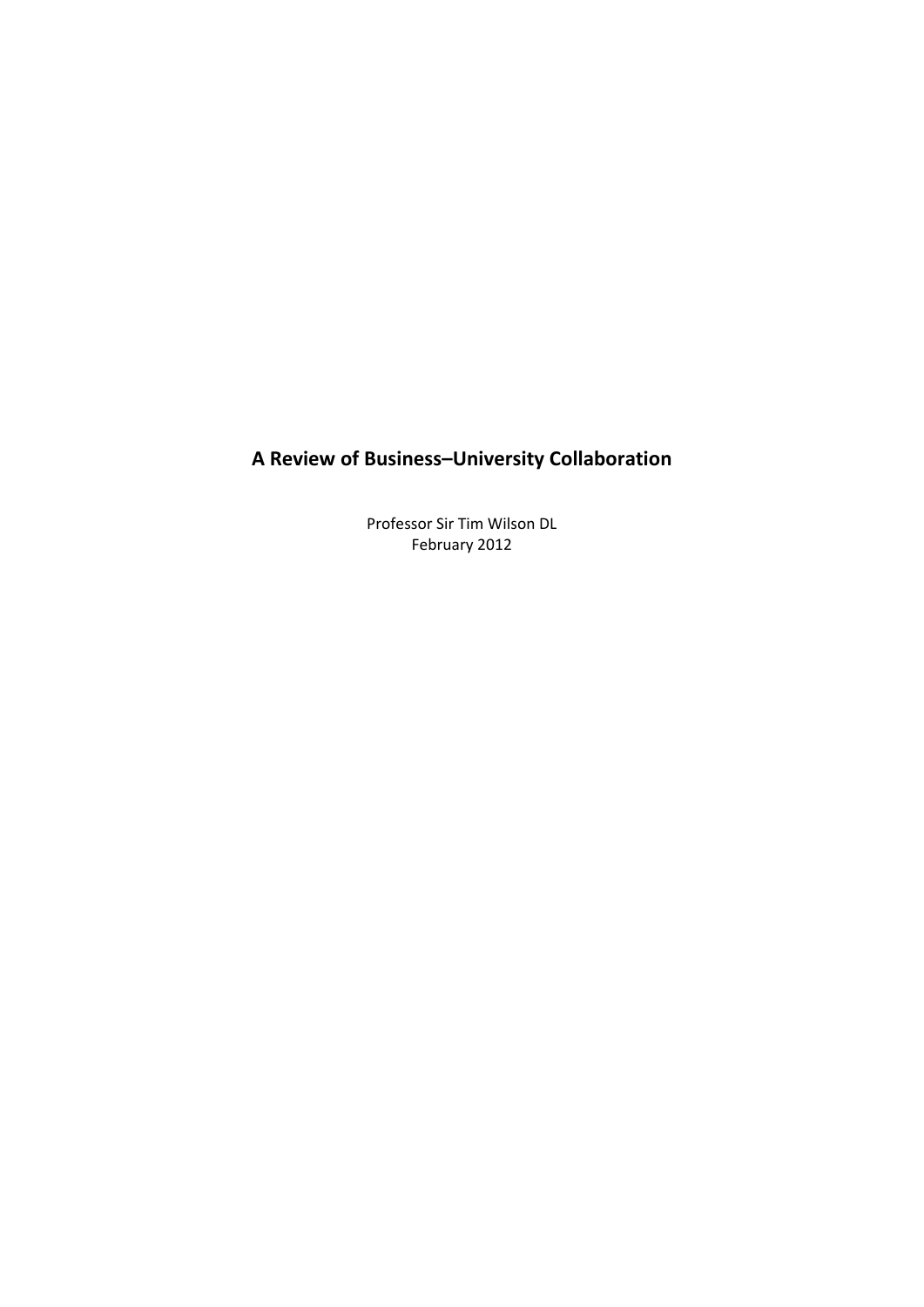# <span id="page-1-0"></span>**Preface**

*Just as castles provided the source of strength for medieval towns, and factories provided prosperity* in the industrial age, universities are the source of strength in the knowledge-based economy of the *twenty‐first century.* 

# Lord Dearing, September 2002

The words of Lord Dearing continue to ring true. The economic and social prosperity of the UK depends upon a healthy knowledge‐based economy. In our globally competitive economic environment, never before has there been a greater need for a talented, enterprising workforce, for constant innovation in product and service development, for a thriving culture of entrepreneurship, for dynamic leading‐edge scientific and technological development and for world‐class research that attracts investment. In collaboration with business, and with the support of government, the UK university sector has the capability to fulfil Lord Dearing's vision: to be the source of strength in the UK's knowledge based economy of the twenty first century.

Universities are an integral part of the skills and innovation supply chain to business. However, this supply chain is not a simple linear supplier-purchaser transaction; it is not the acquisition of a single product or service. This supply chain is multi‐dimensional, it has to be sustainable, and it has to have quality, strength and resilience. These attributes can only be secured through close collaboration, partnership and understanding between business and universities.

The multi-dimensional nature of the supply chain is represented by a landscape of businessuniversity collaboration, consisting of a number of highly diverse domains of activity. For example: the education of highly skilled graduates, applied research in advanced technologies, bespoke collaborative degree programmes, 'science' park developments, enterprise education, support for entrepreneurs, industry‐sector foundation degrees, higher‐level apprenticeships, collaborative research, in-company upskilling of employees. Many domains have a second dimension, defined by business sector ‐ for example: the creative industries, agriculture, communications, bio‐pharma, engineering. Universities operate in specific domains, meeting the needs of a range of businesses; no one university can operate in all domains. The needs of individual businesses align with different domains and successful businesses often collaborate with several universities to meet their needs. Increasingly universities operating in different domains collaborate with each other to provide support for a particular industry or employer; the concept of collaborative advantage is gaining momentum within the university sector and needs to become common practice.

To achieve world leadership in university‐business collaboration, all domains in the landscape must attain excellence; the strength of the supply chain is defined by its weakest link. Effective joined‐up policy in this field, therefore, has to be informed by knowledge of the entire landscape. Policy has to be balanced to ensure that the economic benefits derived from investment in one domain are not diluted by underperformance in others. That is both the present and the future policy challenge.

In such a diverse landscape it is not surprising that this Review contains many recommendations; the performance of a complex system can often be significantly improved by relatively small changes in its component parts. That has been my intention: to propose an agenda for change; an agenda that will help make the UK the best place in the world for university-business collaboration.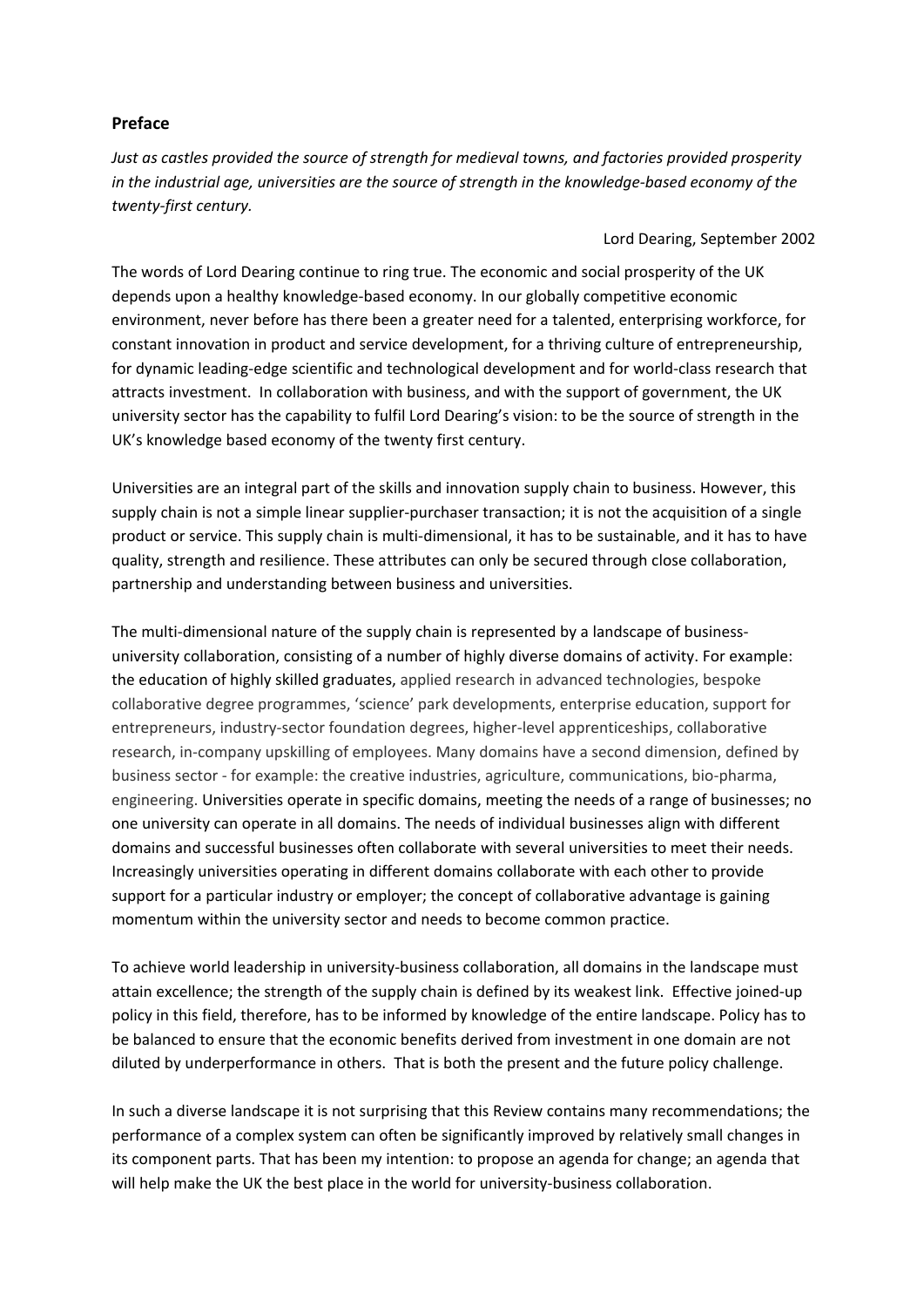### <span id="page-2-0"></span>**Acknowledgements**

In undertaking this Review I have been supported by many people with experience, expertise and enthusiasm for the contribution of business–university collaboration in the economic future of our country. Without their support, and the endorsement of their employers, this Review would have been impossible to undertake.

# <span id="page-2-1"></span>**The Core Team:**

Alix Green (Principal Adviser to the Review) University of Hertfordshire

 Christopher Millward Higher Education Funding Council for England

Andrew Battarbee Department for Business Innovation & Skills

### <span id="page-2-2"></span>**The Editorial Board:**

Colin Monk University of Brighton  Trudy Norris‐Grey IT & Telecommunications Industry

Professor Cliff Hardcastle

Professor Helen Higson OBE

Teesside University

Aston University

Keith Robson Surrey University

Professor Chris Rudd University of Nottingham

John Widdowson CBE New College Durham

Dr Malcolm Skingle CBE GlaxoSmithKline

<span id="page-2-3"></span>**The Review Panel:**

Dr Graham Baldwin University of Central Lancashire

Paul Blackmore University of Exeter

Dr Richard Blackwell Southampton Solent University

Professor Stephen Caddick University College London

Dr Phil Clare University of Oxford

### <span id="page-2-4"></span>**Research Coordination and the Secretariat:**

### <span id="page-2-5"></span>**Higher Education Funding Council for England**

Peter Seddon

Nicki Jackson Fiona Gray Chris Rowell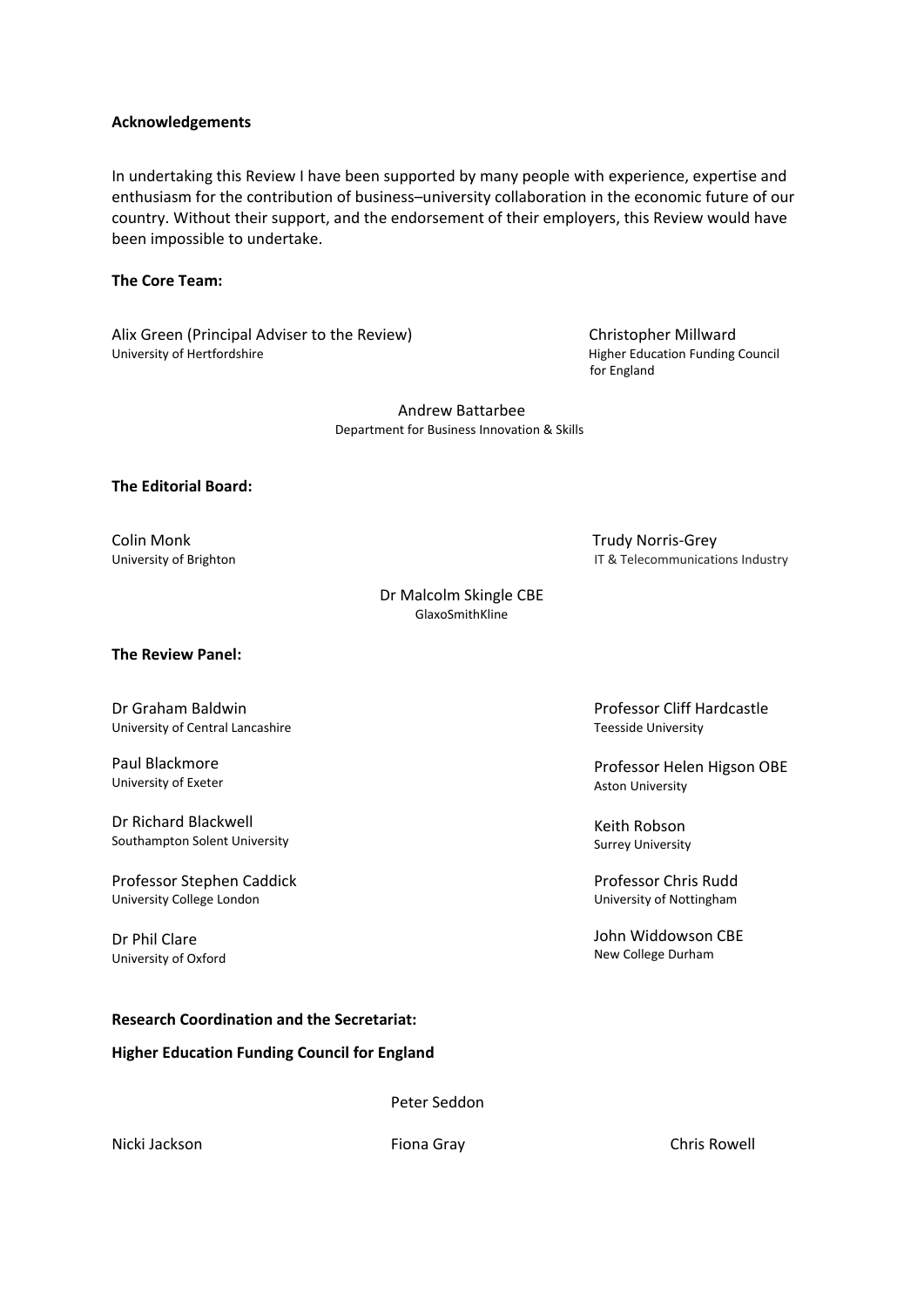### <span id="page-3-0"></span>**The Advisory Board:**

Dr David Attwood, BAE Systems Dr Charlie Ball, HECSU Alastair Balls, Centre for Life Professor Alan Barrell, NACUE Anthony Baxendale, MIRA Ltd Martin Birchall, High Fliers Research Helen Bostock, Barclays Dr Brian Bowsher, National Physical Laboratory Dr Tim Bradshaw, CBI Liam Burns, NUS Jillian Burton, Lloyds Register Dinah Caine OBE, Skillset Dr Michael Cooke, Devro plc Dr Jenny Cooper, National Grid Professor Geoffrey Crossick, University of London Professor Bob Cryan, University of Huddersfield Nicola Dandridge, Universities UK Michael Davis, UKCES Professor David Delpy, EPSRC Hushpreet Dhaliwal, NACUE Dr David Docherty, CIHE Martin Doel, AOC Rob Farace, NHS Institute; Innovation and Improvement Shaun Fensom, Manchester Digital Beverley Firth, Mills & Reeve Dr Sally Ann Forsyth, Goodman James Fothergill, CBI David S. Frost CBE, National LEP network Diana Garnham, Science Council Dr Steve Gaskin, University of Exeter Carl Gilleard, AGR Dr Philip Graham, AURIL/Queens University Belfast Dr Iain Gray, Technology Strategy Board Dr Philip Greenish, Royal Academy of Engineering Libby Hackett, University Alliance Professor Paul Hannon, NCEE Anthony Harper, JaguarLandRover Dr Matthew Harrison, Royal Academy of Engineering Iain Heath, Centrica Professor Ray Hudson, University of Durham Tim Hutchings, HCCI Professor Jim Iley, RSC Stephen Isherwood, Ernst & Young LLP Mark Jefferies, Rolls‐Royce Group

Professor Chris Jenks, Brunel University Dr Christopher Jones, Research In Motion UK Limited Sarah Jones, ABPI Professor Ewart Keep, SKOPE Tony King, Clifford Chance Academy, Clifford Chance LLP Dr Jeff Kipling, GlaxoSmithKline R&D Steve Legg, IBM UKI Andy Leonard, BP Exploration Dr Ian Lyne, RCUK Professor Carl Lygo, BPP Dr Paul Mackenzie, Hexcel Dr Adam Marshall, British Chambers of Commerce Paul Marshall, 1994 Group/Assoc of Business Schools Anne‐Marie Martin, AGCAS Professor Jonathan Michie, University of Oxford Donna Miller, Enterprise Rent‐A‐Car Ellen Miller, London Business School Geoff Mulgan, NESTA Dr David Nettleton, National Physics Laboratory Professor Ric Parker, Rolls‐Royce Group Millard Parkinson, St Helen's College Jeff Patmore, BT/University of Cambridge Professor Andy Penaluna, Swansea Met University Dr Wendy Piatt, The Russell Group Matthew Pinner, Federation of Small Businesses Karen Price OBE, e‐skills UK Dr Allyson Reed, Technology Strategy Board Sameer Savani, A|D|S UK CEO Forum Ian Shott CBE, Shott Consulting Colin Sirett, Airbus Timothy Slack, Airbus Sonia Stockton, PwC/ Bright Futures Pam Tatlow, Million + Professor Brian Turton, Cassidian Simon Wadey, Airbus John Walker, Federation of Small Businesses Sara Weller, formerly Argos Dr Andy Westwood, Guild HE Philip Whiteman, Semta Dr Jackie Wilbraham, AstraZeneca Kirsten Williamson, Petrus Communications Dr Astrid Wissenburg, ESRC Alan Woods OBE, Skills for Justice Joanna Woolf, Cogent

The recommendations within the Review have been informed by many contributions, some from people with wide generic knowledge of the field, many with specialist expertise. I am indebted to them all for their support. However, the content of this Review and its recommendations remain my responsibility and mine alone.

Professor Sir Tim Wilson DL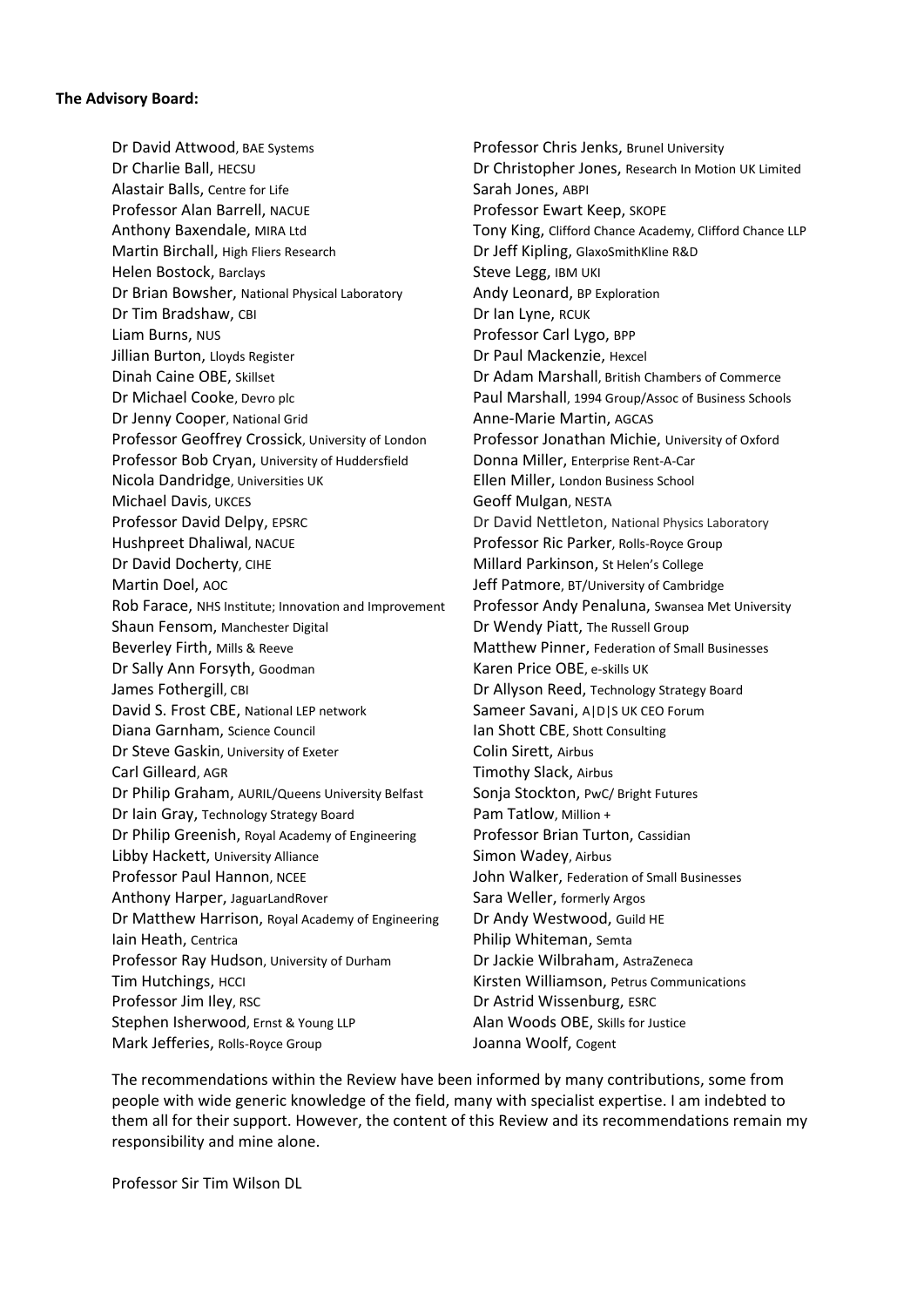# <span id="page-4-0"></span>**Contents**

| 1.3 'The best place in the world for industry-university collaboration' 13             |  |
|----------------------------------------------------------------------------------------|--|
|                                                                                        |  |
|                                                                                        |  |
|                                                                                        |  |
| Chapter 2: A History of recent government policy on business-university interaction 18 |  |
|                                                                                        |  |
| 2.2 Innovation and knowledge exchange: developing the ecosystem18                      |  |
| 2.3 Interventions by the Higher Education Funding Council for England 19               |  |
|                                                                                        |  |
|                                                                                        |  |
|                                                                                        |  |
|                                                                                        |  |
|                                                                                        |  |
|                                                                                        |  |
|                                                                                        |  |
|                                                                                        |  |
|                                                                                        |  |
|                                                                                        |  |
|                                                                                        |  |
|                                                                                        |  |
|                                                                                        |  |
|                                                                                        |  |
|                                                                                        |  |
| 3.3 Relationship management and the emergence of strategic partnerships25              |  |
|                                                                                        |  |
|                                                                                        |  |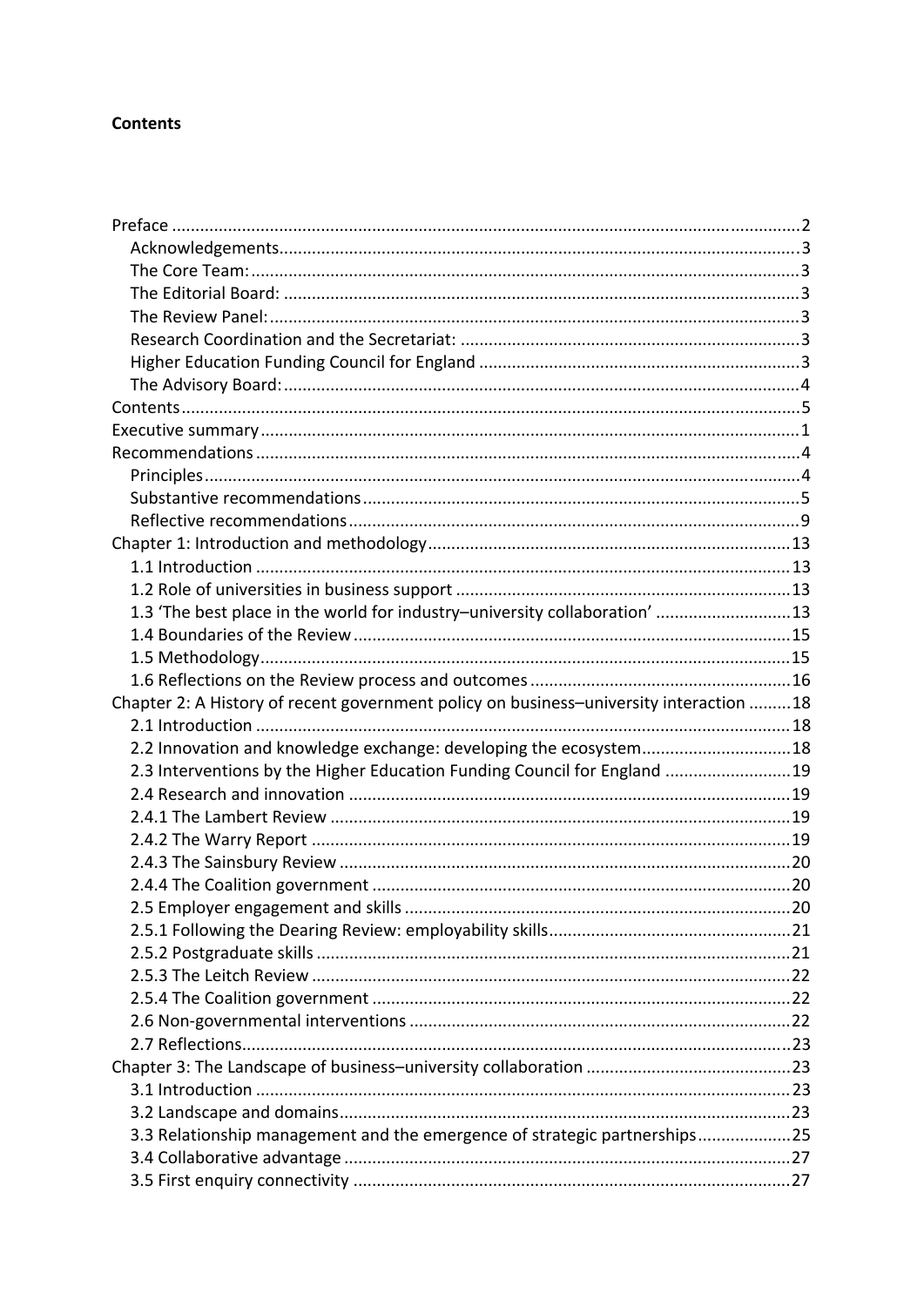| 4.3.2 Developing employability skills through formal learning environments 32          |  |
|----------------------------------------------------------------------------------------|--|
|                                                                                        |  |
|                                                                                        |  |
|                                                                                        |  |
|                                                                                        |  |
|                                                                                        |  |
| 4.5 Work experience as a formal part of a programme: placements and internships 37     |  |
|                                                                                        |  |
|                                                                                        |  |
|                                                                                        |  |
|                                                                                        |  |
|                                                                                        |  |
|                                                                                        |  |
|                                                                                        |  |
|                                                                                        |  |
|                                                                                        |  |
|                                                                                        |  |
|                                                                                        |  |
| 4.7 Pathways for progression: meeting student aspirations and employer needs45         |  |
|                                                                                        |  |
|                                                                                        |  |
|                                                                                        |  |
|                                                                                        |  |
| Chapter 5: Business-university collaboration in research and innovation 52             |  |
|                                                                                        |  |
|                                                                                        |  |
|                                                                                        |  |
|                                                                                        |  |
| 5.5 Networks that connect businesses to universities in research matters53             |  |
|                                                                                        |  |
|                                                                                        |  |
|                                                                                        |  |
|                                                                                        |  |
|                                                                                        |  |
|                                                                                        |  |
| 5.7 Business-university collaboration in Research Councils and the Technology Strategy |  |
|                                                                                        |  |
| 5.7.1 Complementarity of the Research Councils and the Technology Strategy Board 58    |  |
|                                                                                        |  |
|                                                                                        |  |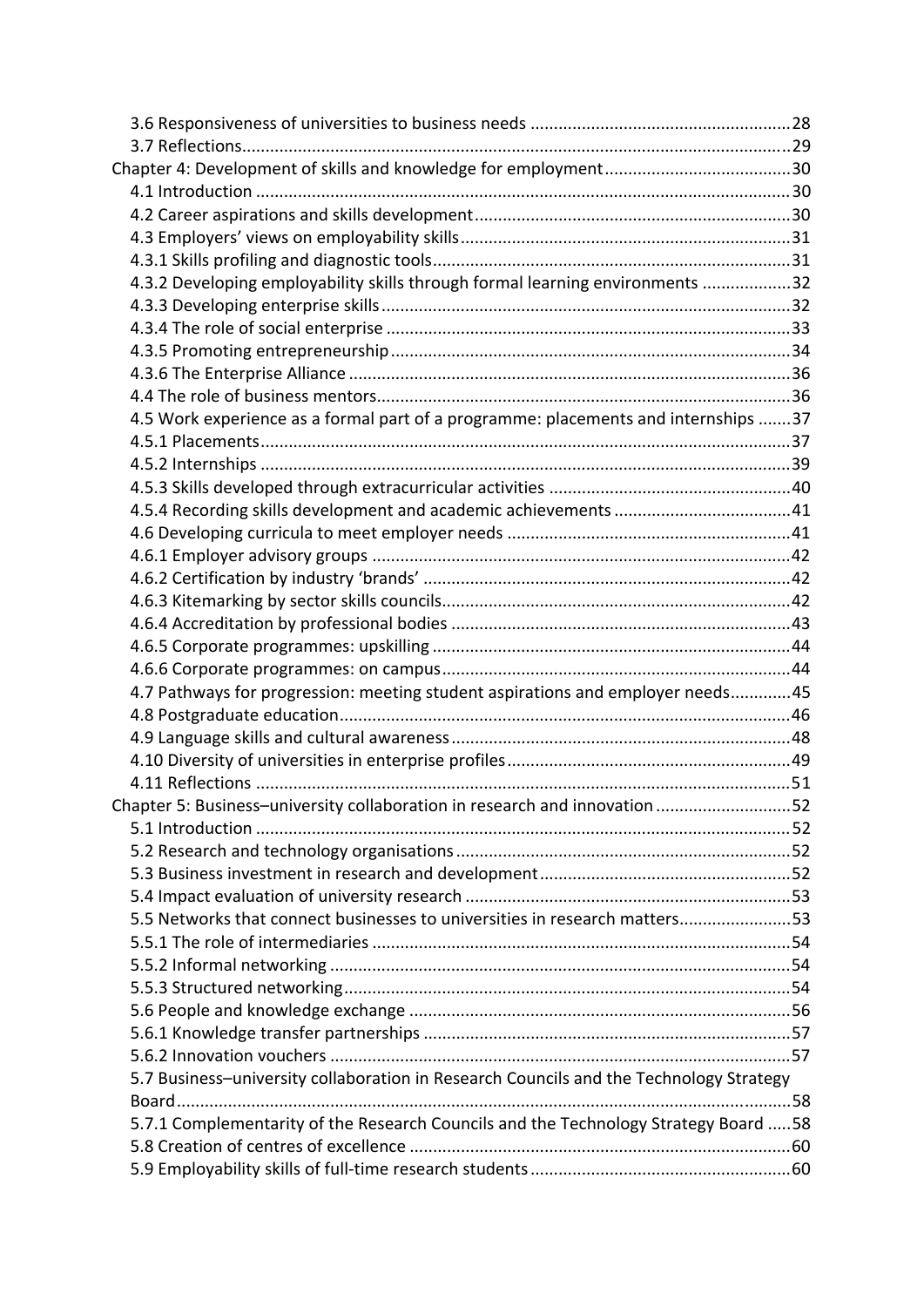| 5.9.3 Employability considerations in the structure of PhD programmes  63         |  |
|-----------------------------------------------------------------------------------|--|
|                                                                                   |  |
|                                                                                   |  |
| Chapter 6: Graduate recruitment: the interface between students, universities and |  |
|                                                                                   |  |
|                                                                                   |  |
|                                                                                   |  |
|                                                                                   |  |
|                                                                                   |  |
|                                                                                   |  |
| 6.4.2 Internships and placements: changing recruitment practices 70               |  |
| 6.4.3 Graduate recruitment by the small and medium-sized enterprise sector71      |  |
|                                                                                   |  |
|                                                                                   |  |
| Chapter 7: Universities in their local communities: enabling economic growth 73   |  |
|                                                                                   |  |
|                                                                                   |  |
|                                                                                   |  |
|                                                                                   |  |
|                                                                                   |  |
|                                                                                   |  |
|                                                                                   |  |
|                                                                                   |  |
|                                                                                   |  |
|                                                                                   |  |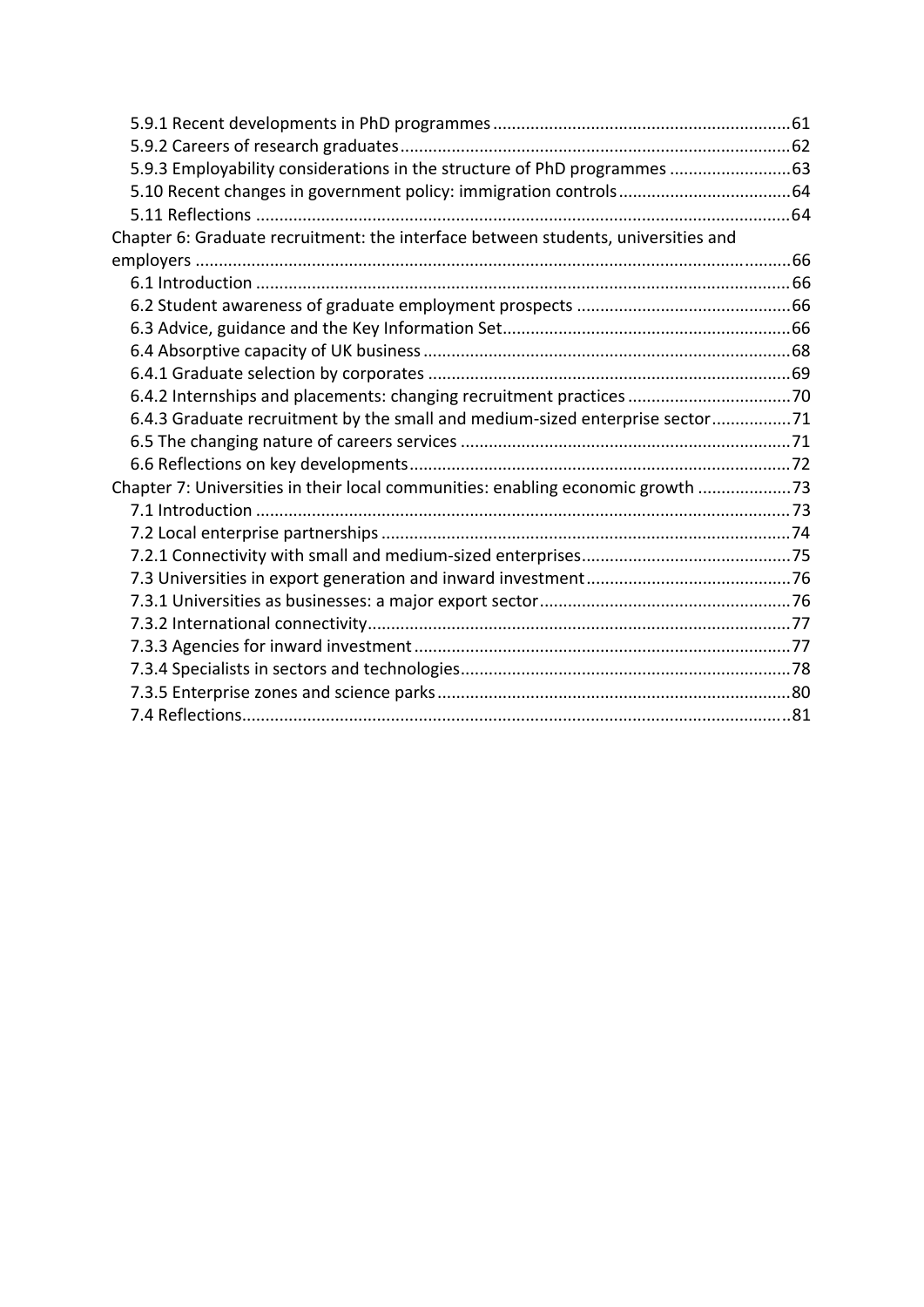### <span id="page-7-0"></span>**Executive summary**

- 1. Since the Lambert Review (2003) there has been a huge change in both the quantum and the quality of business–university collaboration. This change has not only been stimulated by government funding initiatives but also by a growing realisation, within both business and universities, of the central role of universities in providing high‐level skills, a world‐class research base and a culture of inquiry and innovation. Universities are an integral part of the supply chain to business—a supply chain that has the capability to support business growth and therefore economic prosperity. However, a sustainable supply chain is not a simple linear supplier–purchaser model; strength and resilience in such a supply chain is derived from close collaboration and an understanding of each party's priorities and capabilities. The objective is to attain world leadership in business–university collaboration; improvements need to be made in the supply chain to attain that status.
- 2. The landscape of business–university collaboration consists of a large number of highly diverse domains—for example, applied research in advanced technologies, in‐company upskilling of employees, bespoke collaborative degree programmes, science park developments, enterprise education, entrepreneurial support for staff and students, higher‐level apprenticeships, skills development of post doctoral staff. A second dimension of each domain is defined by industry sector—for example, the creative industries, agriculture, bio-pharma, engineering. Universities operate in specific domains, meeting the needs of a range of businesses; no one university can operate in all domains. Similarly the needs of business align with different domains and it is not unusual for a business to collaborate with several universities in meeting those needs. To achieve world leadership in business–university collaboration, all domains must attain excellence. It is necessary to understand the entire landscape of collaboration in order to ensure that policy intended to improve performance in one domain does not adversely affect performance in another. Knowledge of the effectiveness of the domains in this landscape is currently dispersed and in some domains is dominated by anecdote rather than evidence. A source of authoritative knowledge should be established, a source with a governance structure where business and university leaders sit as equals.
- 3. Like businesses, universities thrive on competition; competition has been a driver of performance and efficiency. However, in the field of business support the concepts of collaborative advantage also have merit and there are many examples of consortia of universities aggregating their capabilities to meet business needs. Nevertheless, in the context of the university sector as a whole, further clarity of the portfolio of each university's capability, allied with a referral system, will improve collaboration and, critically, the reputation of the university sector. To achieve optimal university performance in business support, universities should make explicit decisions about their domains of operation, ensure that their enquiry systems are effective and establish referral mechanisms to help businesses find the appropriate university support for their needs.
- 4. In order to enhance graduate skills levels and ensure a smooth and effective transition between university and business environments, there is a need to increase opportunities for students to acquire relevant work experience during their studies. Sandwich degree programmes, internships and work‐based programmes all have roles to play in achieving this. Further, measures to promote progression into high‐level apprenticeships need to be introduced in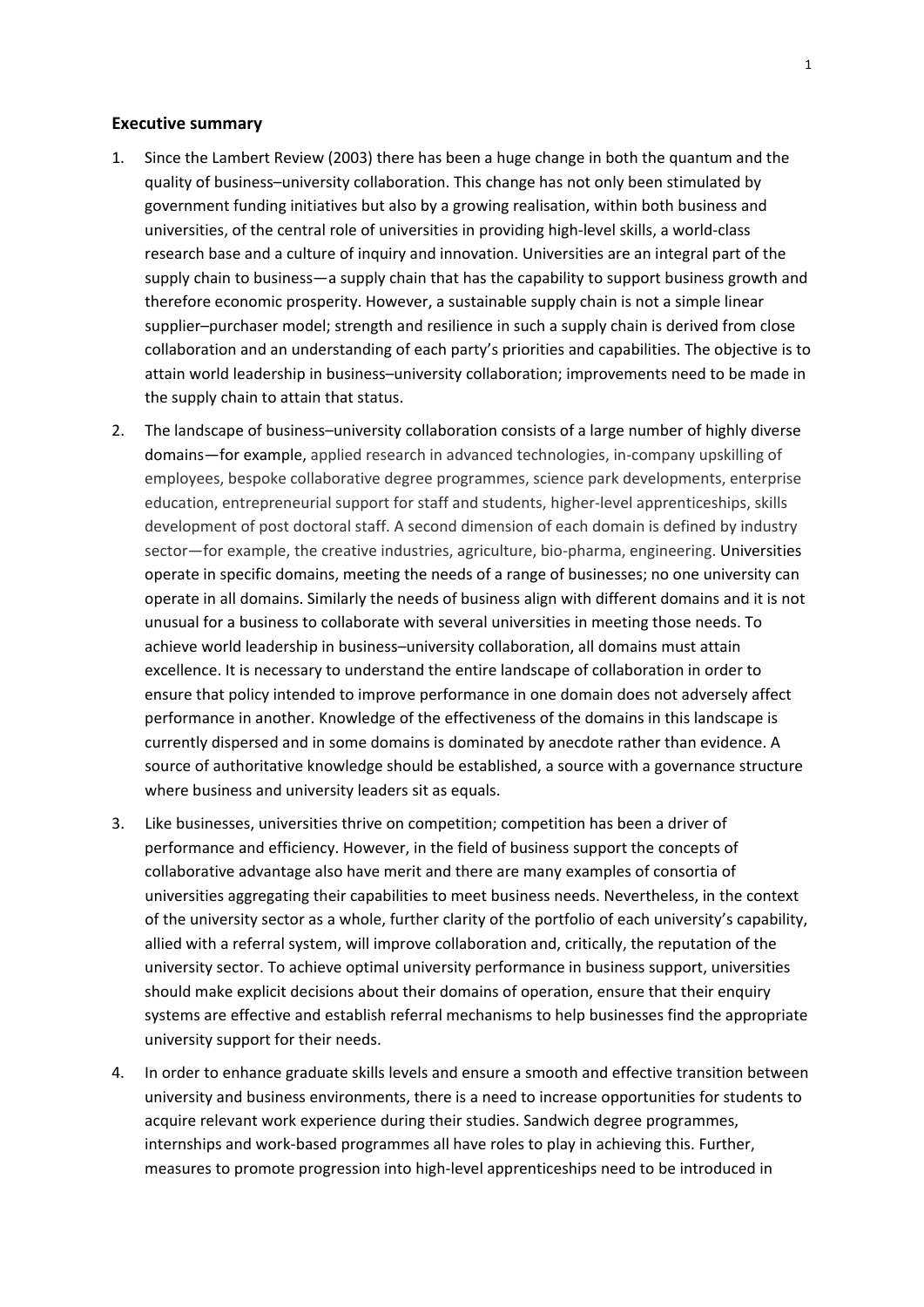order to meet business needs. Government has a role to play in both these fields through funding support and regulatory changes.

- 5. There is existing and expanding good practice in business–university collaboration in degree programme design, delivery and sponsorship. This has clear advantages for the company, the student and the university. Where the business–university collaboration supports students who are not a burden on the public purse, government should ensure that the development of such programmes, and the consequential opportunities for students, are not inhibited by regulation.
- 6. Strategies to ensure the development and recording of students' employability, enterprise and entrepreneurial skills should be implemented by universities in the context of the university's mission and promoted through its public literature to inform student choice. It is for universities to determine the educational context within which those skills are developed and the emphasis that is placed upon the integration of skills development within the curriculum. Extracurricular opportunities for entrepreneurial activities should be facilitated by universities in collaboration with the National Association of College and University Entrepreneurs (NACUE) and other national organisations. The Higher Education Achievement Report (HEAR) is recommended for recording each student's development, activities and achievements for the purposes of self‐ awareness and future employment.
- 7. Networking between universities and the business community is a critical component of an efficient innovation ecosystem. There are several established networking tools at national and regional levels that create links between universities, business and research technology organisations. These mechanisms need to be constantly evaluated, reviewed and updated as media innovations change communications capability and expectation.
- 8. Given the international mobility of corporate investment in research, sustaining research collaboration through establishing strategic partnerships and long‐term investment is a measure of UK university research excellence, business commitment and government support. Within the small and medium‐sized enterprises (SME) sector, growth in innovation will benefit from further specific and targeted government intervention. The long-established successful Knowledge Transfer Programme merits further investment and the innovation voucher schemes piloted in the West Midlands should be extended to other parts of the country.
- 9. Despite significant investments and improvements in postgraduate research student skills development, there is need for further development in the context of enterprise skills and business experience. Postdoctoral staff would benefit from similar support. PhD students and postdoctoral research staff should have the opportunity to undertake internships to maintain contact with the application of research.
- 10. The present investment in Catapult centres is welcomed. The existing innovation and knowledge centres have the potential to provide a pipeline of future centres. It is important that these centres engage with business, universities and other research organisations, exchanging staff expertise in a structured and planned manner.
- 11. There is widespread concern that the government's policies on immigration will damage the UK's research base. Whether this damage would be caused through perception of regulation or through actual regulation is unclear. This issue needs to be resolved. The UK's research base is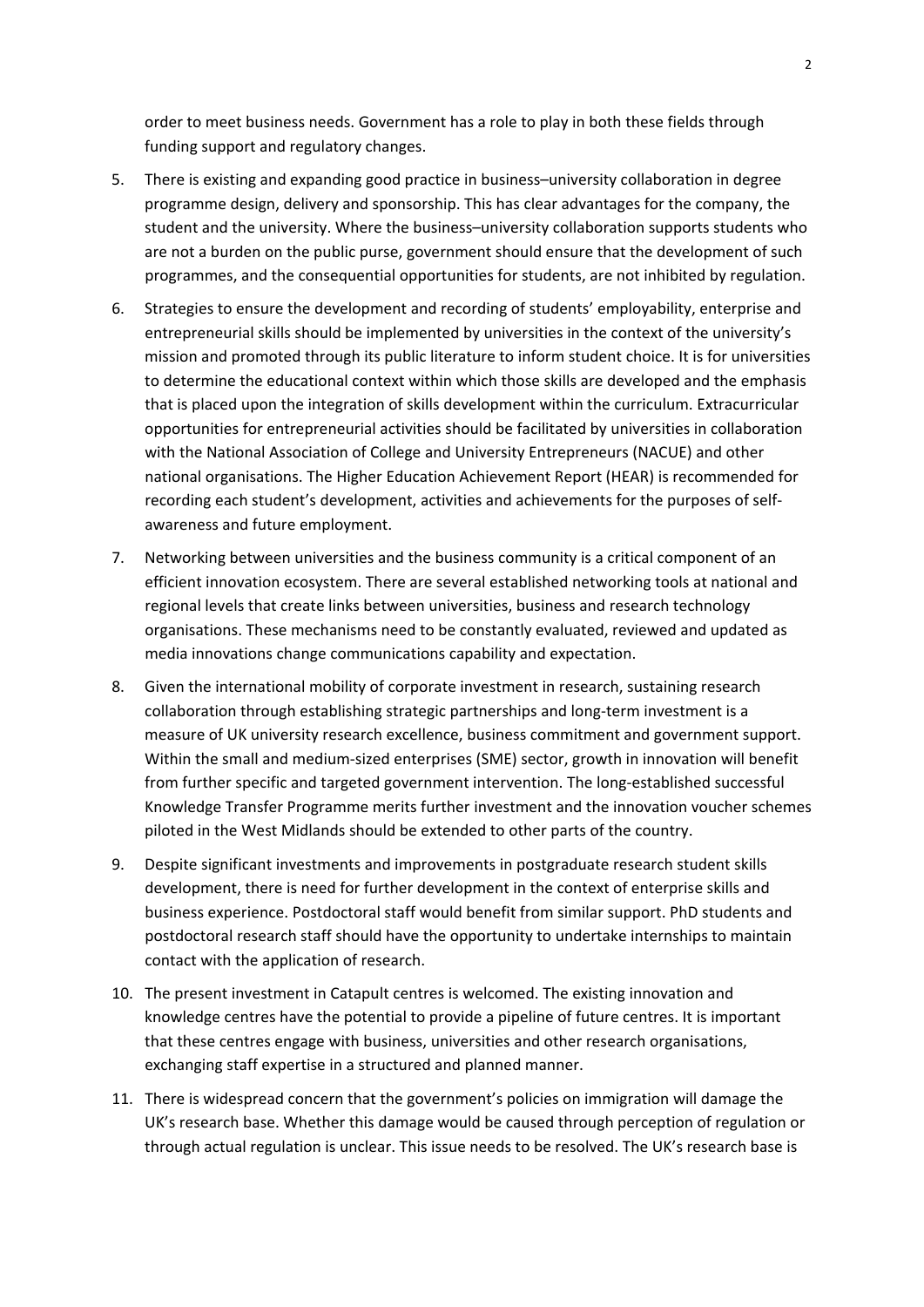at the heart of its innovative capability; we cannot afford to erode the intellectual capital of our universities through the unintended consequences of our immigration policy.

- 12. There is a significant misalignment between the aspirations of graduates to obtain employment in the corporate sector and the number of jobs that are available in that sector. Universities have an important role in helping students understand the opportunities that are available in the SME sector or in self‐employment.
- 13. The recruitment processes used by the largest graduate recruiters are highly selective and rigorous but have the potential to deliver outcomes that may be inconsistent with company diversity policies. A review of the parameters used within the pre‐interview filters, together with consideration of the use of HEAR in the selection process, should provide the recruiter with improved reliability and therefore a lower risk of inappropriate appointments. The graduate selection processes used by SMEs are variable, normally less formal than the methods used by the corporate sector, and are often tailored by university careers services to meet the needs of the company, placing additional pressures on this service. There is a growth in the use of work experience, either through placements or internships, as a positive factor in graduate recruitment. This emphasises the need to expand work experience opportunities among the student population.
- 14. Universities have a key role to play in local enterprise partnerships (LEPs) and can benefit from the business connectivity that such partnerships provide. As the LEPs mature in their structures and networks, there are opportunities for universities, individually and as consortia, to support their local economy through proactive engagement, both through increased collaboration with SMEs and through partnerships with major corporates.
- 15. Universities are international organisations, not only in recruiting students from all parts of the world, but also through international research partnerships and joint venture investments overseas, often with the private sector. They are an underutilised resource in terms of inward investment and job creation. UK universities attract significant research sponsorship from international companies and, whilst there are direct and positive benefits through intellectual property and job creation in universities, there is insufficient attention given to the opportunity for additional investments in the UK from these activities.
- 16. Enterprise zones provide locations where there are financial incentives for investment and job creation. Several are located close to universities and could benefit from the strength and reputation of those universities in promotion, and from their capacity for research, innovation and high‐level skills provision, to attract business. Further, local authorities are acquiring the powers to create enterprise zone conditions within existing and prospective university science parks. This is an opportunity that has the potential to achieve significant economic growth—in some ways emulating the US business clusters that exist around their research-intensive universities, but exploiting the complementary nature of excellence within the UK university sector.
- 17. If the potential of UK business–university collaboration is fulfilled, the next Review will report that universities are firmly at the heart of our economy, collaborating with business and government in generating the wealth that is necessary for a healthy and prosperous society.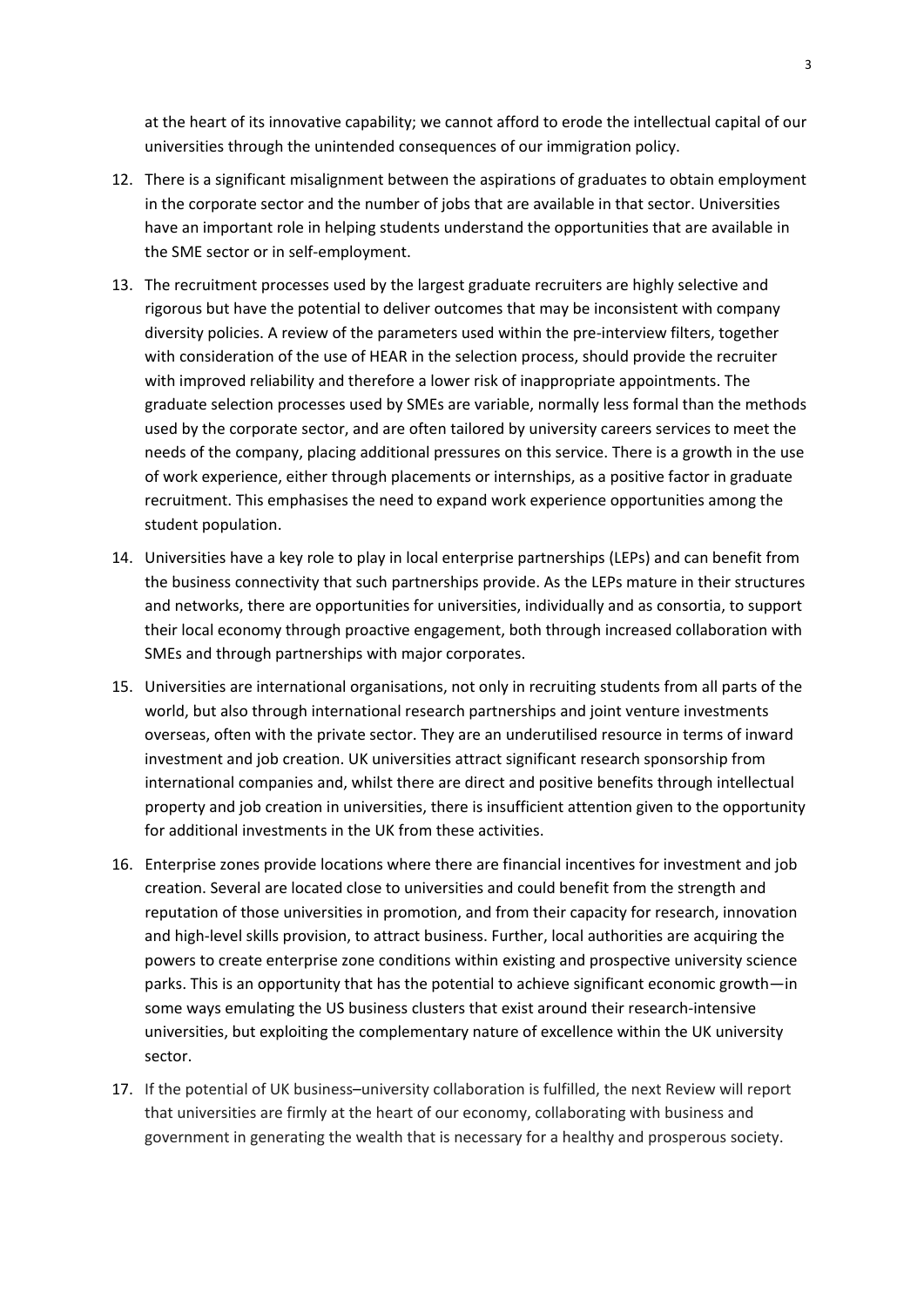### <span id="page-10-0"></span>**Recommendations**

#### <span id="page-10-1"></span>**Principles**

The UK has made huge progress in business–university collaboration during the last decade; those who have been engaged in this field over that period have noted both the cultural change and the outcomes that have been achieved. But the challenge is to attain world leadership in this field, and further change is needed.

The UK has outstanding potential in the field of business–university collaboration; it develops and attracts some of the best talent in the world and a supply chain ecosystem is already in place. Given the diversity of the existing collaboration, it is not surprising that there are many recommendations in this report; in complex interactive systems relatively minor changes to subsystems can, together, have a profound effect upon the performance of a system as a whole. That has been my objective.

Change in practice can be stimulated by various strategies: change motivated by good management, improving an organisation's performance in pursuit of its objectives; change motivated by direct or indirect funding incentives; change motivated by regulatory requirement. In the past decade all three methods have been used to stimulate business–university collaboration. However, during the formulation of my recommendations I have been very conscious of the limitations of the public purse. And I would prefer less regulation, not more, wherever possible. Most of the recommendations within the Review therefore feature change motivated by leadership and good management: the pursuit of a mission or an objective. Relatively few require funding from the public purse, and wherever possible regulatory changes are intended to remove barriers not to introduce them.

Sustained improvements are best achieved through cultural change: promoting behaviours that may be supported or inhibited by reward, structures, regulations and procedures. But whatever system changes are made, real progress is delivered through belief, commitment and leadership leadership in universities, in business and in government. In the context of government influence, the role of business–university collaboration in securing economic growth is not solely an issue for the Department of Business, Innovation and Skills (BIS), it relies upon the support of many different government departments; it requires joined‐up government to be successful.

Recommendations are made throughout the Review; they are listed below. A reference paragraph is supplied with each recommendation to guide the reader to the section of the Review that supports it. The substantive recommendations feature in this report as italicised and coloured dark red. I have also made recommendations that require reflection by leadership of independent organisations issues that would benefit from being revisited and re‐examined. These are italicised within the text of the report, coloured grey and are set out under the heading 'reflective recommendations' in the section below.

All have a common purpose: to help UK business–university collaboration become a world leader.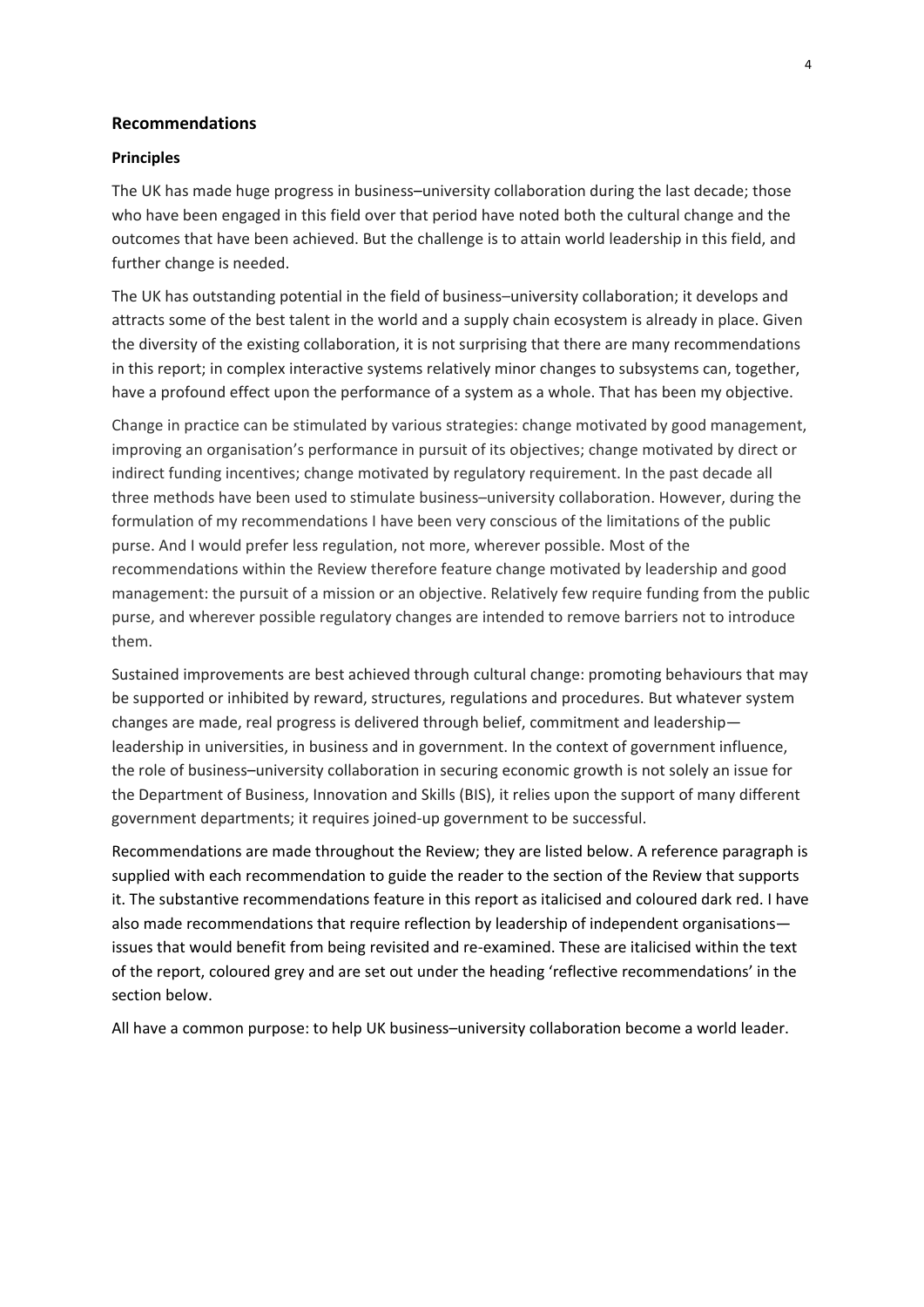#### <span id="page-11-0"></span>**Substantive recommendations**

#### Recommendation 1, paragraph 3.2

The Council for Industry and Higher Education (CIHE) should be invited to develop its structure and its infrastructure to become an independent subscription‐based charity that becomes the focus for information on business–university collaboration. It will gather and maintain a comprehensive repository of good practice, undertake commissioned studies and provide a reliable information source for future substantive reviews.

#### Recommendation 2, paragraph 4.3.6

National Association of College and University Entrepreneurs (NACUE) has the potential to be a major contributor to the development of entrepreneurialism amongst our student body. It deserves support from business sponsors, universities and government in promoting entrepreneurship. Such support should be conditional on NACUE retaining its close connectivity student entrepreneurial societies, and its active engagement in the Enterprise Alliance.

#### Recommendation 3, paragraph 4.5.1

Sandwich degrees should be encouraged through a new compact between students, universities, government and employers, reflecting the benefits to all parties from the enhanced employment outcomes arising from them. The present regulations permit a fee of up to £4,500 for sandwich years. Universities are encouraged to adopt a lower fee; an initial guideline fee of £1,000 is suggested. The Higher Education Funding Council for England (HEFCE) should establish a mechanism whereby universities are incentivised to expand sandwich programmes through changes to the student number controls that it operates. The Student Loan Company should suspend interest charges on any existing loan during the period of the placement. Government should support companies that host students on full sandwich placement years through a tax credit or grant mechanism.

#### Recommendation 4, paragraph 4.5.2

Ideally, every full‐time undergraduate student should have the opportunity to experience a structured, university‐approved undergraduate internship during their period of study. Where such internships are paid, government should examine the feasibility of supporting companies that host students through a tax credit or grant mechanism. Where internships are unpaid, universities should use their 'OFFA funds' to support eligible students rather than condone a policy that could inhibit social mobility.

#### Recommendation 5, paragraph 4.5.2

The government‐supported graduate internship programme should be continued. However, recognising the constraints on the public purse, it is recommended that only companies entering into the graduate internship programme for the first time are supported by a one‐off subsidy. Repeated graduate internships are for the company and/or the university to fund. For the avoidance of doubt, the use of a university's 'OFFA funds' should not be permitted to support unpaid graduate internships.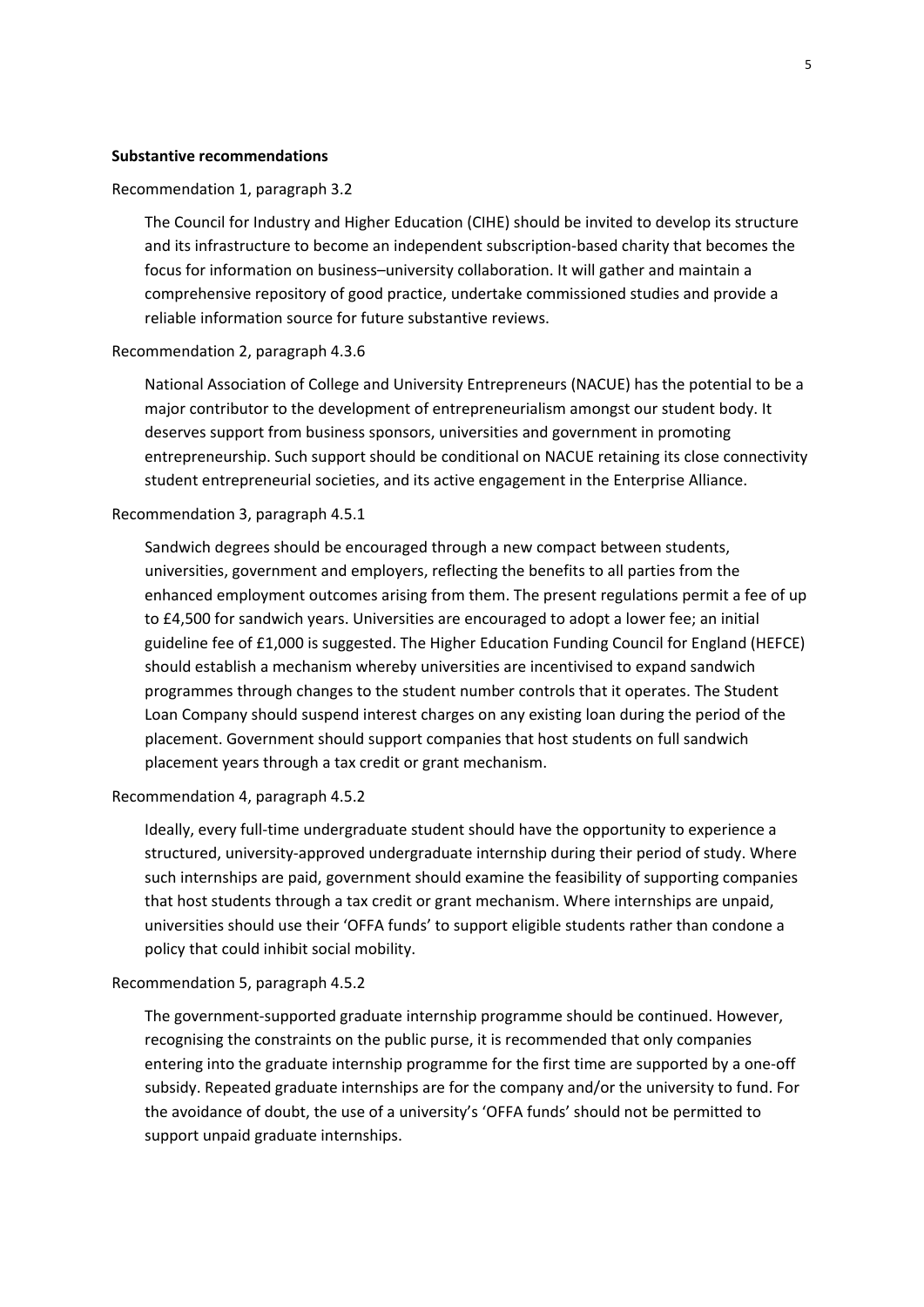Recommendation 6, paragraph 4.6.3

The sector skills council (SSC) kitemarking of programmes is to be welcomed in that it is a system of industry recognition that informs students of the nature of the programme and brings employers closer to curriculum definition. It is for universities to decide whether to engage with SSC kitemarking or not. Where individual programmes are kitemarked by a SSC, that fact should be recognised within the Key Information Set (KIS) provided for applicants and included in the university's promotional material. Given the three different business models adopted by the three SSCs, the UK Commission for Employment and Skills (UKCES) should monitor the performance of each business model in terms of recruitment, financial viability and employment outcomes. Any future SSC kitemarking should also be included in such a monitoring activity. A formal review of the effectiveness of SSC kitemarking should be undertaken by UKCES in 2015.

#### Recommendation 7, paragraph 4.6.5

The government‐subsidised scheme for employee upskilling has now finished, and future in‐ house corporate programmes will fall within the new funding environment. HEFCE should monitor the sustainability of university activity in this field and report trends and significant market failures to government.

Recommendation 8, paragraph 4.6.6

Where the financial support available to a student from an employer is at least comparable to the support available through the Student Loan Company (SLC), and where there is no burden on the public purse, the enrolment of fully sponsored students on programmes that are relevant to the business of their employer should be outside the student number controls operated by HEFCE.

#### Recommendation 9, paragraph 4.7

Foundation degrees should be reaffirmed as a qualification in their own right rather than necessarily as a stepping stone to an honours degree. Pathways, including higher‐level apprenticeships and professional qualifications, should become a priority development and be the subject of promotion amongst careers advisory services.

#### Recommendation 10, paragraph 4.7

Foundation degree‐awarding powers should be revisited to enable consortia of FE colleges, or a national CNAA type organisation, working in partnership directly with employers and/or SSCs, to obtain such powers.

#### Recommendation 11, paragraph 4.8

Universities should publish the job destinations of recent full‐time postgraduate taught students, by department as soon as possible. The development of a distinctive postgraduate KIS should be a priority development for HEFCE.

#### Recommendation 12, paragraph 4.8

HEFCE should monitor 'postgraduate taught' enrolments and identify any barriers to enrolment that have been created by the new student loan system and advise the government of its conclusions.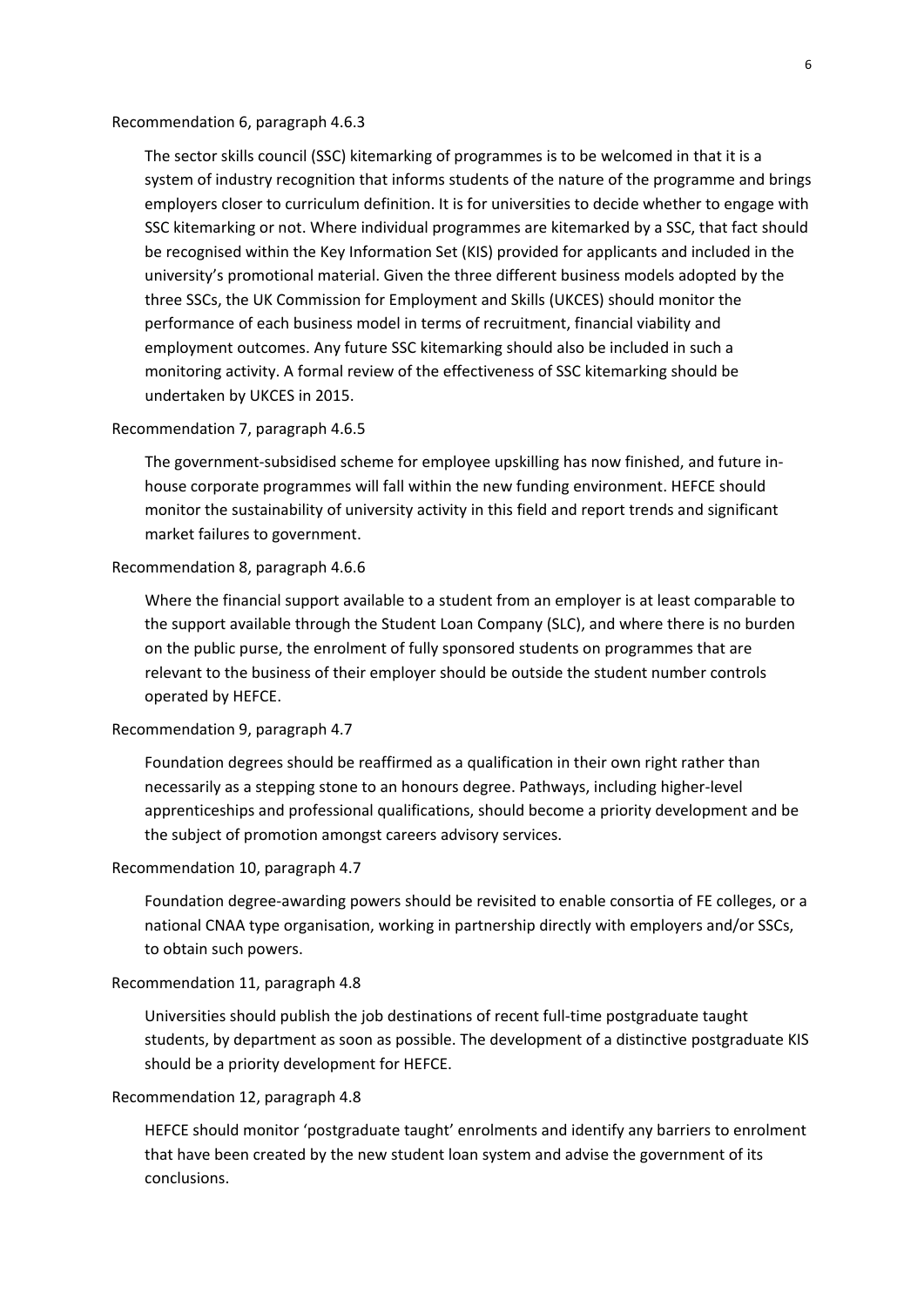#### Recommendation 13, paragraph 4.8

The Association of Graduate Recruiters (AGR), CBI and Universities UK (UUK) should undertake research into the skills requirements of UK business of 'taught postgraduate' students to inform universities of business needs in this regard.

### Recommendation 14, paragraph 5.5.3

The Technology Strategy Board (TSB) should work with universities, research funders and business to establish a boundary‐scanning capability with intelligent brokering to facilitate innovation. This could include open innovation projects exposing existing research information on challenge areas, providing a valuable resource for business. When established, this facility should have the capability to reciprocate its service, linking companies in relevant sectors to universities seeking collaboration to develop applications for its research.

#### Recommendation 15, paragraph 5.6

The TSB, with Research Councils UK (RCUK) and UUK, should evaluate the present schemes of secondment of staff, identify strengths and weaknesses within the research portfolio and propose measures to strengthen these business–university links. Such a study should include the roles of fellows and entrepreneurs in residence within Catapult centres.

#### Recommendation 16, paragraph 5.6

All full-time postdoctoral research staff should have the opportunity to benefit from 8 to 12 weeks' of work experience outside academe every three years during their contract. They should receive career guidance from the university's professional staff each year of their employment as an integral part of their appraisal, and be encouraged to attend a short intensive enterprise skills programme alongside postdoctoral staff from other departments of the university. For the avoidance of doubt, these measures should be integrated within the contracts of postdoctoral research staff and, where possible, embedded within external funding arrangements.

#### Recommendation 17, paragraph 5.6.1

The TSB is encouraged to build on proven success and expand both the KTP and the mini‐KTP programmes to meet the needs of business. The TSB should also be encouraged to find mechanisms to facilitate networking between KTP associates as part of a broader agenda to unify the people exchange programme. For a limited number of appropriate cases, the TSB should consider raising their current financial contribution for salaries where it is necessary for postdoctoral staff to be employed on a KTP programme.

#### Recommendation 18, paragraph 5.6.2

The innovation voucher scheme should be reintroduced under the governance structure of the TSB, working through the LEP network, which will determine local eligibility criteria. The government may wish to advise the TSB on the broad parameters of fund distribution in the light of its priorities for economic regeneration. The value of the voucher should be set by the TSB after consultation with the LEP network and experienced university providers.

### Recommendation 19, paragraph 5.8

Building on the innovation and knowledge centres and other models, the TSB and RCUK should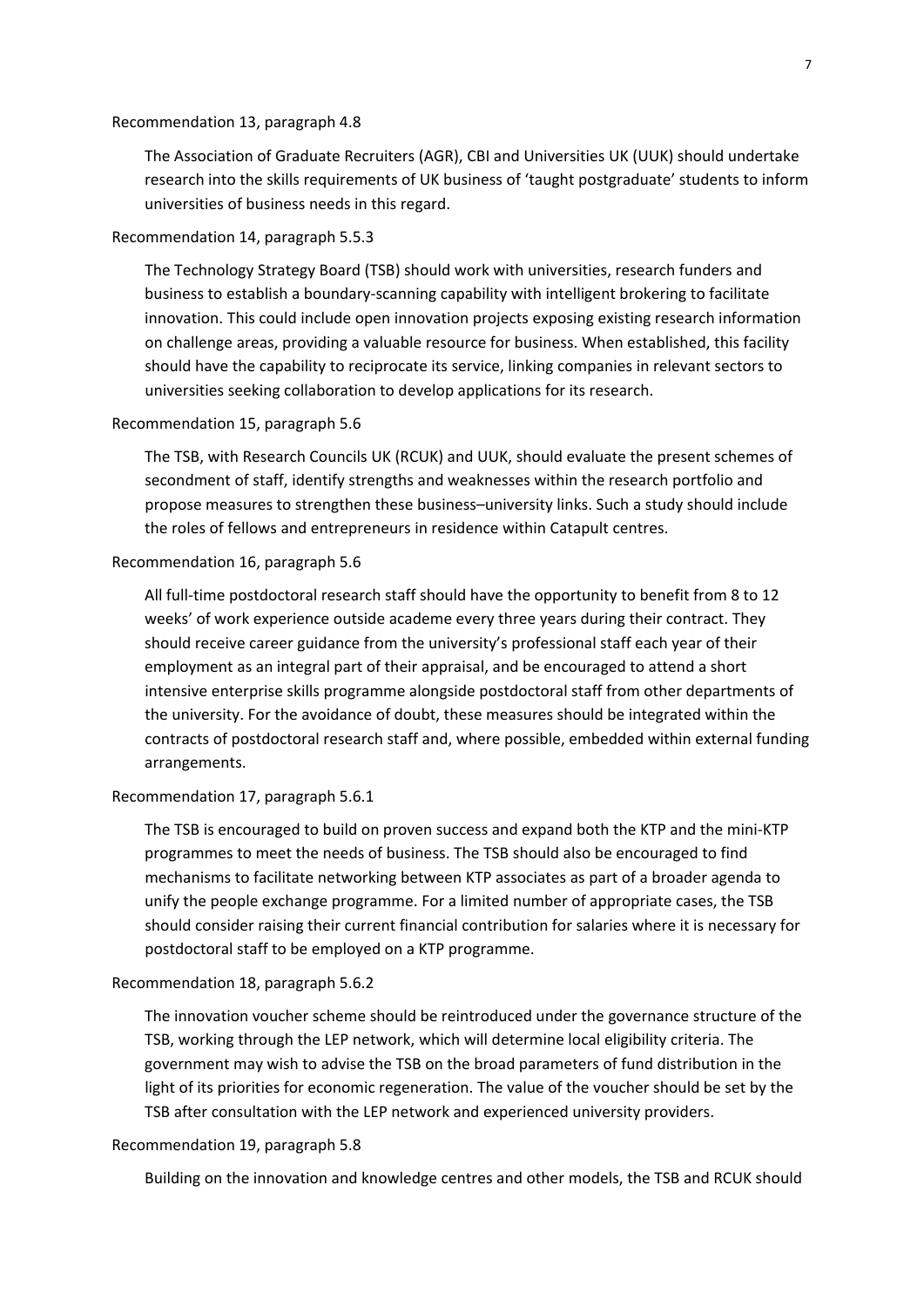seek to identify areas which are not yet ready or appropriate for the Catapult model but for which there is an industry appetite for research-base interaction or new market areas. Coordination of existing schemes for these smaller centres within an umbrella scheme has the potential to provide a dynamic pipeline for Catapult centres.

### Recommendation 20, paragraph 5.9.2

To inform prospective doctoral students of potential career opportunities, universities should publish the job destinations of recently completed doctoral students, where possible by department, at the earliest opportunity.

#### Recommendation 21, paragraph 5.9.3

All full‐time PhD students should have an opportunity to experience at least one 8 to 12 week internship during their period of study and should be encouraged to attend a short intensive enterprise skills programme alongside research students from other departments of the university. Universities should increase support for postgraduate students seeking to set up their own businesses.

### Recommendation 22, paragraph 5.10

The government, CBI, RCUK and UUK should jointly evaluate the impact of UKBA controls upon the likely future health of our research base.

#### Recommendation 23, paragraph 6.3

As a matter of priority HEFCE—supported by The Association of Graduate Careers Advisory Services, the Enterprise Alliance and the Higher Education Statistics Agency (HESA)—should undertake a critical examination of the definition of graduate employment, and of the reliability of the present system of data collection and analysis, to ensure that the KIS provides a fair and accurate picture of graduate employment within six months of graduation. Further, HEFCE should undertake preliminary work, with the SLC as appropriate, to establish whether a reliable system of graduate career progression could be supported by HMRC data on longer‐term earnings.

### Recommendation 24, paragraph 6.4.1

Graduate recruiters using filtering mechanisms should undertake a systematic and frequent review of screening algorithms in the light of the qualities of the graduates that the company has recruited and the diversity objectives of the company.

#### Recommendation 25, paragraph 6.4.1

The AGR and the Chartered Institute of Personnel and Development should jointly assess the use of the Higher Education Achievement Report (HEAR) in graduate recruitment and advise their members of the changes that will be required to exploit its potential. At the earliest opportunity employers should use HEAR as a reference base for evaluating student achievement and skills.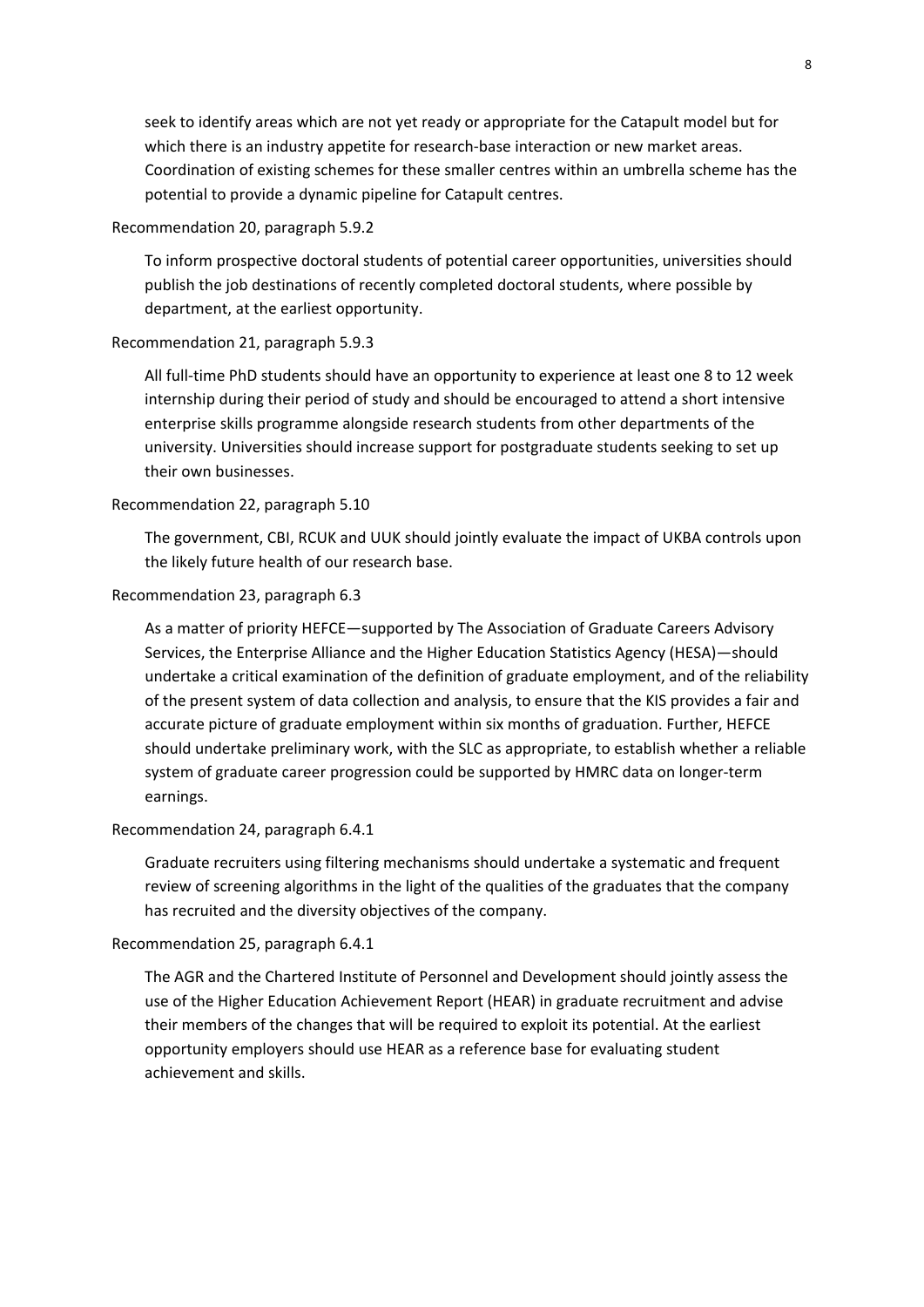Recommendation 26, paragraph 6.4.3

University careers services and their local enterprise partnership (LEP) should collaborate to establish a skills supply chain between universities and local business, integrating placements, internships and employment services.

#### Recommendation 27, paragraph 7.2.1

LEPs have the potential to have a significant influence upon economic growth in their localities. Universities are key players in the supply chain for research, innovation and skills; they should be at the heart of an LEP. Government should work with the LEP network to understand local priorities and needs for government funding, including activities supporting generic business– university engagement.

### Recommendation 28, paragraph 7.3.4

UK Trade & Investment (UKTI) should reconsider the role of universities in providing critical intelligence, support and ambassadorial engagement with potential investors.

#### Recommendation 29, paragraph 7.3.5

As enterprise zones develop management structures and clarity around their specific offer to inward investors, local universities and UKTI should be strongly engaged to deliver coherent international promotion of each enterprise zone.

### Recommendation 30, paragraph 7.3.5

Universities, UKTI, local authorities and LEPs should work together with other relevant organisations (such as the UK Science Park Association) to develop coherent routes for the international promotion of available space and development opportunities in university‐linked science and innovation parks. Further, the government, in conjunction with the LEPs, should examine the benefits of using local authority enterprise zone type measures such as simplified planning or local taxation to support university‐linked science and innovation parks.

### <span id="page-15-0"></span>**Reflective recommendations**

Recommendations within this section identify issues that inhibit the efficiency of business–university collaboration, but where there is no common solution. Rather each recommendation should be considered by university, business and government leaders in the context of their own organisation's role, position and contribution to the business–university supply chain.

#### Reflective recommendation 1, paragraph 3.3

Both business and university leaders should reflect upon their organisational knowledge of the full landscape of business–university collaboration, and on the management of the partnerships that they have. For universities this reflection should extend to strategic decisions concerning the domains that the university wishes to provide; for business it should extend to matching needs to those universities that best meet their requirements within the appropriate domain.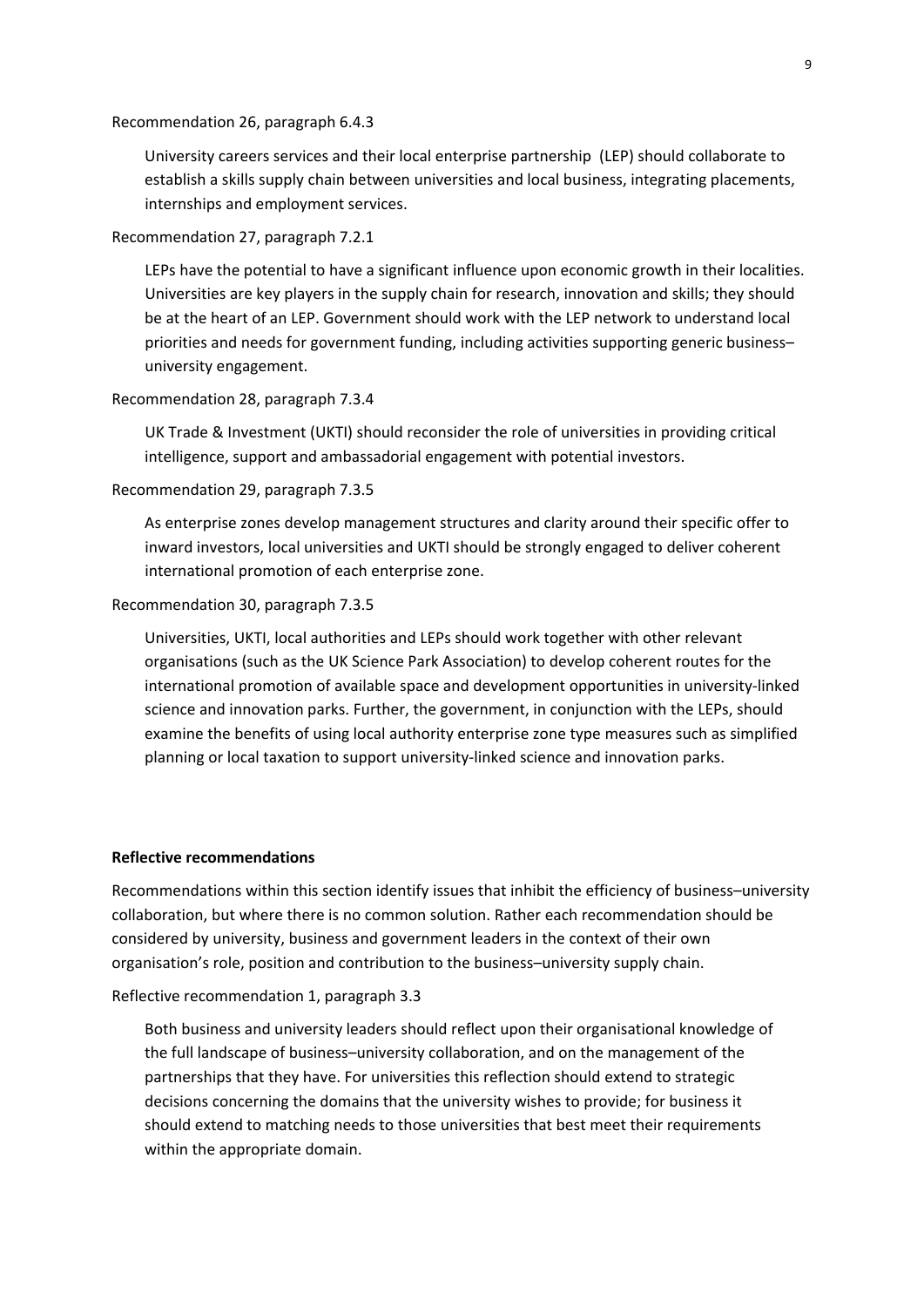#### Reflective recommendation 2, paragraph 3.4

Collaboration between universities in supplying business needs can only benefit the university sector as a whole. Universities may wish to reflect upon the concepts of collaborative advantage in meeting business needs and review their policies on the referral of business enquiries to other universities or relevant agencies. This policy should extend to consortia of universities and the operation of such referral systems should be assured by any government agency that funds such consortia.

### Reflective recommendation 3, paragraph 3.5

Universities that do not regularly review the effectiveness of their enquiry management systems should undertake an audit to ensure efficient first‐level responsiveness; an ineffective relationship management system carries significant reputational risks.

### Reflective recommendation 4, paragraph 4.3.1

Universities should decide whether to introduce formal skills diagnostics for their students and, if they do so, whether they are discretionary or mandatory. Such practice should feature in promotional literature available to prospective students, covered at open day/applicant day/interviews and initiated early in the first year of the undergraduate programme of studies.

### Reflective recommendation 5, paragraph 4.3.2

Universities should reflect on the opportunities that are provided for students to develop employability skills through the formal learning methodologies used within the university and ensure that students are able to articulate the skills that they have developed through their learning experiences. It is for universities to ensure that their staff have the appropriate skills to support students in this process.

#### Reflective recommendation 6, paragraph 4.3.3

Universities should reflect on the strategies they use to ensure that students have the opportunity to develop enterprise skills both through the formal curriculum and through optional study or practice, and reflect on the integration of enterprise education in the professional development programmes for academic staff.

#### Reflective recommendation 7, paragraph 4.4

The practice of business and alumni mentors supporting undergraduate students should be evaluated by the Higher Education Academy (HEA) and the conclusions disseminated throughout the university and appropriate business sectors.

### Reflective recommendation 8, paragraph 4.5.2

Unpaid graduate internships are common in some fields of business. Universities may wish consider the boundaries of ethical practice in internships and reflect on whether they continue collaborating with companies that do not meet the university's ethical standards.

#### Reflective recommendation 9, paragraph 4.5.4 and paragraph 6.4.1

Universities that have not committed to engaging with HEAR should reflect upon the impact of that decision upon the skills development and subsequent employment prospects of their graduates.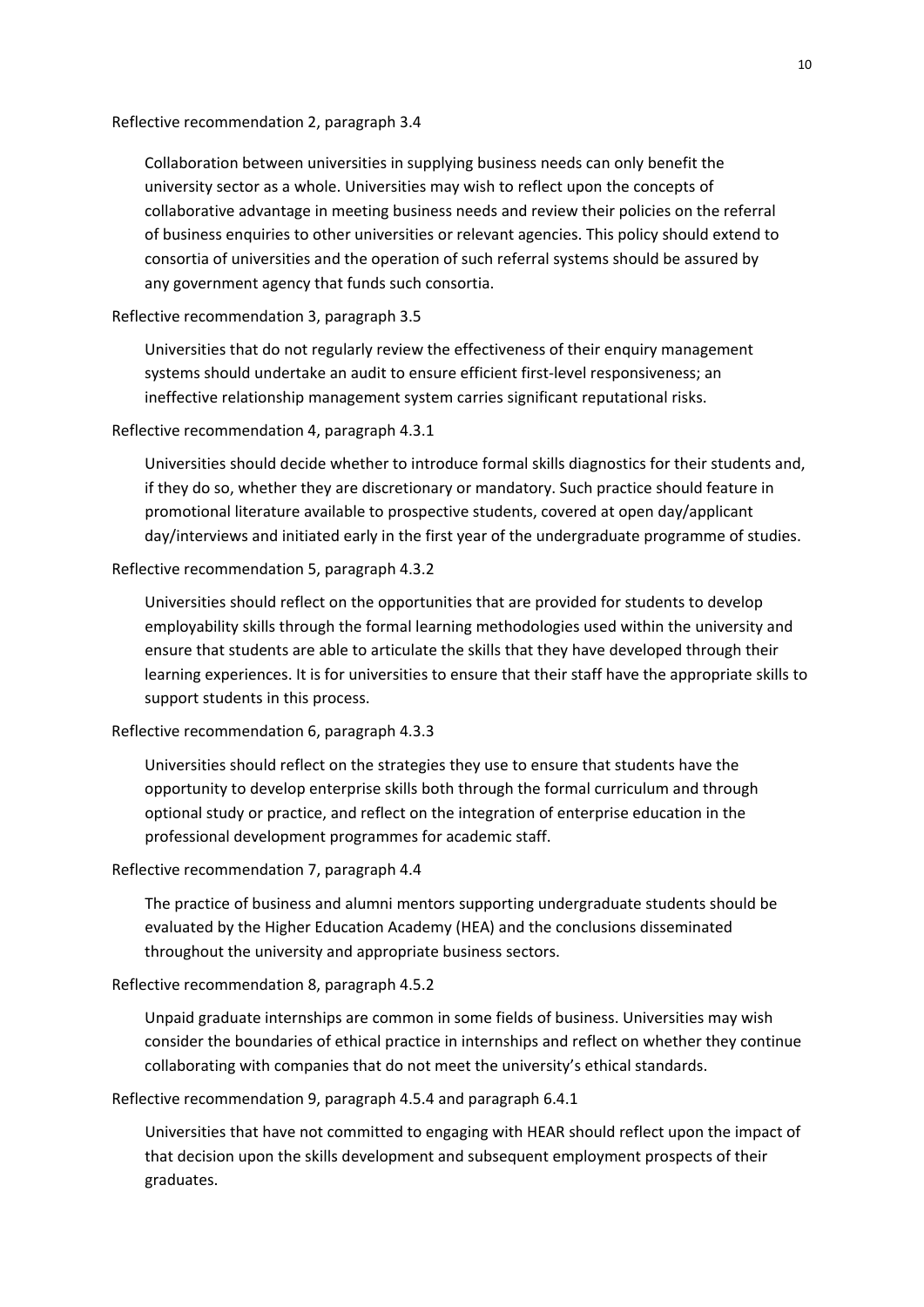Reflective recommendation 10, paragraph 4.6.1

Universities that work with employers through industry advisory groups should consider including the existence of such a group, its membership and its influence, within the university's enterprise strategy and within the material that it provides to applicants and students.

#### Reflective recommendation 11, paragraph 4.6.4

The Society for Biology, responding to the needs identified by the Association of British Pharmaceutical Industries (ABPI), is developing an accreditation process for degree level programmes. The Society should reflect on measures to accelerate its development.

### Reflective recommendation 12, paragraph 4.9

In the context of encouraging more UK students to study or to take an internship/placement outside the UK, universities, together with the students' unions, should reflect on mechanisms that promote international internships and placements amongst the student body.

#### Reflective recommendation 13, paragraph 4.9

Universities and their LEPs should reflect on how the international multilingual nature of a university community can be utilised for the benefit of local business.

#### Reflective recommendation 14, paragraph 5.3

BIS and UKTI should reflect on mechanisms to support international investment in the university research base and to ensure that such inward investment is fully exploited in the context of economic growth in the UK.

### Reflective recommendation 15, paragraph 5.5.3

The portfolio of knowledge transfer networks (KTNs) funded by the TSB is an acknowledged resource facilitating networking in industry sectors. Although they were reviewed two years ago, the TSB may wish to re‐evaluate and if necessary refresh the KTNs and reassess whether the networking tool *in\_connect* provides a value for money solution to its networking activities.

#### Reflective recommendation 16, paragraph 5.7

At an operational level within the Research Councils, business input is sought during proposal assessment processes. Contributions to this Review report business representatives being discouraged by the amount of paperwork involved*.* The councils may wish to review their processes and seek new methods that will lighten the burden upon panel members from business, whilst maintaining their influence.

### Reflective recommendation 17, paragraph 5.7.1

In the rapidly changing environment of research translation it is essential that there is a systematic interaction between RC and TSB governing bodies and staff in order to ensure there are ongoing agreements about which services are offered on an open basis to which markets. The strategic partnership group (director‐level individuals from RCUK and TSB) should propose measures to ensure that such interaction is established.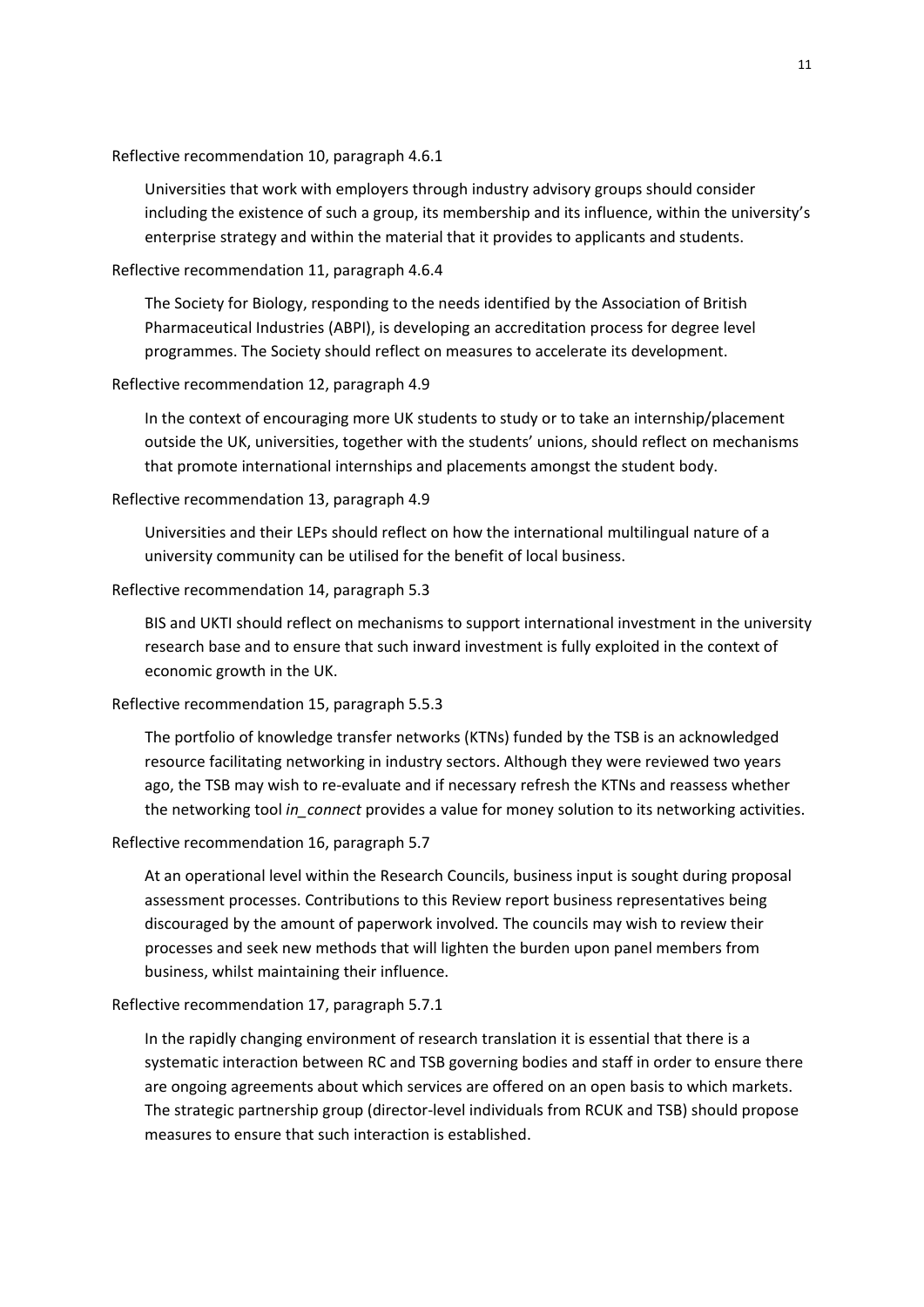Reflective recommendation 18, paragraph 5.9.1

A shorter postgraduate programme is worth further consideration by universities working in partnership with business. For example, a two-year masters level programme may provide a more business‐focused offering and help address some of the uncertainties of the future of masters level PG programmes. This MPhil equivalent would be cost-effective and potentially encourage earlier transition of talented PG students into the world of work, whilst maintaining the benefit of research‐led education.

# Reflective recommendation 19, paragraph 6.3

The Key Information Set (KIS) provided to undergraduate applicants is unproven. HEFCE should review the use of the KIS by applicants on an ongoing basis in order to inform future developments.

# Reflective recommendation 20, paragraph 6.3

To provide students with information about career prospects, universities may wish to establish a four‐year career projection from a sample of their graduates as supplementary information for use in parallel to the KIS. To provide a common framework, universities may wish to ask UUK to commission preliminary design work in this field.

### Reflective recommendation 21, paragraph 6.4

Large companies represent only a fraction of the opportunities available for graduate employment, yet are disproportionately popular in terms of graduate application. Universities should reflect on how students' perceptions of employment with small and medium‐sized companies could be improved.

### Reflective recommendation 22, paragraph 6.5

Given the changing nature of careers services in the sector, universities may wish to review the physical and organisational position of their careers service and the level of interaction it has with the students, employers and the academic community.

### Reflective recommendation 23, paragraph 6.5

Careers and employability support will become a recognised part of the ongoing student experience, rather than an aspect that only captures the attention of students in the final year of a degree study. At that stage it may merit inclusion within the National Student Survey. At the next iteration of the National Student Survey, HEFCE may wish to consider how careers and employability support provided by universities could be included.

### Reflective recommendation 24, paragraph 7.4

The influence of universities in economic growth extends across many parliamentary constituencies. Members of Parliament may wish to reflect upon their knowledge of both the present and potential contribution of their nearest universities to the economic prosperity of their constituencies and their individual roles in supporting business–university collaboration in that regard.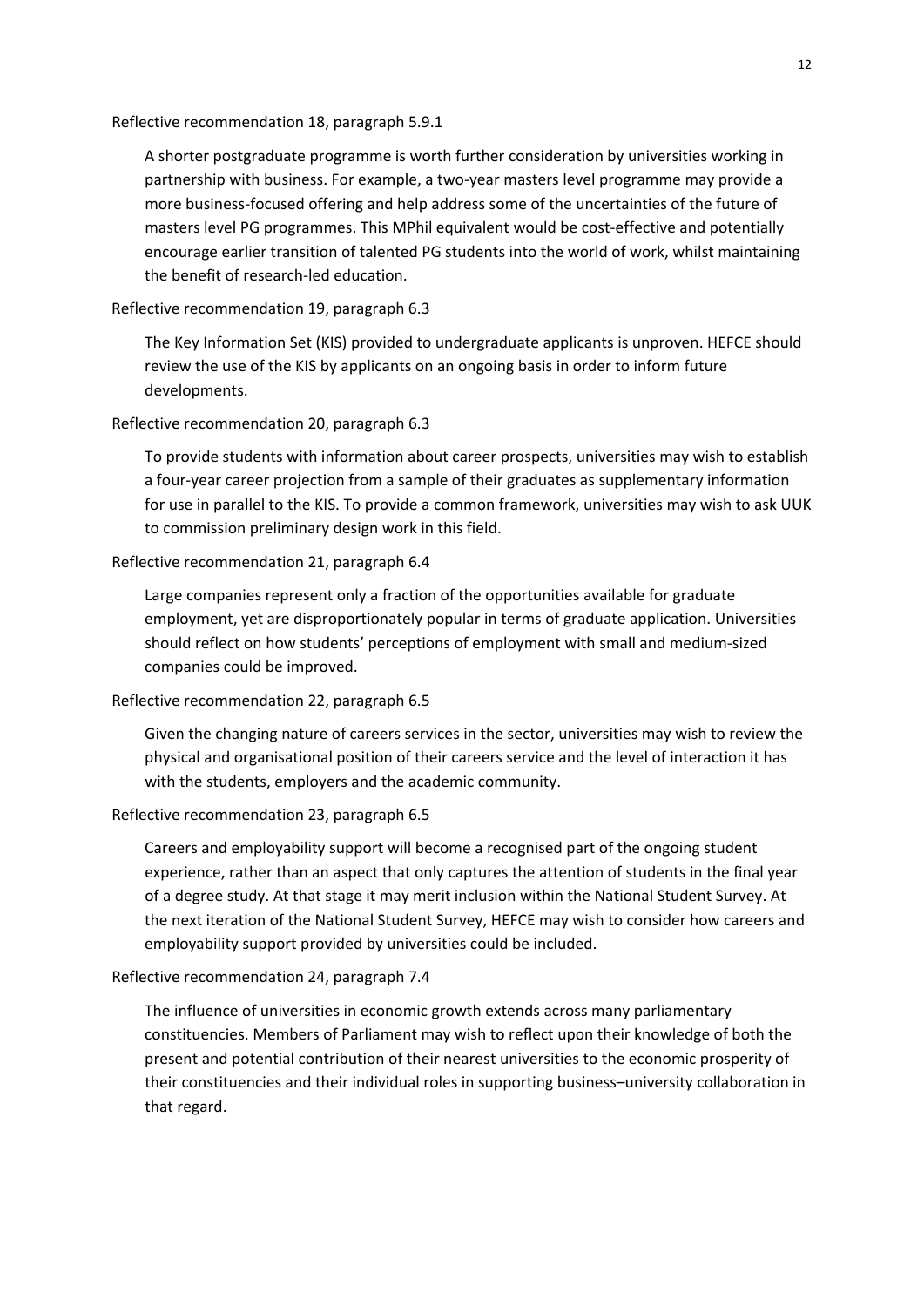# **Chapter 1: Introduction and methodology**

# <span id="page-19-1"></span>**1.1 Introduction**

We also want our universities to look again at how they work with business across their teaching and *research activities, to promote better teaching, employer sponsorship, innovation and enterprise. We have asked Professor Sir Tim Wilson, former Vice Chancellor of the University of Hertfordshire, to undertake a review into how we make the UK the best place in the world for university*–*industry collaboration.*

*White Paper: Putting Students at the heart of higher education. paragraph 13, June 2011*

# <span id="page-19-2"></span>**1.2 Role of universities in business support**

The economic and social prosperity of the UK depends upon healthy, wealth-producing businesses. UK companies face challenges unparalleled in recent history; constantly increasing global competition, the impacts of the financial crisis and international instability are just some of the factors that face the UK's business leaders. Never before has there been a greater need for innovation in product and service development, for heightened corporate efficiency, for risk management in investment. Never before has there been such a focus on securing, retaining and developing talent amongst the workforce. The UK university sector is a national resource that has a central role to play in supporting UK business success in addressing these challenges.

Universities are an integral part of the supply chain to business, a supply chain that has the capability to support business health and therefore economic prosperity. A thriving knowledge economy depends upon its universities in three critical dimensions: the application and exploitation of research capability; the enterprise and entrepreneurial culture that is developed amongst its students; and the applicability of the knowledge and skills of all its graduates.

The university sector cannot achieve excellence in these roles by itself; a sustainable supply chain is not a simple linear supplier-purchaser model. Supply chains that excel in performance are those where collaboration is strong and resilient; where there is constant communication in both directions, both operational and strategic; where there is a common understanding of the objectives of the other party; where there is a willingness to change existing practices to meet the needs of the collaborators; and where the boundaries of capability are transparent and respected. In these contexts there are a number of weaknesses in the present business–university supply chain and this Review attempts to identify those and makes recommendations that will strengthen the weak links.

For UK universities to take their place as world leaders in business support and interaction, we need a new covenant between business and universities: a covenant that generates partnerships and collaboration, a covenant that can only be achieved through greater communication and understanding. Government has a role to play in achieving that by creating an environment that enables and promotes such relationships. But the primary responsibility for success lies with the primary parties: university and business leaders.

### <span id="page-19-3"></span>**1.3 'The best place in the world for industry–university collaboration'**

<span id="page-19-0"></span>To achieve the accolade of 'world leader' requires a notion of the attributes that justify such a status. There is no accepted definition of such attributes. For the purposes of this Review the following definition is adopted.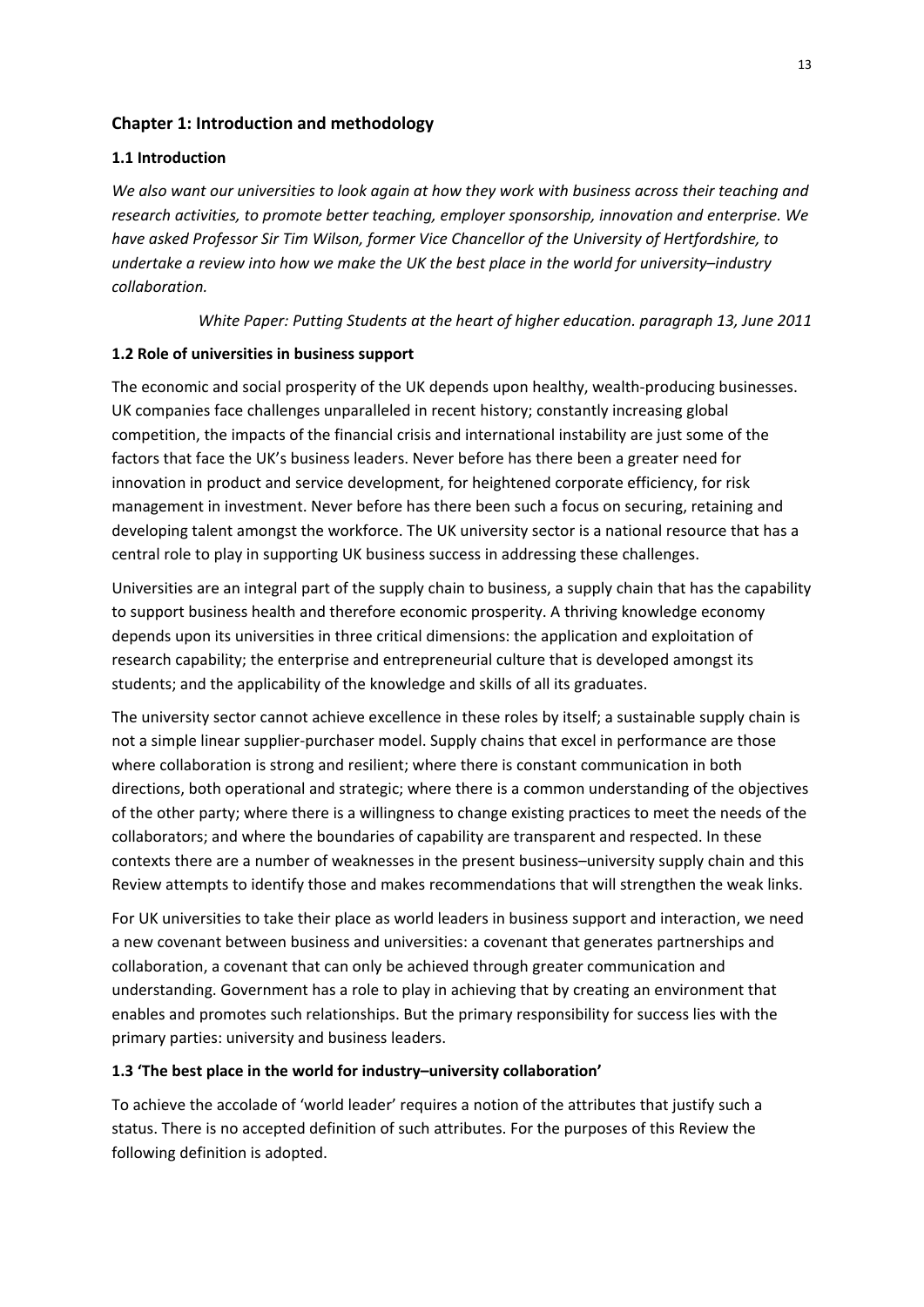World-leading business-university collaboration is dynamic and interactive, leading to:

- 1. The design and delivery of programmes that are relevant to current and future business needs, ensuring progression opportunities at every level of achievement and a smooth transition between the different environments of universities and business;
- 2. Graduates who seek knowledge and skills that are relevant to their future careers and who are confident in their ability;
- 3. Opportunities for students to integrate work experience and study, ensuring connectivity between academic study and the world of employment;
- 4. An enterprising and entrepreneurial culture amongst university students and staff, where success in enterprise and entrepreneurship is celebrated, rewarded and promoted;
- 5. Businesses effectively and efficiently updating employee skills and seeing universities as a natural source of the expertise to do so;
- 6. Graduate recruitment that matches business need with graduate skills, meets the diversity objectives of employers, is seen to be fair by the student population and provides performance feedback to universities and students;
- 7. Sustaining world-class research within our universities, attracting the best talent to the UK, developing research informed leaders in both universities and business, and ensuring that there is a constant exchange between academe and business of research ideas and people;
- 8. A culture of pursuing the application of university-based research excellence, ensuring that university research capabilities are fully exploited in generating economic wealth, optimising the use of government support in research, innovation and development;
- 9. Collaboration with government agencies to undertake regular forward looks to co-identify areas of future knowledge and capability creation, where research investment should be allocated and, wherever possible, collaboratively developed and resourced;
- 10. Recognition that the university sector represents a diverse set of institutions, each with its own portfolio of business support capabilities, leading to an optimal matching of business need with university strength;
- 11. The creation of economic growth through partnership with government agencies and LEPs , leveraging each university's capabilities to support indigenous companies and to attract inward investment;
- 12. UK universities being championed by business leaders and government agencies as being world class in business support and a primary reason for investing in the UK.

If the recommendations within this Review are enacted then the objective of making *the UK the best place in the world for industry*–*university collaboration* will be significantly closer.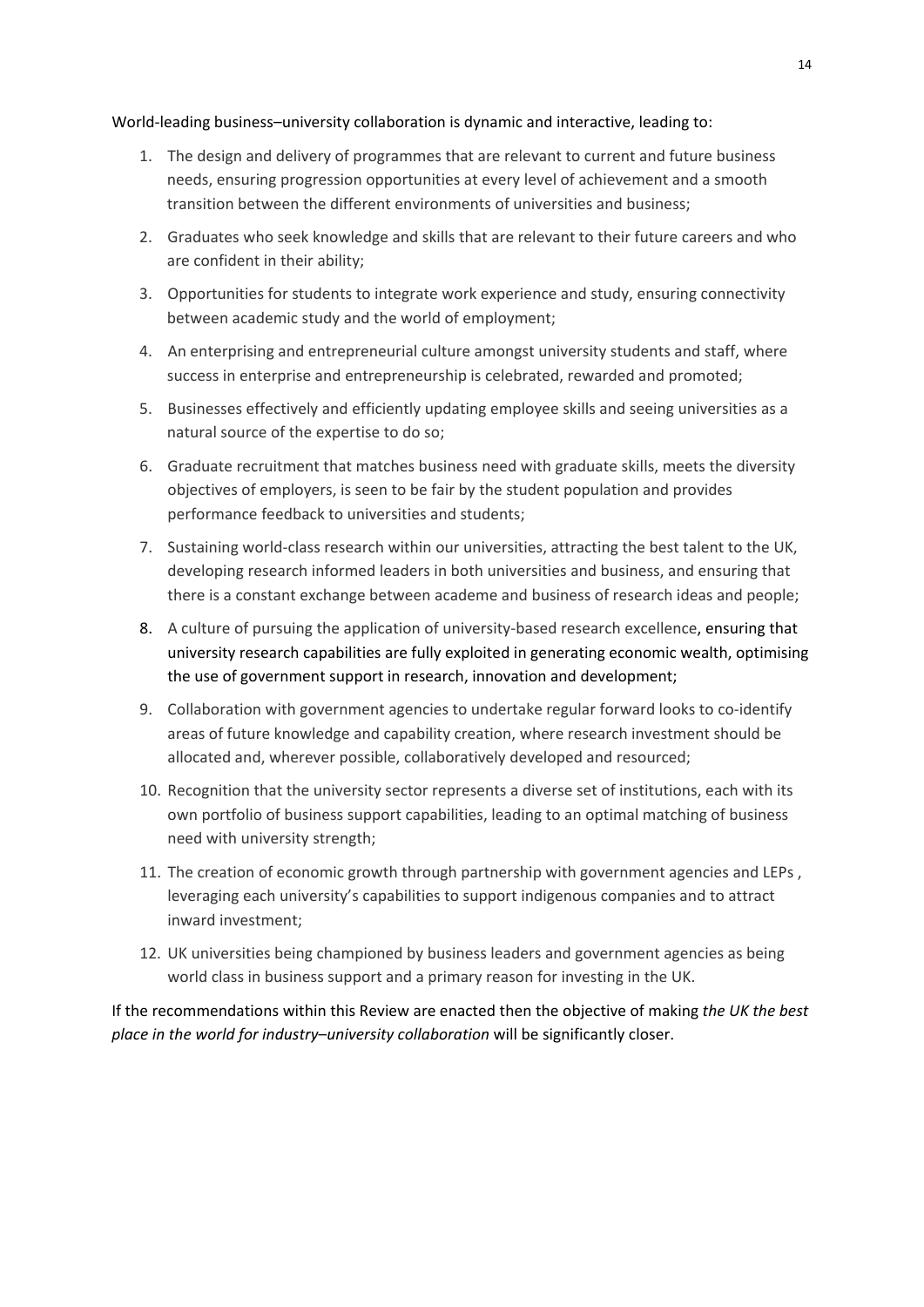### **1.4 Boundaries of the Review**

I am conscious that not all institutions that deliver higher education (HE) carry the name 'university' and to differentiate those institutions throughout this report would lead to unnecessary repetition. For the purposes of this Review, all institutions that hold degree-awarding powers and those FE colleges that deliver validated degree‐level programmes are included within the generic term 'universities'.

I am also conscious that this Review focuses upon the business–university collaboration in the context of the English Higher Education system. I have not hesitated to use information and case studies from across the UK in writing this report and much of the content of this Review is equally valid in the context of other parts of the UK. Nevertheless some of the recommendations I make may not apply outside England.

The Review does not include any consideration of the role that universities play in meeting the needs of the public sector, although the role of social enterprise in supporting charitable organisations is included in the context of enterprise education. The mechanisms for funding the exploitation of curiosity-driven research by university-owned spin-out companies, whilst briefly examined, does not receive the in‐depth study that it deserves. To do so would have driven the Review into a specialist area not consistent with the broad theme of business–university collaboration.

Universities have a wider purpose than to support economic growth, and business collaboration is only one of a set of interactions that universities have with partner organisations. Conversely, many of their partner organisations also have strong collaboration with organisations outside the university sector, and therefore outside the scope of this Review. This applies particularly in research and innovation where there are several key research organisations that are not within the university sector but collaborate with both universities and business, and could be impacted by the recommendations made in this Review. In that context, the inherent risks of "unintended consequences" have been managed through the Review's methodology of iterative consultation, a process that has included organisations outside the scope of the Review.

# <span id="page-21-1"></span>**1.5 Methodology**

The landscape of business–university collaboration changes rapidly and any study of these dynamic relationships can only be based upon the landscape at one particular moment in time. Within the landscape, universities and businesses have together developed a hugely diverse range of strategies and partnerships, often with government support. The success of some strategies has been the object of rigorous evaluation; others are so recent that such analysis does not yet exist and their benefits may not be realised for several years. This Review has been undertaken in a six‐month period. It cannot claim to be a rigorous piece of academic research; its conclusions and recommendations are based upon informed judgement.

<span id="page-21-0"></span>I am aware that the Review may be seen as driven by the supply side of business–university relationships. To some extent this is true; it has been a deliberate feature of the methodology. In a situation where there are around 140 suppliers and tens of thousands of clients, and where each supplier is providing multiple services to multiple clients, critical self‐appraisal of the supplier is a legitimate and useful exercise. However, the Review does not depend solely upon universities' perspectives of their own collaboration with business; it has been validated by business input and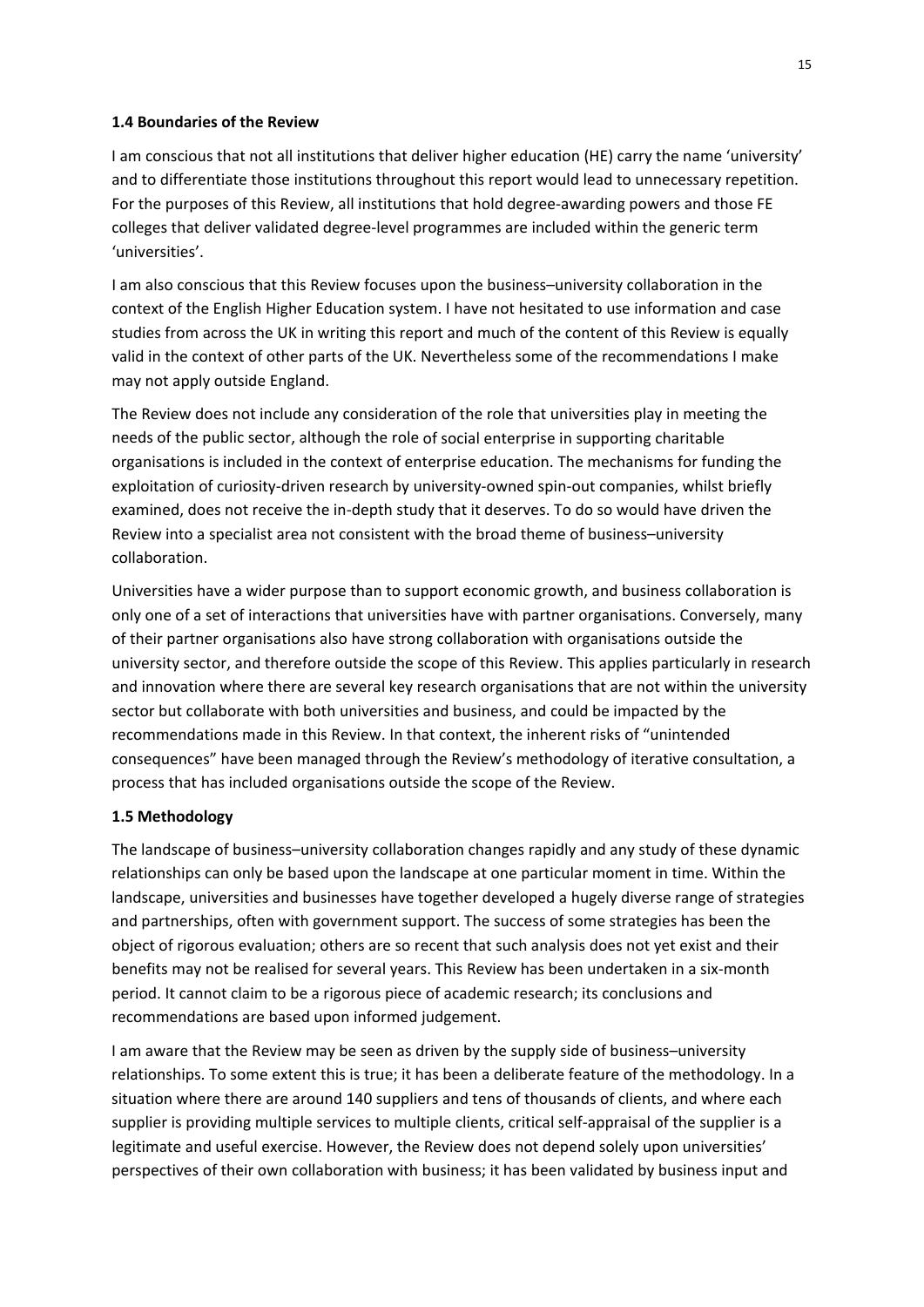has embraced business perspectives on strengths, weaknesses and opportunities in business– university collaboration.

The Review has been supported by a number of key groups:

- A Core Team of colleagues who have not only contributed their own expertise in this field but have driven the project forward, ensuring that deadlines have been met and providing the constant challenge that I found invaluable throughout my professional career.
- A Review Panel of contributors with both in‐depth experience of business–university collaboration and a culture of evidence‐based research. Their contributions provide the foundations of this report.
- An Editorial Board of business and university representatives: people with considerable personal and organisational experience in the field. Their challenges and comments have been invaluable during the final stages of the Review.
- An Advisory Board of individuals with experience and expertise in the field, often in specific areas of activity. Their insights and knowledge have not only informed the Review, they have guided its direction.

During the six months of this Review, I have adopted an iterative approach to arriving at my recommendations. A period of initial research and discussions with people with a wealth of experience in this field informed the publication of a set of think pieces; documents designed to invite comments, corrections and evidence. The distribution of these think pieces to the Advisory Board and their publication on a Review website<sup>[1](#page-22-1)</sup>, together with blog and twitter conversations, provided a body of evidence and opinion from many sources, often from those with experience and expertise in the field. In parallel to this iterative process, the Review Panel moulded their contributions around the evidence being gathered through the consultation process, their own knowledge of their specialist fields and the existing published research.

Informed by this formative work, I published a set of indicative recommendations circulated to the Advisory Board and to other relevant parties for further feedback. In the final phase of the Review I have sought to consolidate the contributions from the Review Panel and the evidence received through this iterative process into a coherent report. During this latter process I have been supported by the Editorial Board, whose input and guidance has been invaluable.

This process of iterative evidence‐gathering and informed judgement has served to crystallise my initial views into a set of recommendations that I believe will move the UK business–university collaboration towards world‐class status.

# <span id="page-22-0"></span>**1.6 Reflections on the Review process and outcomes**

When I started this Review in July 2011 I expected to uncover a wide landscape of existing good practice in business–university collaboration. That expectation has been exceeded.

The diversity of our university sector is a huge strength and it should be recognised and celebrated; it has the capability of playing a major role in the future economic prosperity of our country. The Review identifies many areas where improvement can be achieved with relatively small changes; the real benefit will be derived from the synergy of comprehensive implementation. I trust that this

1

<span id="page-22-1"></span><sup>1</sup> http://www.wilsonreview.co.uk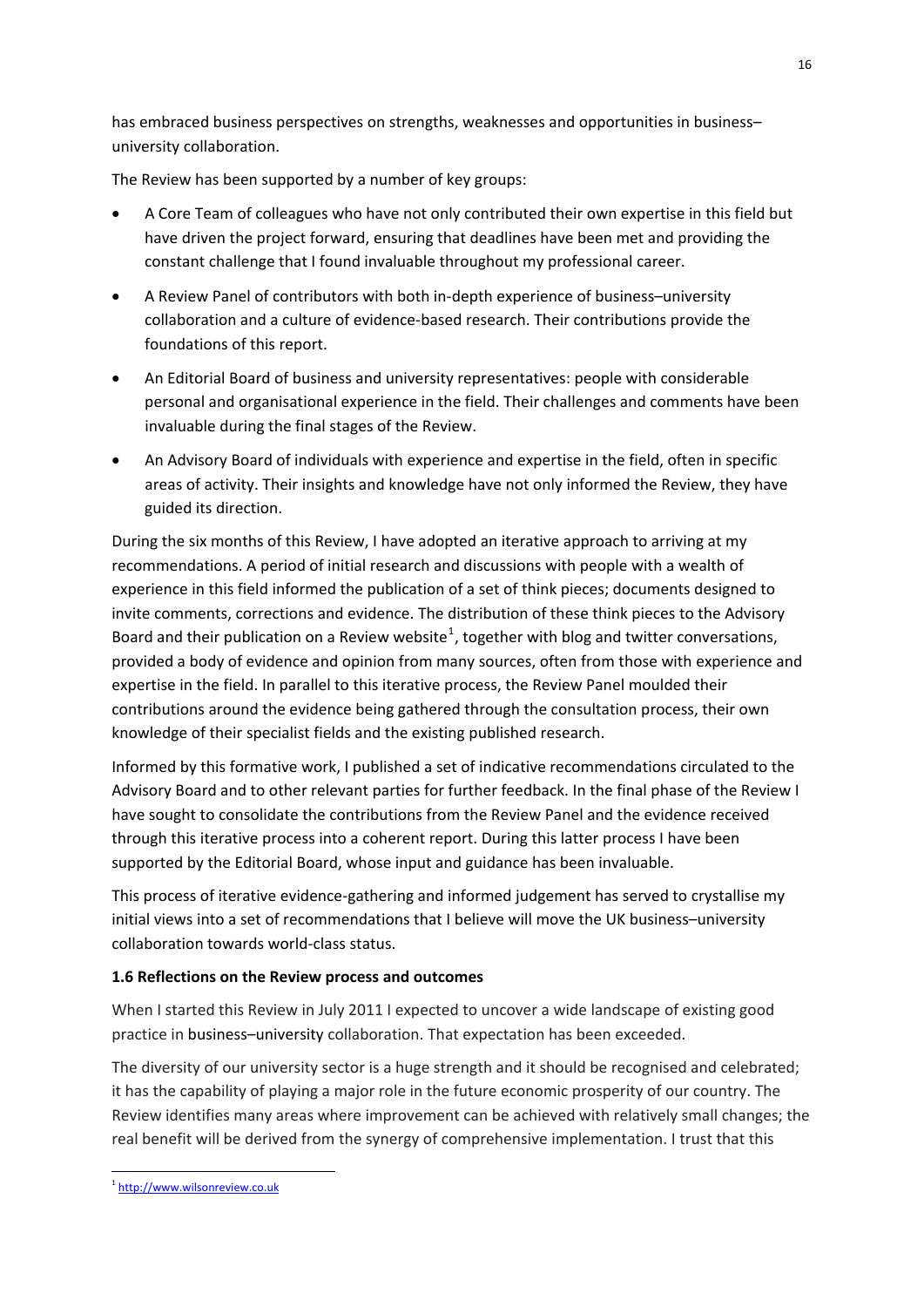Review will act as foundation for progress and enhancement; good practice benefits from positive change and world leadership in business–university collaboration is a challenging target.

If the potential of UK business–university collaboration is fulfilled, the next Review will report that universities are irrevocably at the very heart of our economy, collaborating with business and government in generating the wealth that is necessary for a healthy and prosperous society.

I look forward to reading that Review.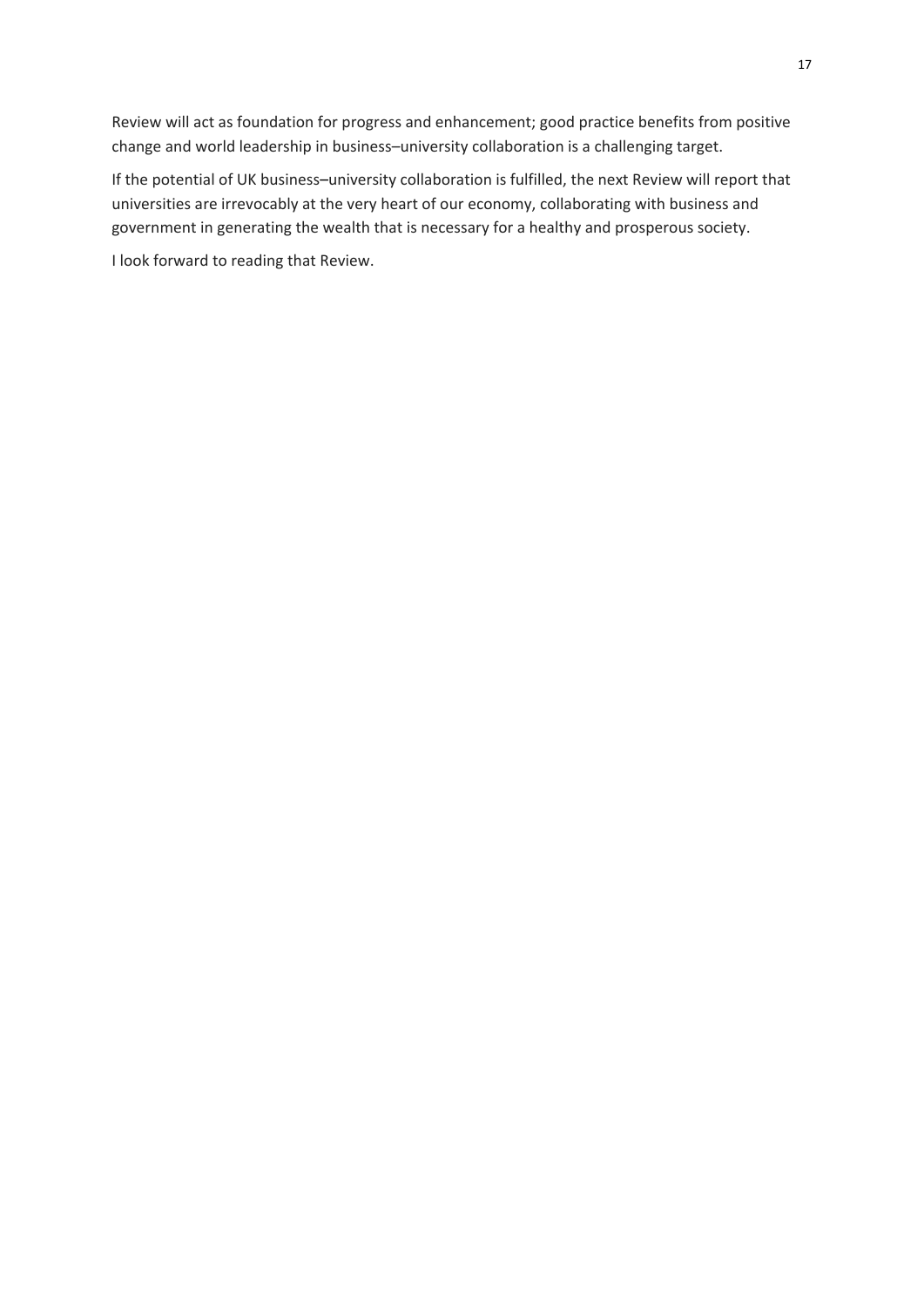# **Chapter 2: A History of recent government policy on business–university interaction**

# <span id="page-24-1"></span>**2.1 Introduction**

Since the 1990s several government policy initiatives have sought to promote business–university interaction. Those who have experienced the impact of these interventions are able to reflect upon a major shift in the environment for, and culture of, business–university interaction during this period. It is notable that business–university interaction, and its development, has enjoyed all‐party support, reflecting the fundamental importance of this relationship to the UK economy. There have been many changes as a result of these policies and initiatives; the recommendations within this Review seek to build upon those changes.

The establishment of the Department for Innovation, Universities and Skills (DIUS), and subsequently the Department for Business, Innovation and Skills (BIS), has proved to be a key governance change in the field of business–university interaction. Hitherto policy in this sphere had been divided between the trade and education ministries, hence defining two different strands of activity focusing on innovation and skills respectively. Policy now emanates from a single government department, although there is a challenge for such a large department to achieve all synergies between its multiple interests in the role of universities.

In terms of direct funding, universities now receive a single funding stream of Higher Education Innovation Funding (HEIF). This funding supports a wide range of business–university interaction and rewards success in generating business income. Within this framework, universities define priorities according to their own missions and localities, and this has yielded benefits in areas such as the contribution of science and technology to business competitiveness, improving graduate enterprise and employability, and addressing specific business skills requirements.

In parallel with the evolution of the support from HEFCE, the Research Councils (RCs), coordinated by RCUK, have developed their portfolio of funding streams to promote business–university collaboration and the exploitation of research. In recent years the TSB has emerged as a major influence in research exploitation, focusing its investments in new business opportunities for the application of research and research capability.

These changes have taken place in parallel to a shift away from linear notions of technology transfer and graduate recruitment, to the more sophisticated and integrated notion of an ecosystem of business–university interactions.

# <span id="page-24-2"></span>**2.2 Innovation and knowledge exchange: developing the ecosystem**

Prior to the 1990s, government policy had already changed the research exploitation system from one in which universities published their research findings and industry managed the subsequent intellectual property and innovation, to one in which universities were encouraged to enhance their 'technology push', developing their own intellectual property methods through patenting, licensing and spin‐outs. This 'linear model' of research exploitation has since been succeeded by a focus on more complex interactions between universities and business, particularly following the 1993 Science and Technology White Paper, 'Realising our Potential'<sup>[2](#page-24-3)</sup>.

1

<span id="page-24-3"></span><span id="page-24-0"></span><sup>2</sup> http://www.official‐[documents.gov.uk/document/cm22/2250/2250.pdf](http://www.official-documents.gov.uk/document/cm22/2250/2250.pdf)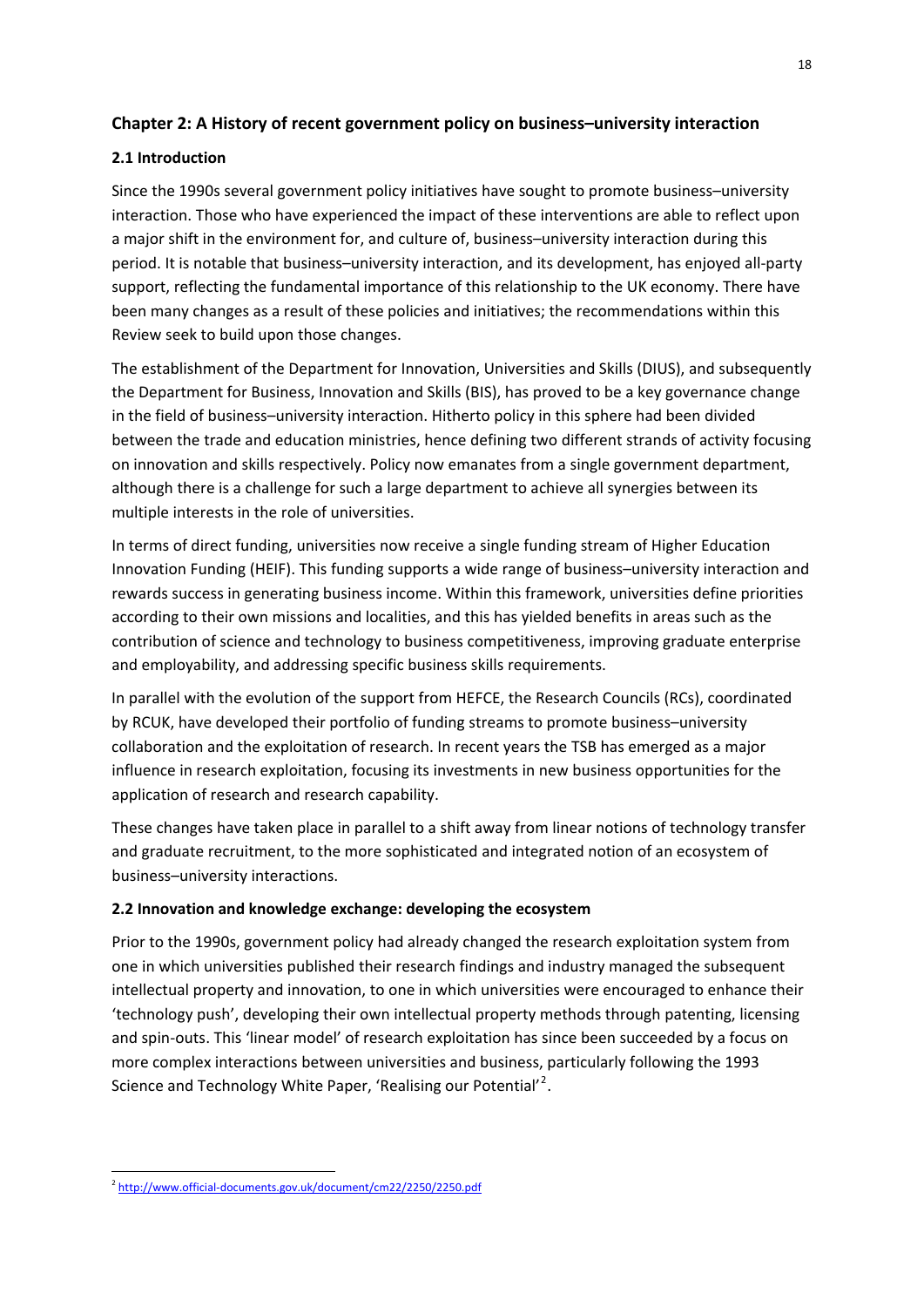The ecosystem approach has sought to determine the roles of contributors relevant to innovation and to establish frameworks and incentives, overseen by government, to encourage collaboration through a process of 'knowledge exchange'.

# <span id="page-25-0"></span>**2.3 Interventions by the Higher Education Funding Council for England**

A decade ago, HEFCE developed support mechanisms for knowledge exchange, both in the form of funding and in the collection, analysis and communication of activity. Measures embraced activity from the research and teaching missions of universities, capturing the contributions of universities to enhancing innovation through student and staff enterprise. Building on HEFCE's 'Higher Education Reach Out to Business and the Community (HEROBC)' fund established in 1999, and the then Department of Trade and Industry's 'University Challenge'<sup>[3](#page-25-4)</sup> and 'Science Enterprise Challenge'<sup>[4](#page-25-5)</sup> funds, the HEIF*[5](#page-25-6)* has increased from £78 million in its first round (2001‐2004) to £150 million per annum during the current spending review period (2011‐2014). This funding has evolved from a competitive process to one where funding is allocated by 'success', rewarding income generation. Alongside this funding intervention, the 'Higher Education Business Community Interaction (HEBCI)' *[6](#page-25-7)* survey was introduced to measure knowledge exchange activity, demonstrating a 34 percent increase in income from 2003 to 2004 to more than £3 billion in the latest survey of 2009 to 2010. For every £1 invested through HEIF, universities in England have produced a return in excess of £5<sup>[7](#page-25-8)</sup>.

# <span id="page-25-1"></span>**2.4 Research and innovation**

The long‐term commitment to a specific funding stream, allied to increasing funding for the research base, was announced in the government's 'Science and Innovation Investment Framework' in 2004<sup>[8](#page-25-9)</sup>, responding to the 'Lambert Review of Business–University Collaboration'.<sup>[9](#page-25-10)</sup> It placed business– university collaboration firmly within the portfolio of UK universities.

# <span id="page-25-2"></span>**2.4.1 The Lambert Review**

Amongst many findings, the Lambert Review identified that companies located their research and development (R&D) activities near excellent research bases and important markets. Raising the demand from business for R&D in the UK was identified as a major challenge. The review recommended a series of measures to enhance business–university interactions, including improving intellectual property negotiations and reducing the focus on university spin‐out companies. The Lambert Review was followed by two subsequent reports: the Lambert reports<sup>[10](#page-25-11) [11](#page-25-12)</sup>on Intellectual Property, which provided template agreements for business–university research collaboration.

# <span id="page-25-3"></span>**2.4.2 The Warry Report**

<u>.</u>

The Warry Report (2006)<sup>[12](#page-25-13)</sup>, sponsored by RCUK, identified how the RCs could make a step-change in promoting and demonstrating the economic and social impact of their investments, building on the existing CASE studentships, the RC 'follow‐on' funding to support research exploitation, and

http:/[/www.bis.gov.uk/policies/science/knowledge](http://www.bis.gov.uk/policies/science/knowledge-transfer/earlier-schemes/university_challenge_seed)-transfer/earlier-schemes/university\_challenge\_seed

<span id="page-25-6"></span><span id="page-25-5"></span><span id="page-25-4"></span>http:/[/www.bis.gov.uk/policies/science/knowledge](http://www.bis.gov.uk/policies/science/knowledge-transfer/earlier-schemes/science_enterprise_challenge)-transfer/earlier-schemes/science\_enterprise\_challenge

http://www.hefce.ac.uk/econsoc/buscom/heif

<span id="page-25-7"></span>http://www.hefce.ac.uk/econsoc/buscom/hebci

<span id="page-25-8"></span>http://www.hefce.ac.uk/pubs/hefce/2009/09\_15

<span id="page-25-9"></span>http://www.hm-[treasury.gov.uk/ent\\_sciinnov\\_index.htm](http://www.hm-treasury.gov.uk/ent_sciinnov_index.htm)

<span id="page-25-10"></span>http://www.hm-[treasury.gov.uk/lambert\\_review\\_business\\_university\\_collab.htm](http://www.hm-treasury.gov.uk/lambert_review_business_university_collab.htm) 10 [http://www.ipo.gov.uk/whyuse/research/lambert/lambert](http://www.ipo.gov.uk/whyuse/research/lambert/lambert-mrc/lambert-mrc-outline.htm)-[m](http://www.ipo.gov.uk/whyuse/research/lambert/lambert-mc/lambert-mc-outline.htm)rc/lambert-mrc-outline.htm

<span id="page-25-12"></span><span id="page-25-11"></span><sup>11</sup> [http://www.ipo.gov.uk/whyuse/research/lambert/lambert](http://www.ipo.gov.uk/whyuse/research/lambert/lambert-mc/lambert-mc-outline.htm)-mc/lamb[e](http://www.rcuk.ac.uk/Publications/archive/Pages/Increasingei.aspx)rt-mc-outline.htm

<span id="page-25-13"></span><sup>12</sup> <http://www.rcuk.ac.uk/Publications/archive/Pages/Increasingei.aspx>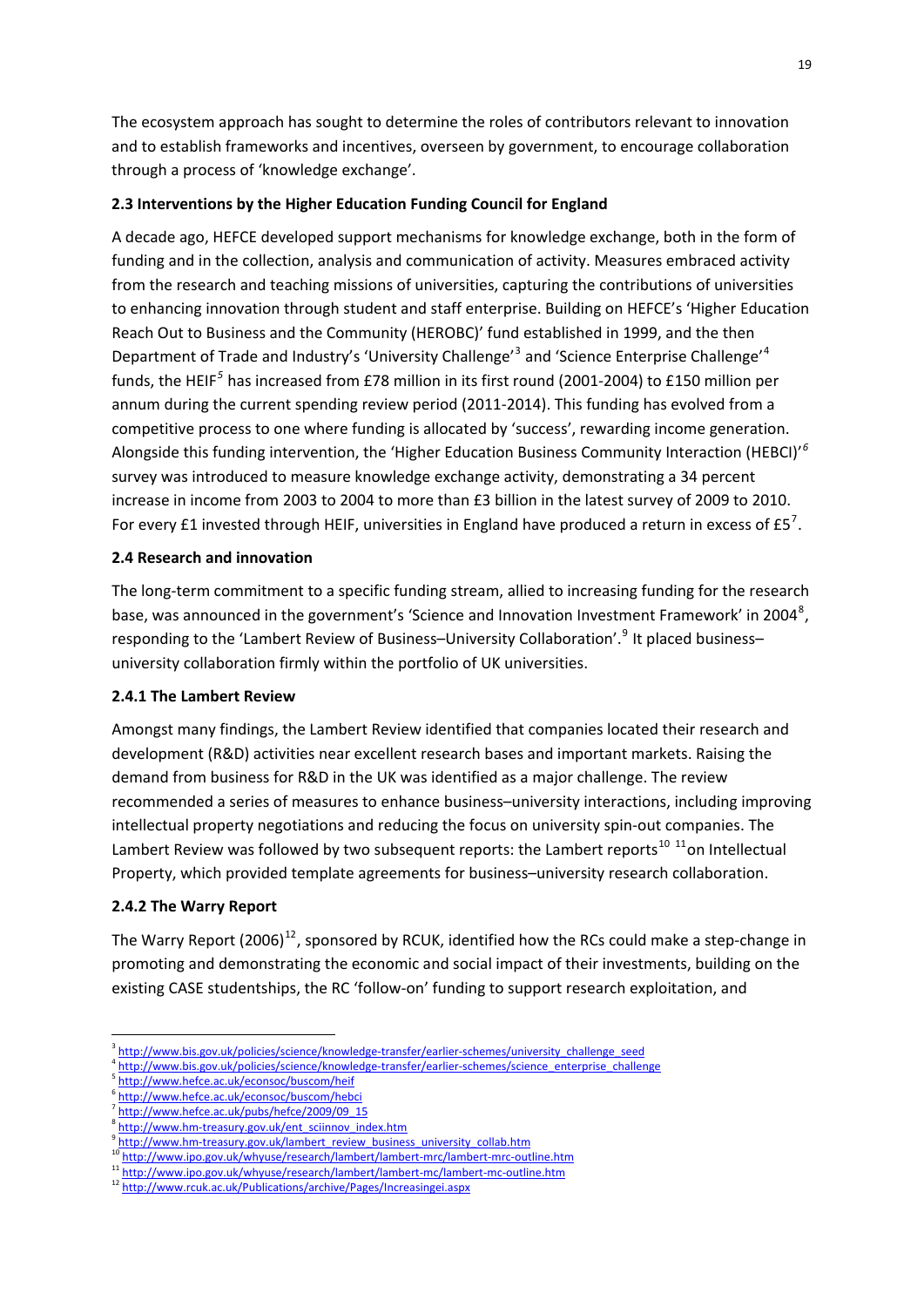collaborative research initiatives. Since April 2009 all applicants applying for RC research grants, are required to produce an Impact Summary and Pathways to Impact statement.<sup>[13](#page-26-3)</sup>

# <span id="page-26-0"></span>**2.4.3 The Sainsbury Review**

The demand side of business–university collaboration was stimulated by funding targeted at business; the TSB and the Regional Development Agencies (RDAs) took active roles in promoting collaboration. The 2007 Sainsbury Review 'The Race to the Top'<sup>[14](#page-26-4)</sup>, and the subsequent 2008 'Innovation Nation'[15](#page-26-5) White Paper, identified specific leadership roles for the TSB, working with RCs and complementing a renewed and refocused HEIF. The Sainsbury Review identified the performance of a national innovation ecosystem—including a wide range of actors extending from universities to research institutes, government funders and regulators, business and investors—as central to the country's innovation rate, and it specified the contributions that should be made by different parties.

During their existence the RDAs had a significant impact upon many universities, although the extent of this impact varied between regions: investing in universities through skills development initiatives and with capital inputs to support science/innovation parks. The TSB has now become a primary funder of collaborative research and innovation since its formation, engaging universities with business through structured networking and people exchange: roles that have been widely welcomed by both the university and business community.

# <span id="page-26-1"></span>**2.4.4 The Coalition government**

The Coalition government affirmed the commitment of previous administrations to business– university collaboration as a policy priority. In its first 'Comprehensive Spending Review'<sup>[16](#page-26-6)</sup> in 2010 and its 'Innovation and Research Strategy'<sup>[17](#page-26-7)</sup> in 2011 it has continued the government's support despite a climate of fiscal retrenchment, and in doing so emphasised the importance of universities in supporting the government's priority of economic growth. LEPs, targeting economic growth within localities, have undertaken many of the responsibilities of the former RDAs; their impact will be measured in years to come.

# <span id="page-26-2"></span>**2.5 Employer engagement and skills**

Much of the UK Higher Education (HE) system was founded in the context of supplying graduates with the skills needed by employers. The growth of civic universities was in part linked to providing graduates for professions such as medicine and engineering. The former polytechnics were distinctive in their links with business, providing a range of high‐skill vocational provision particularly in the sciences and technologies. Now a single university sector for more than two decades, universities have evolved into a highly diverse set of institutions. In parallel, further education colleges (FECs) have become a distinctive part of the HE system, often with students with different educational backgrounds than traditional university students.

For many institutions, employer engagement has become firmly cemented within their academic culture. This has been achieved through innovation in teaching and learning; in‐company programmes, industry designed courses, and placement and internships for students. In recent years

1

<sup>&</sup>lt;sup>13</sup> <http://www.rcuk.ac.uk/kei/impacts/Pages/home.aspx>

<span id="page-26-4"></span><span id="page-26-3"></span><sup>&</sup>lt;sup>14</sup> [http://webarchive.nationalarchives.gov.uk/+/http:/www.hm](http://webarchive.nationalarchives.gov.uk/+/http:/www.hm-treasury.gov.uk/d/sainsbury_review051007.pdf)-treasury.gov.uk/d/s[ai](http://www.bis.gov.uk/assets/biscore/corporate/migratedD/ec_group/18-08-C_b)nsbury\_review051007.pdf<br><sup>15</sup> http://[www.bis.gov.uk/assets/biscore/corporate/migratedD/ec\\_group/18](http://www.bis.gov.uk/assets/biscore/corporate/migratedD/ec_group/18-08-C_b)‐08‐C\_b\_

<span id="page-26-6"></span><span id="page-26-5"></span><sup>16</sup> http://www.hm-[treasury.gov.uk/spend\\_index.htm](http://www.hm-treasury.gov.uk/spend_index.htm)

<span id="page-26-7"></span><sup>17</sup> [http://www.bis.gov.uk/assets/biscore/innovation/docs/i/11](http://www.bis.gov.uk/assets/biscore/innovation/docs/i/11-1387-innovation-and-research-strategy-for-growth.pdf)-1387-innovation-and-research-strategy-[f](http://www.bis.gov.uk/assets/biscore/innovation/docs/i/11-1387-innovation-and-research-strategy-for-growth.pdf)or-growth.pdf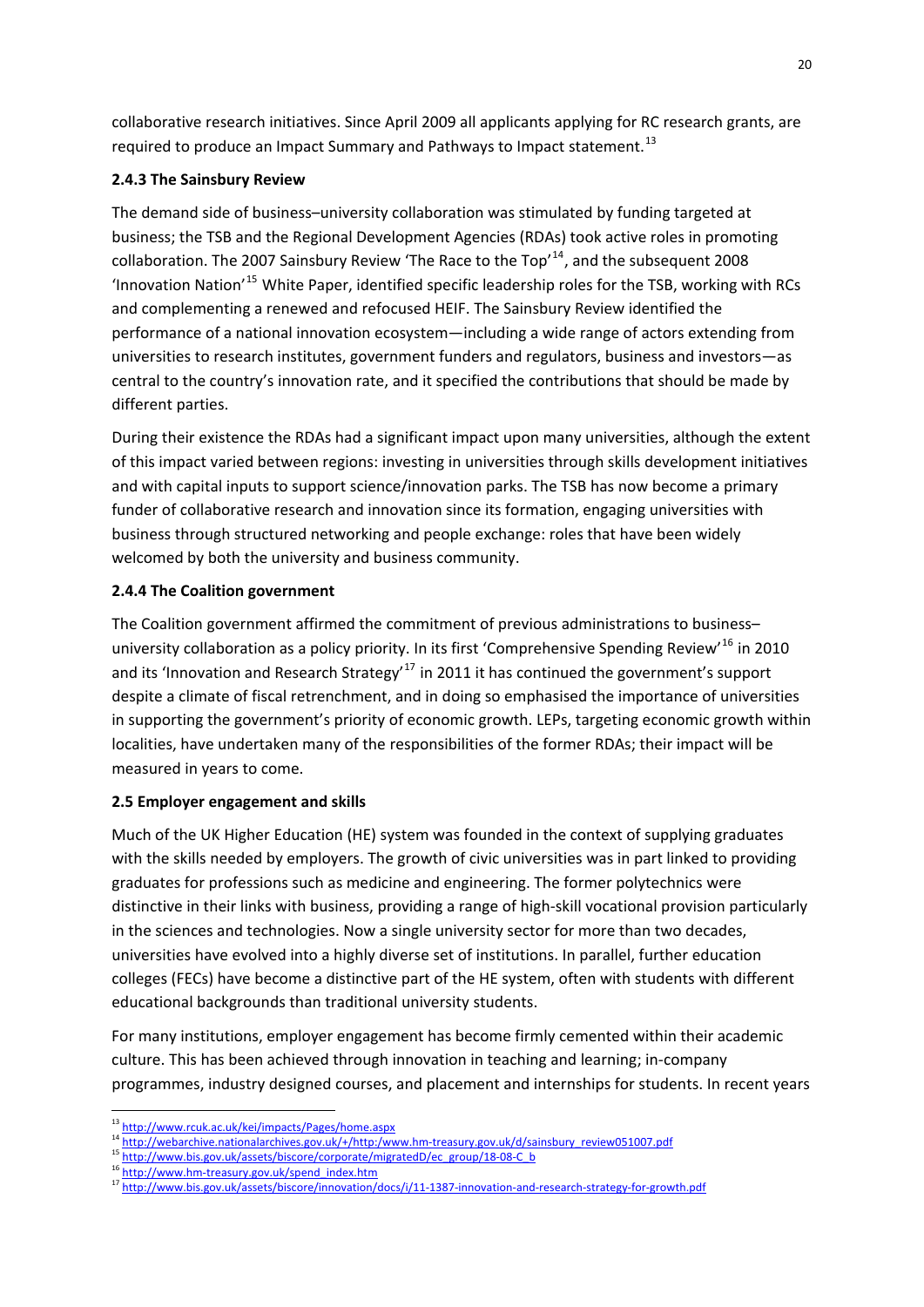there has been a growth of whole curriculum‐based approaches to developing graduate employability, and a rapid growth in enterprise education and entrepreneurship amongst the student body. In parallel, foundation degrees, which provide employer-relevant qualifications, have grown from 4,300 enrolments in 2001 to 103,000 by 2010.

# <span id="page-27-0"></span>**2.5.1 Following the Dearing Review: employability skills**

The enhancement of employability skills has been a constant target of funding interventions. During the 1990s, these included the Enterprise in Higher Education (EHE), and the Fund for the Development of Teaching and Learning (FDTL). Responding to one recommendation in the Dearing Review[18](#page-27-2), HEFCE established the Teaching Quality Enhancement Fund (TQEF)[19](#page-27-3)*,* which had graduate employability as one of its priorities. The fund supported the establishment of new agencies—the Learning and Teaching Support Network and the Institute of Learning and Teaching—to support subject-level initiatives and staff development, including communities of practice on employer engagement. These agencies, alongside the Enhancing Student Employability Coordination Team<sup>[20](#page-27-4)</sup>, which developed academic approaches to employability development, were subsequently merged into the HEA, which continues to support HE today. $^{21}$  $^{21}$  $^{21}$ 

The Government's 2003 White Paper 'The Future of Higher Education'<sup>[22](#page-27-6)</sup> launched the Centres of Excellence in Teaching and Learning (CETLs), which included 22 centres focused on employability, enterprise and work-based learning.<sup>[23](#page-27-7)</sup> In addition to enhancing teaching excellence in these areas, there was a focus on encouraging more students to progress into and through university, particularly students following vocational routes. In 2004, HEFCE also launched the Lifelong Learning Networks<sup>[24](#page-27-8)</sup>, which established collaborations between universities and FECs, with a particular focus on curriculum development to support progression for vocational learners.

### <span id="page-27-1"></span>**2.5.2 Postgraduate skills**

Investment to enhance the employability of graduates was extended to postgraduate students and post-doctoral researchers following the 2002 'SET for Success' report<sup>[25](#page-27-9)</sup>, which identified the need for better training and support for the diversity of research careers. This need was subsequently emphasised by both the Warry Report (2006) and the Leitch Review of skills (2006). Responding to these reports, the RCs have invested £120 million in research training activities to enhance employability over an eight-year period. Although the RCs only support around one quarter of the postgraduate research students registered, this funding was made available for the support of all such students; it was intended to become an established feature of research careers. From 2007, more emphasis has been given to support in areas such as business planning, intellectual property and entrepreneurship, in response to the 'Excellence with Impact'*[26](#page-27-10)* report. These allocations are now embedded within the RCs' funding processes.

<u>.</u>

<sup>&</sup>lt;sup>18</sup> Natio[n](http://www.hefce.ac.uk/learning/enhance/tqef.asp)al Committee of Inquiry into Higher Education http://www.leeds.ac.uk/educol/ncihe

<span id="page-27-3"></span><span id="page-27-2"></span><sup>19</sup> <http://www.hefce.ac.uk/learning/enhance/tqef.asp>

<span id="page-27-4"></span><sup>20</sup> Association of Graduate Careers Advisory Services, the National Union of Students, the Association of Graduate Recruiters, the Centre for Recording Achievement, the Higher Educat[io](http://www.heacademy.ac.uk/employability)n Academy (then the LTSN)

<span id="page-27-5"></span><sup>&</sup>lt;sup>21</sup> <http://www.heacademy.ac.uk/employability>

[http://www.bis.gov.uk/assets/biscore/corporate/migratedd/publications/f/future\\_of\\_he.pdf](http://www.bis.gov.uk/assets/biscore/corporate/migratedd/publications/f/future_of_he.pdf)

<span id="page-27-7"></span><span id="page-27-6"></span><sup>&</sup>lt;sup>23</sup> [http://www.heacademy.ac.uk/resources/detail/employability/EEL\\_CETLs\\_Review](http://www.heacademy.ac.uk/resources/detail/employability/EEL_CETLs_Review) <sup>24</sup> http://www.hefce.ac.uk/widen/lln

<span id="page-27-9"></span><span id="page-27-8"></span><sup>25</sup> [http://webarchive.nationalarchives.gov.uk/+/http:/www.hm](http://webarchive.nationalarchives.gov.uk/+/http:/www.hm-treasury.gov.uk/d/robertsreview_introch1.pdf)-treasury.go[v.](http://www.rcuk.ac.uk/Publications/archive/Pages/TheWarryReport.aspx)uk/d/robertsreview\_introch1.pdf

<span id="page-27-10"></span><sup>26</sup> <http://www.rcuk.ac.uk/Publications/archive/Pages/TheWarryReport.aspx>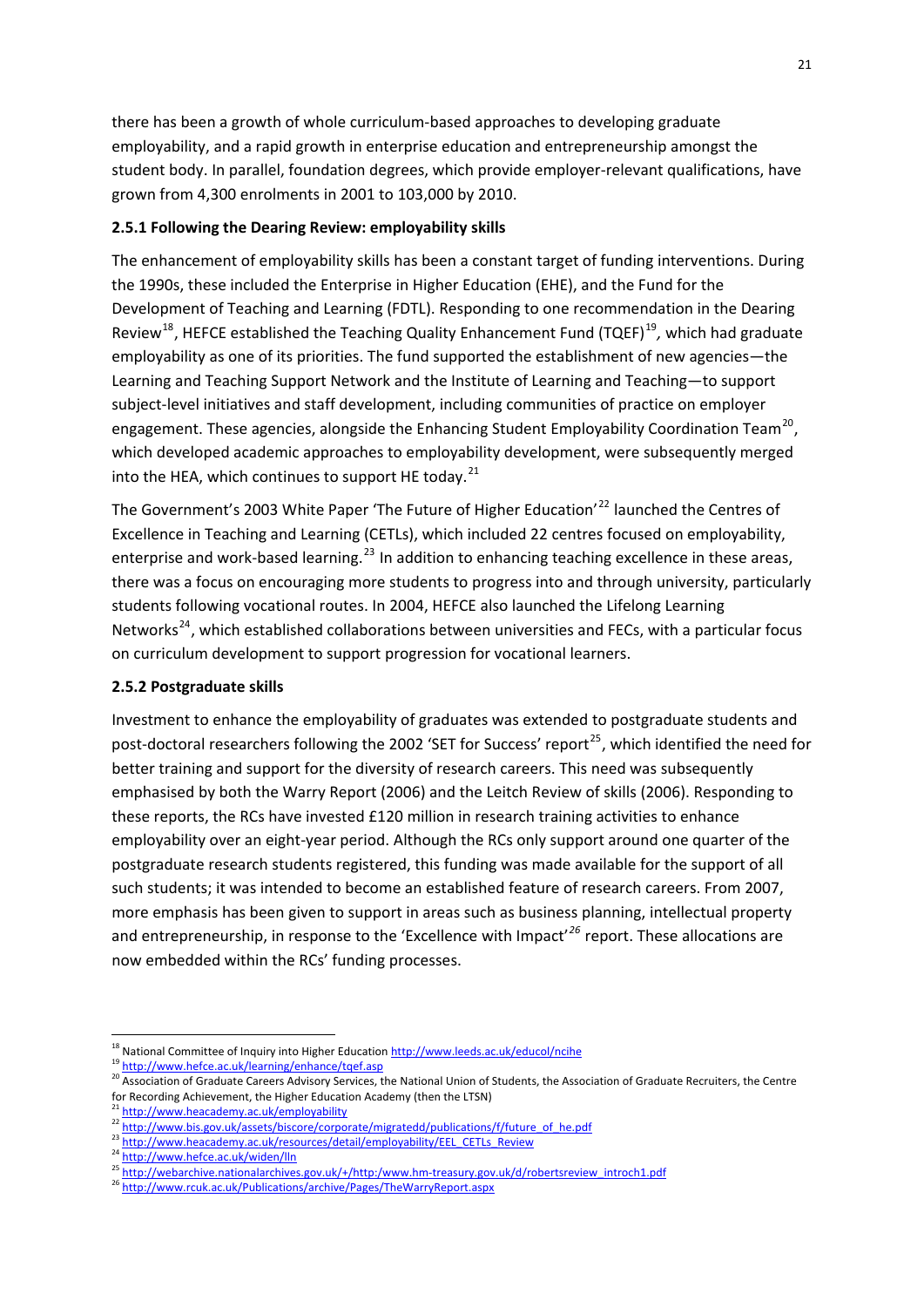#### <span id="page-28-0"></span>**2.5.3 The Leitch Review**

The 2006 'Leitch Review of Skills'<sup>[27](#page-28-3)</sup> signalled a shift of emphasis away from the broad employability of graduates towards specific workforce skills, including macro targets for workforce participation in HE through to 2020. The report noted that the supply of graduates from the traditional 18 to 21 year cohort would be insufficient to meet the country's high‐level skills needs, and recommended a rebalancing of priorities to include the whole adult workforce. A substantial proportion of the workforce in 2020, it was argued, had already left compulsory education, so those in employment should be a focus for upskilling.<sup>[28](#page-28-4)</sup> Leitch also recommended joint funding for this education, with employers contributing more in recognition of the returns to them from a more highly skilled workforce.

As part of the government's response to the Leitch review, HEFCE sought 'to develop a new model for funding HE that is co-financed with employers, achieves sustained growth in employer-based student places and introduces the principle of employer demand‐led funding.' A Workforce Development Programme<sup>[29](#page-28-5)</sup>, invested over £150 million over 2008-2011 in universities to develop their operations with employers around a new co-funding model. Through funding on the supply side, universities were challenged to generate sufficient demand to meet a government target of 35,000 new workforce entrants by 2011. It is anticipated that this target will be achieved, with £38 million co-funding contributions from employers. This activity was supplemented, following the 2008 recession, by an economic challenge investment fund (ECIF)*[30](#page-28-6)*, which included measures to enable graduates to work in small businesses as interns.

#### <span id="page-28-1"></span>**2.5.4 The Coalition government**

The implementation of the reforms detailed in the White Paper 'Students at the Heart of the System<sup>'[31](#page-28-7)</sup> will have a significant impact upon business–university collaboration. A key aspect of the reforms is a shift from government grants to universities, to loans and grants to students, including part-time learners. The government's aspiration is to create a system within which the employment expectations of fee‐paying students, allied to enhanced information on employment outcomes, will encourage universities to increase support for students in the context of employability and their transition into work. The reforms also seek to enhance the role of FECs and the private sector in providing vocational HE, creating a competitive HE market. In parallel, the government's November 2010 skills strategy 'Skills for Sustainable Growth<sup>'[32](#page-28-8)</sup> promotes apprenticeships, including an additional 10,000 at the higher level.

#### <span id="page-28-2"></span>**2.6 Non‐governmental interventions**

Whilst the importance of business–university collaboration in the context of economic development has prompted government interventions described in this chapter, university and business organisations have adopted their own policy frameworks. There has been a parallel growth in intermediary bodies, both from the public and the private sector; UUK has formed a specialist standing committee, which develops UUK policy in this field; universities have key representation within the CBI's innovation and skills committees; the CIHE has established itself as a body where

<u>.</u>

<sup>&</sup>lt;sup>27</sup> http://www.official-[documents.gov.uk/document/other/0118404792/0118404792.pdf](http://www.official-documents.gov.uk/document/other/0118404792/0118404792.pdf)

<span id="page-28-5"></span><span id="page-28-4"></span><span id="page-28-3"></span><sup>28</sup> This required an increase in the proportion of people qualified to Level 4 and above from 29 percent in 2006 to > 40 percent in 2020<br><sup>29</sup> http://www.hefce.ac.uk/econsoc/employer

<sup>&</sup>lt;sup>30</sup> <http://www.hefce.ac.uk/econsoc/challenge/ecif.htm>

<span id="page-28-7"></span><span id="page-28-6"></span><sup>31</sup> [http://bis.gov.uk/assets/biscore/higher](http://bis.gov.uk/assets/biscore/higher-education/docs/h/11-944-higher-education-students-at-heart-of-system.pdf)-education/docs/h/11-944-higher-education-students-at-heart-o[f](http://bis.gov.uk/assets/biscore/higher-education/docs/h/11-944-higher-education-students-at-heart-of-system.pdf)-system.pdf

<span id="page-28-8"></span><sup>32</sup> [http://www.bis.gov.uk/assets/biscore/further](http://www.bis.gov.uk/assets/biscore/further-education-skills/docs/s/10-1274-skills-for-sustainable-growth-strategy.pdf)-education-skills/docs/s/10-1274-skills-[f](http://www.bis.gov.uk/assets/biscore/further-education-skills/docs/s/10-1274-skills-for-sustainable-growth-strategy.pdf)or-sustainable-growth-strategy.pdf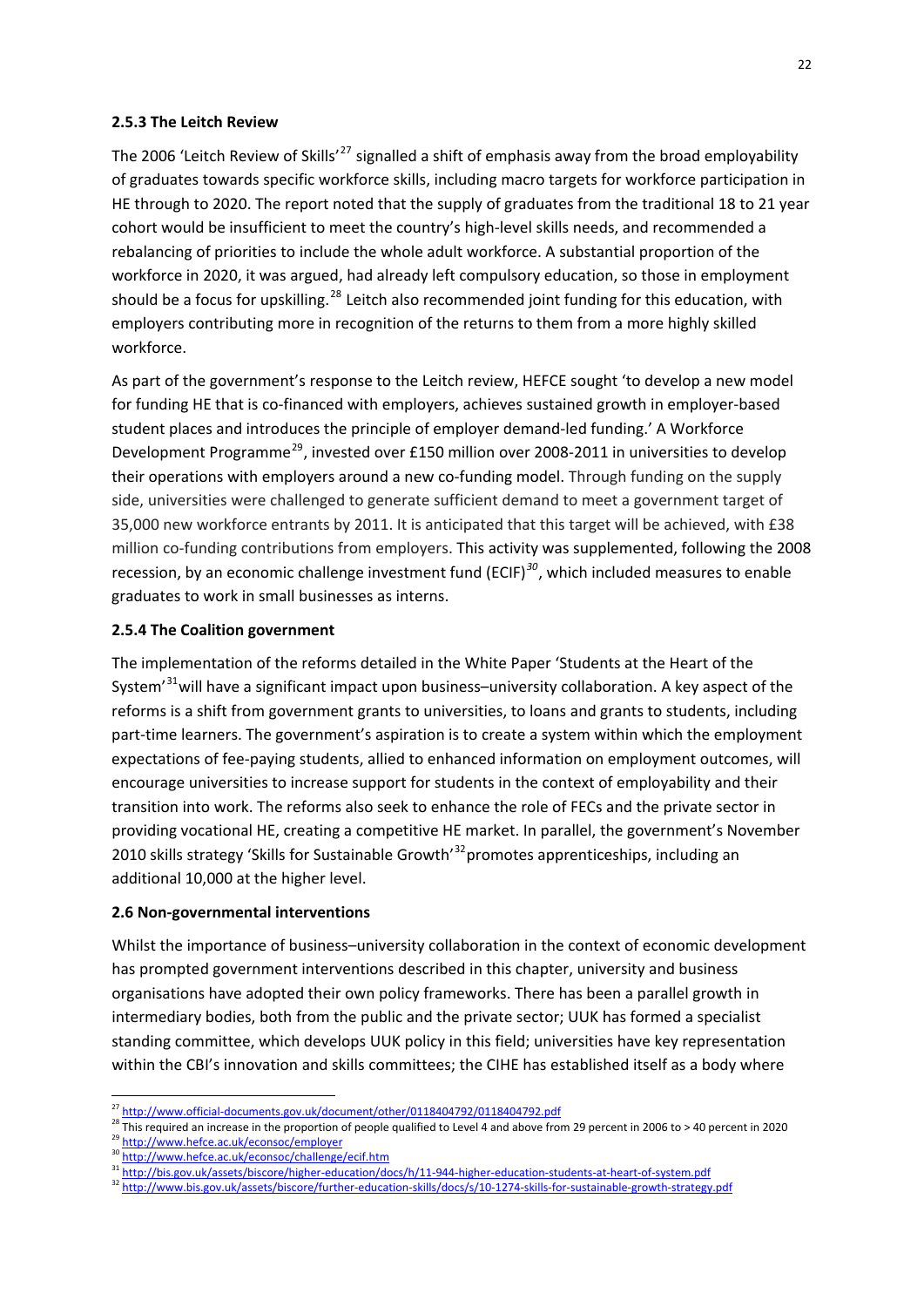business and university leaders attend as equals, promoting and evaluating collaboration; the majority of LEPs have university representation at board level. CBI HE taskforce report (2009) set an agenda for improving business–university collaboration<sup>[33](#page-29-4)</sup>; The CBI's annual skills survey<sup>[34](#page-29-5)</sup> and the UK Commission for Employment and Skills (UKCES) annual skills surveys<sup>[35](#page-29-6)</sup> are now both core publications in evaluating the congruence of high‐level skills within our workforce and the skills profiles of our graduates.

# <span id="page-29-0"></span>**2.7 Reflections**

Universities are not the only suppliers of high‐level skills and research/innovation services to business. In education and training there are many private sector providers, not accredited by universities, which make a valuable contribution to the skills supply chain. Similarly in research and innovation there is a thriving research and technology organisations (RTO) sector, which has a major impact upon our research capacity and exploitation. Both these communities fall within the influence of government policies, but outside the boundaries of this Review.

Government policies and interventions have been critically important in the development of successful business–university collaboration; they act as catalysts in creating an environment for effective business–university interaction, but it is the actions of the universities and business that determine success.

As we face a future where the capability of government to intervene with funding incentives is limited, universities and business have to build upon the strong foundations formed in the last decade if the potential of collaboration is to be achieved. Seeking government financial intervention or mediation is unlikely to meet with the same success as it has in the past.

<span id="page-29-1"></span>Chapter 3**:** The Landscape of business–university collaboration

# <span id="page-29-2"></span>**3.1 Introduction**

The landscape of business–university collaboration is hugely diverse; it has grown immensely in both breadth and depth since the 2003 Lambert Review, as the content of this Review demonstrates. However, the totality of evidence collected during this Review cannot be reflected in a single document; the vast majority of the submitted work will receive neither praise nor acknowledgement here, but that does not diminish its quality or its impact.

# <span id="page-29-3"></span>3.2 Landscape and domains

The landscape of collaboration consists of a wide variety of domains where there is real expertise and strength, often of a highly specialist kind. These domains are wide ranging:

- From future-oriented research in advanced technologies, to in-house upskilling of employees;
- From university science park developments, to support for entrepreneurial research students finding their way in the business world;
- From providing progression routes to higher-level apprenticeships, to enhancing the skills of post doctoral staff for their transition into the business world;

<sup>1</sup> <sup>33</sup> 'Stronger Together: Businesses and universities in turbulent times' CBI (2009)

<span id="page-29-5"></span><span id="page-29-4"></span><sup>34</sup> http://www.cbi.org.uk/business‐issues/education‐and‐skills/in‐focus/educ[at](http://www.ukces.org.uk/publications/er25-employer-perspectives-survey)ion‐and‐skills‐survey

<span id="page-29-6"></span><sup>35</sup> [http://www.ukces.org.uk/publications/er25](http://www.ukces.org.uk/publications/er25-employer-perspectives-survey)-employer-perspectives-survey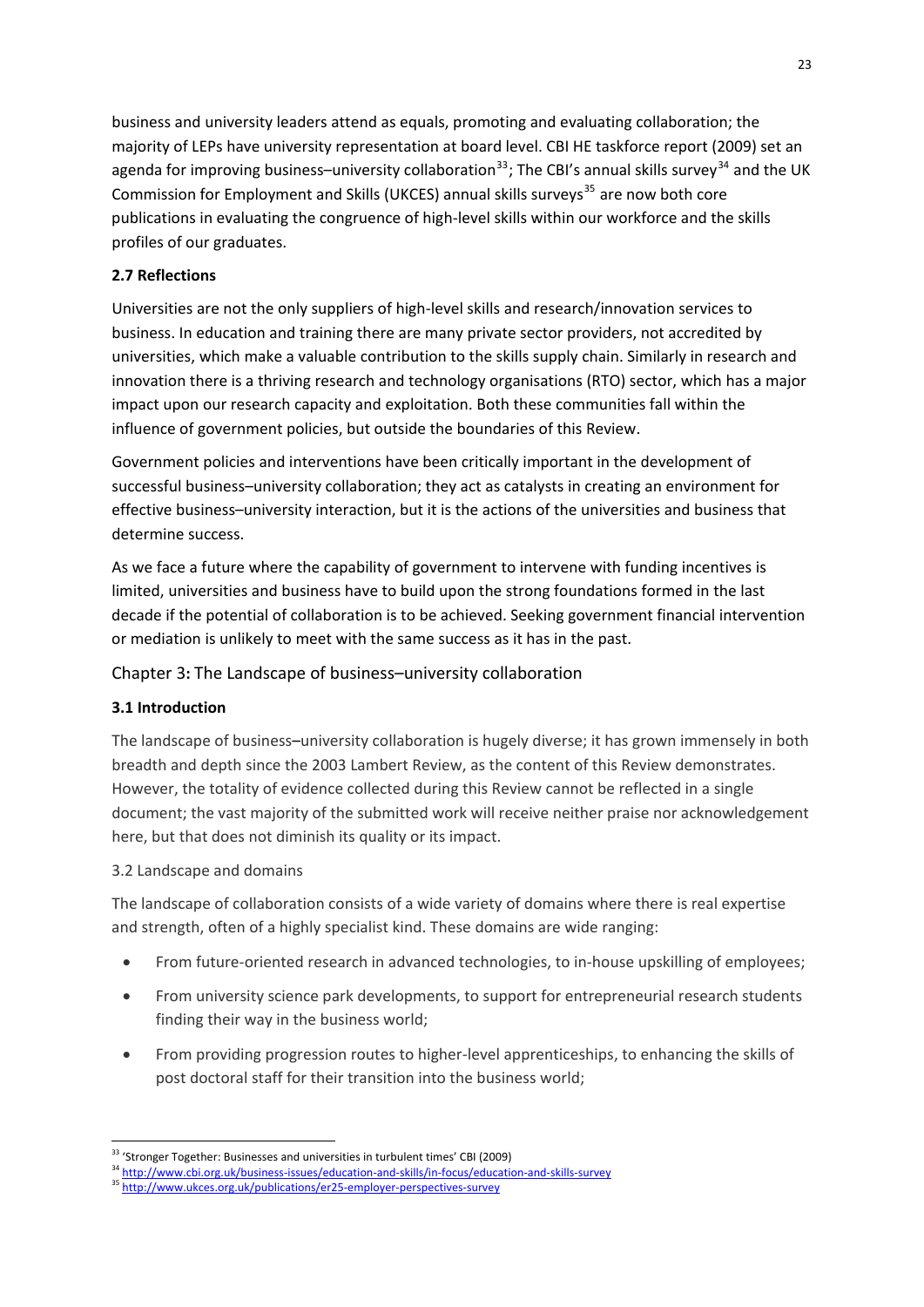- From improving enterprise skills amongst our undergraduates, to enabling small companies to recognise the value of employing a first graduate;
- From supporting spin-out companies from research teams, to helping government agencies attract major employers to invest in the UK.

Whilst the teaching, enterprise and research domains are familiar within the university sector, domains for business collaboration are not defined solely by a typology of activity; they may be defined by a professional field, an industry or by specialisation within an industry, particularly in research. No one university operates in all domains within the landscape. Some specialist institutions will operate in very few; it is for each university to make a strategic decision about its domains of activity.

During this Review, it has become increasingly clear that many individuals and organisations working within this landscape have detailed knowledge of specific domains but limited or no knowledge of other domains, or even knowledge of their existence. This is understandable, and indeed may be considered a strength, as further development within the specialist domains of business–university collaboration requires a focused approach. However, in the context of broader policy formulation, knowledge of the entire landscape is absolutely critical if we are to realise the full potential of universities in supporting UK economic growth. Without that broader knowledge, economic policy cannot be reliably informed by evidence, good practice cannot be readily disseminated, and the supply chain of high-level skills, innovation and research from universities to business will continue to be incoherent and suboptimal. Further, at a time when economic growth is our greatest priority, and the contribution that universities make to the economy is under intense scrutiny, inadequate knowledge of that landscape is untenable. Without such knowledge there is a risk that positions are derived from narrow personal experience or information provided by an interested third party, uninformed by a wider understanding of the landscape. There is a pressing need for government, businesses and universities alike to recognise this context and to commit to a collaborative approach to ensure the linkage of partial areas of knowledge and a full understanding of the landscape is developed and maintained.

However, currently, there is no substantive national forum where such knowledge is assembled and can be consulted. There is no reliable information base that can be a reference point for business, universities and government alike; that can provide objective analysis and advice and that can operate outside a lobbying environment.

An organisation that operates only in a limited set of domains within the landscape cannot have the breadth of interest to represent the entire landscape and clearly, sector interests and obligations prevent either a business‐, or a university‐led organisation from fulfilling such a role. Such a forum has to be one where business and university leaders sit as equals within its governance structure and which covers the entire landscape.

The only forum that meets these criteria and has a distinct and comprehensive mission in this field is the CIHE<sup>[36](#page-30-0)</sup>; a subscription organisation that has evolved from being a think tank into a body that undertakes research in specific areas of business–university collaboration. Critically, its governing council includes many prominent business and university chief executives, people with standing and authority in their organisations. It is respected within both the university and business communities

1

<span id="page-30-0"></span><sup>36</sup> http://www.cihe.co.uk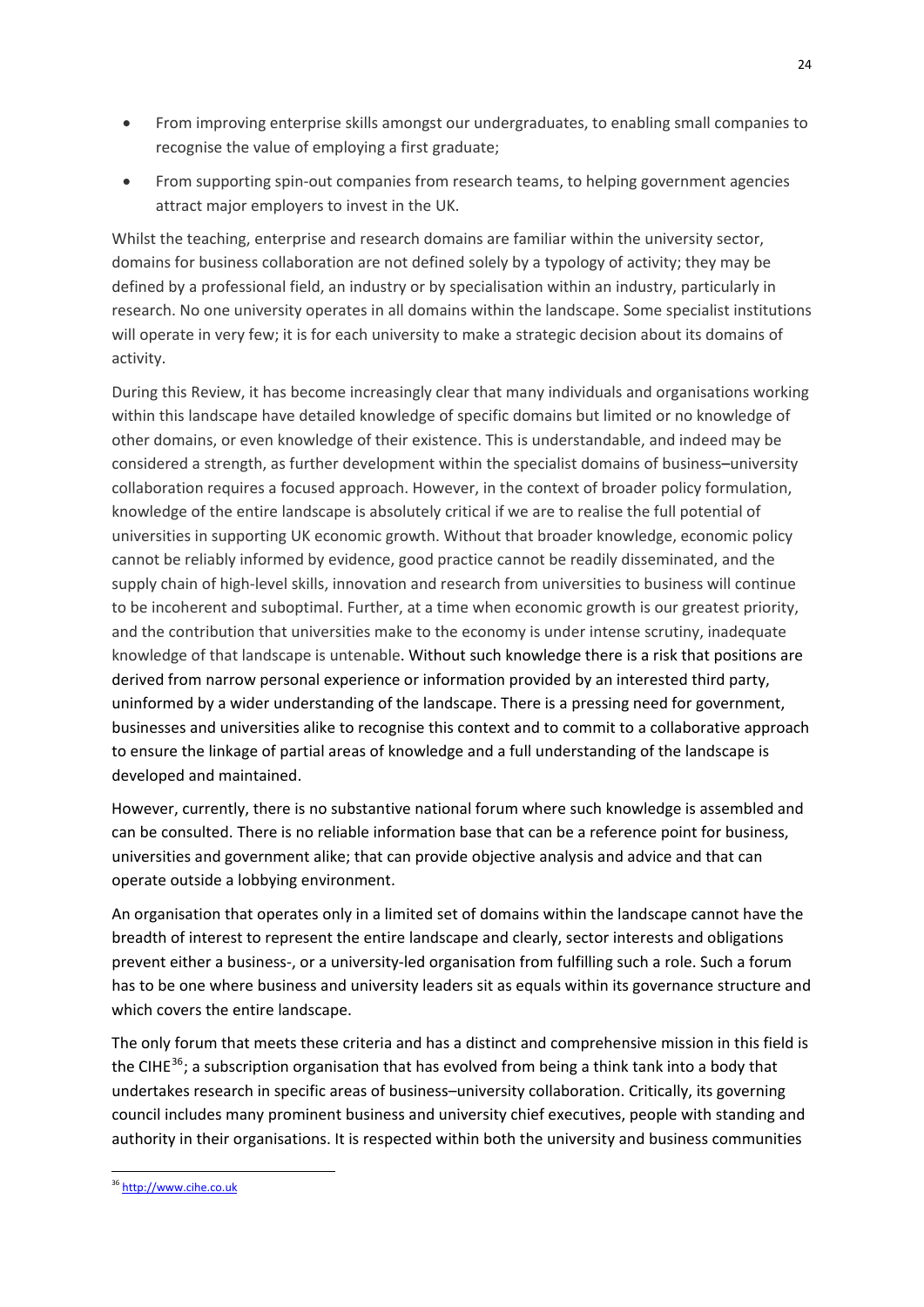and its governance structure meets the criteria of representation, balance and objectivity. However, presently it lacks capacity, which means that its potential value remains untapped. Such a forum has the capability to become a prominent and systemic national influence upon future business– university collaboration, policy and development, complementing the activities of sectoral, business, academic and policy organisations that are active in this sphere and drawing on their expertise.

# *Recommendation 1*

*CIHE should be invited to develop its structure and its infrastructure to become an independent subscription‐based charity that becomes the focus for information on business*–*university collaboration. It will gather and maintain a comprehensive repository of good practice, undertake commissioned studies and provide a reliable information source for future substantive reviews.*

Government may need to provide short‐term funding to establish CIHE in this role.

### <span id="page-31-0"></span>**3.3 Relationship management and the emergence of strategic partnerships**

In terms of ongoing collaboration management, universities operate most frequently in a 'oneto-many' model. A university will establish multiple partnerships, operating in the various domains where it has expertise. The reciprocal model for a complex business is the partnership with different universities for different domains of activity; corporates seek collaboration with the university that best meets their needs in a particular field. The challenges are similar in the context of risk management: there is potential for fragmentation of activity and an increasing overhead of managing multiple relationships.

Clearly specific business needs require direct contact between the specialists within the business and the specialists within the university, typically in research collaboration, in staff development or in recruitment. For both parties there is a need for institutional knowledge of these multiple relationships; for the university to ensure that its other domains of expertise are exposed to an existing partner; for the business to ensure that it obtains optimum benefit from its knowledge of the university sector and its expertise.

In some corporates, for example BAE systems, AstraZeneca, Rolls Royce, QinetiQ, and Glaxo Smith Kline, this corporate knowledge is held within an executive position that has explicit responsibility for university collaboration. This role is not only beneficial to the business but also a clear reference point for university collaborators. In some other businesses the responsibility and the contact points are less clear.

For some universities knowledge of business partnerships is also held at executive management level, providing a clear reference point for business contact, regardless of the domain of collaboration. In other universities that executive reference point is less clear.

I make no formal recommendation here; it is for business leaders to decide how they identify the appropriate partners for their business needs and how they ensure that their connectivity remains optimal. Similarly I make no recommendation about university structures in managing collaboration; it is for the university to decide how it best manages its multiple relationships and optimises its existing partnerships by extending its collaboration.

*However, both business and university leaders may wish to reflect upon their institutional knowledge of the full landscape of business*–*university collaboration, and on the management of the partnerships that they have. For universities this reflection should extend to strategic*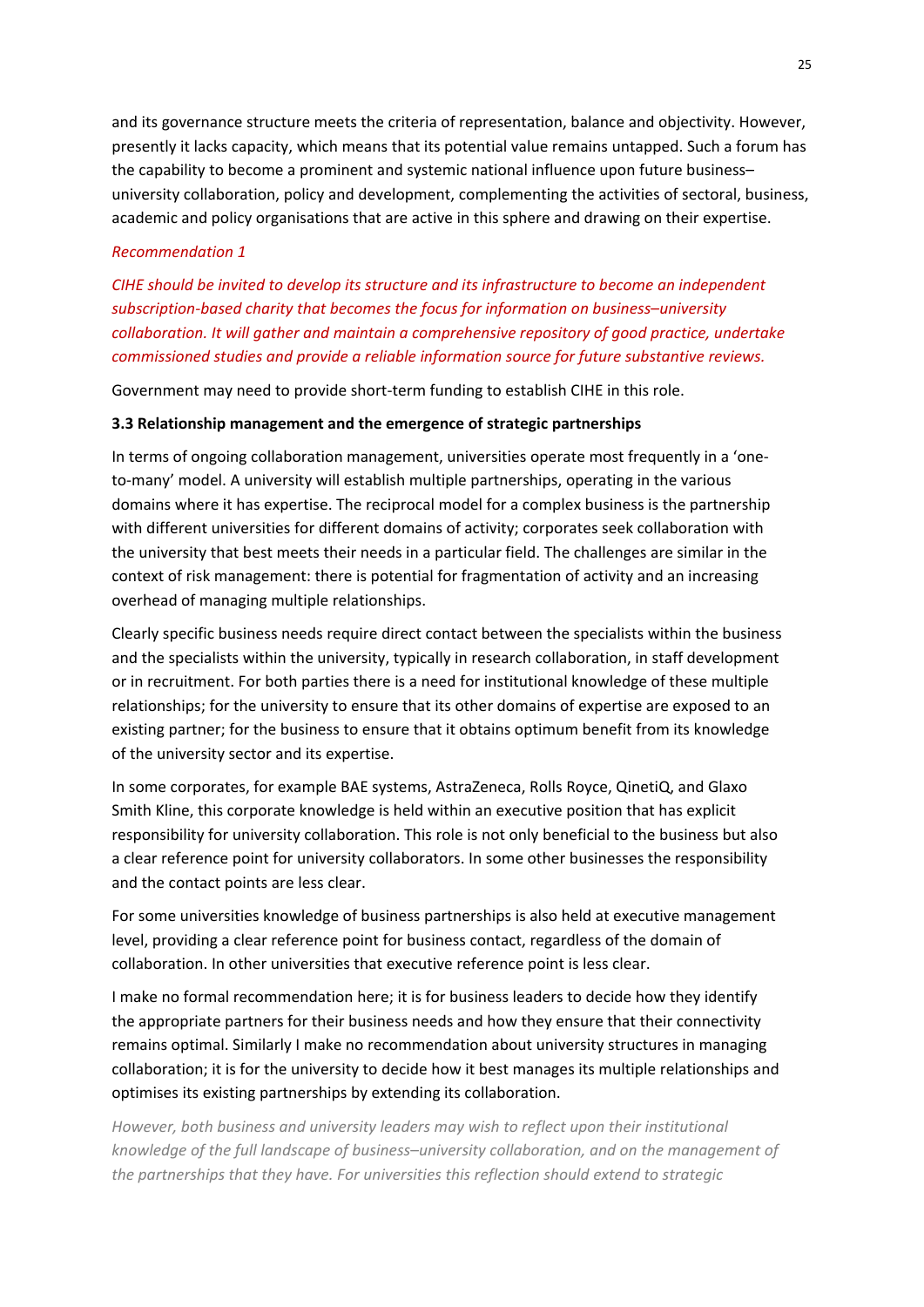*decisions concerning the domains that the university wishes to provide; for business it should extend to matching their needs to those universities that best meet their requirements within the appropriate domain.*

In recent years a model of strategic partnerships has evolved whereby a single university is able to meet the collaboration needs of a business in multiple domains. These are not exclusive partnerships, but explicitly cover more than one domain with possibility of extension into others. The potential efficiency of such partnerships is clear and the next substantive Review may wish to assess their success.

### **Case study: Siemens ‐ University of Lincoln**

The Siemens–University of Lincoln partnership involves multiple layers across a broad spectrum of activities. A collaborative R&D commissioning framework has generated six times the turnover in the original business plan, with significant business benefits generated for the company and research outcomes for the university, whilst protecting intellectual property and observing commercial sensitivities. Siemans have co-located with Lincoln's engineering department; engaging in the teaching of students and in providing scholarships, internships and consultancy projects, graduating 'industry‐ready' students. The Siemens technology needs are reflected in the Lincoln's engineering undergraduate programmes and the partners have co‐designed an MSc Energy Renewables and Power.

# **Case study: Proctor and Gamble ‐ Durham University**

A Master Collaboration Agreement established Durham University as a core strategic research partner of Proctor and Gamble (P&G). Durham was recognised by P&G as Global Business Development University Partner of the Year in 2011 following an innovative approach in which the research needs and research capabilities of both partners have been mapped and core areas of mutual interest identified. More than 80 Durham academics are now linked with a similar number of P&G researchers in locations ranging from Newcastle to Frankfurt, Brussels, Beijing and Cincinnati in areas including surface sciences, biophysical sciences electronic goods, manufacturing and consumer psychology. The partnership has already secured more than £5.7 million in external funding for a series of projects and studentships with a similar volume of projects currently under development with the company. The partnership has launched a programme disseminating new ways of integrating industrial and academic teams through existing collaborations of both partners and RCUK.

### **Case study: BAE systems ‐ University of Bristol**

BAE Systems and the University of Bristol have agreed a Memorandum of Understanding that defines areas of strategic collaboration. The memorandum defines a wide range of activities within areas of engineering and science where there is common interest in design, manufacture, operation and through‐life support and capability of engineered systems. It includes both long‐ term fundamental research projects; medium/short-term projects requiring the application of generic knowledge to specific issues; reciprocated staff secondments; supervision of projects and theses by BAE staff at BEng, MEng and MSc levels; placements of the University's MEng students and postgraduate education through MSc, PhD (DTC and CASE), EngD.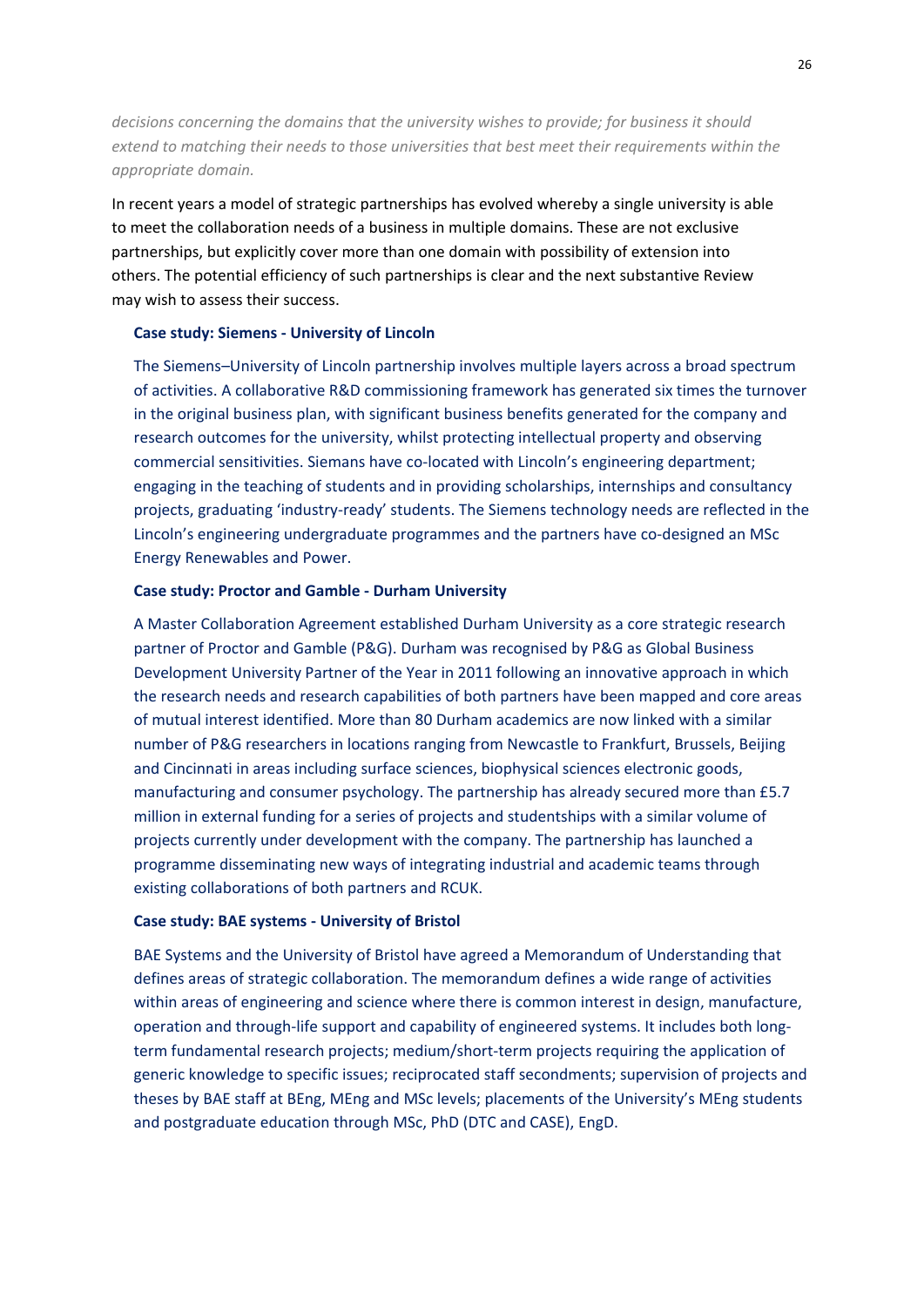#### <span id="page-33-0"></span>**3.4 Collaborative advantage**

Many would argue that competition within the UK university sector has driven efficiency, effectiveness and diversity over the last two decades whilst maintaining excellence. No one university covers the entire landscape of university business collaboration, and yet each domain is important to the businesses that rely upon it for their development. Diversity is a strength of our university sector in that it enables specialisation in strengths; it ensures that the entire spectrum of business support can be found somewhere within the university system.

Whilst it is the role of university leaders to promote the excellence of their own universities, our university sector as a whole is a key asset in the economic future of our country. The efforts of UUK to promote these strengths are admirable and regional associations, where they exist, attempt to present a complementary profile of university missions. It would be helpful if university leaders could emphasise the complementary strengths of UK universities in terms of meeting business needs. Without mutual recognition of the expertise of others, the competitiveness of UK universities has the potential to become a weakness.

Specifically, in terms of the reputation of the sector as a whole, it is critically important that universities are open about the domains in which they operate and refer demands that they cannot meet to another university or a source of guidance where such information may be found. Collaboration between universities in supplying business needs can only benefit the university sector as a whole. *Universities may wish to reflect upon the concepts of collaborative advantage in meeting business needs and review their policies on the referral of business enquiries to other universities or relevant agencies.*

Following the demise of the RDAs, many regional associations of universities closed; there was no business need to collaborate on a regional basis. Others sustained their associations<sup>3738</sup>. New alliances may be formed in order to supply a more comprehensive response to business needs than any one university could achieve alone, recognising the strengths of diversity and collaborative advantage. The recent N8 Research partnership<sup>[39](#page-33-3)</sup> has launched a new Industry Innovation Forum working with global companies and SMEs. It is supported by the TSB and is an example that may provide a template that others will follow. This is to be welcomed; but the issue of a comprehensive coverage remains. Such partnerships have an obligation to ensure that enquiries that are outside its domains of activity are referred to other universities, or consortia, which may be able to meet those business requirements. I make no formal recommendations in this regard but *the consortia of universities may wish to consider how to ensure that such a referral system is efficiently and effectively operated, and government funders of these consortia may wish to reassure themselves that such systems are operational.* 

#### <span id="page-33-1"></span>**3.5 First enquiry connectivity**

For the 'first enquiry' there are many routes into a university, both formally through direct enquiry and informally through business networking. Every university website examined in this Review has a portal for potential business clients, but the existence of such a portal does not ensure efficient connectivity and development. Practice in enquiry management varies within universities according to their structures, processes and procedures. Some universities rely upon

1

<span id="page-33-2"></span><sup>&</sup>lt;sup>37</sup> http://www.universitiesw[m](http://www.unis4ne.ac.uk/).co.uk

<span id="page-33-3"></span><sup>38</sup> [http://www.unis4ne.ac.uk](http://www.unis4ne.ac.uk/)

<sup>39</sup> [http://www.n8research.org.uk](http://www.n8research.org.uk/)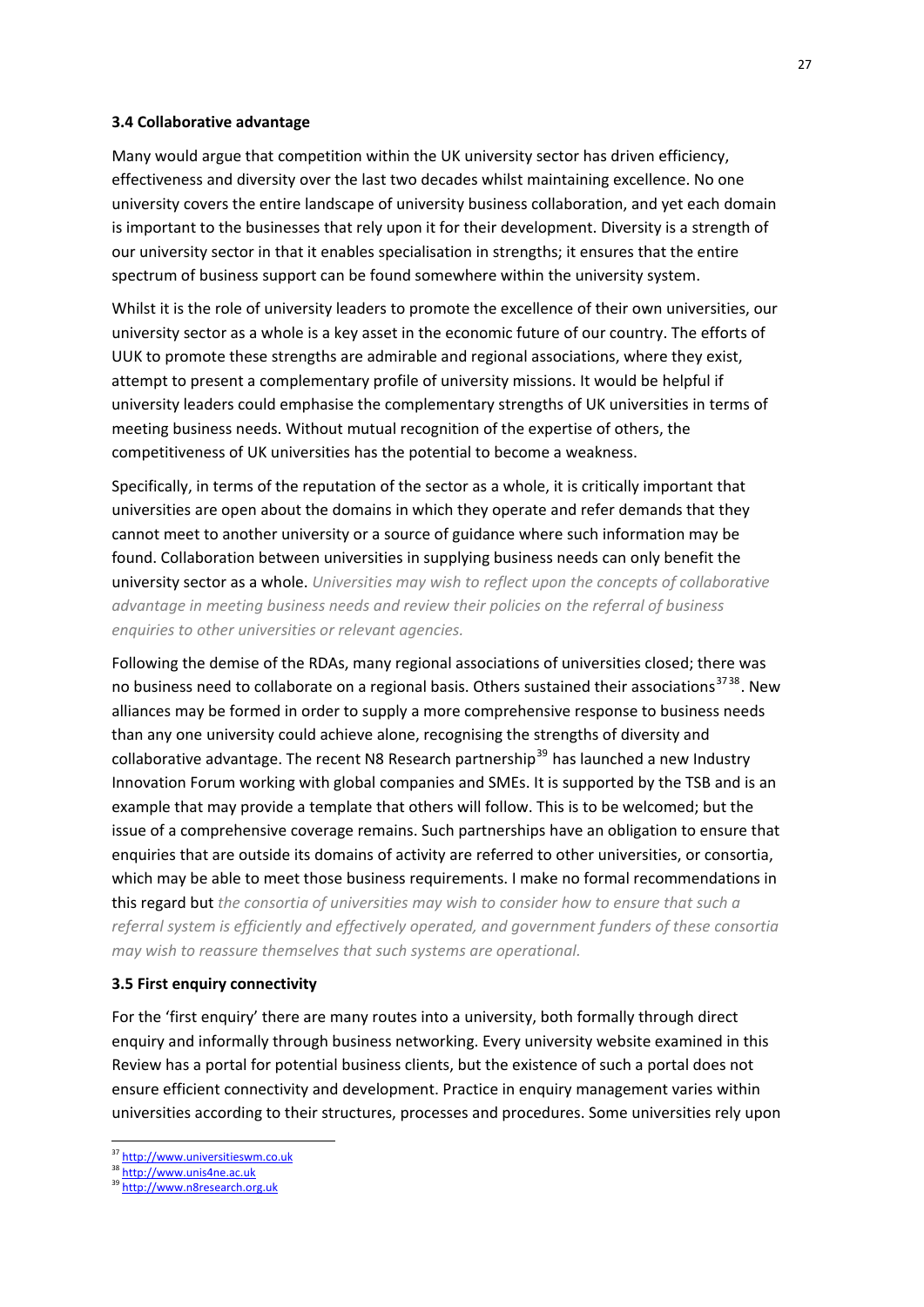a centralised and monitored information flow with a comprehensive CRM system, others on distributed authority and information maintenance; all will have many different business collaborations to manage on an ongoing basis, alongside new enquiries. In the context of a healthy portfolio of business collaboration, it is vital that enquiry management systems are reliable and provide information for management purposes. *Those universities that do not regularly review the effectiveness of their enquiry management systems may wish to undertake an audit to ensure efficient first‐level responsiveness; an ineffective relationship management system carries significant reputational risks.*

# <span id="page-34-0"></span>**3.6 Responsiveness of universities to business needs**

Despite the significant volume of evidence of successful business–university collaboration, a belief that our universities are 'unresponsive' remains in some quarters. This disconnect requires examination.

There are many reasons why collaborations do not progress beyond the stage of initial discussions; indeed Imperial College has promoted specific research in the field<sup>[40](#page-34-1)</sup>. In summary, there are a number of generic reasons; some may believe that they are largely a consequence of the culture of universities and the business models that they operate; others may view many of them as not uncommon in supply chain management:

- 1. The needs of the business do not align with the mission and strategy of the university.
- 2. Time scale and capacity mismatch; a university has already committed its resources and does not have the available capacity to meet the timescale that the business needs.
- 3. Capability mismatch; a university does not have the skill set or the facilities to meet the needs of the business.
- 4. The cycle of bureaucracy: where external funding is required, the bidding cycle does not meet the timescale the business needs.
- 5. Financial constraints: a university is unable to provide the service required for the price the company is willing to pay. This is particularly apparent in the context of full economic costing in research collaboration where business input to the research merits valuation.
- 6. Sustainability: the investment required by the university to provide the service does not have an acceptable payback period.
- 7. Mismatch in expectations and objectives: expectations of outcomes from collaboration are not mutually recognised.
- 8. Failure to agree on the future of the intellectual property that may be generated. Although much progress has been made in this area since the publication of the Lambert Intellectual Property agreements <sup>4142</sup>, it is still reported as a significant issue in some negotiations.
- 9. Contrasting views on the management of indemnities and liabilities between prospective partners; viewed as being an increasing problem

1

<sup>&</sup>lt;sup>40</sup> http://www3.imperial.ac.uk/innovationstudies/researchthemes/featuredresearchunivers[it](http://www.ipo.gov.uk/whyuse/research/lambert/lambert-mrc/lambert-mrc-outline.htm)yindustrylinks

<span id="page-34-2"></span><span id="page-34-1"></span><sup>41</sup> [http://www.ipo.gov.uk/whyuse/research/lambert/lambert](http://www.ipo.gov.uk/whyuse/research/lambert/lambert-mrc/lambert-mrc-outline.htm)-[m](http://www.ipo.gov.uk/whyuse/research/lambert/lambert-mc/lambert-mc-outline.htm)rc/lambert-mrc-outline.htm

<sup>42</sup> [http://www.ipo.gov.uk/whyuse/research/lambert/lambert](http://www.ipo.gov.uk/whyuse/research/lambert/lambert-mc/lambert-mc-outline.htm)-mc/lambert-mc-outline.htm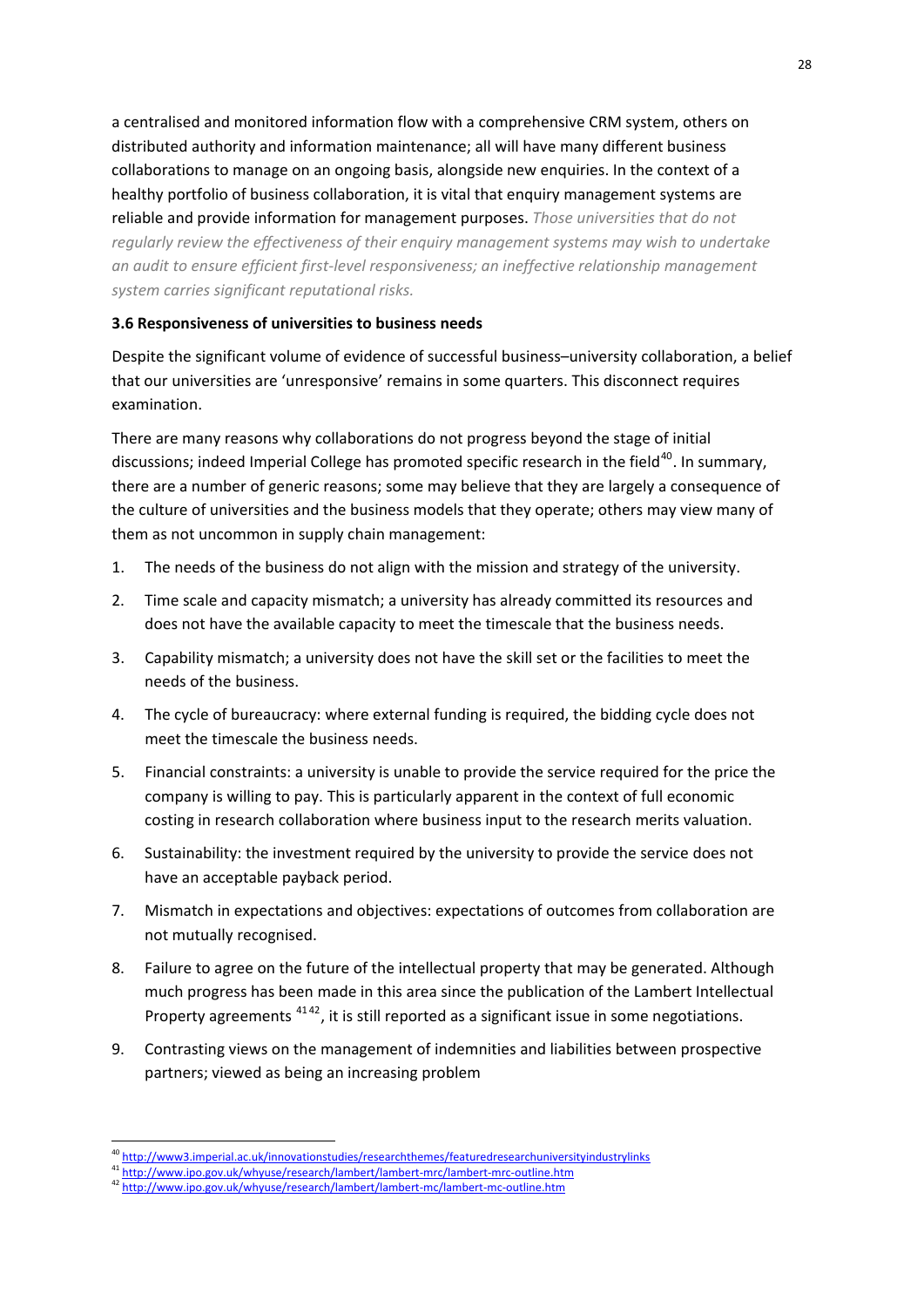These are all legitimate reasons for non‐realisation of potential collaborations. Informed businesses recognise that the objectives of universities in collaboration are different from those of the company; successful collaboration requires a duality of interest. In the context of research collaboration the CBI have published a good practice guide for collaboration for that purpose.<sup>[43](#page-35-1)</sup>

As several respondents have noted, responsiveness can be achieved by saying 'No, because...' quickly, followed by a referral to another university if appropriate. A non‐response or prevarication has an impact not only upon the reputation of the university concerned but upon the university sector as a whole, compounding the 'folklore' of the 'unresponsive university'.

In order to make their services more flexible and responsive, many universities have established arms‐length subsidiary companies that provide services within a commercial envelope often, but not invariably, using the resources of the university. This form of outsourcing provides an organisation that can mediate between the business client's objectives and those of the university. As universities apply more commercial business models to their operations, I would foresee a growth in this activity, with a high level of responsiveness, rapid redirection to another university where necessary, and potentially a lower rate of the use of 'No, because...' in the future.

# <span id="page-35-0"></span>**3.7 Reflections**

1

The landscape of collaboration is growing in breadth and depth in a dynamic manner. However there are many areas in the collaborative landscape that need to be improved if our economy is to gain optimal advantage from our university sector in the context of global competition. Addressing these areas through individual targeted actions, without reference to other related parts of the landscape, carries significant risks; this is an integrated ecosystem. In order to make sound policy, proposals intended to improve performance in one domain of the landscape have to be evaluated in the context of the landscape as a whole. To achieve that, knowledge of the entire landscape has to be established; we need to develop an authoritative source of knowledge in that regard.

Universities operate in various domains of the landscape; an individual university's excellence in one domain does not mean it achieves excellence in other domains. Excellence in the university sector as a whole requires excellence across all domains; and that means each university has to define the domains in which it operates and achieve excellence in them. For the university sector as a whole to be the world leader in business–university collaboration there can be no place for second‐class performance anywhere in the landscape.

The supply chain concepts of collaboration in the delivery of skills, research and innovation to business is increasingly relevant to universities, and the business models of strategic alliances are emerging as sustainable relationships. In order to optimise the exploitation of this capability and ensure that the wider benefit of business need transcends the competitive culture of our universities.

Meanwhile the reputation of 'unresponsiveness' has to be proactively addressed. The celebration of collaborative success is too often diluted by accusations or examples of failure. Universities cannot deliver all the services that business needs in a manner that business may wish; that is the nature of supply chains. The solution to this disconnect, where it exists, is through clear and open communication between the principals at executive level and mutual

<span id="page-35-1"></span><sup>43 &#</sup>x27;Business-University Collaboration for research and innovation: a guide for members' July 2010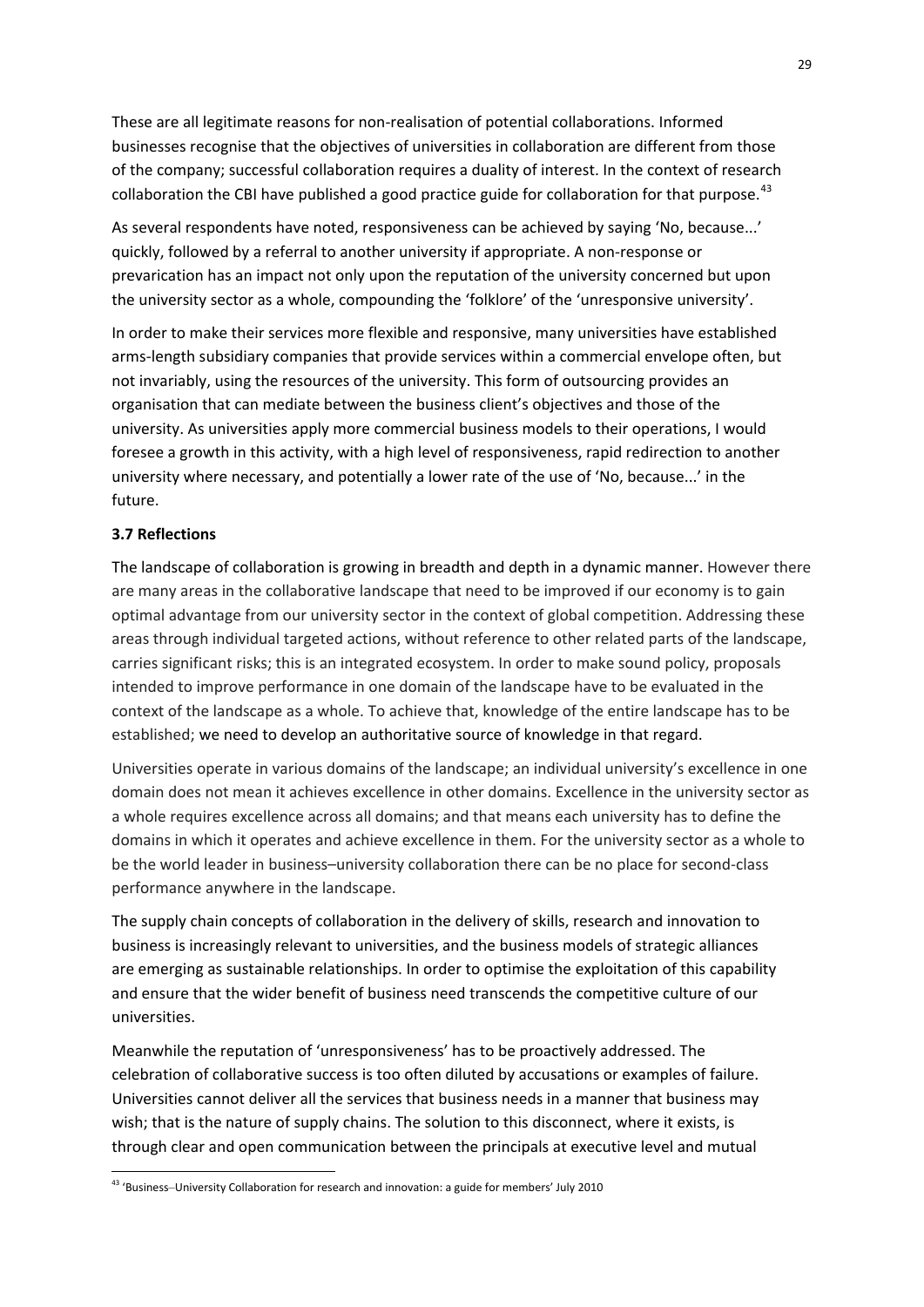respect of the needs and constraints of the other party. To achieve that, transparency of the responsibility for business–university collaboration at executive level is a prior necessity.

Chapter 4**:** Development of skills and knowledge for employment

# **4.1 Introduction**

# *'Graduates of today just don't have the necessary skills to meet the needs of business today'*

This has been a consistent message from employers for decades. Each generation of graduates, as they become managers themselves, repeat the judgement that their predecessors made.

As employability climbs up the agenda of university applicants, today's university leaders seek to ensure that their graduates are equipped with the right knowledge and skills for employment. This chapter analyses the strategies being adopted to address this long‐standing issue. It considers graduates at both honours and foundation degree levels. The employability skills of research students are considered as having a sufficiently different emphasis to be considered in chapter 5.

This chapter, inevitably, focuses largely upon best practice strategies that the supply side (the universities) adopts to meet the needs of employers. However, these strategies cannot be implemented in isolation; an active participation by employers is required, not least in defining the knowledge and skills needs of future employers, but also in providing mentoring, sponsorship, curriculum advice, work experience and feedback on performance for tomorrow's graduates. Without that participation by business, the authority of business leaders to comment on the qualities of future graduates will be diminished.

# **4.2 Career aspirations and skills development**

The evidence that students expect that their degree study will enhance their careers is strong: 79 percent of students surveyed for the CBI/NUS Student guide  $2011<sup>44</sup>$  $2011<sup>44</sup>$  $2011<sup>44</sup>$  indicated that they went into HE to improve their job opportunities. By selecting a programme of study at a particular university, a student is committing to a specific agenda of knowledge acquisition and a specific style of learning during their studies. But the skills of the graduate are not solely driven by the programme studied or the university attended. Personal skills are also a consequence of social and family background, the environment within which study is undertaken, and the extracurricular activities of the student during their undergraduate studies. For example, a mathematics degree on a campus-based rural university may well have similar content to one of an inner city university located in an area of deprivation; reflecting QAA subject benchmarks. But the social demographic of the student and the study experiences of that student may well be very different. This difference may become even greater when the mode of study is considered. For example, a graduate from a three‐year, full‐time degree programme on a campus‐based university is likely to have a significantly different skill set and experience from a student who has been studying on a part-time programme whilst having a full-time job sustaining her/his study. Similarly, a student who studies at a university whose learning philosophy is centred on the parallel development of enterprise skills and knowledge acquisition will develop a different skills set from one who studies at a university whose learning philosophy is centred around knowledge acquisition.

<span id="page-36-0"></span><sup>1</sup> <sup>44</sup> CBI/NUS (2011) 'Working towards your future: making the most of your time in higher education' http://educationandskills.cbi.org.uk/reports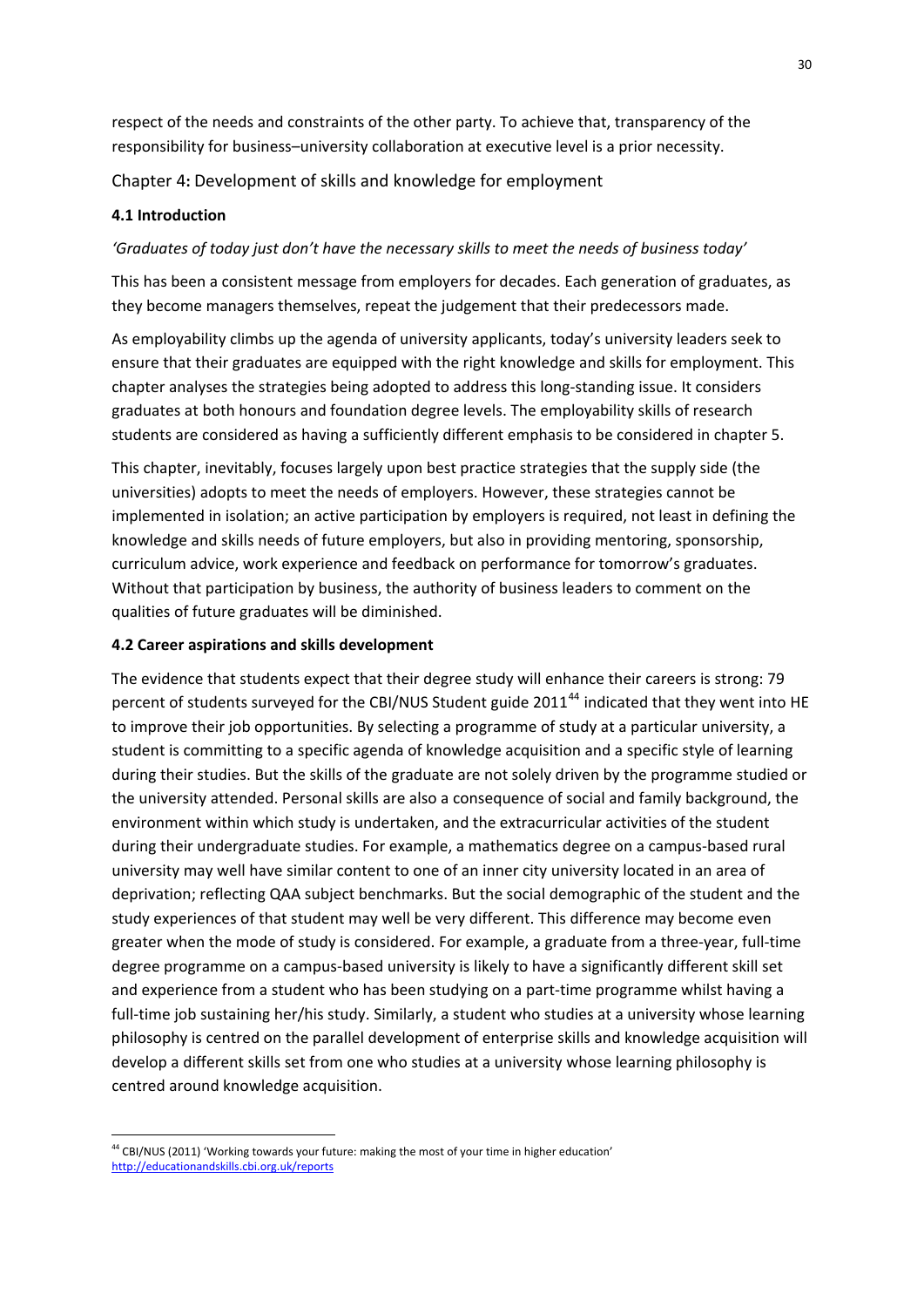As an individual student enters HE, she (or he) has a particular skills set. The challenge, then, is how to improve that individual student's employability skills during her (his) university experience and ensure that those skills meet the aspirations of the student and the expectations of the future employer. That is the theme of this chapter of the Review.

## **4.3 Employers' views on employability skills**

Employers value degree‐level study. Indeed, one in five jobs now requires a degree, a figure that rises to 70 percent in professional services.<sup>[45](#page-37-0)</sup> However, for graduate recruiters a degree alone is not enough. The CBI Education and Skills Survey 2011<sup>[46](#page-37-1)</sup> found that 82 percent of employers surveyed rated employability skills as the highest graduate recruitment factor. Self‐management, teamwork, problem solving, communication skills, application of IT, application of numeracy all featured consistently in employer needs. Nevertheless, whilst employability skills rated the highest priority, specific degree subject was the second highest factor, reported by 68 percent of employers in the survey.

Skills development and the subject studied are not independent; students develop a 'mindset' relating to the subject and employability profiles of graduates are related to the degree studied.<sup>[47](#page-37-2)</sup> Teaching 'generic skills', in isolation from the subject studied, introduces a silo approach to learning, an approach incompatible with integrated knowledge and skills development; an approach where the student will see skills development as an adjunct to the main subject being studied, that is 'just another module'.

## **4.3.1 Skills profiling and diagnostic tools**

The CBI/NUS Student Guide<sup>[48](#page-37-3)</sup> defines employability, its value and how to enhance it. It demonstrates the value of extracurricular activity, undertaking work experience and accessing support to develop employability skills. It defines employability as 'a set of attributes, skills and knowledge that all labour market participants should possess to ensure that they have the capability of being effective in the workplace—to the benefit of themselves, their employer and the wider economy'. This should not be interpreted as a proposal for a universal skills threshold; different employers have different interpretations of threshold levels for different graduate jobs. Nevertheless this variability of threshold skills should not diminish the importance of this employability skills profiling and the attention that this issue should command. The CBI/NUS guide has the potential to become not only a useful self-awareness tool for students, but also to be developed into a wider skills assessment measure.

To achieve skills enhancement requires self‐awareness of strengths and weaknesses from personal skills profiles. An early use of diagnostic tools within a student's programme can set this context by highlighting areas of strengths and those in need of further development. The NUS/CBI framework provides one tool that can be used to introduce and develop that awareness; others are available (for example, Career EDGE Employability Development Plan<sup>[49](#page-37-4) [50](#page-37-5)</sup>, FIT{student}<sup>[51](#page-37-6)</sup>). In parallel to this

<u>.</u>

<sup>45</sup> CBI/EDI (2011) Education and Skills Survey: 'Building for Growth -business priorities for education and skills'

<span id="page-37-1"></span><span id="page-37-0"></span><sup>&</sup>lt;sup>46</sup> http://www.cbi.org.uk/business-issues/education-and-skills/in-focus/education-and-skills-survey<br><sup>47</sup> Higher Education Academy: Student employability profiles

<span id="page-37-6"></span><span id="page-37-3"></span><span id="page-37-2"></span><sup>48</sup> CBI/NUS (2011) 'Working towards your future: making the most of your time in higher education' http://educationandskills.cbi.org.uk/reports

<span id="page-37-4"></span><sup>49</sup> Dacre‐Pool L. and Sewell P. (2007) 'The key to employability: developing a practical model of graduate employability', *Education and Training*, Vol. 49, No. 4, 277‐289

<span id="page-37-5"></span><sup>&</sup>lt;sup>50</sup> Dacre-Pool L. and Sewell P. (2010) 'Moving from conceptual ambiguity to operational clarity: Employability, enterprise and entrepreneurship in higher education', *Education and Training*, Vol. 52, No. 1, 89‐94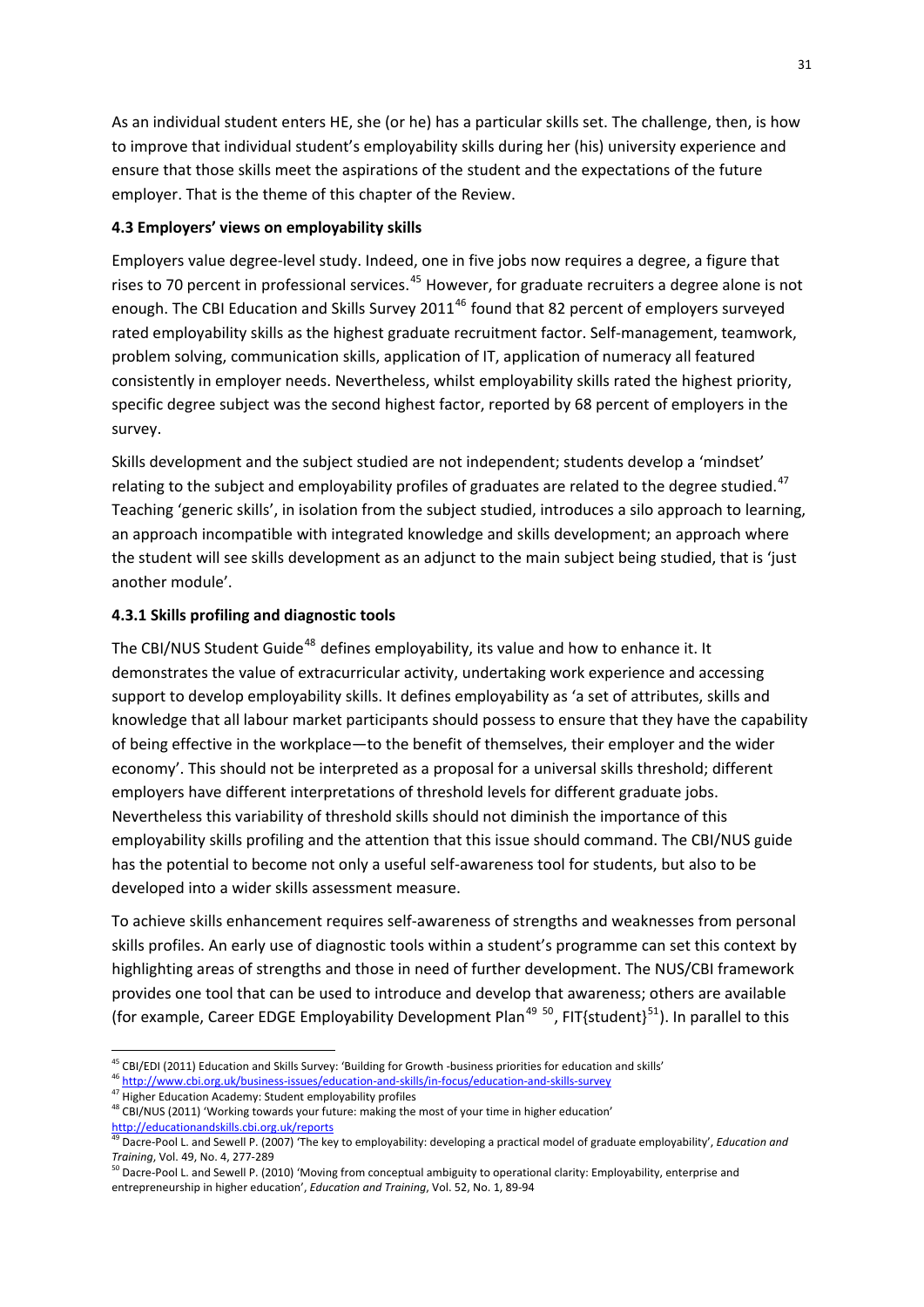initiative, employability awards, supplementing the academic degree, are offered by a growing number of HEIs and appear valued by their graduates and employers. It is not clear, however, how well these are embedded across the sector, and there appears to have been little systematic evaluation of them.

*It is for universities to decide whether to introduce formal skills diagnostics and whether they are* discretionary or mandatory. Clearly if they are to be used it is preferable for such a diagnostic to be *introduced at the earliest opportunity in the student's HE career and to be regularly reviewed. Such practice should feature in promotional literature available to prospective students, covered at open day/applicant day/interviews and initiated early in the first year of the undergraduate programme of studies.*

## **4.3.2 Developing employability skills through formal learning environments**

UKCES Employability Challenge**[52](#page-38-0)** sought to provide practical approaches to the question of 'how do students develop employability skills?' It concluded that the primary methodologies are: reflection and integration, experiential action learning and work experience.

Reflection on skills and the development of that reflexive approach is key to higher‐level learning, in developing 'graduateness' and in meeting employers' demands for analytical skills amongst graduate employees. Dean<sup>[53](#page-38-1)</sup> emphasises the need for students to be taught to recognise their employability skills and articulate them. 'Being able to articulate, and sell those skills to an employer is an employability skill in itself'. Supporting students to reflect (effectively) on their studies and work experience is crucial. It is not just the possession of knowledge or skills that define a graduate and the contribution she (or he) makes to the workplace, it is the capacity to articulate them, to think about how they relate to other forms of knowledge and skills, and to reflect upon the different domains in which they may be applied. Being reflective requires a thinking process that understands strengths and weaknesses and seeks means for their enhancement.

The contextualisation of subjects provides particular opportunities for skills development and reflection; team project work, case study analysis, assessment through presentation and research tasks are all established pedagogies that contribute to generic skills development whilst, in parallel, developing the mindset skills associated with the subject studied. There is much existing good practice in these fields, often developed with the support of the HEA subject centres<sup>[54](#page-38-2)</sup>. These are commended. However, it is critical that the student is engaged not just in the learning experience of such pedagogy but also in the context of skills self‐realisation and self‐evaluation. *It is for universities to provide optimal opportunities for students to develop employability skills through the formal learning methodologies used within the university and to ensure that students are able to articulate the skills that they have developed through their learning experiences. It is also for universities to ensure that their staff have the appropriate skills to support students in this process.*

### **4.3.3 Developing enterprise skills**

Whilst surveying to establish key employability skills the CBI study found that graduates' lack of commercial awareness remains an issue for many employers<sup>[55](#page-38-3)</sup>. This distinction between

 $51 \frac{\text{http://www.herts.ac.uk/about-us/case-studies/full/fit-student.cfm}}{\text{UKCES (2009) 'The Employability Challenge' <http://www.ukces.org.uk>$  $51 \frac{\text{http://www.herts.ac.uk/about-us/case-studies/full/fit-student.cfm}}{\text{UKCES (2009) 'The Employability Challenge' <http://www.ukces.org.uk>$  $51 \frac{\text{http://www.herts.ac.uk/about-us/case-studies/full/fit-student.cfm}}{\text{UKCES (2009) 'The Employability Challenge' <http://www.ukces.org.uk>$  $51 \frac{\text{http://www.herts.ac.uk/about-us/case-studies/full/fit-student.cfm}}{\text{UKCES (2009) 'The Employability Challenge' <http://www.ukces.org.uk>$  $51 \frac{\text{http://www.herts.ac.uk/about-us/case-studies/full/fit-student.cfm}}{\text{UKCES (2009) 'The Employability Challenge' <http://www.ukces.org.uk>$ 

<span id="page-38-0"></span>

<span id="page-38-1"></span><sup>53</sup> Dean L. (2008) 'An employability perspec[ti](http://www.heacademy.ac.uk/disciplines)ve'. *Psychology Teaching Review*, Vol. 14, No. 2

<span id="page-38-2"></span><sup>54</sup> <http://www.heacademy.ac.uk/disciplines>

<span id="page-38-3"></span><sup>55</sup> CBI/EDI (2011) Education and Skills Survey: 'Building for Growth—business priorities for education and skills' http://[www.cbi.org.uk](http://www.cbi.org.uk/)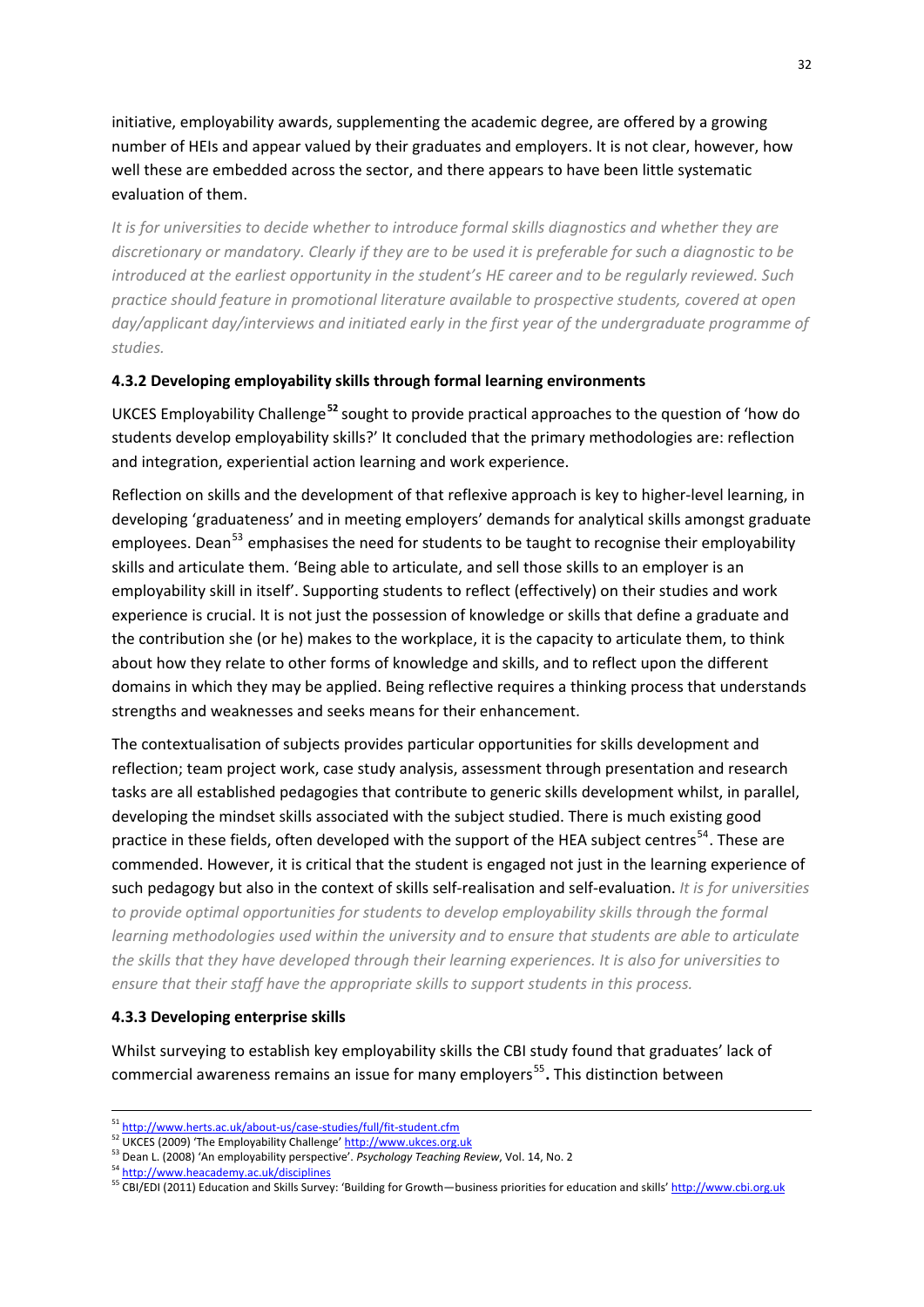employability skills and enterprise skills provides a useful basis for further analysis. Although the study of an academic subject leads to the implicit development of a particular skills mindset, enterprise skills do not reside solely in a business school environment. This is fundamentally important in terms of student interest and motivation; the development of enterprise skills is best achieved within the context of the subject studied and tutored by academic staff from that discipline who have enterprise mindsets and experience, and who can promote the interconnection between subject knowledge, the associated skills and their application in the wider world.

The development of strategies to introduce enterprise skills development has been the subject of special funding from both HEFCE (through CeTL) and from the HEA. Broadly, two forms of enterprise learning may be identified. Embedding enterprise skills within an existing curriculum provides realtime relevance between the discipline and its application in an enterprise environment: sometimes in real-time business environments, sometimes through simulation. In circumstances where the curriculum does not lend itself to such an approach, modules with the explicit role of introducing enterprise thinking and skills development may be used as an addition to established subject curriculum. This 'bolt‐on' approach has the potential to detach enterprise skills from the primary subject being studied; an approach that is pragmatic but suboptimal. To detach such skills development entirely from the formal curriculum and providing it as an optional decontextualised separate study is not a recommended option; indeed such policy may be perceived by students as the university placing a low value on skills development.<sup>[56](#page-39-0)</sup>

## **Case study: Swansea Metropolitan University (SMU)**

SMU achieves over 80 percent student engagement in curriculum‐based enterprise activities and takes a national lead in developing and delivering initial teacher training for enterprise and entrepreneurship. The HEA, Enterprise Educators UK and The United Nations Conference for Trade and Industry are amongst those who draw upon this expertise. SMU's creativity-based approach to enterprise education evolved from practical experience combined with academic research and draws heavily on extensive alumni engagement. The institution's enterprise pedagogy evolved from well‐established creative design‐based courses and the associated assessment strategies; it is an integrated contextualised approach to enterprise education. SMU has one of the highest survival rates for graduate start-ups in the UK.

Enterprise Educators UK is a network of university staff that promotes and supports enterprise education. Its members undertake a range of activity from embedding enterprise skills in the curriculum through to running dedicated units to support, advise and mentor student and graduate business start-up. It is commended as resource to inform best practice in enterprise education<sup>[57](#page-39-1)</sup>. *Universities should reflect on the strategies they use to ensure that students have the opportunity to develop enterprise skills both through the formal curriculum and through optional study or practice and also reflect on the integration of enterprise education in the professional development programmes for academic staff.* 

#### **4.3.4 The role of social enterprise**

Social enterprise engages a wide range of students and staff including those who are reluctant to be active in a purely commercial agenda. It is consistent with the anchor role that universities play in

<span id="page-39-0"></span><sup>&</sup>lt;sup>56</sup> Purcell K., Elias P., Atfield G. and Behle H. (2009) 'Plans, aspirations and realities: taking stock of higher education and career choices one year on', findings from the sec[on](http://www.enterprise.ac.uk/)d Futuretrack survey of 2006 applicants for UK Higher Education

<span id="page-39-1"></span>http://[www.enterprise.ac.uk](http://www.enterprise.ac.uk/)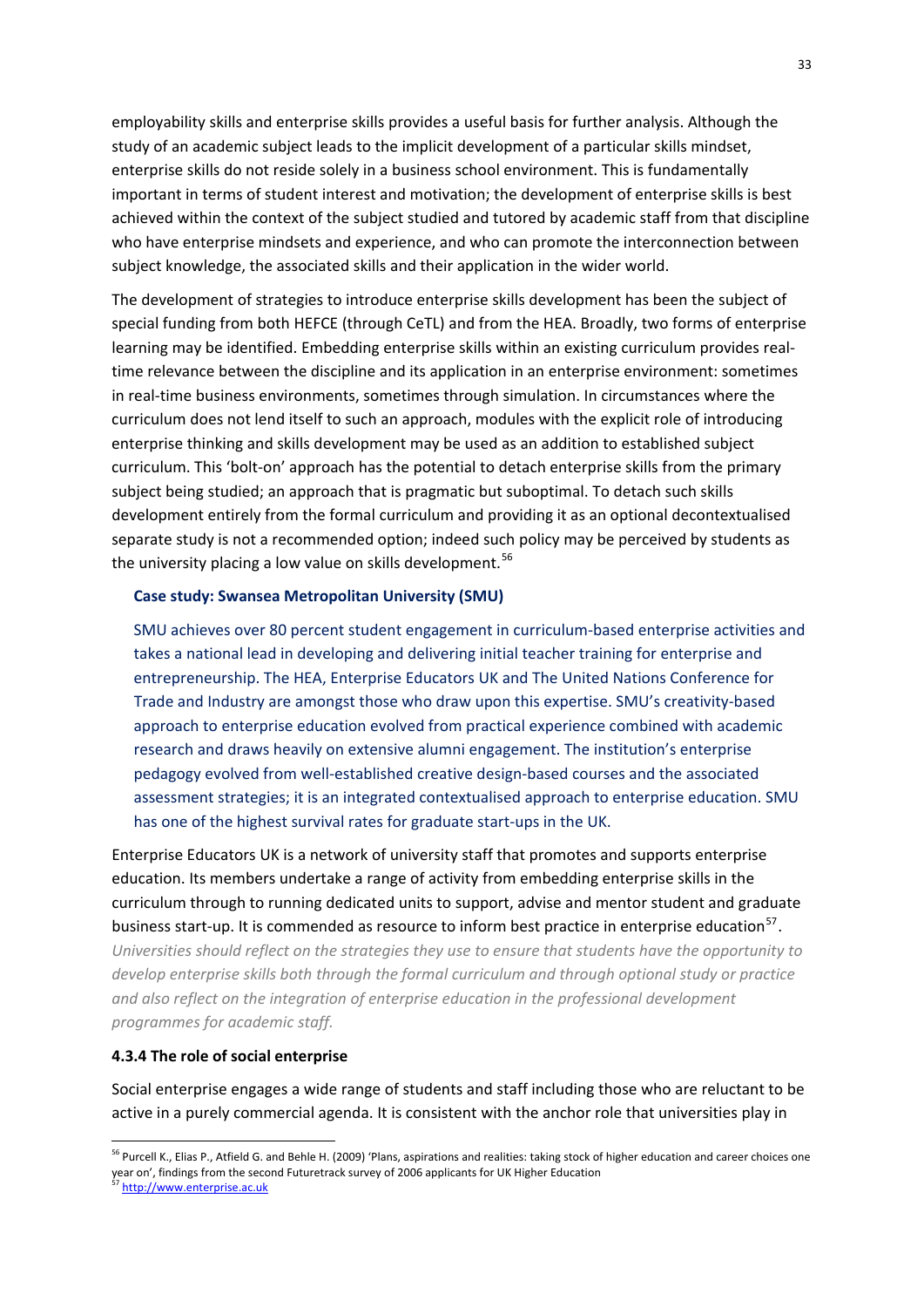their communities, a role that is considered further in chapter 7, and has seen rapid growth in recent years, both within the curriculum and outside it. However, this is not a completely new development. Students in Free Enterprise (SIFE) UK<sup>[58](#page-40-0)</sup> has been active in this field for a decade, with sustainable SIFE teams in 48 UK universities, and almost 3,000 students engaged in the programme. SIFE (UK) is a not-for-profit company, funded solely by donations from private industry; companies that recognise the philanthropic value of the programme, and also recognise the enterprise and employability skills the students develop through social enterprise.

Recent growth in on-campus social enterprise has been stimulated by a HEFCE special initiative—the Higher Education Social Entrepreneurship (HESE) programme—delivered with the support of UnLtd, a charitable foundation for social entrepreneurship. The evaluation of this programme indicated improvements in enterprise skills amongst the student participants, particularly project management, communication, budgeting, business planning, networking and leadership. For many universities, social enterprise is an extracurricular opportunity for motivated students and staff; for others, social enterprise features in its academic portfolio. In an assessment exercise that identified best practice in the HESE programme, a third of award winners were studying social sciences and a further third arts and creative subjects, demonstrating that enterprise skills are not necessarily focused in business schools. Some universities now have social enterprise companies within their portfolio of commercial activities alongside a commitment to their continuation as both learning vehicles for students and as part of their community interaction. The sustainability of social enterprise activities within universities will depend upon the policies and missions of individual universities.

#### **Case study: University of Northampton**

Northampton has an explicit aspiration: 'to be the number one university in the UK for social enterprise by 2015'.<sup>[59](#page-40-1)</sup> The university is integrating social enterprise into teaching, learning, and research, whilst at the same time improving the economic, social and cultural life of its community. Students have the opportunity to complete accredited work placement modules with existing or start-up social enterprises, enabling them to earn money, and apply their skills to benefit regional social enterprise whilst simultaneously enhancing their employability. The university has social enterprise hatcheries, where new social enterprises can benefit from affordable start‐up premises before growing into the university's innovation centre, or other premises.

Social enterprise within universities is gaining momentum, as a volunteering activity, as a vehicle for developing enterprise skills, and as an academic study in its own right. The National Centre for Entrepreneurship in Education (NCEE) is shortly to launch its Social Enterprise University Enterprise network with Plymouth, Salford and Northampton Universities, SERCO and the Cooperative Group. The European Commission is funding NCEE and Coventry University to promote this model across Europe. This is recognition of the UK's leading position in this field and is to be welcomed.

#### **4.3.5 Promoting entrepreneurship**

8.5 percent of the 2009/2010 graduate cohort was unemployed six months after graduating<sup>[60](#page-40-2)</sup>. However, graduate self-employment rose, with 4.3 percent of graduates running their own

<sup>1</sup> <sup>58</sup> <http://www.sife.org/Pages/default.aspx>

<span id="page-40-1"></span><span id="page-40-0"></span><sup>59</sup> <http://www.northampton.ac.uk/about>

<span id="page-40-2"></span><sup>60</sup> <http://www.prospects.ac.uk/what> do graduates do.htm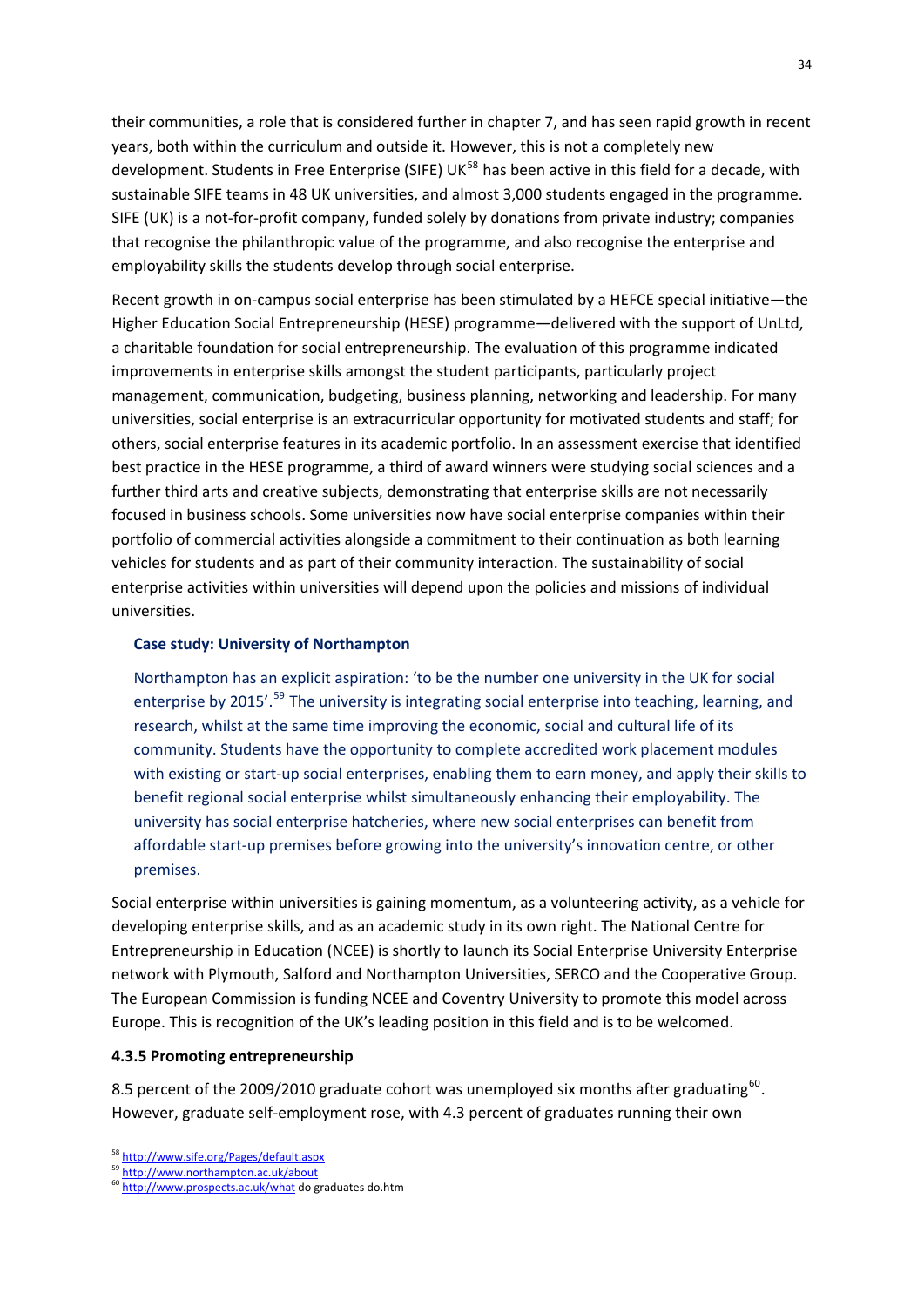businesses from this same cohort.<sup>[61](#page-41-0)</sup> The National Centre for Entrepreneurship in Education (NCEE) reported $^{62}$  $^{62}$  $^{62}$  that 77 percent of HE institutions support students and graduates in creating new business ventures. Estimates by HEFCE<sup>[63](#page-41-2)</sup> indicated 2,350 start-ups by recent or new graduates in 2009/2010 and an increased survival rate after three years. This data indicates that entrepreneurship is becoming more recognised as a career choice for students, but there is considerable potential for further expansion.

The support of entrepreneurial development amongst the student body has been derived from diverse sources. National level competitions that sponsor enterprise and student start‐ups attract competitors from across the sector (for example SIFE and Shell Livewire<sup>[64](#page-41-3)</sup>). The new Entrepreneur First programme<sup>[65](#page-41-4)</sup>, sponsored by a range of prominent businesses, extends financial support to graduate entrepreneurs through a competitive process. At a local level there are many diverse  $initiations$  – for example, the SPEED programme<sup>[66](#page-41-5)</sup> operated in the West Midlands. Several universities employ an 'entrepreneur in residence' to act as a focal point for entrepreneurial activity, a significant number now provide 'easy‐in easy‐out' accommodation in enterprise/incubation centres for student and graduate use, and successful graduate entrepreneurs are increasingly being featured on university websites.

### *Case Study: University of Huddersfield*

*Founded in 2004, the University of Huddersfield's Business Mine supports students and graduates starting up their own business through a series of events: one‐to‐one business advice, hot‐desk office space, and access to micro‐finance. An Enterprise Placement Year helps students start up their own business during their placement year. The Business Mine is supported by the Huddersfield‐led ERDF‐funded Graduate Entrepreneurship Project—a collaboration of start‐up units across the ten universities of Yorkshire and the Humber, providing funds for micro‐finance, delivering regional events and sharing best practice. Enterprising students and graduates may join the University's new Enterprise and Innovation* Centre-a 'business-to-business-to-university' facility for new start-ups, SMEs and corporates, *and based on open innovation principles.*

The National Centre for Entrepreneurship in Education (NCEE) has long been a champion of enterprise education. The Council provides high-quality programmes for senior personnel in the both the leadership and management of enterprise and entrepreneurship within universities, it creates networks linking businesses and universities, advises universities on enterprise strategies, awards annual prizes to high‐performing universities and joins Enterprise Educators UK in celebrating excellence through awards to educators and students.

NACUE is funded by a number of well‐known sponsors and government. It focuses on student enterprise/entrepreneurial societies, a 'bottom-up' activator within the student community. NACUE supports over 70 student enterprise societies, 40,000 entrepreneurial students and 85 institutions in

<u>.</u>

<sup>&</sup>lt;sup>61</sup> [http://www.hesa.ac.uk/index.php?option=com\\_content&task=view&id=2206&Itemid=278](http://www.hesa.ac.uk/index.php?option=com_content&task=view&id=2206&Itemid=278) table K

<span id="page-41-1"></span><span id="page-41-0"></span><sup>&</sup>lt;sup>62</sup> See Enterprise and Entrepreneurship in Higher Education 2010 National Survey available at

[http://www.ncee.org.uk/publication/enterprise\\_and\\_entrepreneurship\\_in\\_higher\\_education.1.pdf](http://www.ncee.org.uk/publication/enterprise_and_entrepreneurship_in_higher_education.1.pdf) <sup>63</sup> HEFCE's analysis (available at [http://www.hefce.ac.uk/pubs/hefce/2011/11\\_25/11\\_25.pdf](http://www.hefce.ac.uk/pubs/hefce/2011/11_25/11_25.pdf))

<span id="page-41-3"></span><span id="page-41-2"></span> $^{64}$  See Shell Livewire website at  $\frac{http://www.shell-livewire.org}{http://www.entrepreneurfirst.org.uk}$  $\frac{http://www.shell-livewire.org}{http://www.entrepreneurfirst.org.uk}$  $\frac{http://www.shell-livewire.org}{http://www.entrepreneurfirst.org.uk}$ 

<span id="page-41-5"></span><span id="page-41-4"></span><sup>66</sup> Originally a HEIF-funded programme involving consortia of HEIs to promote student start-ups. The SPEED West Midlands programme based at the University of Wolverhampton continues: <http://www.wlv.ac.uk/default.aspx?page=10623> and adapted schemes exist elsewhere.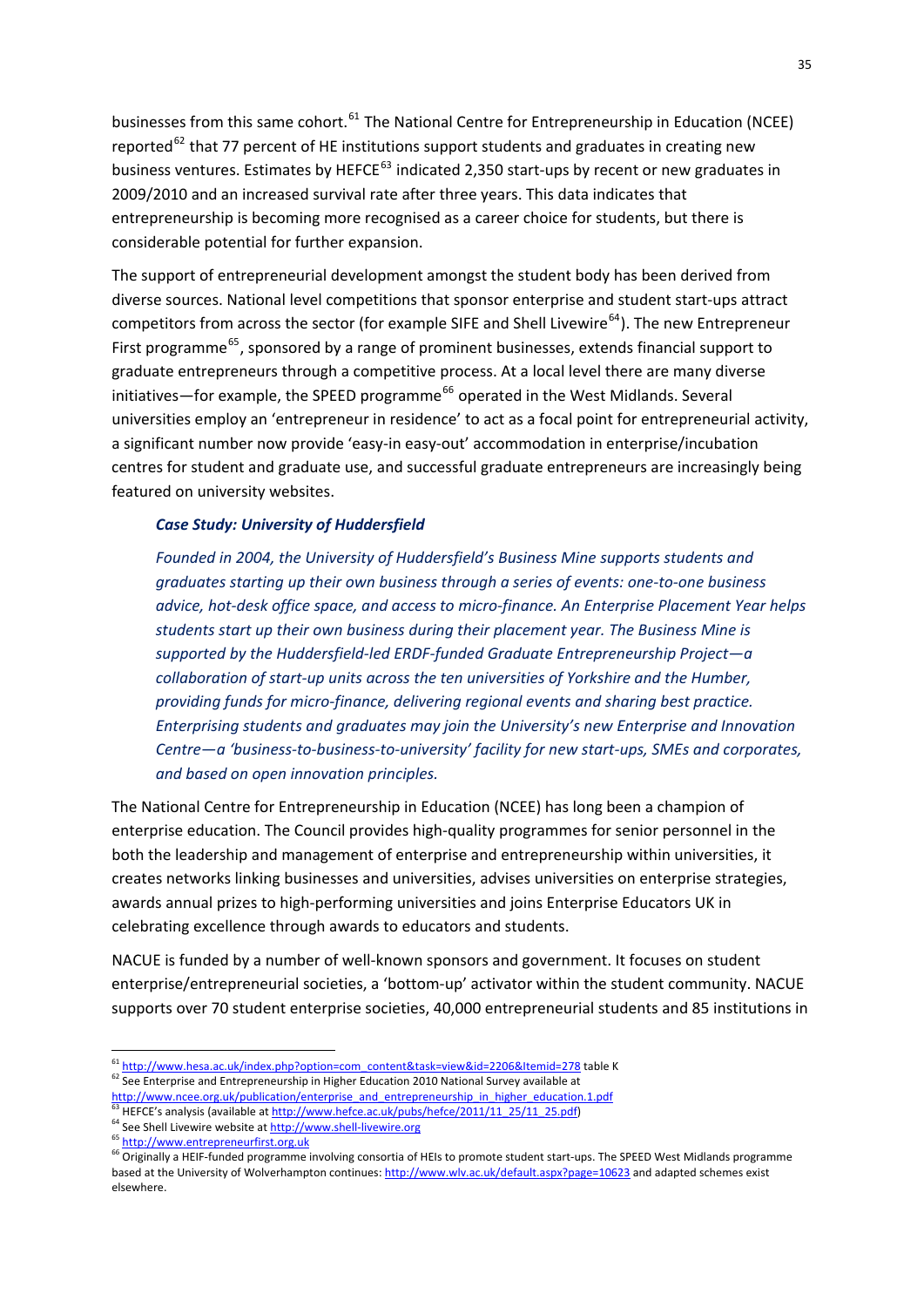the UK $^{67}$  $^{67}$  $^{67}$ , and delivers mentoring, training and stimulating student-led enterprise activity. It has received many international accolades for its work. With a student‐led approach, NACUE has the potential to change the enterprise culture of our campuses in a manner that a top-down management approach cannot achieve. Connectivity to the student body is essential for its success and the maintenance of this connectivity will be a continuous challenge for NACUE as it matures as an organisation. It has been highly effective to date, possibly because it was seen as an independent student‐led organisation, supported by arms‐length sponsorship. Now it is in receipt of direct government funding, its position in the enterprise and entrepreneurship landscape will largely depend upon how it is perceived by the constituency that it serves: the aspiring entrepreneurial students on our campuses.

## **4.3.6 The Enterprise Alliance**

With several organisations operating in the enterprise/entrepreneurial education space, there is risk of overlap and potentially an inefficient use of public money. The Enterprise Alliance<sup>[68](#page-42-1)</sup> has been formed by three key membership organisations operating in this space: The Institute for Small Business and Entrepreneurship, Enterprise Educators UK and NACUE. Collectively, these organisations represent undergraduate and postgraduate students, educators, academic researchers and those who support enterprise development. The formation of this alliance is welcomed; it is imperative that collaboration between these organisations is successful at national and local level.

## *Recommendation*

*NACUE deserves support from business sponsors, universities and government in promoting entrepreneurship. Such support should be conditional on NACUE retaining its close connectivity student entrepreneurial societies, and its active engagement in the Enterprise Alliance.*

# *NACUE has the potential to be a major contributor to the development of entrepreneurialism amongst our student body.*

The trustees and executive of NACUE may wish to develop and publish performance indicators for its activities.

## **4.4 The role of business mentors**

The role of business mentors is growing across the enterprise and entrepreneurial agenda of universities. Mentors are drawn from both alumni networks and the business community, normally without remuneration or position. Research would be worthwhile to determine best practice and consider the extension of such schemes.

## **Case Study: HBJ Gateley Wareing and Birmingham City University**

Law firm HBJ Gateley Wareing and Birmingham City University have worked in partnership for over five years developing and promoting the Inspiring Futures mentoring scheme. Being mentored by professionals from all industry sectors in the Birmingham area has enabled students to develop their confidence and their workplace competencies. HBJ Gateley Wareing LLP is expanding the mentoring programme across its regional offices throughout the UK. It intends to secure kitemark accreditation for the scheme, as well as professional accreditation for its

<sup>1</sup> <sup>67</sup> 'State of Student Enterprise Report' 2011 NACUE

<span id="page-42-1"></span><span id="page-42-0"></span><sup>68</sup> http://www.enterpriseallianceuk.co.uk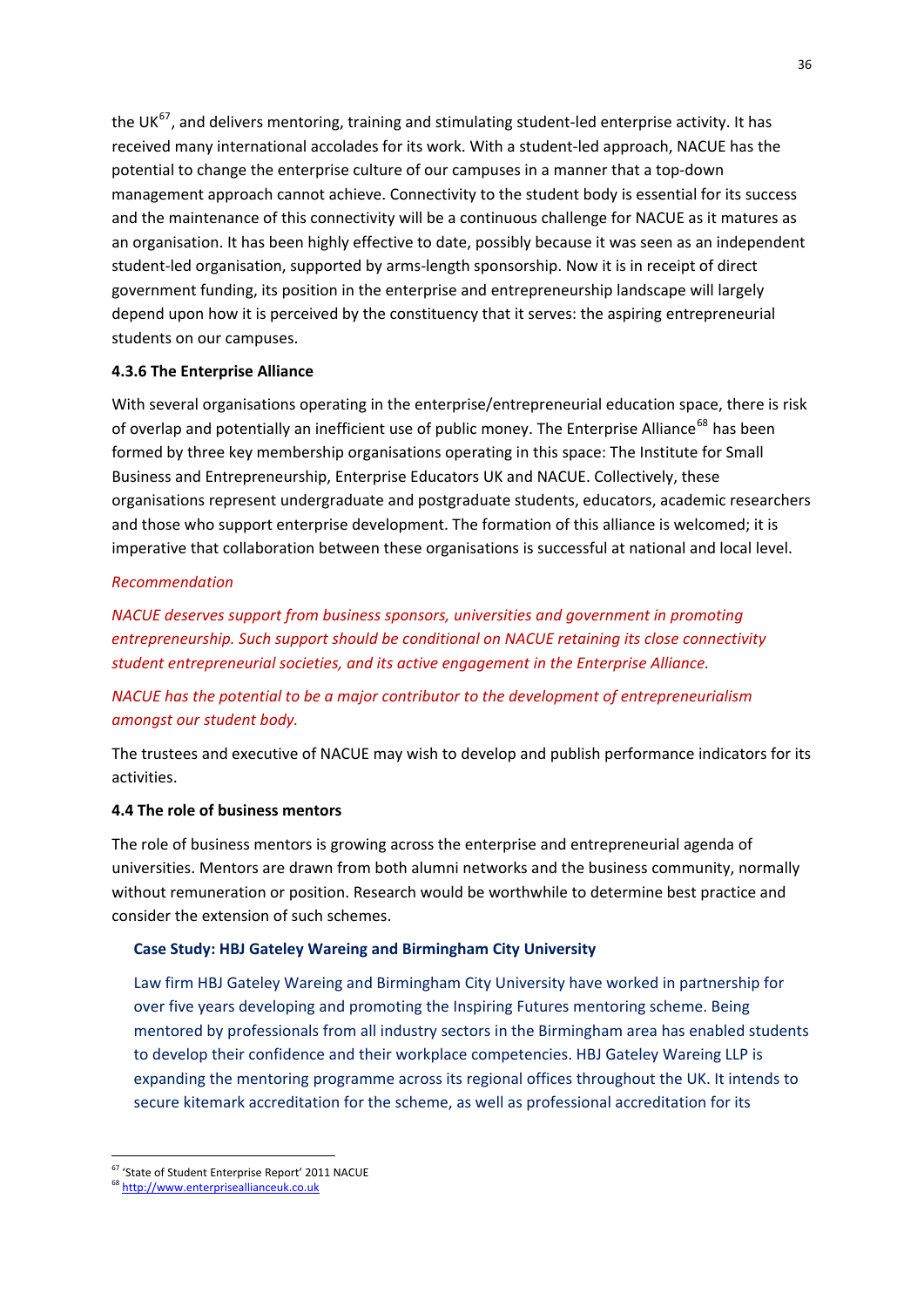mentors. The company Law firm HBJ won the AGCAS Award for Excellence in Careers Service Engagement 2011 for this work.

## **Case Study:** *ifs School of Finance* **industry‐student mentoring scheme**

The *ifs School of Finance* student mentors are all employed in the banking industry and drawn from a range of employers. All are trained in mentoring and have been available to *ifs* distance and flexible learning students. They are now being deployed to support full-time students, during their transition from school to city-based study. Moreover, the mentors function as role models and 'future selves' to the full-time students, informing students of the challenges of the industry and the possible shape of their future careers and professional identities.

*The practice of business and alumni mentors supporting undergraduate students should be evaluated by the HEA and the conclusions disseminated throughout the university and appropriate business sectors.*

#### **4.5 Work experience as a formal part of a programme: placements and internships**

The evidence that placements, internships and other work experience are extremely valuable to students, both in terms of their academic performance and their employability skills, is strong (for example, Driffield et al 2011<sup>[69](#page-43-0)</sup>, Green 2011<sup>[70](#page-43-1)</sup>, Reddy and Moores 2010<sup>[71](#page-43-2)</sup>, Little and Harvey 2006<sup>[72](#page-43-3)</sup>, NCWE 2003<sup>[73](#page-43-4)</sup>). These analyses are supported by Alan Milburn's report on fair access to the professions<sup>[74](#page-43-5)</sup> and the CBI and university UK's joint study on preparing graduates for work.<sup>[75](#page-43-6)</sup> There are many different types of integrated work experience opportunities that may be included in a programme of study. This section focuses upon the provision of placements (a one‐year work experience) and internships (normally two to six months' work experience).

The UK is not alone in promoting work experience embedded within academic programmes. A study by Hannover Research<sup>[76](#page-43-7)</sup> clearly indicates the strong commitment of some of our competitor economies to developing this form of learning and skills development. Indeed in some instances this commitment is shared by government using tax credits to incentivise participating companies.

### **4.5.1 Placements**

1

The evidence that a placement year improves employability opportunities is strong<sup>7778</sup>. Indeed, lack of work experience appears as a key barrier to young people, including graduates, in securing employment.<sup>[79](#page-43-9)</sup>

<span id="page-43-0"></span><sup>&</sup>lt;sup>69</sup> Driffield N., Foster C. and Higson H. (2011) Aston University: 'P[la](http://www.asetonline.org/documents/HelenHigson-2.1.4.pdf#_blank)cements and degree performance: do placements lead to better marks or do better students choose placements?' [http://www.asetonline.org/documents/HelenHigson](http://www.asetonline.org/documents/HelenHigson-2.1.4.pdf#_blank)-2.1.4.pdf

<span id="page-43-1"></span> $70$  Green P. (2011) University of Ulster: 'Initial findings of survey of final year University of Ulster students who had undertaken a placement' (unpublished)

<span id="page-43-2"></span><sup>71</sup> Reddy P. and Moores E. (2006) Aston University: 'Measuring the benefits of a psychology placement year' *Assessment & Evaluation in Higher Education*, Vol. 31, 551–567<br><sup>72</sup> Little B. and Harvey L. (2006) 'Learning through work placements and beyond', a report for HECSU and the Higher Education Academy's

<span id="page-43-3"></span>Work Placements Organisation Forum; Sheffield, England: Centre for Research and Evaluation

<sup>73</sup> National Council for Work Experience (2003) 'Work Related Learning Report' DfES

<span id="page-43-5"></span><span id="page-43-4"></span><sup>&</sup>lt;sup>74</sup> The Panel on Fair Access to the Professions, Cabinet Office (2009) ['U](http://www.cabinetoffice.gov.uk/accessprofessions)nleashing Aspiration: The Final Report of the Panel on Fair Access to the Professions' <http://www.cabinetoffice.gov.uk/accessprofessions>

<span id="page-43-6"></span> $5$  'Future Fit: Preparing Graduates for the World of Work' CBI/UUK (2009)

<sup>&</sup>lt;sup>76</sup> International Practices in university-business collaboration; prepared for the University of Hertfordshire. Hannover Research 2011

<span id="page-43-8"></span><span id="page-43-7"></span><sup>77</sup> Hall M., Higson H. and Bullivant N. 2009 'The role of the undergraduate work placement in developing employment competences: Results from a five‐year study of employers' Aston Business School, Birmingham

<span id="page-43-9"></span> $^{78}$  Mason G., Williams G. and Cranmer S. (2006) 'Employability skills initiatives in higher education: what effects do they have on graduate labour outcomes?' London: National Institute of Economic and Social Research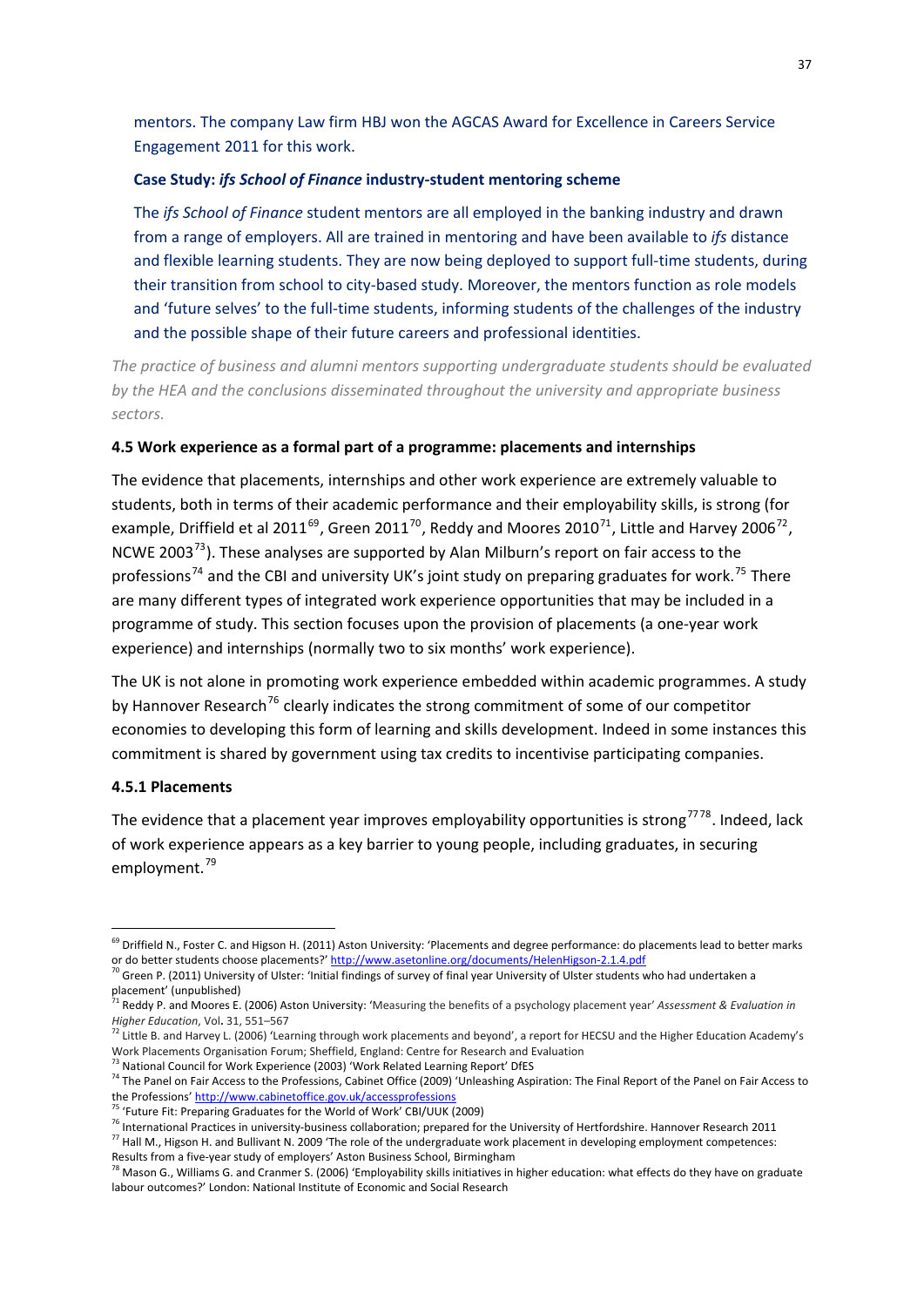Despite the undoubted advantages of undertaking a placement, there has been a decline in this practice in recent years from 9.5 percent of the total full-time cohort in 2002/2003 to 7.2 percent in 2009/2010<sup>[80](#page-44-0)</sup> A small number of universities in the UK provide the majority of sandwich placements, in particular those with a tradition of sandwich courses: for example, Loughborough University, University of Surrey, University of Bath, Brunel University, Aston University, Bournemouth University and Ulster University (HESA); interestingly five were Colleges of Advanced Technology 40 years ago and two have the genes of a Polytechnic.

Research into sandwich programmes in Higher Education<sup>[81](#page-44-1)</sup> highlights a range of perceived barriers to students taking up placements. These include the time pressures of application, uncertainty in securing a placement, strong peer group pressure to opt out, and difficulties in finding a placement close to the university or parents' home. Yet certain universities succeed in maintaining a student profile in which the majority of undergraduates enjoy a sandwich placement year, and the subsequently enhanced employment prospects that such an experience provides. Given this clustering of sandwich practice within certain universities, as opposed to a uniform decline, one has to conclude that sustaining a sandwich course structure is a consequence of university culture, strategy and course portfolio.

However, there are barriers to increasing placement opportunities and investments are required by universities, companies and students to overcome these barriers. Clearly the university has to invest to provide placement opportunities for students; and developing and maintaining relationships with employers is not cost free. However, although creating new placement destinations requires significant investment, good experiences lead to repeat placements, at a lower cost, and can lead to further collaboration in other areas of university services.

There is an emerging new model of placement practice: the consortium model. The model is designed for SMEs in a flexible manner: students enjoy three or four 12‐week internships at different companies rather than a full year at one company. This innovative practice is to be welcomed in that it provides students with a variety of experiences, and the companies involved find such placements useful, although the university's direct costs are likely to be higher than for a single placement.

Barriers for employers to providing placement opportunities are usually associated with the costs and time required for supervision; the time to set up and to monitor projects or work tasks that students undertake; the time and effort to make links with Higher Education institutions and subsequently the potential students. However, the benefits in terms of the contribution of the students and the opportunity to engage in a 'year‐long interview and induction' are also strong. Indeed, there is no evidence that there is presently a shortage of placement opportunities for students, although a strong reversal of the present downward trend in demand for placements from students may create such a constraint. The benefits for students are clear in the context of improving employment opportunities, but there are heightened costs for the student, especially in the new funding system, in the form of increased tuition fees and interest charges on the student loan during the sandwich year.

<span id="page-44-0"></span>80 Higher Education Statistics Agency (HESA) Performance Indicators

<sup>&</sup>lt;sup>79</sup> CIPD Labour Market Outlook, August 2009 [http://www.cipd.co.uk/NR/rdonlyres/B825A8B2](http://www.cipd.co.uk/NR/rdonlyres/B825A8B2-7022-4D8A-B321-1AB38F1999B2/0/Labour_Market_Outlook_summer_09.pdf)-7022-4D8A-B321-[1AB38F1999B2/0/Labour\\_Market\\_Outlook\\_summer\\_09.pdf](http://www.cipd.co.uk/NR/rdonlyres/B825A8B2-7022-4D8A-B321-1AB38F1999B2/0/Labour_Market_Outlook_summer_09.pdf)

<span id="page-44-1"></span>[http://www.hesa.ac.uk/index.php?option=com\\_content&task=view&id=1650&Itemid=278](http://www.hesa.ac.uk/index.php?option=com_content&task=view&id=1650&Itemid=278) [2011] At approvision and analysis of barriers to and analysis of barriers to current provision and analysis of barriers to increasing participation'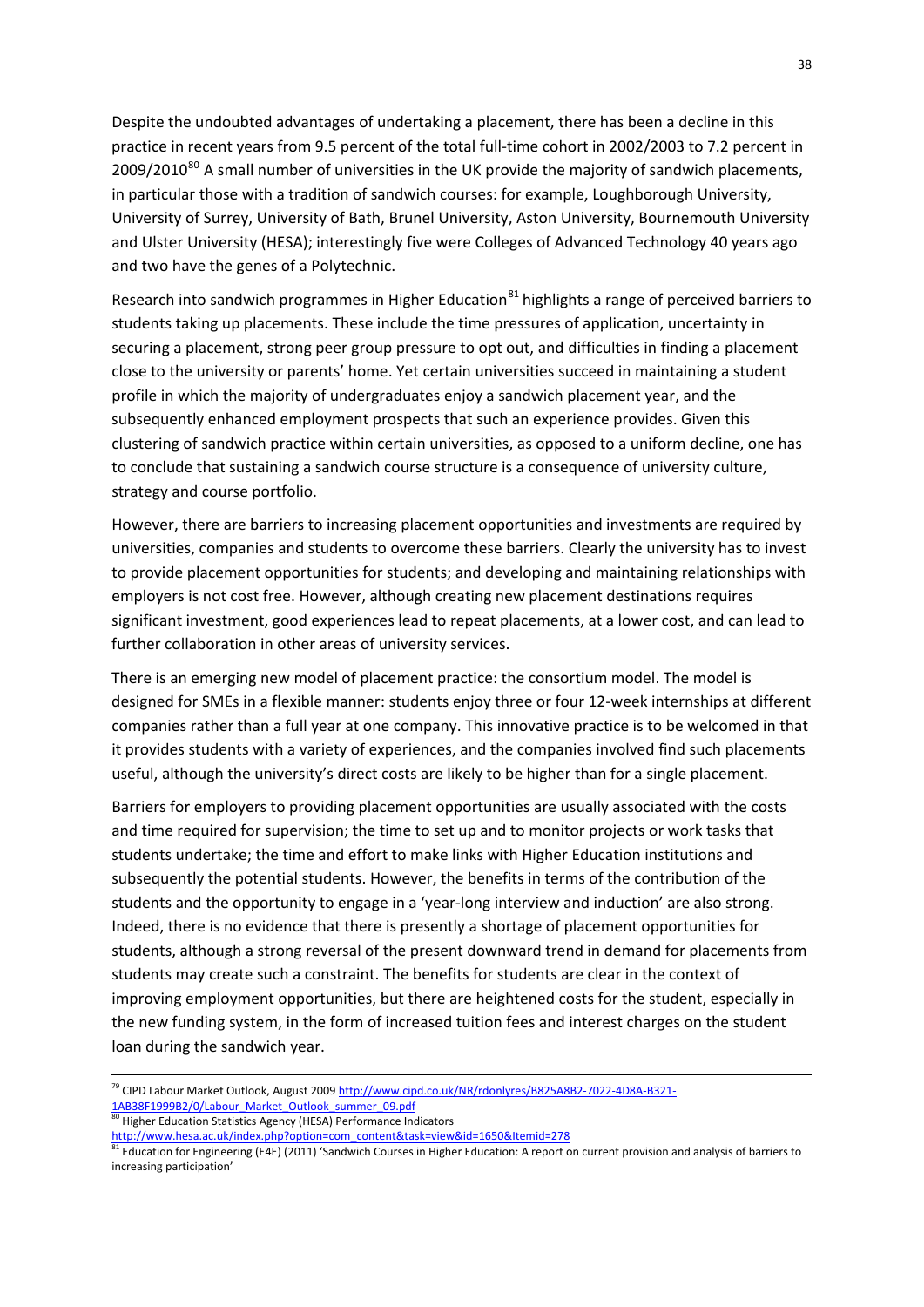It is in the interests of students, employers, universities and government that barriers to increasing the number of students benefiting from sandwich placements are removed.

## *Recommendation*

*Sandwich degrees should be encouraged through a new compact between students, universities, government and employers, reflecting the benefits to all parties from the enhanced employment outcomes arising from them. The present regulations permit a fee of up to £4,500 for sandwich years. Universities are encouraged to adopt a lower fee; an initial guideline fee of £1,000 is suggested. HEFCE should establish a mechanism whereby universities are incentivised to expand sandwich programmes through changes to the student number controls that it operates. The Student Loan Company (SLC) should suspend interest charges on any existing loan during the period of the placement. Government should support companies that host students on full sandwich placement years through a tax credit or grant mechanism.* 

## **4.5.2 Internships**

For the purposes of this paper, an undergraduate internship is taken to be a short period of professional experience during a degree programme, a graduate internship as a post‐graduation professional experience. Internships may be paid or unpaid, depending on the nature of the placement, and the employer's policy.

An undergraduate internship arranged through the university and integrated within the degree programme is recognised as a valuable asset in future employability. Indeed they are now being identified explicitly in the employability 'offer' of universities. Many corporates offer internships and advertise them through the web and through university careers offices; the majority are paid internships and are informally viewed as an opportunity to assess potential future employees. (This is evidenced in chapter 6.)

Graduate internships have become increasingly popular, and have acquired a strong reputation for helping students into full-time work. Unpaid graduate internships are common in some fields of business. This practice is controversial in two ethical respects: first in the context of social mobility, especially when the internship leads to employment; $^{82}$  $^{82}$  $^{82}$  second where there is no intention of the organisation employing the intern, rather recruiting sequential interns at no (or marginal) cost to fill a single vacancy. *Universities will wish to reflect whether they continue relationships with companies that do not meet the university's ethical standards in the context of unpaid internships.*

There are a number of intermediaries filling the space between students and companies in the provision of internships: some operated by commercial companies<sup>[83](#page-45-1)</sup>; some created by consortia of universities; and the government initiative The Graduate Talent Pool (GTP)<sup>[84](#page-45-2)</sup>. The relative merits of each have not been assessed within this Review.

## **Case study: Graduate Advantage**[85](#page-45-3)

Funded and supported by ten West Midlands' Universities, Graduate Advantage is a one‐stop shop for both students seeking an internship and employers seeking to employ an intern. It is

<span id="page-45-0"></span> $82$  Milburn A. 2009 'Unleashing Aspiration: The Final Report of the Panel on Fair Access to the Professions'. Available at http://news.bbc.co.uk/1/shared/bsp/hi/pdfs/21\_07\_09\_fair\_access.pdf<br><sup>83</sup> For exa[m](http://graduatetalentpool.direct.gov.uk/)ple, see http://www.enternships.com

<span id="page-45-2"></span><span id="page-45-1"></span><sup>84</sup> See <http://graduatetalentpool.direct.gov.uk/>

<span id="page-45-3"></span><sup>85</sup> <http://www.graduateadvantage.co.uk/>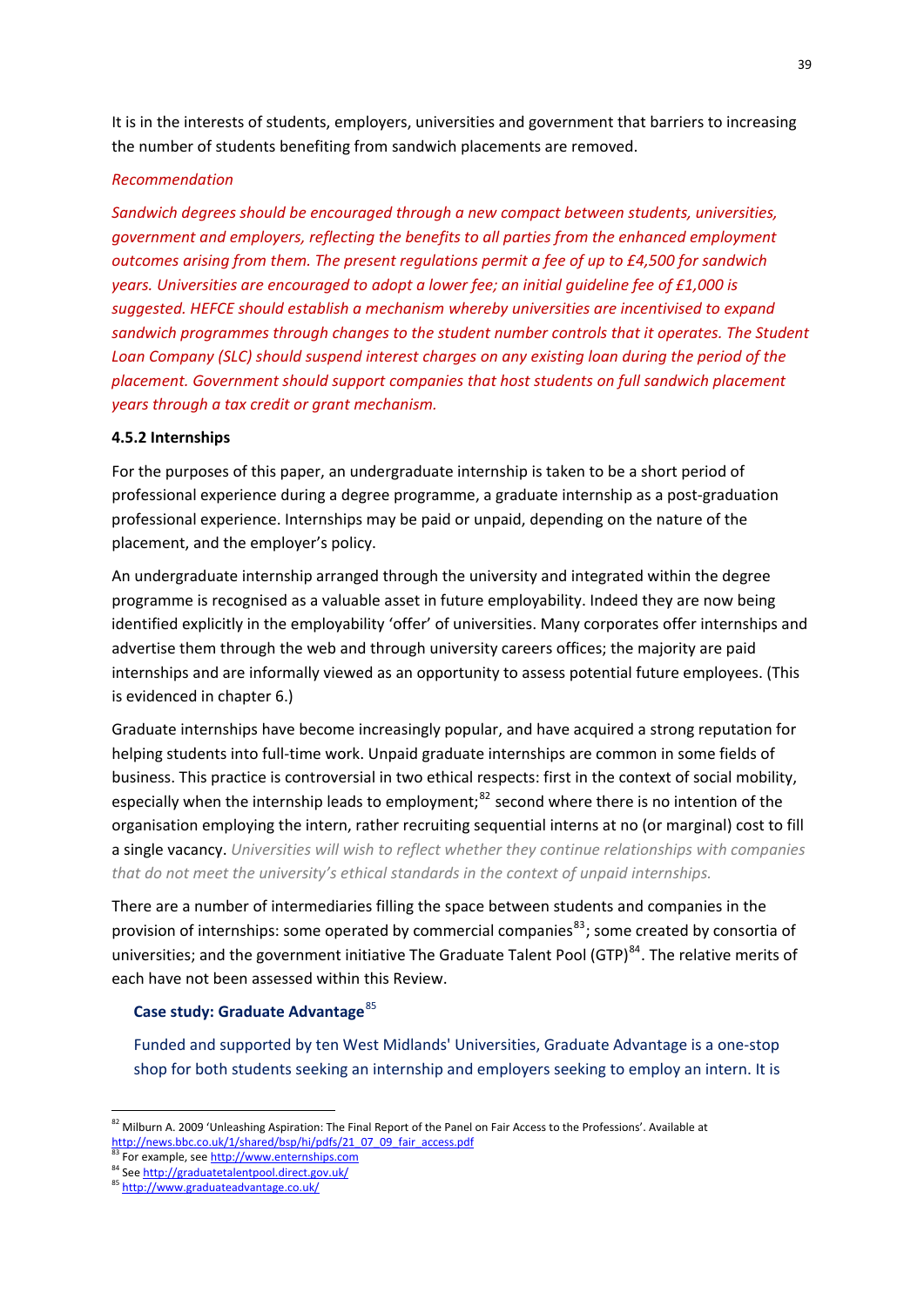based at Aston University and part‐funded by the European Regional Development Fund—the services are only available to private sector SME businesses, registered charities or social enterprises based in the West Midlands region. Graduate Advantage operates a web interface that provides advice and guidance on internship management to employers and also comprehensive support to students in the context of CV preparation and personal presentation. To ease the administrative burden on SME employers, Graduate Advantage also offers a free payroll and HR service for 12‐week internships.

The HEFCE‐sponsored graduate internship scheme, based on three months' paid work, in which the pay investment was split between public purse and employer on a one third–two thirds basis, was fully subscribed by students. It was oversubscribed by employers, including employers with no history of graduate recruitment. 46 percent of HEFCE internship graduates secured long‐term employment following the internships; 81 percent of the employers involved in the scheme were small businesses.<sup>[86](#page-46-0)</sup> This scheme has supported small companies who realise the added value that graduates can provide to their companies, whilst containing the risk of their initial investment to manageable proportions. For many it was their first engagement with a university and an opportunity to create a lasting relationship.

#### *Recommendation*

*Ideally, every full‐time undergraduate student should have the opportunity to experience a structured, university‐approved undergraduate internship during their period of study. Where such internships are paid, government should examine the feasibility of supporting companies that host students through a tax credit or grant mechanism. Where internships are unpaid, universities should use their 'OFFA funds'[87](#page-46-1) to support eligible students rather than condone a policy that could inhibit social mobility.*

## *Recommendation*

1

*The graduate internship programme should be continued. However, recognising the constraints on the public purse, it is recommended that only companies entering into the graduate internship programme for the first time are supported by a one‐off subsidy. Repeated graduate internships are* for the company and/or the university to fund. For the avoidance of doubt, the use of a university's *'OFFA funds' should not be permitted to support unpaid graduate internships.*

# **4.5.3 Skills developed through extracurricular activities**

Skills development is not constrained to formal learning environments. Interactions with a community outside the university add further dimensions to self‐confidence, experience and skills. Volunteering develops skills for education, employability and life (Melling 2008)<sup>[88](#page-46-2)</sup> and is therefore inextricably linked with generic skills development. University participation in networks of volunteering associations can facilitate student involvement with projects linked to local communities to underpin peer leadership, increase the social capital and the social mobility of students, and prepare students for employment through relevant links to local communities.

<sup>&</sup>lt;sup>86</sup> HEFCE report by Oakleigh Consulting and the Careers Research Advisory Centre http://www.hefce.ac.uk/pubs/rdreports/2011/rd07\_11<br><sup>87</sup> funding committed by the university to support access, defined within its Agreement

<span id="page-46-2"></span><span id="page-46-1"></span><span id="page-46-0"></span><sup>87</sup> furteer reporter, entirely exact the university to support access, defined within its Agreement with the Office for Fair Access<br><sup>88</sup> Melling A. (2008) 'Engage, Empower, Enable: Student Volunteering within the Curriculum Higher Education: Transitions and Turning Points Conference. Wolverhampton, September 2008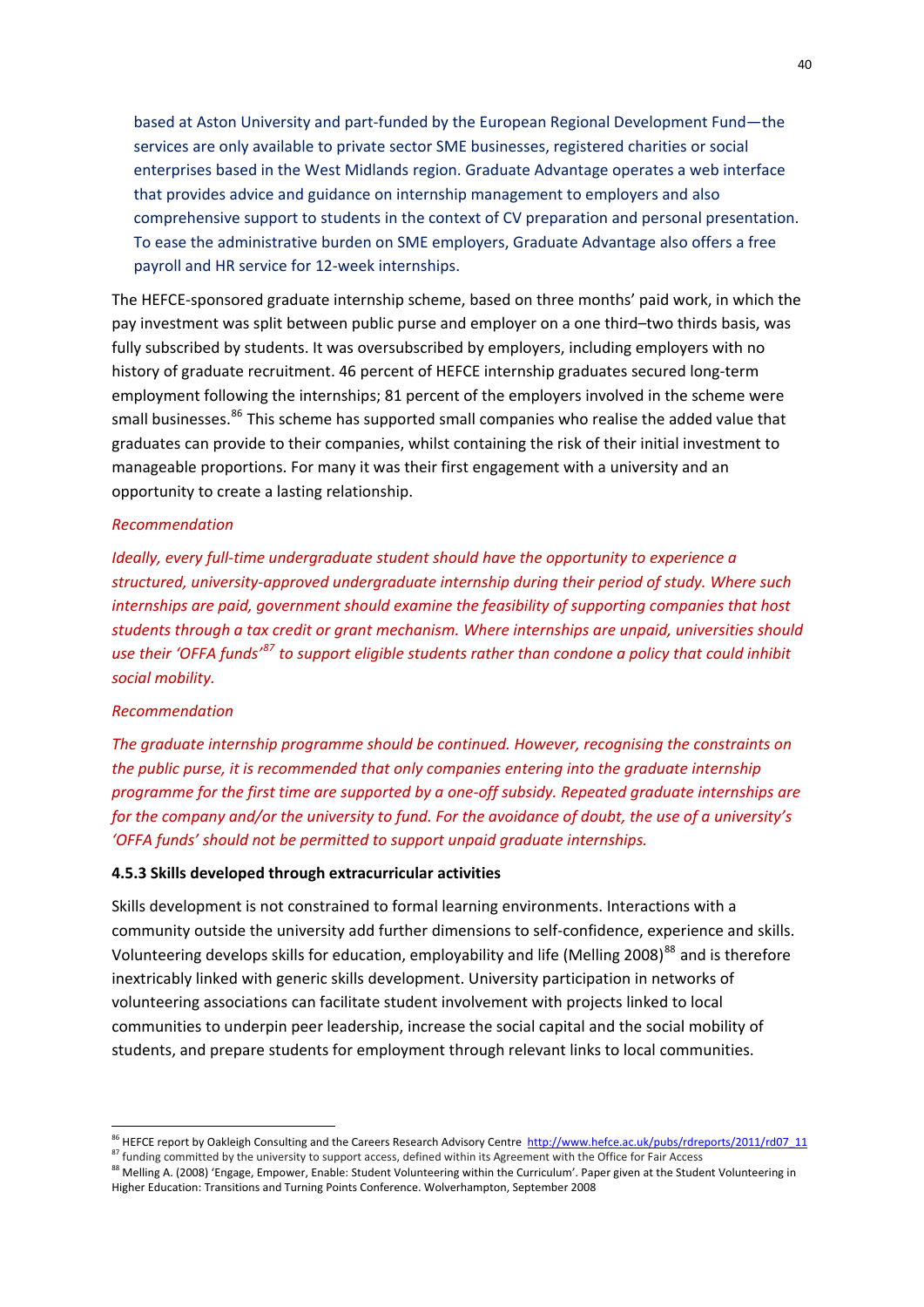Examining practice in other countries, BIS<sup>[89](#page-47-0)</sup> noted that accrediting volunteering and extracurricular activities is a tangible way of evidencing skills gained from these activities. This approach of accrediting extracurricular activities as part of their degree programme has been adopted by some universities. In others, volunteering provides a different form of credit, one that contributes to separate university recognition of skills competence.

## **Case study: University of Central Lancashire (UCLan)**

UCLan's Futures Award is a 20 or 30 credit extracurricular employability and enterprise award, available to all students; 1,500 have enrolled since 2009. The award, a fully accredited university certificate, has been specifically designed to meet the individual personal and career aspirations of students and covers a wide range of employability competencies—transferable skills development, work‐related activities, enterprise, career preparation, volunteering, mentoring and languages. Modules are available in traditional settings, online or in blended learning environments and students are guided through a diagnostic tool based on the 'CareerEDGE' model of employability. Students can be awarded either Bronze, Silver and Gold accreditation according to achievement. To attain the Gold Award students participate in a formal interview involving external panel members.

## **4.5.4 Recording skills development and academic achievements**

The absence of a consistent cross sector record of student development and achievement is being addressed through the introduction of HEAR<sup>[90](#page-47-1)</sup>. This electronic record contains a wealth of personal and university information and academic information on the qualification, its level, and details of each of the modules or units studied, the form of assessment, marks awarded, and their relative weighting towards the final summary mark or grade. Critically it also includes information on activities that provide academic credit—for example, volunteering and work experience—and is both a formative and a summative document, evolving throughout the student's experience at university. This record will give future employers detailed information on the skills, progress and attainment of their prospective employee. This document has the potential to be a major change agent in both student self‐awareness and in graduate recruitment. *Universities that have not committed to engaging with HEAR practice should reflect upon the impact of that decision upon the skills development and subsequent employment prospects of their graduates.*

### **4.6 Developing curricula to meet employer needs**

1

The curricula of degree programmes within a university are designed by the academic staff of that university. It is a fundamental role of academe. A university's degree programme will be approved within the context of that institution's quality assurance procedures and it will meet the QAA benchmarks for that discipline, in order to receive QAA approval. This is a non-negotiable situation; the university is accountable for the standards of its awards and the quality of its provision. Those degree programmes that lead to a licence to practise will also be subject to professional body accreditation, reducing the number of elective dimensions that can be introduced by the university. In programmes where there is no licence to practise, there are a range of other professional bodies which provide a professional status or exemptions to successful students. Several universities systematically pursue such accredited status in the belief that it enhances the employability of their

<span id="page-47-0"></span><sup>89</sup> Department for Business, Innovation and Skills (2011) 'Supporting graduate employability: HEI practice in other countries'. [BIS Research Paper]

<span id="page-47-1"></span><sup>90 &#</sup>x27;Beyond the Honours Degree classification'. The Burgess Group Final Report; Universities UK October 2007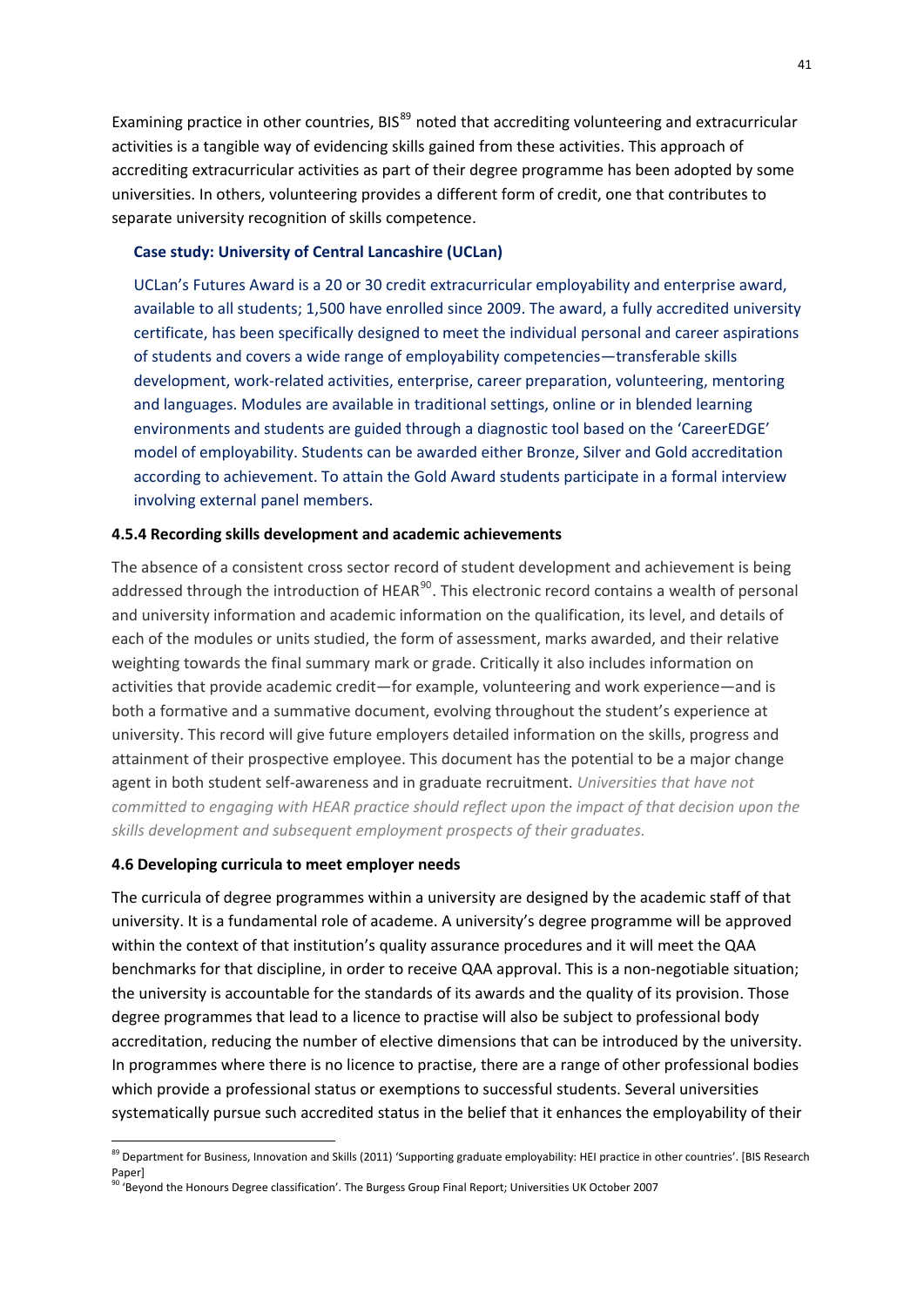graduates and therefore the attractiveness of their programmes to applicants. However, such accreditation constrains further the freedom of the academic staff to design the degree programme—it adds a further layer of prescriptive curricula requirements.

Although these requirements may be seen as limiting the freedom of employers to further influence the curriculum, experience indicates that there is sufficient common ground between employer needs, QAA benchmarks and professional body requirements for there to be little reason why employer needs are not integrated within the process of degree programme design. The level of engagement is clearly at the discretion of the university and occurs at variety of levels of prescription.

# **4.6.1 Employer advisory groups**

Many universities operate employers' advisory groups, often at departmental level. These groups may act as 'critical friends', monitoring the activities and development of the department; others act as industry advisors in research fields and in curriculum design. This is a demonstration of business– university collaboration that is often invisible outside a university department. In terms of future employment prospects, the existence of such a group is of legitimate interest to students.

*Universities that work with employers through industry advisory groups should consider including the existence of such a group, its membership and its influence, within the university's enterprise strategy and within the material that it provides to applicants and students.*

# **4.6.2 Certification by industry 'brands'**

Particularly in technological subjects, degree programmes are occasionally certified by industry brands—a form of endorsement of the skills of graduates from these programmes. For example: CISCO certification is integrated within the University of Sunderland School of Computing and Technology; the University Centre at Blackburn College integrates Apple authorised training within degree programmes; the Caledonian ICT Academy at Glasgow Caledonian University integrates Microsoft certification within its computing programmes; Bedfordshire integrates PRINCE2 certification within its postgraduate project management programmes. All these are seen as adding value to the employability skills of graduates.

## **4.6.3 Kitemarking by sector skills councils**

SSCs represent the interests of specific sectors of industry. Three SSCs have ventured into kitemarking degree‐level programmes: e‐skills UK, Cogent and Skillset. These are recent developments and merit scrutiny. Each SSC has adopted a different strategy and business model to applying its kitemark to programmes.

e‐skills UK developed a degree entitled Information Technology Management for Business (ITMB). This programme is now offered by 14 universities in England and Wales to over 850 students. It is supported by 60 employers and has a strong and influential high-level employer advisory group to ensure that the curriculum is updated to meet evolving industry needs. In some universities the first cohorts are yet to graduate; in those that have graduated, the employment record is reported as being above their peers.

Cogent, the SSC for biosciences and process manufacturing, has followed an alternative path. It has developed foundation degrees in partnership with five different universities, after a national competition: Chemical Sciences (Manchester Metropolitan); Polymer Technology (London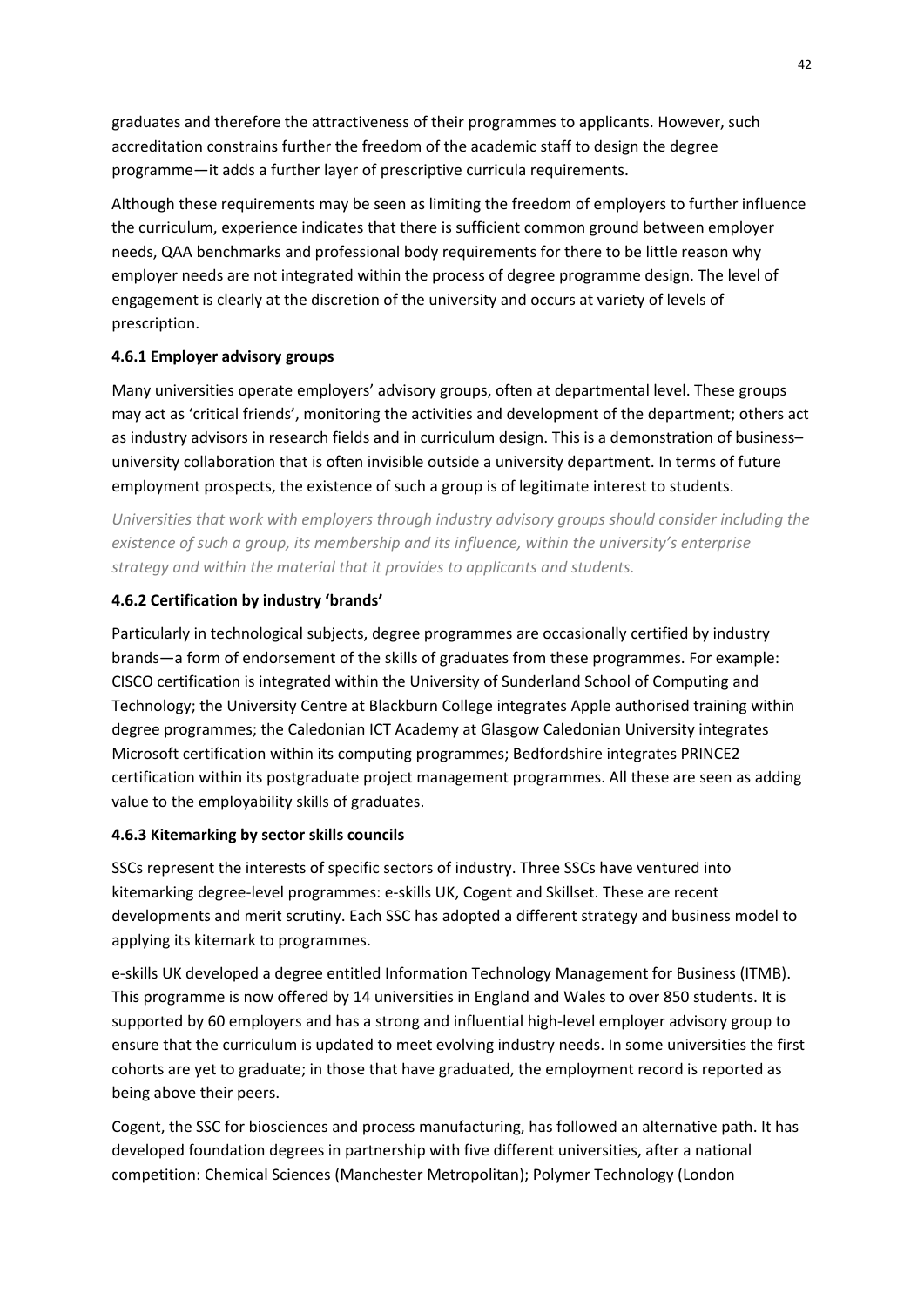Metropolitan); Process Engineering Management (Hull); Nuclear Engineering (UCLan); Applied Bioscience Technology (Kent). These programmes are targeted primarily at employees of companies operating in these sectors. This dictates delivery models involving work‐based learning and part‐time attendance. Cogent has published a national foundation degree framework specification for each of its five industries, an exercise that other SSCs may wish to consider.

Skillset is the SSC for the creative media industries—a sector that largely delivers its products through networks of small companies operating with niche expertise, yet one of the largest industries in our economy. Skillset identifies degree programmes that best meet the requirements of the various industries in the sector. Unlike e‐skills UK it does not determine the curriculum, but advises on current industry need, skills shortages and perceived curriculum gaps; it also assesses the university's curriculum and the strength of links of the university with industry. Skillset presently accredits specific animation, computer games, screenwriting and film production courses, as well as accrediting wider non‐sector specialist media and interactive degree courses through the Skillset Media Academies. Skillset kitemarking has recently been included in the KIS information for prospective Higher Education applicants in 2012. This is a welcome recognition of the standing of SSC kitemarking.

Beyond its kitemarking of programmes, Skillset also recognises and licenses centres of excellence. It endorses film academies and media academies where there is excellence and innovation in pedagogy, a high reputation with creative media employers, provision of professional development programmes and 'thought leadership'.

## *Recommendation*

*The SSC kitemarking of programmes is to be welcomed in that it is a system of industry recognition that informs students of the nature of the programme and brings employers closer to curriculum definition. It is for universities to decide whether to engage with SSC kitemarking or not. Where individual programmes are kitemarked by a SSC, that fact should be recognised within the KIS provided for applicants and included in the university's promotional material. Given the three different business models adopted by the three SSCs , the UK Commission for Employment and Skills (UKCES) should monitor the performance of each business model in terms of recruitment, financial viability and employment outcomes. Any future SSC kitemarking should also be included in such a monitoring activity. A formal review of the effectiveness of SSC kitemarking should be undertaken by UKCES in 2015.*

## **4.6.4 Accreditation by professional bodies**

The accreditation processes and standards required by UK professional bodies have a high international reputation; they are respected by employers, students and universities alike and feature in the KIS provided for applicants. Amongst the professional bodies examined, no causes for concern were found in the engagement with business, the transparency of requirements for progression through levels of accreditation or the university support for such progression, where it is needed. However, in the critical area of life sciences, the emergence of the Society for Biology as an accrediting body, responding to the needs identified by the Association of British Pharmaceutical Industries (ABPI), is perhaps overdue *and the acceleration of its development would be welcome.*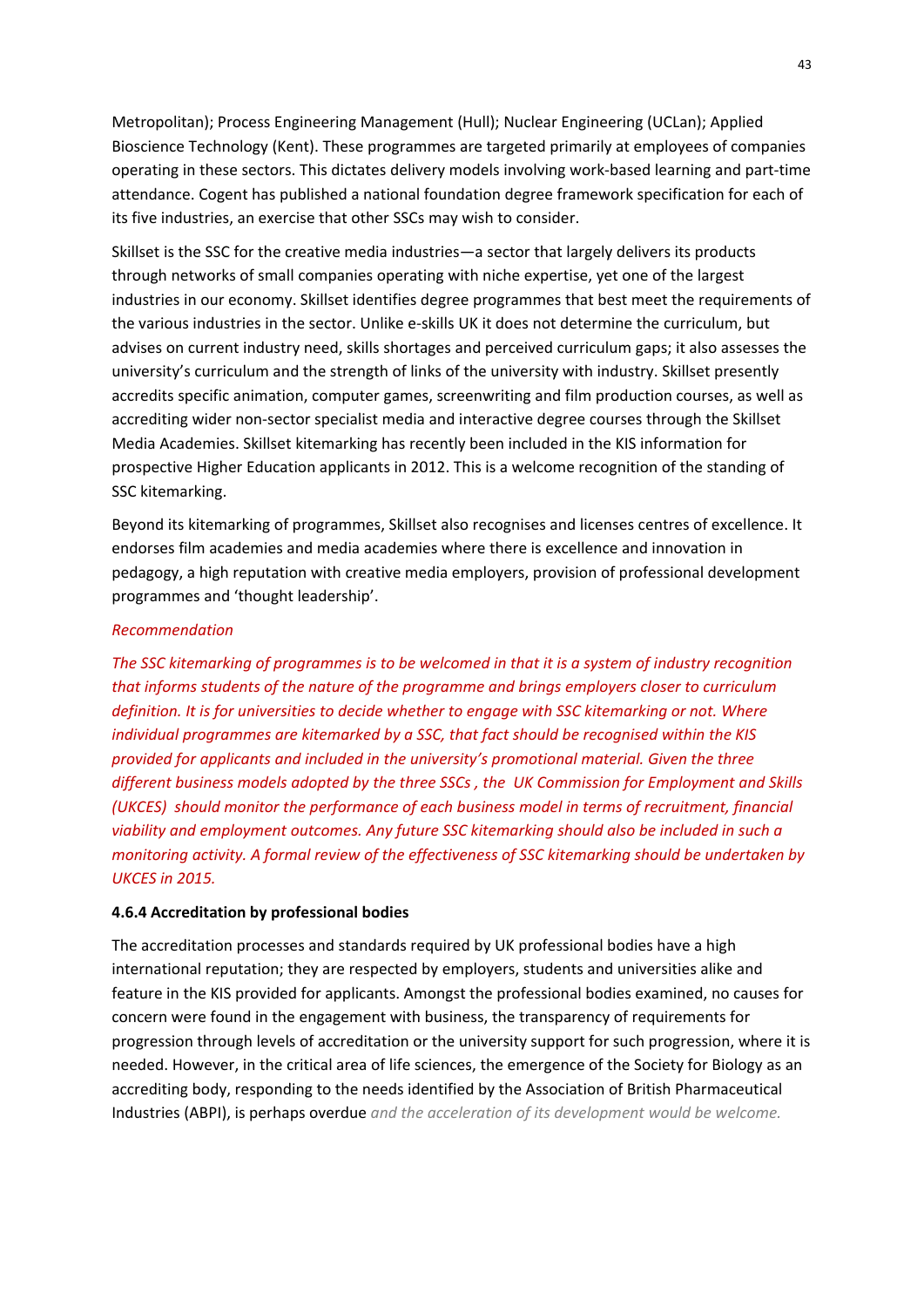#### **4.6.5 Corporate programmes: upskilling**

Responding to the Leitch Report, over the last four years HEFCE has supported upskilling of employees with the workplace through a co-funded scheme, whereby companies and HEFCE each contributed 50 percent to the cost of the provision of the projects undertaken. These projects focused upon the development of higher-level skills within the existing workforce and were evaluated in 2011. $91$  Not only were the ambitious targets of the programme met, but the participating universities established an infrastructure and culture that should be able to continue this form of business–university collaboration and apply their expertise to new clients, differentiating themselves within the sector. There is no evidence that the withdrawal of the cofunding facility will inhibit the future of this provision; indeed, other such schemes in the postgraduate field have been founded without such an incentive.

#### **Case study: Halifax Community Bank—Middlesex University**

Halifax Community Bank and Middlesex collaborate to deliver an innovative and sustainable approach to workforce development. The bank identified the need for higher‐level training for around 1,000 of its managers. This major investment in workforce development, called 'Journey in Practice' (JIP), was designed to raise the standards of retail banking practice across the company. The combined use of the University's accreditation services and work‐based learning framework has meant that Middlesex has the academic infrastructure to deliver high-quality learning that is responsive to the needs of the employer and their employees, and award credit towards university qualifications: Advanced Diploma and Postgraduate Certificate in Retail Banking Practice programmes.

## *Recommendation*

1

*This government‐subsidised scheme has now finished, and future in‐house corporate programmes will fall within the new funding environment. HEFCE should monitor the sustainability of university activity in this field and report trends and significant market failures to government.*

#### **4.6.6 Corporate programmes: on campus**

Company sponsorship of students has been a feature of Higher Education for decades. However, a new level of corporate activity is expected in the light of the new student funding arrangements.

For employers, the advantages of sponsorship are clear: gaining a competitive edge in recruitment through early recruitment of talented people; widening the talent pool; meeting diversity objectives; supporting students who may not otherwise progress to university; engaging in the development of employability skills through placement and internship; reducing long-term staff turnover by developing loyalty; and planning a secure talent pipeline<sup>[92](#page-50-1)</sup>. All these may be secured by scholarship or sponsorship arrangements between the sponsoring company and students. They take a variety of forms, from financial scholarships to support subsistence expenses to full financial support, including a remuneration package. Currently, these forms of sponsorship do not exclude the student from the student loan system or from being counted within the HEFCE student number control.

<span id="page-50-0"></span><sup>&</sup>lt;sup>91</sup> Evaluation of the Higher Education Transforming Workforce Development Programme, CFE/KSA, October 2011

<span id="page-50-1"></span><sup>92</sup> CBI Roundtable 'Promoting a diversity of routes to achieve a high skilled, highly productive economy', October 2011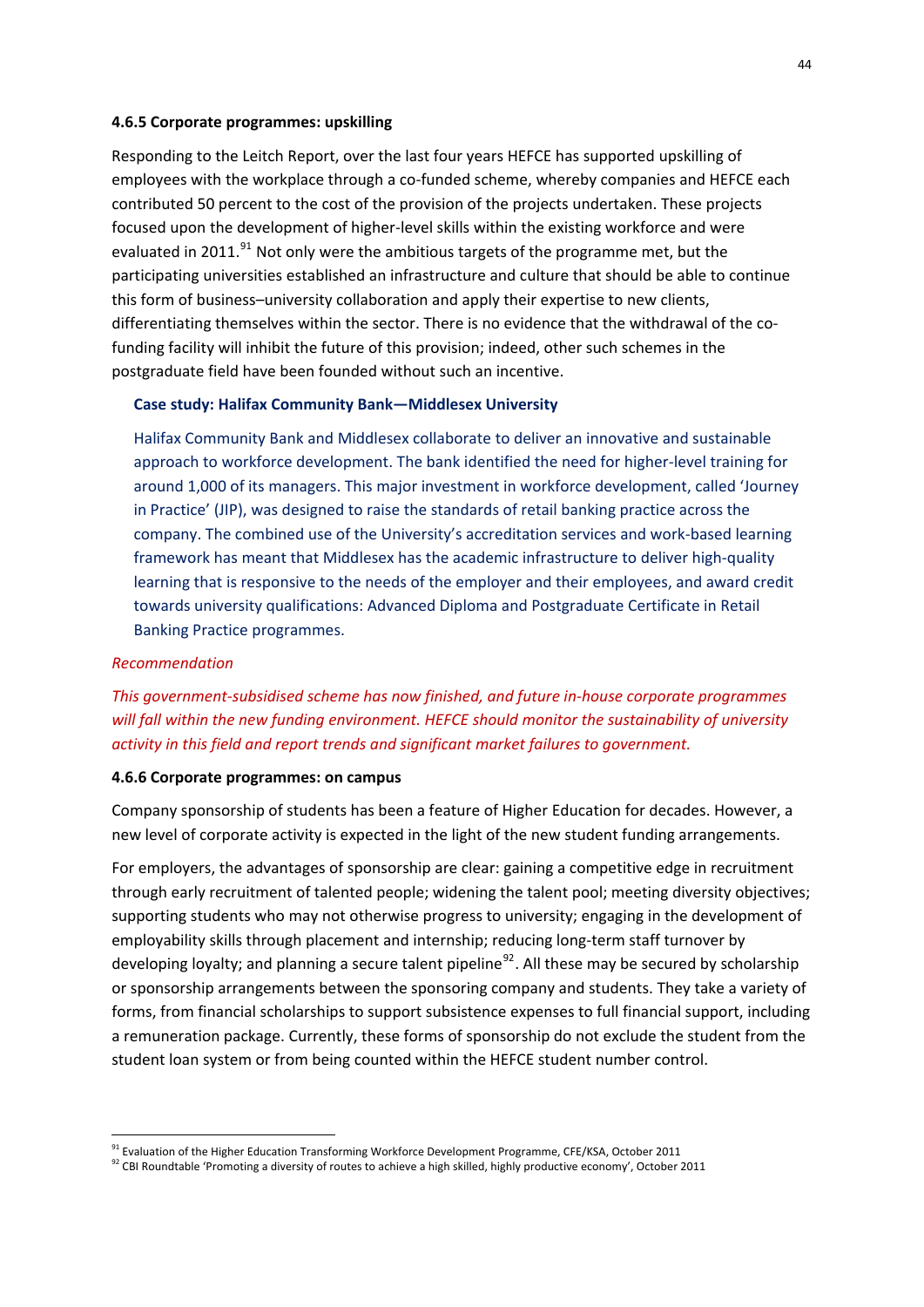To influence the content of a programme and secure a dedicated and bespoke degree requires a greater investment and a strong collaborative arrangement with a university. This level of collaboration requires a long‐term commitment and a mutual understanding of constraints and objectives. The company will seek to ensure that the knowledge and skills developed by the student will be appropriate to company needs and the university has to place those needs within a framework that meets its standards and quality requirements. Both parties, of course, have to commit to long‐term sustainable funding of such programmes. An increased level of student sponsorship and an increased number of bespoke degree programmes are now emerging as companies seek to secure talent at an early age and students seek to gain both relative employment security and avoid a long-term significant student loan. Collaborations of this type may prove to be a significant way of allowing companies and indeed entire professions that have recruited from a narrow social stratum to widen their reach.

### **Case study: Merchant Navy—Southampton Solent University**

Southampton Solent University's Warsash Maritime Academy (WMA) is a specialist college for Merchant Navy officers. It has an international reputation and a multinational student body. Warsash-trained officers can be found on the bridges and in the engine rooms of some of the world's largest and most sophisticated commercial ships. 300 new entrant cadets enrol each year, and a total of around 8,000 students pass through annually on a range of courses from short practical modules through to a distance‐learning postgraduate programme to help mariners make the transition to specialist roles ashore. Teaching is kept current by research and consultancy, and most of the teaching staff are experienced officers in their own right, many with command experience. Programmes are developed and approved through the industry‐led body, the Merchant Navy Training Board.

Such activity, at individual company and at business sector level is to be encouraged as it provides students with direct career opportunities and financial support during their degree studies; it ensures heightened levels of knowledge and skills directly relevant to employment and provides a partnership arrangement that can lead to the development of further collaboration in wider fields of activity.

In the context of financial viability, the critical mass needed for a bespoke programme limits the opportunities to create such programmes. However, employers may conclude that a 'normal' university programme is appropriate for their needs and the needs of their sponsored student. This is also a practice that should be encouraged.

#### *Recommendation*

*Where the financial support available to a student from an employer is at least comparable to the support available through the Student Loan Company, and where is no burden on the public purse, the enrolment of fully sponsored students on programmes that are relevant to the business of their employer should be outside the student number controls operated by HEFCE.*

#### **4.7 Pathways for progression: meeting student aspirations and employer needs**

Progression routes into Higher Education from the GCE A level course are well understood by schools, parents, students and universities. Over 90 percent of A level students progress into HE. As a consequence, many programmes of study in HE are designed to deal with students with academic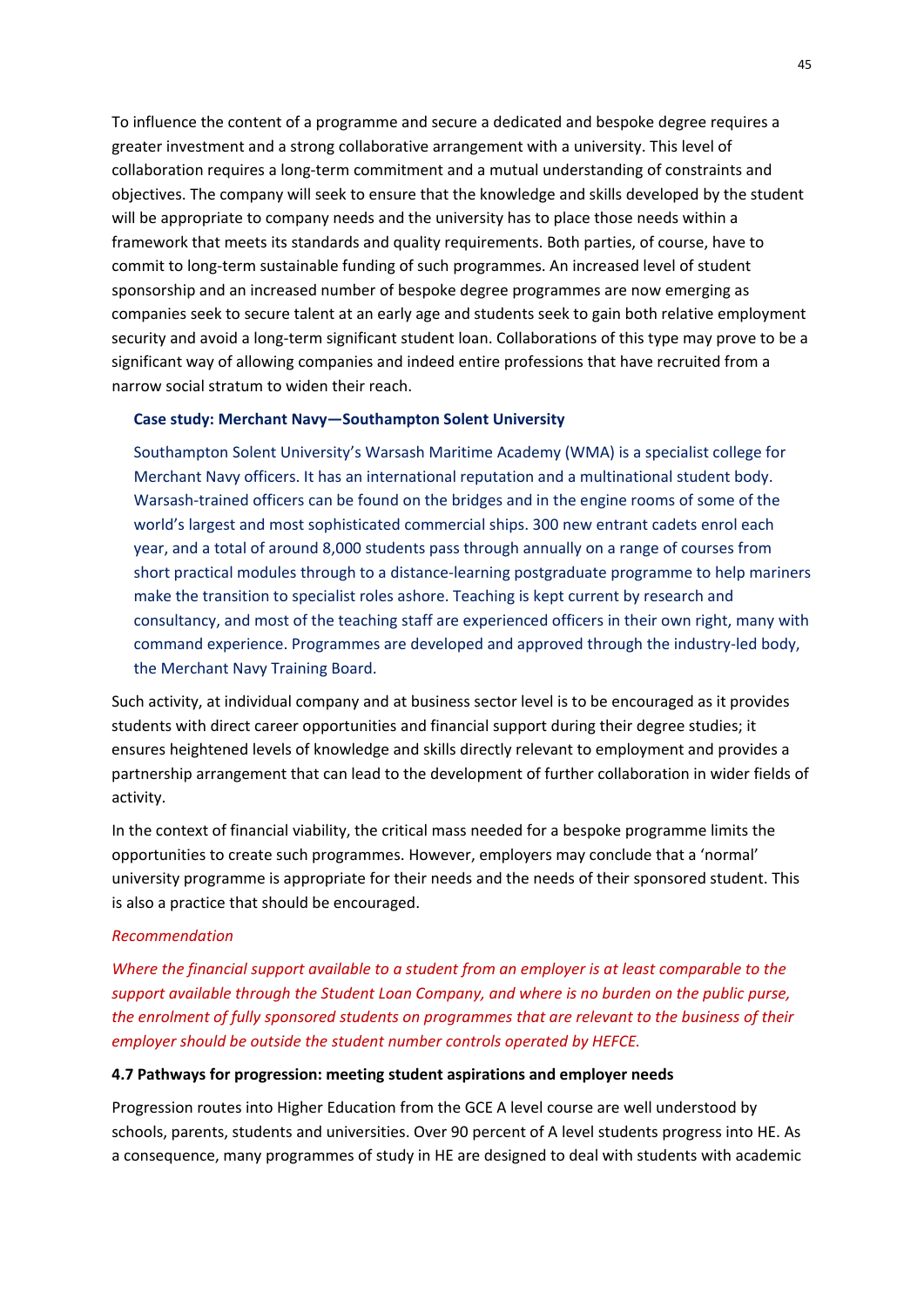skills but perhaps lacking vocational experience, skills and awareness; many of the recommendations in this chapter are focused on addressing this issue.

The role of level 3 vocational qualifications in preparing students for HE is less well understood with progression standing at 50 percent. Progression from work‐based routes such as apprenticeship is even less well developed. These qualifications have not generally been seen as direct pathways to higher-level study and in many cases vocational students who do progress experience difficulty in dealing with curriculum models which use more traditional methods of delivery and assessment than those to which they are accustomed. This may have the effect of detracting from the value of those qualifications and make their holders less likely to consider higher‐level study.

Participation in vocational and employer‐related HE is needed to increase the pool of people with higher-level skills available in the economy. To achieve this, greater progression opportunities from level 3 vocational qualifications are required. This can be achieved by creating a more diverse range of HE provision than currently exists.

A decade ago foundation degree programmes were introduced to the HE portfolio, without all‐party support. However, they have now established a brand and have been embraced by employers through their engagement with these programmes. A growth in foundation degree programmes, designed and targeted at students with vocational qualifications, will provide progression routes and, in parallel, meet the high‐level vocational skills needed by industry.

The requirement that a foundation degree must articulate with an honours degree is a requirement that understates the relevance of advanced professional qualifications—qualifications where the requirements are not congruent with the requirements of an honours degree but are equal in rigour and esteem. Higher‐level apprenticeships are such a route and work‐based pathways have the potential to address the needs of employers and meet the aspirations of individuals. These could be developed to provide a highly valued alternative for school leavers who wish to combine work with gaining a higher qualification. Work‐based pathways to higher qualifications have the potential to be a prominent feature of the HE landscape, addressing some of the long-term skills needs of employers and the aspirations of individuals.

## *Recommendation*

*Foundation degrees should be reaffirmed as a qualification in their own right rather than necessarily as a stepping stone to an honours degree. Pathways, including higher‐level apprenticeships and professional qualifications, should become a priority development and be the subject of promotion amongst careers advisory services.*

#### *Recommendation*

1

*Foundation degree‐awarding powers should be revisited to enable consortia of FE colleges, or a national CNAA[93](#page-52-0) type organisation, working in partnership directly with employers and/or SSCs, to obtain such powers.*

### **4.8 Postgraduate education**

The business need for employability skills does not reside solely at undergraduate level. Postgraduate education forms a considerable part of the UK HE provision, with the number studying

<span id="page-52-0"></span><sup>&</sup>lt;sup>93</sup> The Council for National Academic Awards (CNAA) was a degree awarding authority from 1965 until 1992.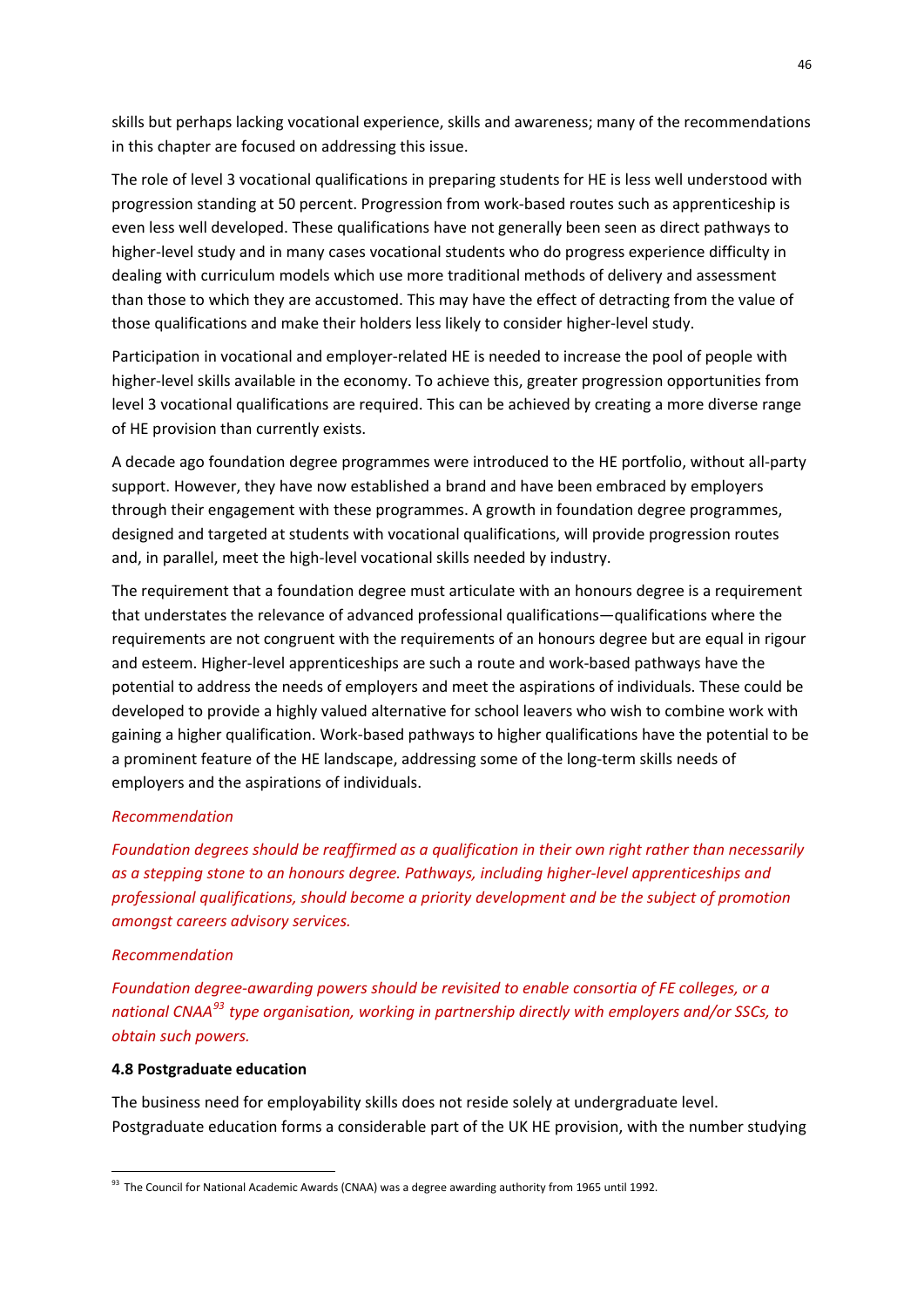for higher degrees increasing by 36 percent during the last 12 years, a higher growth rate than that in the undergraduate sector (CIHE, 2010).<sup>[94](#page-53-0)</sup> The taught postgraduate programmes account for almost 20 percent of all HE students in the UK, and for over 75 percent of all postgraduate students (UUK 2009).<sup>[95](#page-53-1)</sup> Perhaps unsurprisingly, students' main motivation for undertaking postgraduate study is to improve their employment prospects (HEA 2011)<sup>[96](#page-53-2)</sup>. Employability skills development within the research student community is considered in chapter 6 in the context of business–university research collaboration. The skills development of 'taught' postgraduates merits separate consideration.

There is uncertainty amongst contributors to the Review about the sustainability of UK students postgraduate taught programmes in the light of the student loan system for undergraduates and the absence of a similar support system at postgraduate level. There are indications that this is an area where business collaboration and in-work provision may grow in importance but it is unlikely that this form of provision can replace the present volume of postgraduate taught education in the near future. Meanwhile, students applying for postgraduate programmes deserve more consistent and comparable information about likely careers than they presently receive. There is a gap in information about the destinations of postgraduate taught students, a gap that has been addressed at undergraduate level in the form of the KIS. The information needs of postgraduate students are not identical to those of undergraduates and merit specific attention.

## *Recommendation*

1

# *Universities should publish the job destinations of recent fulltime postgraduate taught students, by department as soon as possible. The development of a distinctive postgraduate KIS should be a priority development for HEFCE.*

The value and impact of postgraduate skills are reflected in attracting new business (BIS 2010)<sup>[97](#page-53-3)</sup> and in driving a high-performing economy (Leitch 2006).<sup>[98](#page-53-4)</sup> Postgraduate education equips students with a range of skills, and enhanced knowledge valued by employers (BIS 2010).<sup>45</sup> In addition to subject knowledge, postgraduate study can nurture self-motivation, resilience and understanding, though employers may be unaware of the breadth of what a postgraduate can bring (Barber et al. 2004).<sup>[99](#page-53-5)</sup> The requirement for specific management high‐level skills and managers able to operate at corporate level is seen as a high priority (UKCES 2010).<sup>[100](#page-53-6)</sup>

The generic skills needs, therefore, have been the subject of considerable research. However, there is relatively little research undertaken about employers' perspectives of the knowledge and skills of postgraduate masters students, and the research that exists is contradictory. Archer & Davison  $(2008)^{101}$  $(2008)^{101}$  $(2008)^{101}$  note 'the minor importance employers attach to possession of a postgraduate

<sup>&</sup>lt;sup>94</sup> CIHE (2010) 'Talent Fishing: What Businesses want from Postgraduates' http://www.cihe.co.uk/category/knowledge/publications

<span id="page-53-1"></span><span id="page-53-0"></span><sup>95</sup> Universities UK (2009) 'Higher Education in Facts and Figures' <http://www.universitiesuk.ac.uk/Publications/Documents/Facts09.pdf> <sup>96</sup> HEA (2011) 'Postgraduate Taught Experience Survey (PTES)'

<span id="page-53-2"></span>[http://www.heacademy.ac.uk/assets/documents/postgraduate/PTES\\_report\\_2011.pdf](http://www.heacademy.ac.uk/assets/documents/postgraduate/PTES_report_2011.pdf)<br><sup>97</sup> PIS (2010) (One Star Bis 40) <sup>'</sup> BIS (2010) 'One Step Beyond: Making the most [of](http://www.bis.gov.uk/assets/biscore/corporate/docs/p/10-704-one-step-beyond-postgraduate-education.pdf) Postgraduate Education' [http://www.bis.gov.uk/assets/biscore/corporate/docs/p/10](http://www.bis.gov.uk/assets/biscore/corporate/docs/p/10-704-one-step-beyond-postgraduate-education.pdf)-

<span id="page-53-3"></span><sup>704‐</sup>one‐step‐beyond‐postgraduate‐[education.pdf](http://www.bis.gov.uk/assets/biscore/corporate/docs/p/10-704-one-step-beyond-postgraduate-education.pdf)

<span id="page-53-4"></span><sup>98</sup> Leitch Review of Skills (2006): 'Prosperity for all in the global economy – world class s[k](http://www.official-documents.gov.uk/document/other/0118404792/0118404792.pdf)ills' http://www.official-[documents.gov.uk/document/other/0118404792/0118404792.pdf](http://www.official-documents.gov.uk/document/other/0118404792/0118404792.pdf)<br><sup>99</sup> Parker - A. "

<span id="page-53-5"></span><sup>99</sup> Barber L., Pollard E., Millmore B. and Gerova V. (2004) 'Higher Degrees of Freedom: the value of Postgraduate Study'. Brighton: Institute for Employment Studies

<span id="page-53-6"></span> $100$  UKCES (2010) 'A theoretical review of skill shortages and skill needs' [http://www.ukces.org.uk/assets/bispartners/ukces/docs/publications/evidence](http://www.ukces.org.uk/assets/bispartners/ukces/docs/publications/evidence-report-20-a-theoretical-review-of-skill-shortages-and-skill-needs.pdf)-report-20-a-theoretical-review-of-skill-shortages-andskill‐[needs.pdf](http://www.ukces.org.uk/assets/bispartners/ukces/docs/publications/evidence-report-20-a-theoretical-review-of-skill-shortages-and-skill-needs.pdf)

<span id="page-53-7"></span> $101$  Archer W. and Davison J. (2008) 'Graduate employability: what do employers think and want?' CIHE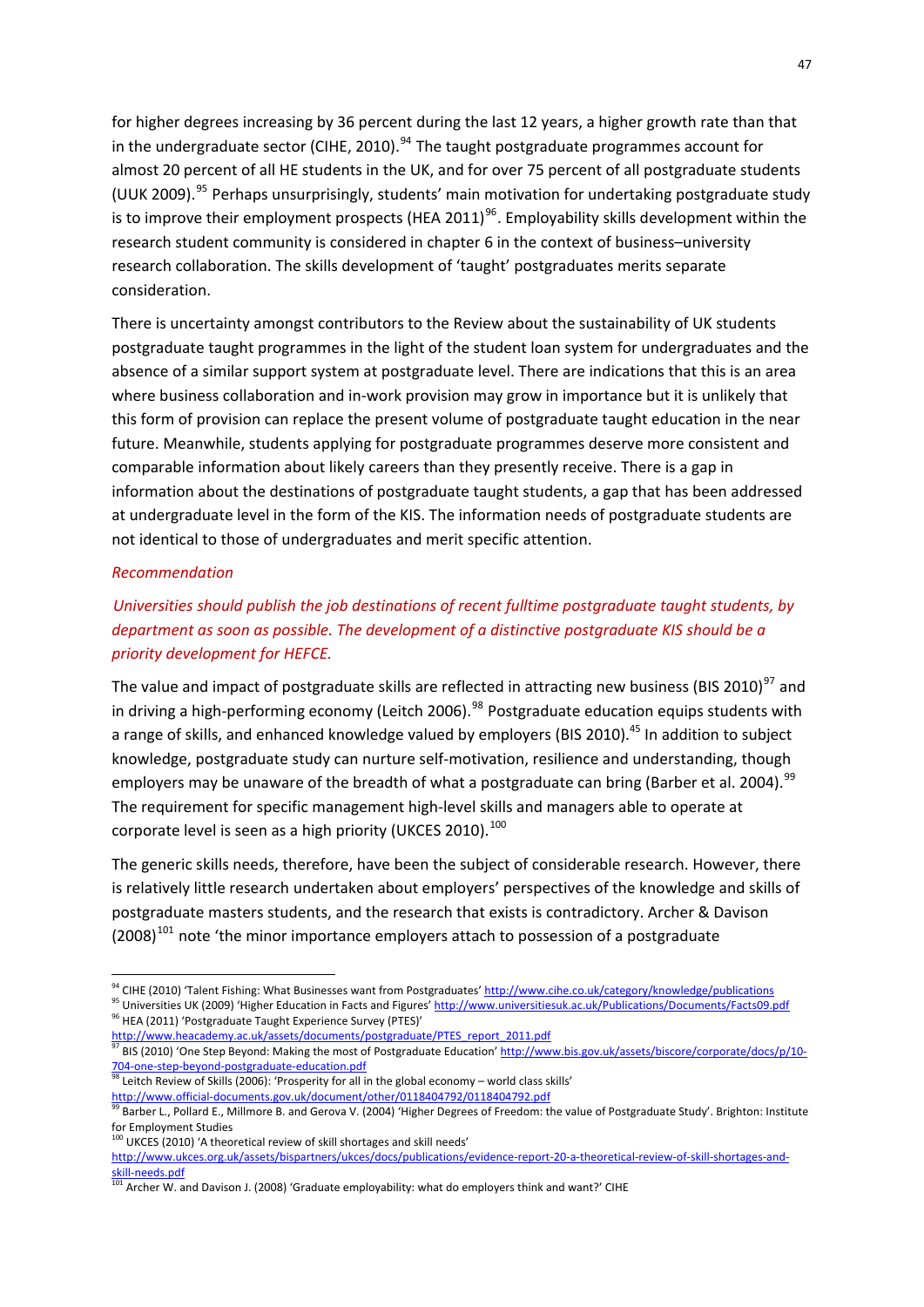qualification, in their study'; yet CIHE (2010)<sup>[102](#page-54-0)</sup> note a high demand for higher degrees, but also employers' reservations about the skills of postgraduates—particularly in leadership skills and work experience. There is a need for further research into the employability skills gap of postgraduate students.

#### **Case Study: Rolls‐Royce – Cranfield University**

Rolls‐Royce plc and Cranfield have collaborated for many years on research, innovation and skills. A strategic dialogue around enhancing innovation across its supply‐chain resulted in an investment in an MSc programme on 'Operations Excellence' accredited by the Institution of Engineering and Technology (IET), the Institution of Mechanical Engineers (IMechE), and the Royal Aeronautical Society (RAeS). The programme; open to employees of Rolls‐Royce and its supply-chain partners, focuses on all aspects of the supply-chain, from introducing new products and operating effective factories, through to managing new technology and working with suppliers. The programme provides an environment in which participants, all of whom are company sponsored, can collaborate with other professionals and industry experts to undertake confidential cases, consultancy and company focused project work.

#### *Recommendation*

*HEFCE should monitor postgraduate taught enrolments and identify any barriers to enrolment that have been created by the new student loan system and advise the government of its conclusions.*

#### *Recommendation*

<u>.</u>

# *The AGR, CBI and UUK should undertake research into the skills requirements of UK business of 'taught' postgraduate students to inform universities of business needs in this regard.*

#### **4.9 Language skills and cultural awareness**

In the context of market globalisation, the skills of multicultural awareness feature strongly in employers requirements; a survey by the AGR placed a premium on the possession of 'cultural sensitivity' with 75 percent of multinational companies valuing international study or work experience as an important way of developing employability skills<sup>[103 104](#page-54-1)</sup>. However, it is not foreign language skills that make students with such experience attractive nor is their attractiveness confined to multinationals. The experience is seen as an excellent way of developing wider employability competencies such as the ability to adapt to changing situations, understanding cultural difference in the workplace and gaining new knowledge from different experiences. One of the key attributes developed by the European Union's ERASMUS study abroad students and recognised by all stakeholders (students, academics and employers) is an increased level of 'maturity and personal development<sup>'[105](#page-54-2)</sup>.

<sup>105</sup> 'The professional value of ERASMUS mobility', final report. INCHER, 2006 (p78) http://ec.europa.eu/education/erasmus/doc/publ/evalcareer.pdf

[http://www.cihe.co.uk/wp](http://www.cihe.co.uk/wp-)‐content/themes/cihe/document.php?file=0802Grademployability.pdf

<sup>&</sup>lt;sup>2</sup> CIHE (2010) 'Talent Fishing: What Businesses want from Postgraduates' http://www.cihe.co.uk/category/knowledge/publications

<span id="page-54-1"></span><span id="page-54-0"></span><sup>103</sup> AGR 'Graduate Recruitment Survey 2008: Summer Review' (p35)

<span id="page-54-2"></span><sup>&</sup>lt;sup>104</sup> QS Global Employer Survey Report 2011. 'How Employers value an International Study Experience'. Moloney J. et al. QS Intelligence Unit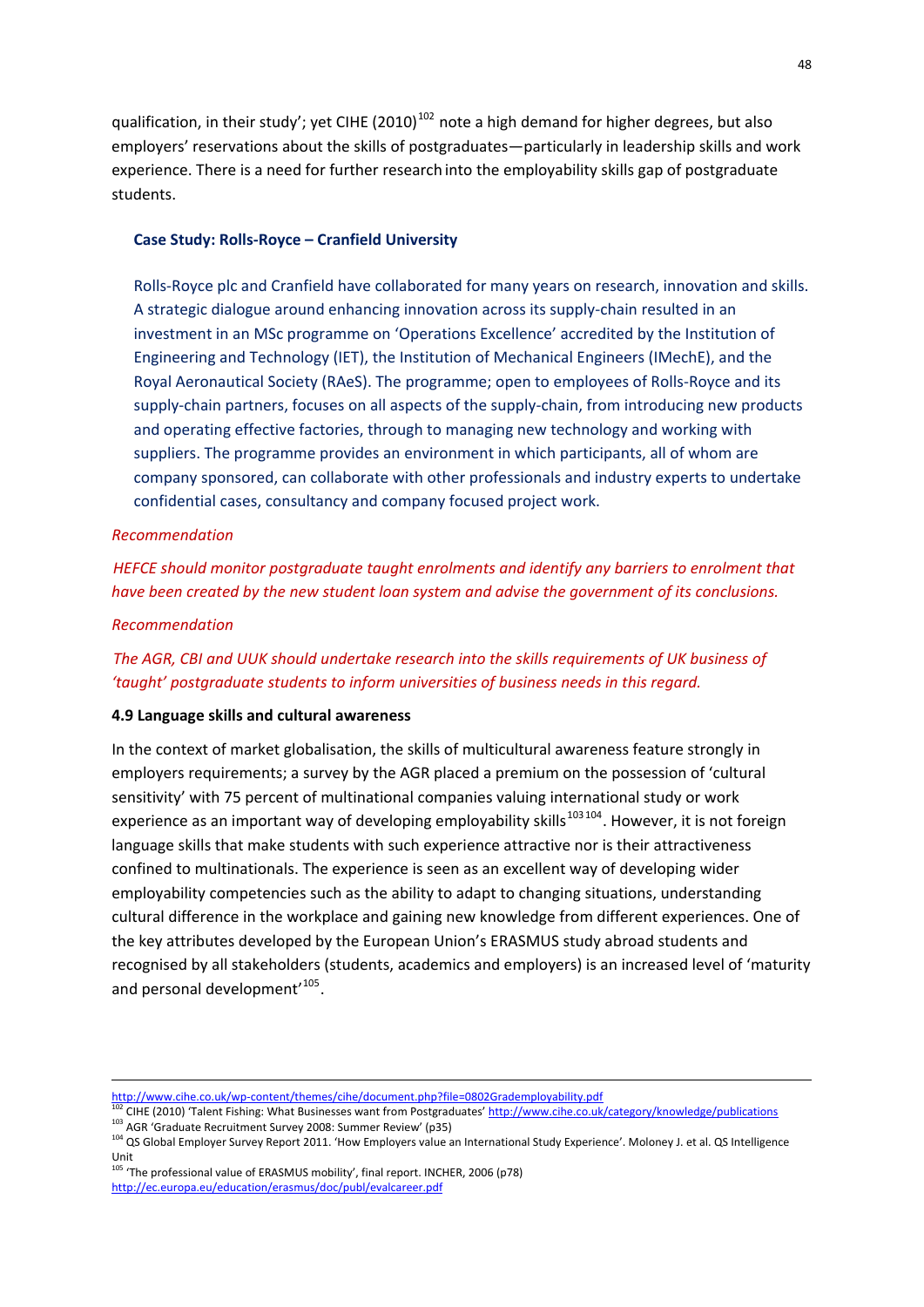The research that exists does not cite language skills as the most prominent required skills by business. Indeed the Institute of Directors (2007)<sup>[106](#page-55-0)</sup> cited foreign languages as the attribute perceived to be the least significant in terms of graduate competences. Even 'global organisations' rated multilinguism as low as 1.7 out of a score of 10 when ranking those considered the most important 'global competencies'<sup>[107](#page-55-1)</sup>. Working collaboratively with teams of people from a range of backgrounds and countries' scored the highest with a mean of 8.2—highlighting the level to which overseas study or experience can enhance a wide range of employability skills of students and graduates.

UK university campuses are multicultural environments. Although there is no public information on the degree of multiculturalism on university campuses, many large universities host more than 100 different nationalities amongst their staff and students, often with a similar number of native languages available on campus, and often languages of the developing world. However, despite the UK being the second highest receiver of international students worldwide, the UK is ranked 34<sup>th</sup> for external mobility. This issue is further evidenced by the lack of UK domicile students undertaking ERASMUS placements overseas; British are below half that of France and Germany.<sup>[108](#page-55-2)</sup> However, research funded by the British Council identifies that UK students have a strong awareness of the wider world and would describe themselves as having an international outlook. But equally the belief that an international outlook helped employability was not realised.<sup>[109](#page-55-3)</sup>

There are two major issues that arise from this analysis. First, we should raise the importance of the skills acquired through international experience amongst our students and encourage more UK students to study or to take an internship/placement outside the UK in order to provide work experience and therefore skills development in a different business environment. *Universities, together with the students' unions, should consider how to promote international internships and placements amongst the student body.* Professor Colin Riordan, Vice Chancellor of the University of Essex, is currently examining strategies to enable a greater number of UK students to spend a year overseas as part of their degree programme. This will be a valuable contribution to the improvement of graduate skills development.

Second, we should examine how business can best use the multilingual skills of our indigenous UK students. There is anecdotal evidence of employers using bilingual university students to support their trading activities, but insufficient evidence to claim that this support has real potential.

*Universities and their LEPs should reflect on how the international nature of a university community can be utilised for the benefit of local business.*

### **4.10 Diversity of universities in enterprise profiles**

Diversity in the university sector used to be defined by a simple model related to research intensity. This model has become outdated, partly through the development of the wide range of strategies by universities to address the enterprise agenda. A group of universities has defined themselves as 'business-engaged'<sup>[110](#page-55-4)</sup>; Plymouth University has branded itself The Enterprise University.<sup>[111](#page-55-4)</sup> This

<u>.</u>

<span id="page-55-0"></span> $106$  Institute of Directors skills briefing: December 2007. 'Graduates' employability skills' (p14) <sup>107</sup> '*Global Graduates into Global Leaders' 2011. AGR, CIHE, CFE (p5)*

<span id="page-55-1"></span>http://www.cfe.org.uk/uploaded/files/Global%20Graduates%20Full%20Report.pdf

<span id="page-55-2"></span><sup>108</sup> QS Global Employer Survey 2011. 'How employers value an international study experience'. Molony J. et al. QS Intelligence Unit, London http://content.qs.com/qs/qs-global-employer-survey-2011.pdf<br><sup>109</sup> kttp://content.gs.com/qs/qs-global-employer-survey-2011.pdf

<sup>&</sup>lt;sup>2</sup> [http://www.britishcouncil.org/new/PageFiles/15492/YouGov\\_Report\\_v3.pdf](http://www.britishcouncil.org/new/PageFiles/15492/YouGov_Report_v3.pdf)

<span id="page-55-4"></span><span id="page-55-3"></span><sup>110</sup> http://www.university-alliance.ac.uk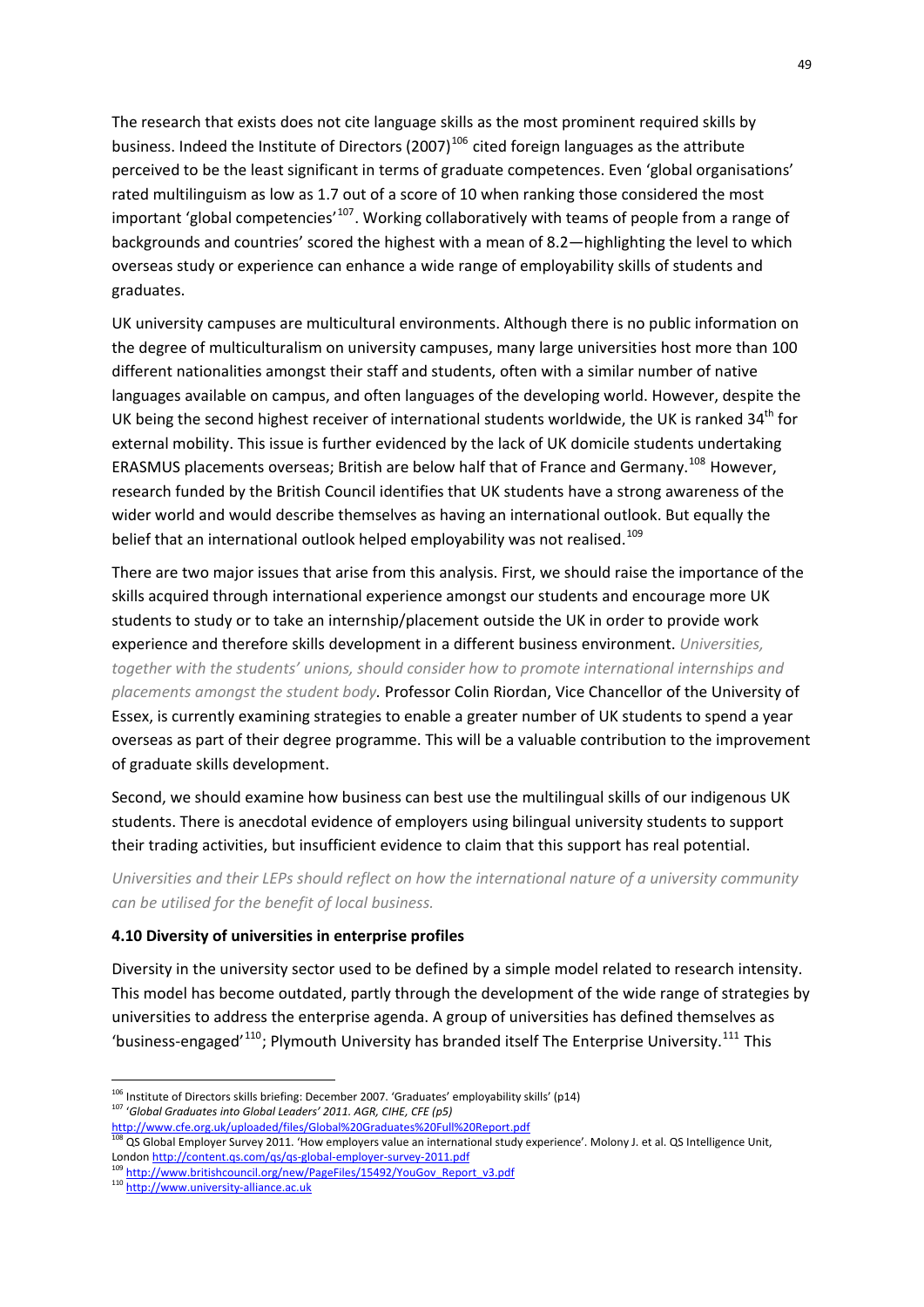branding impacts upon the culture and the ethos of the university; it is an explicit statement of purpose and mission.

But employability, entrepreneurship and business‐defined curricula are not confined to these branded universities; they are shared by all universities, but with an emphasis and an investment that is appropriate to the mission of that university. For example, not all universities deliver embedded in‐company degree programmes; others have invested to provide a service to such clients. Not all universities see social enterprise as an academic subject but rather as an optional extracurricular activity; others consider it a subject worthy of degree‐level study and practice. Not all universities consider the generation of placements to be a worthwhile investment; others consider it a priority in fulfilling their mission. Not all universities have incubator facilities for student start‐ups; others have extensive accommodation for that purpose. Not all universities consider that high achievement in enterprise and entrepreneurship should be included in the criteria for academic career advancement (regrettably few recognise these activities through readership and professorial appointments); in others such recognition is integrated within the promotion criteria and excellence in enterprise is celebrated through that system. Some universities consider that their enterprise ecosystem is sufficiently embedded that it can deliver dynamic innovation without 'central' interventions; others retain a centralised enterprise function to influence and support activities at faculty level.

Just as all universities will claim to be research active, all universities may claim to be enterprise active. Diversity in the sector is not just defined by research profiles; it can also be defined by the breadth and depth of enterprise activities within its knowledge and skills development activities. Diversity of practice within our universities is not confined to research intensity.

Where there is such diversity there is an inevitable wish to measure, to evaluate the degree to which a university is promotes enterprise. I add a caution to the issue of measurement, especially in the context of the inevitable league tables that will follow. Presently, growth in the enterprise and entrepreneurship education agenda is strong and increasingly innovative. Measuring what exists will focus universities upon the activities being measured; it has a strong potential to inhibit innovation, not to drive it. If enterprise culture, which is the essence of successful enterprise education, is to be measured, it cannot be a simple process; it requires a rigorous and comprehensive study, engaging with students and universities during the process.

I add a further caution in the context of development of enterprise and entrepreneurship education in our universities. UK universities have the highest international reputation for quality, a reputation that is sustained by the standards and quality of its HE and supported by the renowned quality assurance system. Assessment approaches in universities focus upon known schedules and requirements, published in a student handbook. That is an underpinning foundation of our quality system. Yet in an enterprise skills context, this is not a realistic environment.

Enterprise skills require responsiveness to unexpected pressures and tasks; they require reaction to changing circumstances and disruptive interventions. These attributes are contrary to the established framework of assessment processes. Enterprise skills do not presently lend themselves to formal assessment methods. Although this issue could be addressed by the addition of an 'enterprise module' to an established curriculum with the associated planned learning and

<sup>111</sup> http://www.plymouth.ac.uk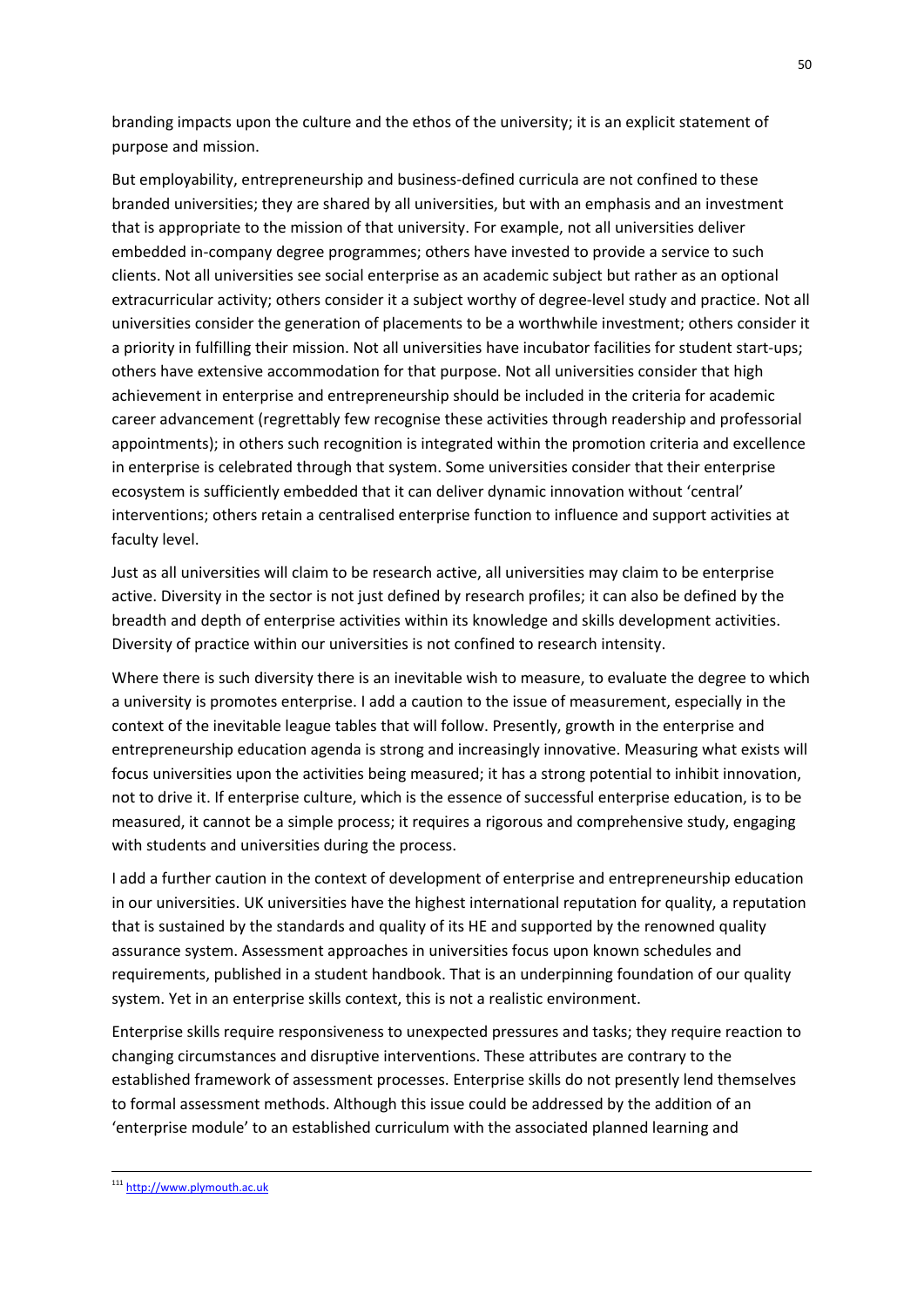assessment tasks, such a model defeats the very principles of enterprise and entrepreneurial education. Implementing such a model would be a retrograde step. QAA have shown leadership in commissioning Professor Andy Penaluna to lead a team of experts who are developing guidance for the development of enterprise education in UK universities and highlighting the quality assurance issues that it raises<sup>[112](#page-57-0)</sup>. I have confidence that his report will be balanced and progressive.

## **4.11 Reflections**

Three interconnected themes have reoccurred throughout this chapter: relevance of programmes to the world of employment; skills development and awareness; and the importance of work experience. The recommendations made in this chapter are not seismic in their individual impact upon universities, business or government. But together they will bring huge advantages in preparing students for employment in the world of business, to the benefit of themselves, of business and ultimately of our economy.

<span id="page-57-0"></span><sup>112</sup> [http://www.heacademy.ac.uk/assets/bmaf/documents/news/HEA](http://www.heacademy.ac.uk/assets/bmaf/documents/news/HEA-BMAF_QAA.pdf)-BMAF\_QAA.pdf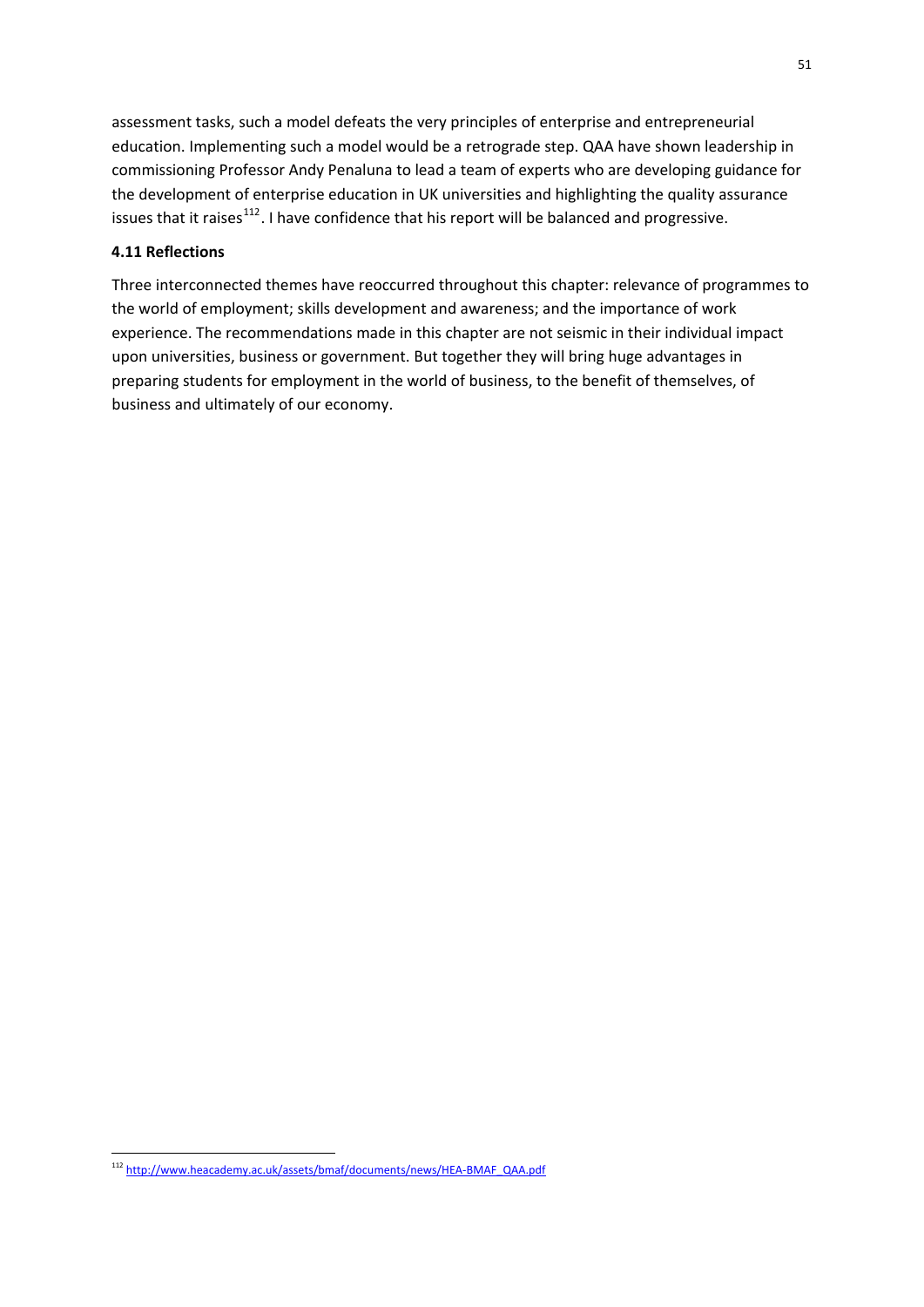# **Chapter 5: Business–university collaboration in research and innovation**

# **5.1 Introduction**

Government support in research and innovation is a dynamic environment, reflecting its importance to the nation's economic future. This Review has been undertaken at a time when the government has been producing its Innovation and Research Strategy<sup>[113](#page-58-0)</sup>. During this period there have been regular exchanges between these two studies and, in so far as they do overlap, they are intended to be complementary. In parallel the UK Strategy for Life Sciences has been developed and published<sup>[114](#page-58-1)</sup>; it identifies a series of measures targeted at delivering growth to that sector.

The BIS Select Committee in Science and Technology has also announced an inquiry into the translation of research into commercial application, particularly into the lack of sustained funding for this activity—the so-called 'valley of death'. This inquiry is to be welcomed. A detailed examination of this field extends beyond the boundaries of this Review.

# 5.2 Research and technology organisations

A full examination of RTOs falls outside the scope of this Review, but their importance as part of the innovation ecosystem should be acknowledged. RTOs are positioned between academia and business users of technology. They are a range of companies and organisations whose activities bridge gaps in the process of converting research outcomes into innovation and new technologies for use. Examples include: QinetiQ Group plc, providing technology-based services in the defence and security markets; BSRIA (the Building Services Research and Information Association), focusing on construction and building services; and the National Physical Laboratory supporting applications of science and technology through better measurement. RTOs frequently have close relationships with universities—for example, South East IP, a collaboration between National Physics Laboratory and four research-intensive universities in the South East<sup>[115](#page-58-2)</sup>. The RTO sector is reported as contributing £3 billion per annum to UK GDP<sup>[116](#page-58-3)</sup>. The recommendations within this Review should not inhibit the contribution that RTOs make to our innovation ecosystem.

# **5.3 Business investment in research and development**

Business R&D in the UK is concentrated in relatively few large companies and a small number of industrial sectors; the ten largest investors account for 34 percent of all business R&D and the top 50 account for 56 percent; independent SMEs account for only 3.5 percent of expenditure.

By comparative international standards the UK has a relatively high proportion of its R&D expenditure undertaken by subsidiaries of international companies<sup>[117](#page-58-4)</sup>. This reflects the international profile of the R&D market; global companies will invest their research budgets where they can obtain the best returns and networks of research partnerships can be established on a global basis.

# **Case Study: Rolls‐Royce and university partners**

Since 1990 Rolls‐Royce has been investing in a university partnership model for its research: the university technology centre network. Today the company supports 28 university research centres worldwide, 19 in the UK, with over 400 PhD students and academic and research staff at

<sup>1</sup> <sup>113</sup> <http://www.bis.gov.uk/innovatingforgrowth>

<span id="page-58-1"></span><span id="page-58-0"></span><sup>114</sup> [http://www.bis.gov.uk/news/topstories/2011/Dec/government](http://www.bis.gov.uk/news/topstories/2011/Dec/government-boost-to-uk-life-science-industry)-boost-to-uk-life-science-industr[y](http://www.bis.gov.uk/news/topstories/2011/Dec/government-boost-to-uk-life-science-industry)<br>115 http://www<u>.southeastip.co.uk/</u>

<span id="page-58-3"></span><span id="page-58-2"></span><sup>116</sup> Oxford Economics: 'Study of the Impact of the Intermediate Research and Technology Sector on the UK economy', May 2008

<span id="page-58-4"></span> $117$  The UK R&D landscape, Report of the CIHE task force Hughes and Mina. CIHE/UKIRC 2011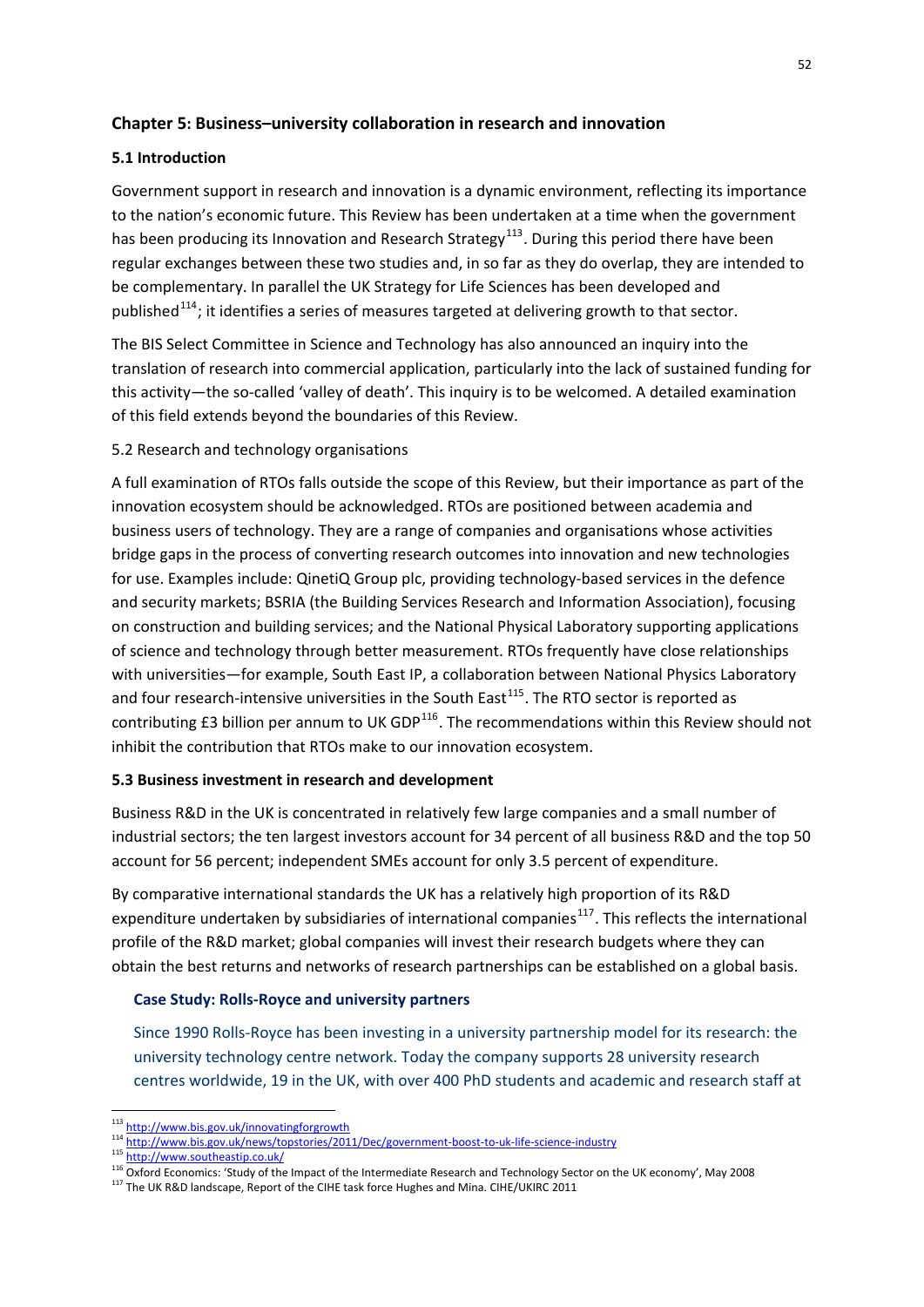all levels.<sup>[118](#page-59-0)</sup> Further, with support and funding from government agencies, and in collaboration with other leading businesses and universities, Rolls‐Royce is a partner in a network of seven advanced manufacturing research centres (five in the UK), established to help Rolls‐Royce and other industrial partners achieve a leading position across the full portfolio of manufacturing technologies. The physical infrastructure of the seven centres provides the ongoing capacity and the capability to support public and privately funded applications engineering programmes.<sup>119</sup>

Global competition in the corporate R&D market provides both threats and opportunities. The UK university sector is acknowledged for its excellence and is able to attract investment from international companies and their subsidiaries to support its research. However, for the UK to obtain the full benefit from its university system, the country needs to attract international business to locate or expand in the UK and create employment. There needs to be some 'stickiness' in this inward investment in R&D if the country is to fully benefit from the capabilities of its university sector. *BIS and UKTI should reflect on mechanisms to support international investment in the university research base and to ensure that such inward investment is fully exploited in the context of economic growth in the UK.* 

## **5.4 Impact evaluation of university research**

This Review is also being undertaken as universities prepare to submit to the Research Excellence Framework (REF) in November 2013, within which 'impact measures' will have a material influence on the outcome for each university department and therefore for its reputation and funding over the forthcoming years. Alongside this, the RCs have developed a complementary 'pathways to impact' approach, which is intended to ensure that researchers give full consideration to the potential avenues for exploiting their research at the time they are developing proposals.

The 2008 Wellings Report<sup>[119](#page-59-1)</sup> recommended that universities should publicise the wider benefits of their activity on a wider scale than hitherto and several adopted that recommendation through both traditional publication and in the wider media. The introduction of an impact element to funding and RC processes has caused institutions to invest in systems that systematically evaluate the impacts of research on an ongoing basis. These measures will also raise the profile of the benefits of the UK research base to a wider audience. In the view of some university leaders the exercise of evaluating research impact is, in itself, changing behaviours within the research community. The strategies that universities will use to optimise the impact of their research in future REF exercises are yet to emerge into the public domain, but may lead some to move further along the value chain of exploitation activity with business, with a view to optimising the consequences of their research. Such strategies would also be welcomed as they would strengthen business–university collaboration.

### **5.5 Networks that connect businesses to universities in research matters**

Fundamental to business–university collaboration is the process of networking: 'the human process that creates and maintains relationships based on trust for the exchange of valuable knowledge and collaborative working'.<sup>[120](#page-59-2)</sup> This concept goes well beyond the traditional models of IP exploitation, achieved through a transactional process involving intermediaries.

<sup>&</sup>lt;sup>118</sup> http://www.rolls-[royce.com/technology\\_innovation/uni\\_research\\_centres/key\\_academic\\_partnerships.jsp](http://www.rolls-royce.com/technology_innovation/uni_research_centres/key_academic_partnerships.jsp)<br><sup>119</sup> [http://www.bis.gov.uk/assets/BISCore/corporate/docs/H/he](http://www.bis.gov.uk/assets/BISCore/corporate/docs/H/he-debate-wellings.pdf)-debate-wellings.pdf

<span id="page-59-2"></span><span id="page-59-1"></span><span id="page-59-0"></span><sup>119</sup> http://www.bis.gov.uk/assets/BISCore/corporate/docs/H/he-debate-wellings.pdf<br><sup>120</sup> 'Innovation by networking: why this critical capability must no longer be misunderstood or undervalued', R. Smith, *The VIEW Journal* Xplor European edition, Issue 2, Oct 2007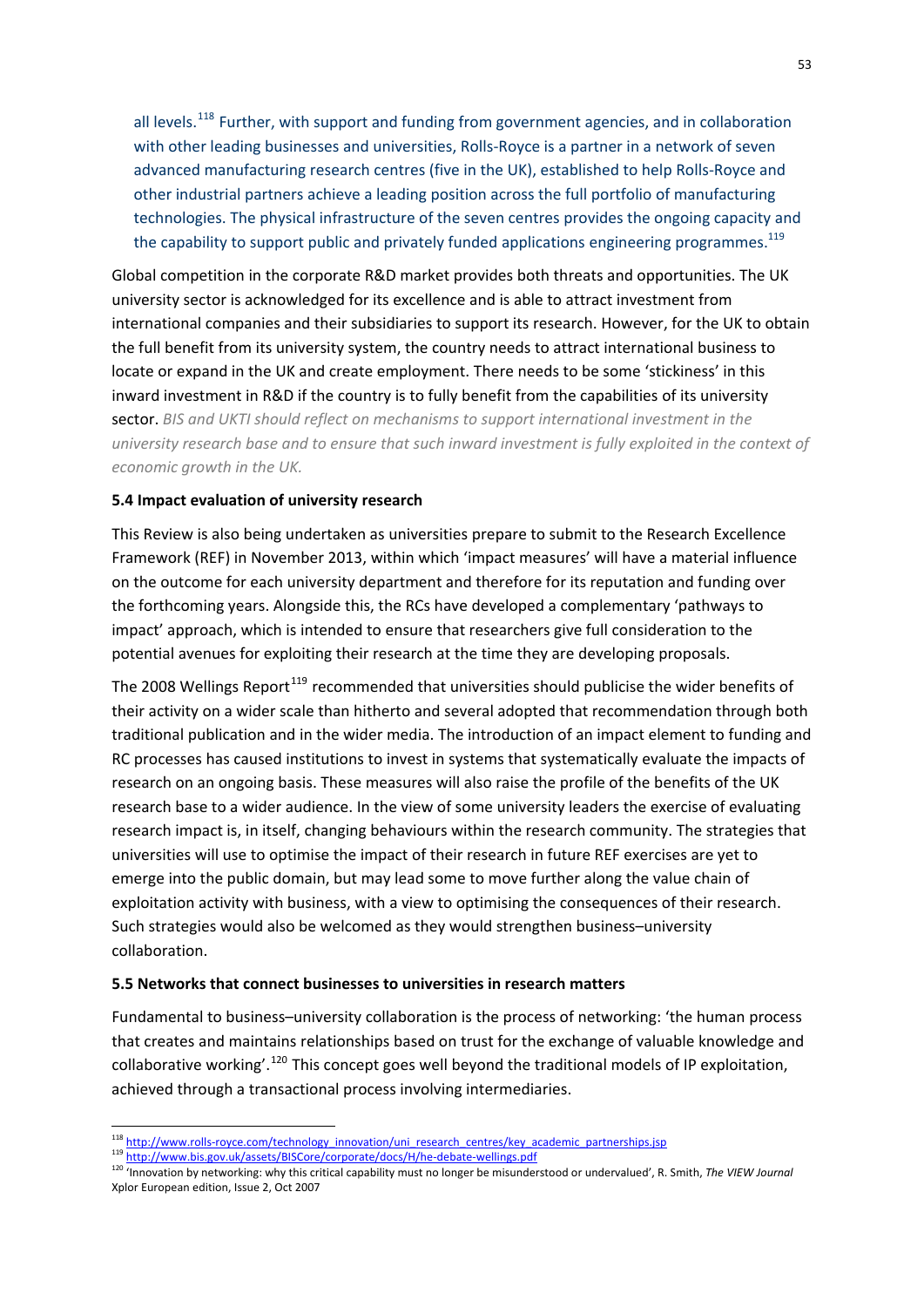#### **5.5.1 The role of intermediaries**

Intermediaries, in this context, are organisations or individuals that occupy the space between the researcher and commercial exploitation of that research. They are able to operate in both academic and business cultures. In many cases intermediaries may be an in‐house technology transfer/research commercialisation office, in others a third‐party service and occasionally they are a blend of both.

It is important to recognise that there is no one intermediary model that suits all situations. Sometimes third‐party intermediaries are necessary to mediate an arrangement; in strong collaborative relationships an environment of integrated working is developed. Where there is common understanding of the motivation of respective partners and a common language, limited mediation is required.

The barriers to collaboration presented by the ownership of intellectual property were examined in chapter 3. It is important to put the IP issue in context. In revenue terms, university income from joint research with industry and the third sector (£1.7 billion including governmental co-funding) greatly exceeds that generated from traditional linear technology transfer providing IP income (£84 million).<sup>[121](#page-60-0)</sup> Further, there is growing evidence that businesses value collaborative relationships with HEIs above linear university IP transactions in their innovation processes.<sup>[122](#page-60-1)</sup>

#### **5.5.2 Informal networking**

The vast majority of knowledge exchange interaction follows direct contact between academics and external organisations, rather than being mediated by knowledge exchange offices<sup>[123](#page-60-2)</sup>, so networks and mechanisms of exposure and engagement between academia and industry are crucial. In this context networking, and establishing and sustaining trusted relationships, becomes a key role for research academics and businesses alike.

Such relationships can only be achieved if there is a culture of such real‐time networking amongst academic staff. This culture is not as thin as is sometimes believed; survey data indicates that external engagement by academics is widespread and 'the ivory tower is indeed a myth', with more than 40 percent of academics from all disciplines interacting with private sector businesses.<sup>[124](#page-60-3)</sup> The most important constraint identified by academics in engagement in knowledge exchange activities is perceived lack of time, perhaps a reflection of the priority given to networking amongst competing objectives. Significant effort and funding has, however, been redirected toward these engagement activities as a critical part of ensuring effective knowledge exchange and much of this has been funded through public subsidy. Analysis of the HEIF strategies indicate that £62 million (around 10 percent of HEIF) is to be spent on knowledge diffusion activities in the period 2011 to 2015, helping universities address the 'lack of time' obstacles identified. It is for universities to ensure that these funds are used to create time availability for this critical work, prioritising support for those whose work is most relevant to commercial use.

#### **5.5.3 Structured networking**

<u>.</u>

<sup>&</sup>lt;sup>121</sup> HEBCI 09/10, HESA

<span id="page-60-1"></span><span id="page-60-0"></span><sup>122</sup> 'University–industry relationships and open innovations: towards a research agenda' Perkmann M. and Walsh K., *International Journal of Management Reviews*, 2007, Vol. 9, 259

<span id="page-60-2"></span><sup>&</sup>lt;sup>123</sup> 'Understanding the Knowledge Exchange Infrastructure in the English Higher Education Sector' working paper for HEFCE, PACEC/CBR, 2011

<span id="page-60-3"></span><sup>&</sup>lt;sup>124</sup> 'Knowledge Exchange between Academics and the Business, Public and Third Sector', Abreu M., Grinevich V., Hughes A. and Kitson M., Report for UK‐Innovation Research Centre, 2009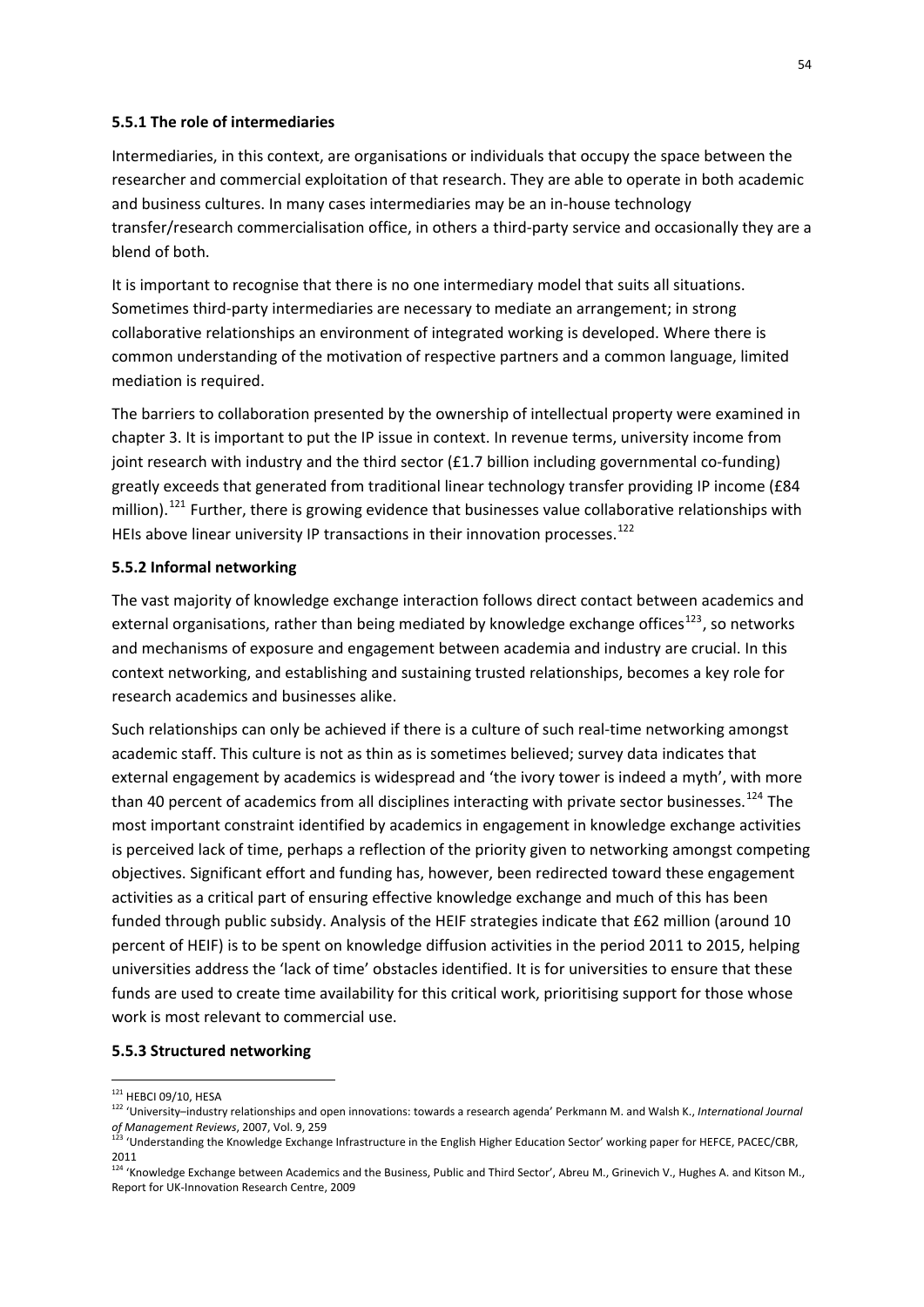However, interaction between universities and companies is an ever-changing market as businesses seek to be leaders in their particular fields and researchers seek to ensure that the potential of their work is realised. The increasing adoption of open innovation models<sup>[125](#page-61-0)</sup> demands that even greater attention is paid to networking between research academics and business. Structured opportunities to network are taking a heightened importance. Whilst collaborations in the past were often the result of *ad hoc* connections and personal relationships<sup>[126](#page-61-1)</sup>, the importance of individuals with 'boundary scanning' capabilities—identifying early stage technology developments or technologies used in other industries—by both universities and businesses has been recognised,<sup>[127](#page-61-2)</sup> and needs to be accommodated within a networking system. This emergence of industry boundary scanning positions (sometimes known as technology catchers or scouts) provides opportunities for additional models for proactive networking, both for companies seeking technology-related innovation through university research and for researchers seeking companies that could use their research and/or innovation to enhance their performance. Such 'smart' networking is possible using the expertise and knowledge base of the TSB.

## *Recommendation*

*The TSB should work with universities, research funders and business to establish a boundary‐ scanning capability with intelligent brokering to facilitate innovation. This could include open innovation projects exposing existing research information on challenge areas, providing a valuable resource for business. When established, this facility should have the capability to reciprocate its service, linking companies in relevant sectors to universities seeking collaboration to develop applications for its research.*

At a national level the portfolio of KTNs funded by the TSB is an acknowledged resource facilitating networking in industry sectors. There are some examples of excellence, but the networks vary hugely in scope, membership and interconnectedness. Although they were reviewed two years ago, some are still considered sub‐scale and generally there is a question about external awareness in business and universities. *The TSB may wish to re‐evaluate and if necessary refresh the KTNs.*

TSB has created a platform for networking *in\_connect* and there is evidence that it is being used successfully. However, it is not clear how it can be distinguished from other readily available social networking tools. *In the context of its investment priorities, TSB may wish to re‐assess whether in\_connect provides a value for money solution to its networking activities.*

At a local level, the LEPs provide opportunities for structured networking and should gain momentum as they mature and good practice is disseminated through their national network. The potential role of LEPs will be examined later in this chapter and in chapter 7.

It is important to recognise that networking activities are not the exclusive domain of government‐ funded organisations. Membership of subscription-based industry clubs enable effective networking, exposing members to mutual learning and university capacity. The CBI has two committees covering business–university collaboration, one specifically focused on innovation and technology. The long‐ established *Cambridge Network* links together innovative companies in the Cambridge area*; ProfitNet* is a network created by the University of Brighton and is now being franchised nationally

<span id="page-61-0"></span><sup>&</sup>lt;sup>125</sup> 'Open Innovation' Chesborough H., Harvard Business School Press, 2003

<span id="page-61-1"></span><sup>126 &#</sup>x27;Open innovation networks between academia and industry: an imperative for breakthrough therapies' Melese T., Lin S.M., Chang J.L. and Cohen N.L, *Nature Medicine*, 2009, Vol. 15, 502

<span id="page-61-2"></span><sup>&</sup>lt;sup>127</sup> 'Valuing Knowledge Exchange' Termouth P., Garner C., Report for CIHE, 2009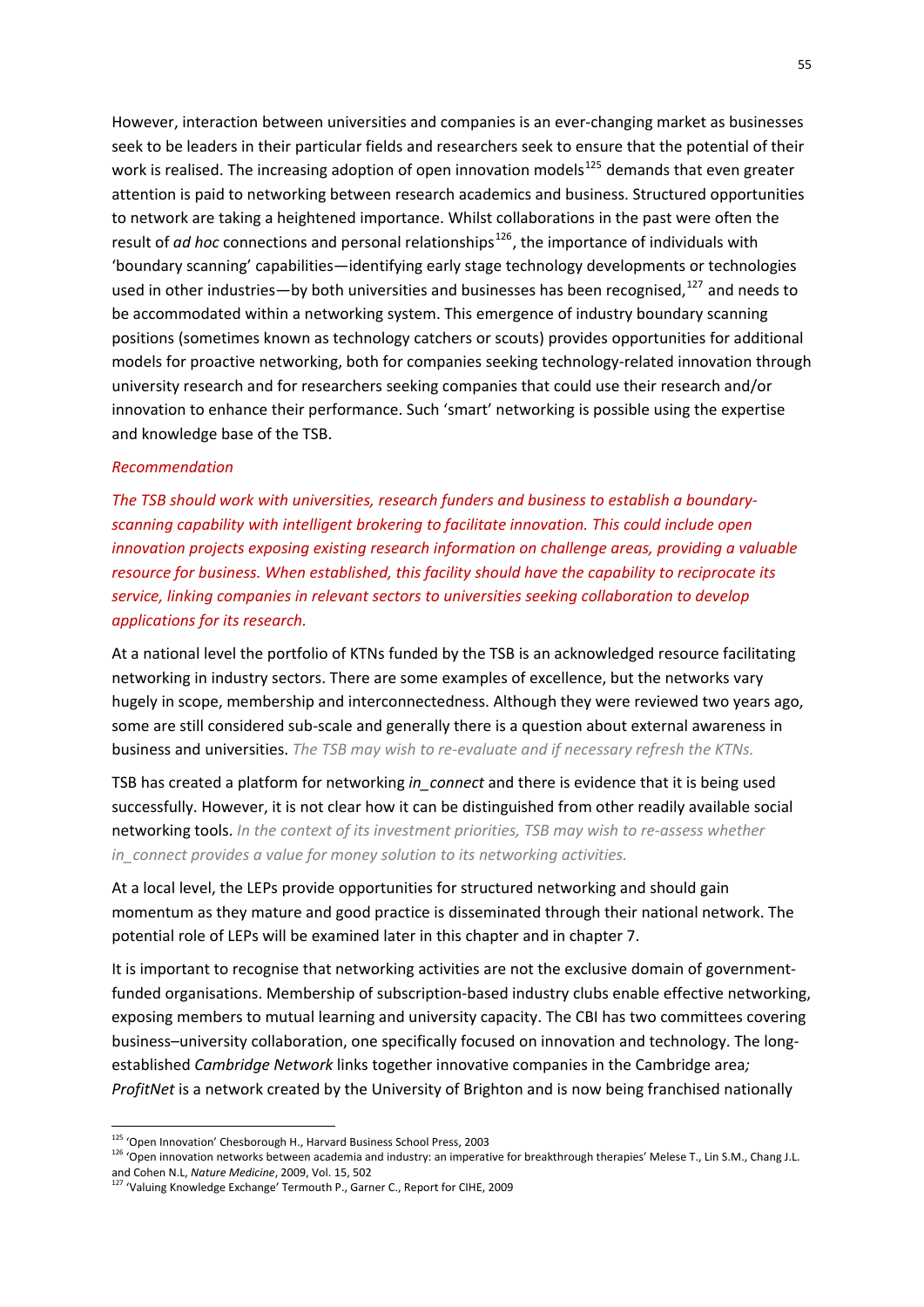and internationally; member organisations of the High Value Manufacturing Catapult centre also use such models. A number of universities also use the networking facilities of trade associations to raise awareness of their capabilities.

### **5.6 People and knowledge exchange**

Placements, internships and secondments are recognised as some of the best ways to achieve knowledge exchange.<sup>[128](#page-62-0)</sup> Experience of secondments amongst postdoctoral researchers is low<sup>[129](#page-62-1)</sup> and academics' competing commitmentslimit their availability to undertake such placements. Again the allocation of time for this amongst academic research staff is often reported as a problem. However, the issue is not one of time constraint, it is one of time and goal prioritisation. Set in the context of career development, impact realisation and the rapidly developing world of business collaboration, such secondments should be promoted and encouraged.

Funding for secondments and people exchange is available from a variety of sources: for example, the RCs, the Royal Society and Royal Academy of Engineering industry fellowships. However, these initiatives do not provide comprehensive coverage across the research spectrum and there should be potential to link these to positions such as 'entrepreneurs in residence' in a complementary manner.

#### *Recommendation*

# *The TSB, with RCUK and UUK, should evaluate the present schemes of secondment, identify strengths and weaknesses within the research portfolio and propose measures to strengthen these business*– *university links. Such a study should include the roles of fellows and entrepreneurs in residence within Catapult centres.*

The situation of postdoctoral research staff merits further consideration. Many postdoctoral researchers experience a series of short-term contracts, dependent upon research grants. In the context of 21<sup>st</sup> century good practice in the management of human capital, it would be beneficial if these employees were offered the opportunity of an internship with an employer in a relevant field of activity in order to maintain real-time connectivity with the business world, and also receive additional support from their employer in terms of enterprise education. Such activity would both support the development of the individual and potentially improve the impact of the research undertaken.

#### *Recommendation*

1

All full-time postdoctoral research staff should have the opportunity to benefit from 8 to 12 weeks' of *work experience outside academe every three years during their contract. They should receive career guidance from the university's professional staff each year of their employment as an integral part of their appraisal and be encouraged to attend a short intensive enterprise skills programme alongside postdoctoral staff from other departments of the university. For the avoidance of doubt, these measures should be integrated within the contracts of postdoctoral research staff and, where possible, embedded within external funding arrangements.*

<sup>&</sup>lt;sup>128</sup> 'Stronger Together: Businesses and Universities in turbulent times' CBI, 2009

<span id="page-62-1"></span><span id="page-62-0"></span><sup>129</sup> 'Careers in Research Online Survey (CROS) 2011: Analysis of UK aggregate results' Vitae, 2011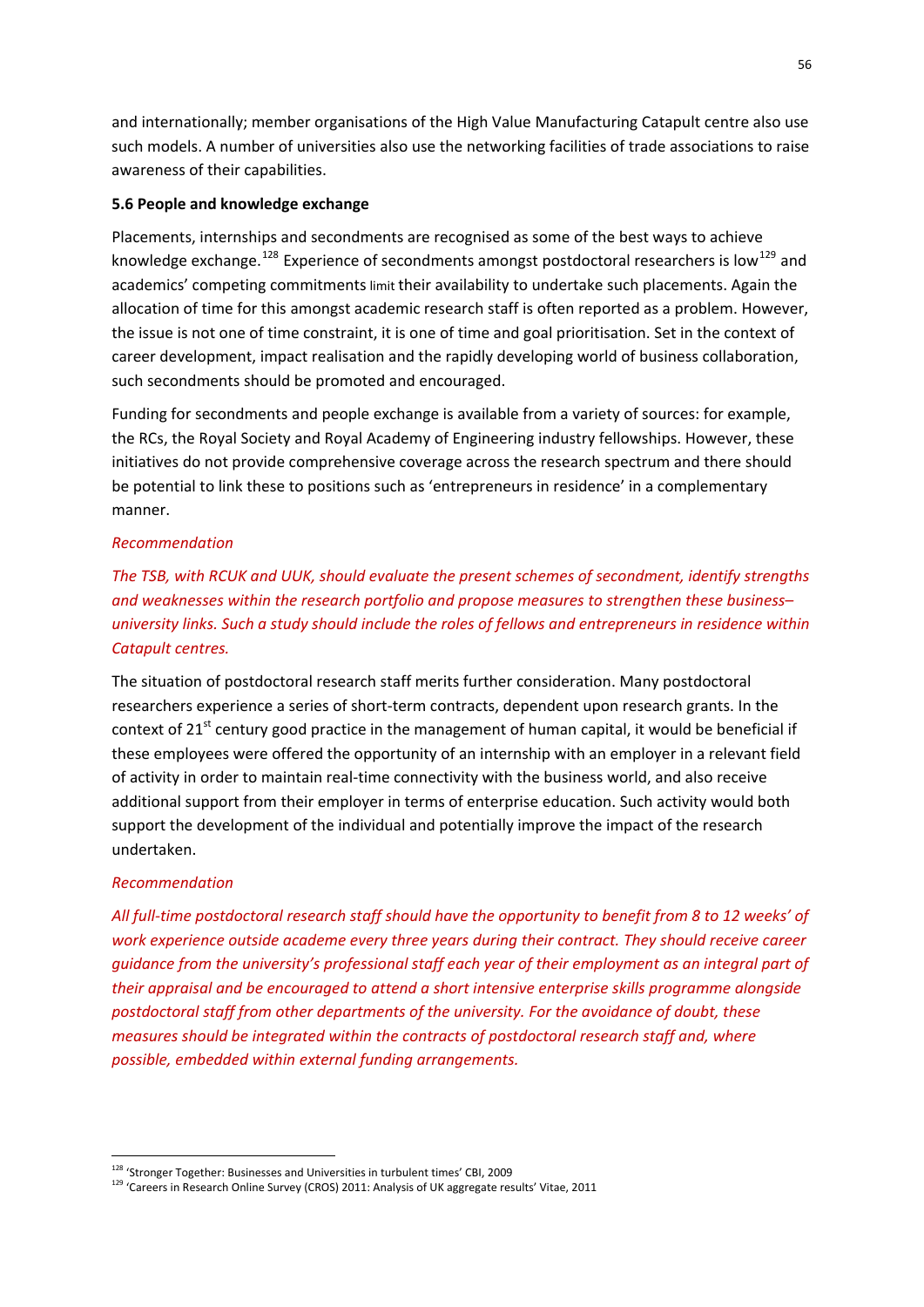#### **5.6.1 Knowledge transfer partnerships**

The well‐known and established knowledge transfer partnerships (KTP) scheme places recent graduates with companies under joint academic and company supervision to undertake a research project, with the goal of improving the competitiveness of the company. Now managed and co‐ funded by the TSB, but running for over 30 years, the benefits of these partnerships are well established. KTP is an intensive intervention with a highly structured management; this ensures that it is suitable for businesses with low absorptive capacity. Its client businesses are predominantly SMEs. Analysis indicates that engagement in KTP schemes by Russell group universities has not been at the level that may be expected; only Queen's University Belfast and Manchester have a significant profile $^{130}$  $^{130}$  $^{130}$ .

I regard this as another demonstration of differentiation in the sector: the KTP programme is highly successful but is not prominent in the priority list for our largest research-intensive universities, possibly because its associates are normally graduates rather than postdoctoral staff. Appointing postdoctoral staff to these programmes may require the TSB's salary contribution for associates to be increased, with the consequence of a lower number of schemes, unless the budget were increased. The KTP programme (and the associated mini‐KTP programme) has a track record of successful knowledge exchange between universities and academia, deploying graduates to support innovative companies and is commended for that performance. The introduction of a postdoctoral level of input should only be undertaken where the skills associated with that level are required.

### **Case Study: Knowledge Transfer Programme: Cherry Pipes Ltd and Queens University Belfast**

The highest award winning KTP in 2011 was a collaboration between Cherry Pipes Ltd and Queens University Belfast. The KTP, part‐funded by Invest Northern Ireland and the TSB, has transformed the company from being a producer of precast concrete pipes to becoming a market leader in the plastic pipe and plastic recycling industry. The company is now a leading plastics recycler in the UK and the most technically proficient recycler in Ireland. The company's workforce has increased from 20 to 60 and turnover quadrupled to £10.56 million. The R&D investment by Cherry Pipes has risen from zero to £200,000 and it now leads an EU project to change the technology associated with polymer recycling.

### *Recommendation*

*The TSB is encouraged to build on proven success and expand both the KTP and the mini‐KTP programmes to meet the needs of business. The TSB should also be encouraged to find mechanisms to facilitate networking between KTP associates as part of a broader agenda to unify the people exchange programme. For a limited number of appropriate cases, the TSB should consider raising their current financial contribution for salaries where it is necessary for postdoctoral staff to be employed on a KTP programme.* 

#### **5.6.2 Innovation vouchers**

1

The innovation voucher scheme, trialled in the UK within the West Midlands but subsequently provided widely through the former RDAs, has proved to be a success; the estimated economic impact is significantly higher than the national average for R&D innovation‐related

<span id="page-63-0"></span><sup>130</sup> http://www.innovateuk.org/\_assets/pdf/corporate-[publications/ktp%20strategic%20review%20feb%202010.pdf](http://www.innovateuk.org/_assets/pdf/corporate-publications/ktp%20strategic%20review%20feb%202010.pdf)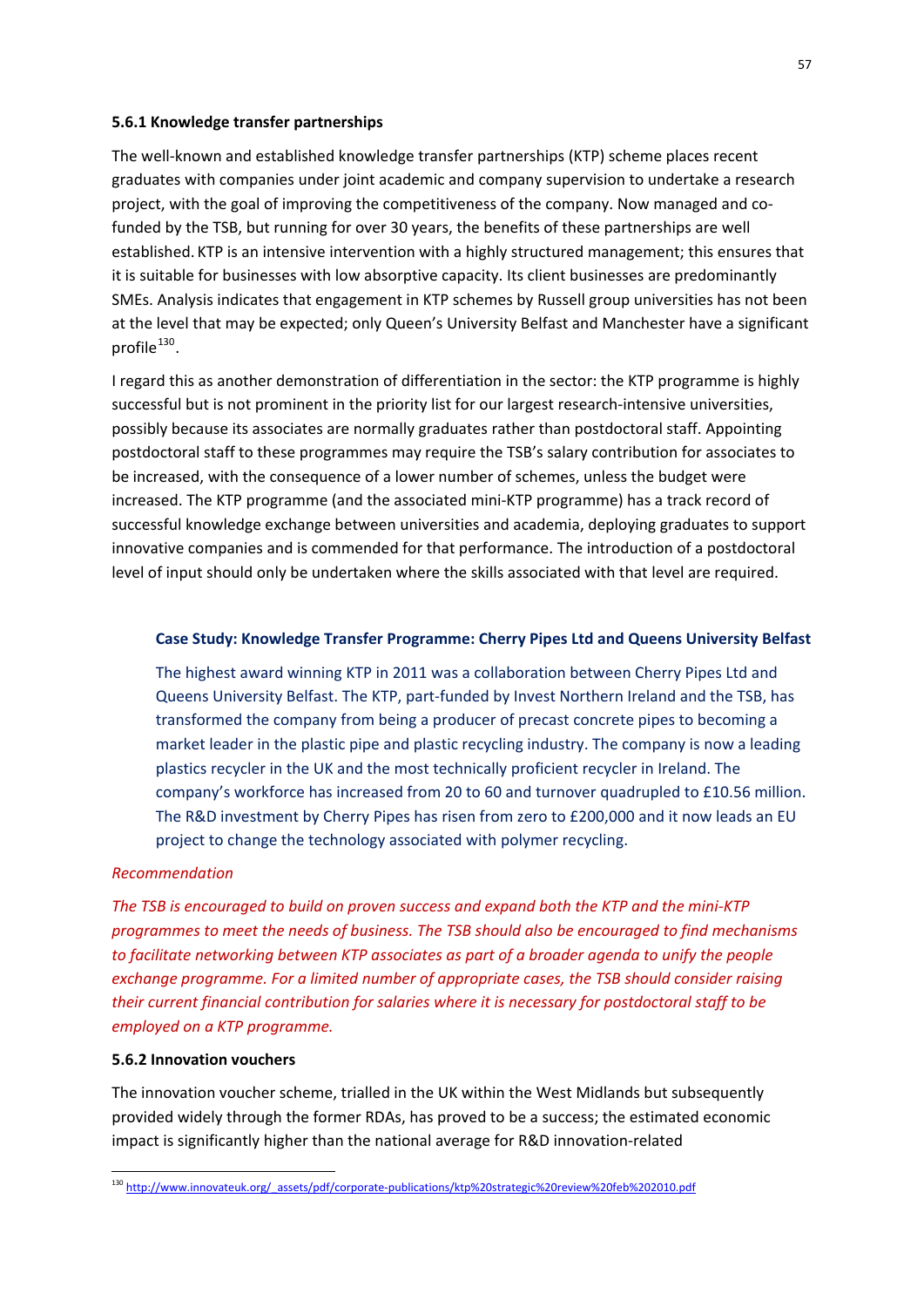interventions<sup>131132</sup>. These vouchers, worth £3,000, support an SME, working with a university, to develop innovation within the company and are often a first venture into university collaboration. The evidence indicates not only a record of successful interventions but often also a consequential ongoing relationship between the university and the SME concerned.

## *Recommendation*

*The innovation voucher scheme should be reintroduced under the governance structure of the TSB, working through the LEP network, which will determine local eligibility criteria. The government may* wish to advise the TSB on the broad parameters of fund distribution in the light of its priorities for *economic regeneration. The value of the voucher should be set by the TSB after consultation with the LEP network and experienced university providers.*

## **5.7 Business–university collaboration in Research Councils and the Technology Strategy Board**

The UK structure of RCs and the TSB is widely considered to be an underlying strength of UK research and its exploitation<sup>[133](#page-64-1)</sup>. University and business representatives play key roles in both governance and in the operations of these bodies and it therefore sits within the scope of this Review.

The RCs' Royal Charters make clear their responsibility for supporting basic, strategic and applied research. There is no obligation in the charters to recruit representatives from particular backgrounds, but the councils are characterised by a balance between disciplinary specialists and 'user' representatives, many of whom are from business.

The councils have strategic advisory boards for generic and specific purposes, which have varying proportions of business representation depending on the focus. BBSRC, for example, has a 'bioscience for industry' board, which is entirely business‐focused, but it has a stronger university focus on its other boards; EPSRC has a single strategic advisory network, which has a minority of business members but also 23 strategic partnerships involving over 30 companies. The councils also have business representatives on their peer review colleges, and they include business reviewers on their panels for specific initiatives.

RC chief executives are normally, but not always, recruited from universities, and most of their staff have a background in the civil service or the research base. In an environment where boundary scanning is becoming a specific role in many industries, it may become possible for the councils to recruit and develop a greater proportion of staff with experience within the business community, as well as an understanding of university research.

At an operational level within the RCs, business input is sought during proposal assessment processes. Contributions to this Review report business representatives being discouraged by the amount of paperwork involved*. I recognise the importance of rigour and fairness in decisions that involve the distribution of public funding, but I encourage the councils to review their processes and seek new methods that will lighten the burden upon panel members from business, whilst maintaining their influence*.

## **5.7.1 Complementarity of the Research Councils and the Technology Strategy Board**

<sup>&</sup>lt;sup>131</sup> Ecorys Evaluation of Innovation Vouchers Round 5; Aston University

<span id="page-64-0"></span><sup>132</sup> Ecotec Researc[h](http://rd-review.ca/eic/site/033.nsf/eng/00288.html) and Consulting, Final Evaluation of the INDEX Innovation Voucher Scheme pilot

<span id="page-64-1"></span><sup>133</sup> http://rd-[review.ca/eic/site/033.nsf/eng/00288.html](http://rd-review.ca/eic/site/033.nsf/eng/00288.html)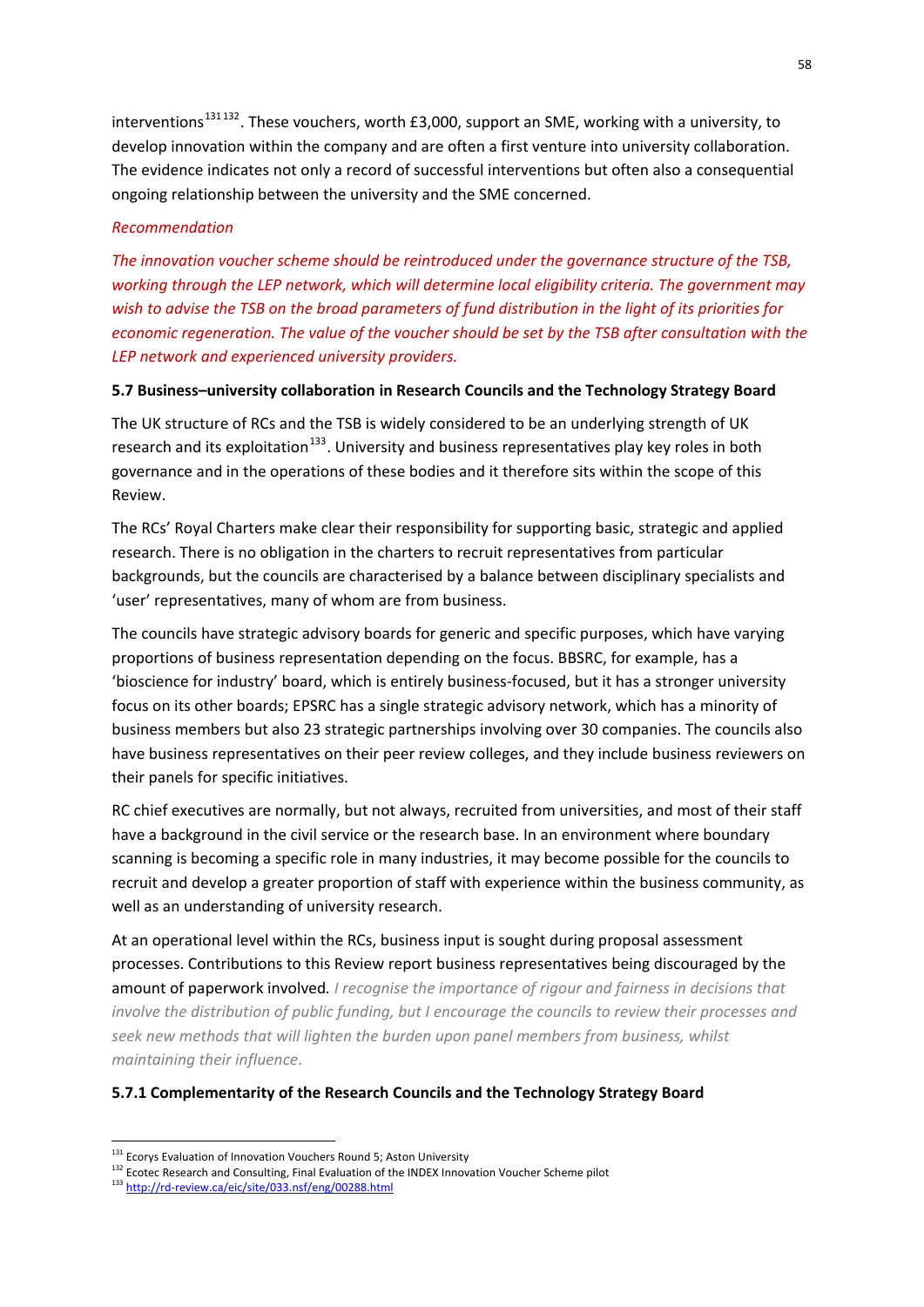The 2007 Sainsbury Review identified an increase in the RCs' knowledge transfer activity as one of four key ways to strengthen science and innovation performance, and it recommended that the RCs should deepen and strengthen their investment in knowledge communities and centres that integrate universities and business. It also recommended the introduction of targets for RC knowledge transfer activity, including for spending in collaboration with the TSB to support new products, processes and services. This, allied to the growth of the TSB and its location, has yielded an increase in formal collaboration between the RCs and TSB.

Although it is recognised that the RCs collaborate with many organisations other than the TSB, and vice versa, the relationship between RCs and the TSB is considered vital in the context of this Review.

The obligations of the RCs to ensure that the research they support is informed by and has tangible benefits for business are clear; they are defined by the breadth of their charters, reinforced by the imperatives set by Sainsbury and refined by the Coalition government. But the responsibility is wider than the translation of research into application. In an environment where the future health of our economy depends to an extent upon our research outputs and our ability to capitalise upon them, the decisions about which fields to support and, by inference, which not to support, carry a heavy burden of responsibility. They need to be informed by leading‐edge thinking and in‐depth experience. The RCs fulfil that role. Indeed, business representatives have highlighted to the review that they see the RCs' leadership in this territory as a distinctive source of competitive advantage for the UK. Similarly the role of the TSB is highly respected and, together with the RCs, it forms a strong structure of government‐funded agencies facilitating the application of research in industry and commerce.

The RCs and TSB have produced a summary of the areas and ways in which they collaborate<sup>[134](#page-65-0)</sup>, but there is no definitive statement of how they interact. Indeed, there is an understandable wariness about producing one, given the fluidity and diversity of knowledge exchange activity and the perception that this may reflect an outdated linear 'technology transfer' model. However, as business input to this Review has made clear, in some areas linear development is effectively what happens, either through technology push or through market need pull. In these cases it may be more appropriate for the TSB and universities to lead on research translation with business, and for the RCs not to be involved. In others, a more porous relationship is required, with business engagement throughout, or even business involvement in basic research, in which case direct engagement with RCs may be necessary. Different models will be appropriate for different circumstances and a flexible approach is essential; the key issue is complementarity and that requires the various parties to maintain an effective dialogue and collaborate to achieve mutual goals.

However, there appears to be a looser relationship between the RCs and TSB than Sainsbury envisaged and there is a risk that the market may be confused if an RC and the TSB offer similar services on an open basis. In practice the relationship works through formal and informal arrangements. The TSB chief executive attends the meetings of the RC chief executives and also meets with each of his counterparts. RCUK and TSB jointly run a strategic partnership group, which brings together director‐level lead individuals from RCUK and TSB. There have also been productive secondments between the TSB and the RCs. But such arrangements, even at executive level, whilst

<span id="page-65-0"></span><sup>134</sup> http://www.innovateuk.org/\_assets/pdf/other-[publications/transformingresearchinnovation\\_web%20final.pdf](http://www.innovateuk.org/_assets/pdf/other-publications/transformingresearchinnovation_web%20final.pdf)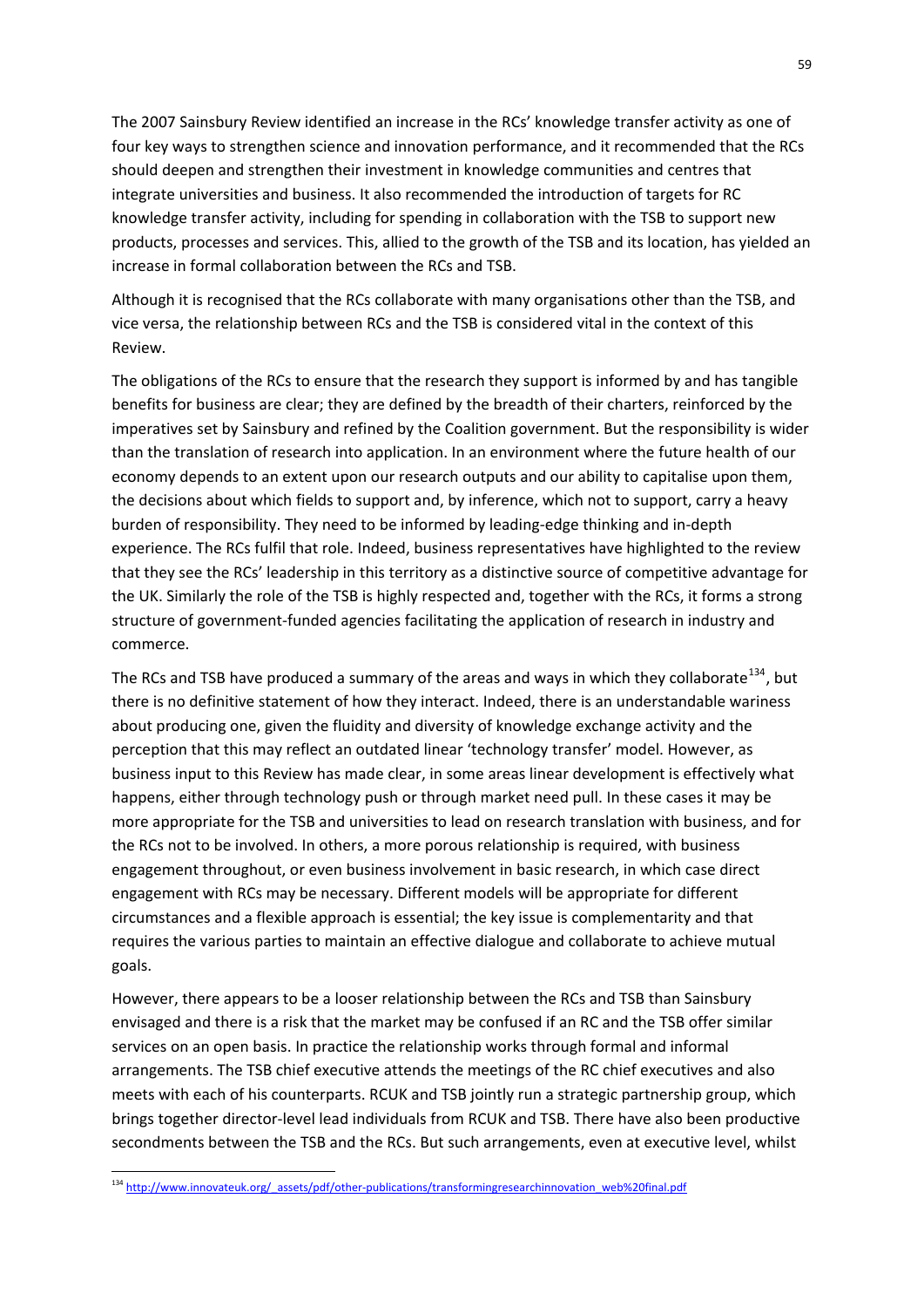welcome, carry inherent risks and need strengthening through formal arrangements*. In the rapidly changing environment of research translation it is essential that there is a systematic interaction between RC and TSB governing bodies and staff in order to ensure there are ongoing agreements about which services are offered on an open basis to which markets. The strategic partnership group should propose measures to ensure that such interaction is established.*

### **5.8 Creation of centres of excellence**

In the light of the current economic circumstances it is timely to consider the types of schemes and networks that have been established and focus on those activities that are successful and business‐ or market‐led, rather than recommend creating new systems.

A HEFCE study on global innovation environments noted that the establishment of centres of excellence offers immediate recognised access to expertise. Such centres can play a key role in providing opportunities for networking and facilitating meaningful interactions, but the explicit technical themes of the centres need to be presented in a manner that make them more recognisable to corporate partners.<sup>[135](#page-66-0)</sup>

The Hauser<sup>[136](#page-66-1)</sup> and Dyson<sup>[137](#page-66-2)</sup> reports advocated the establishment of a high-profile linked network of national centres to facilitate the commercialisation of research and to support the growth of specific business sectors of tomorrow through the provision of publicly subsidised facilities, analogous to the German system of Fraunhofer institutes but with a greater degree of business–university interaction. Consequently the TSB announced funding for six technology and innovation centres (TiCs), [138](#page-66-3) and the first pilot centre in advanced manufacturing is already established. Many UK centres already exist: 50 were identified in the Hauser report as receiving funding since 2008. These centres often had RDA funding and regional focus, and some are examples of excellence (for example, Warwick Manufacturing Group). The RCs have also contributed to the creation of centres: EPSRC has funded six innovation and knowledge centres (IKCs) over the last six years; AHRC has funded four exchange hubs for the creative economy; and NERC, STFC and BBSRC all have centres of research and innovation excellence. The Catapult centres will raise the national profile of such activity and it will be helpful if the established centres in this space can align with these new investments.

#### *Recommendation*

*Building on the Innovation and Knowledge Centres and other models, the TSB and RCUK should seek* to identify areas which are not yet ready or appropriate for the Catapult model but for which there is *an industry appetite for research‐base interaction or new market areas. Coordination of existing schemes for these smaller centres within an umbrella scheme has the potential to provide a dynamic pipeline for Catapult centres.*

### **5.9 Employability skills of full‐time research students**

Doctoral students will normally have graduated from a first‐degree programme and therefore will have developed a set of skills during this period of study. The skills to be developed during their period of doctoral study are supplementary to those of undergraduate study and therefore merit separate consideration.

<span id="page-66-0"></span><sup>&</sup>lt;sup>135</sup> 'Global Innovation Environments (study A)', Report to HEFCE, Knee P. and Meyer M., 2007

<span id="page-66-1"></span><sup>&</sup>lt;sup>136</sup> 'The Current and Future Role of Technology and Innovation Centres in the UK', Hauser H., report for BIS, 2010

<span id="page-66-2"></span><sup>137 &#</sup>x27;Ingenious Britain: Making the UK the leading high tech exporter in Europe', Dyson J., Report for the Conservative Party, 2010

<span id="page-66-3"></span><sup>138</sup> 'Technology and innovation centres: Strategy and implementation plan', TSB, 2011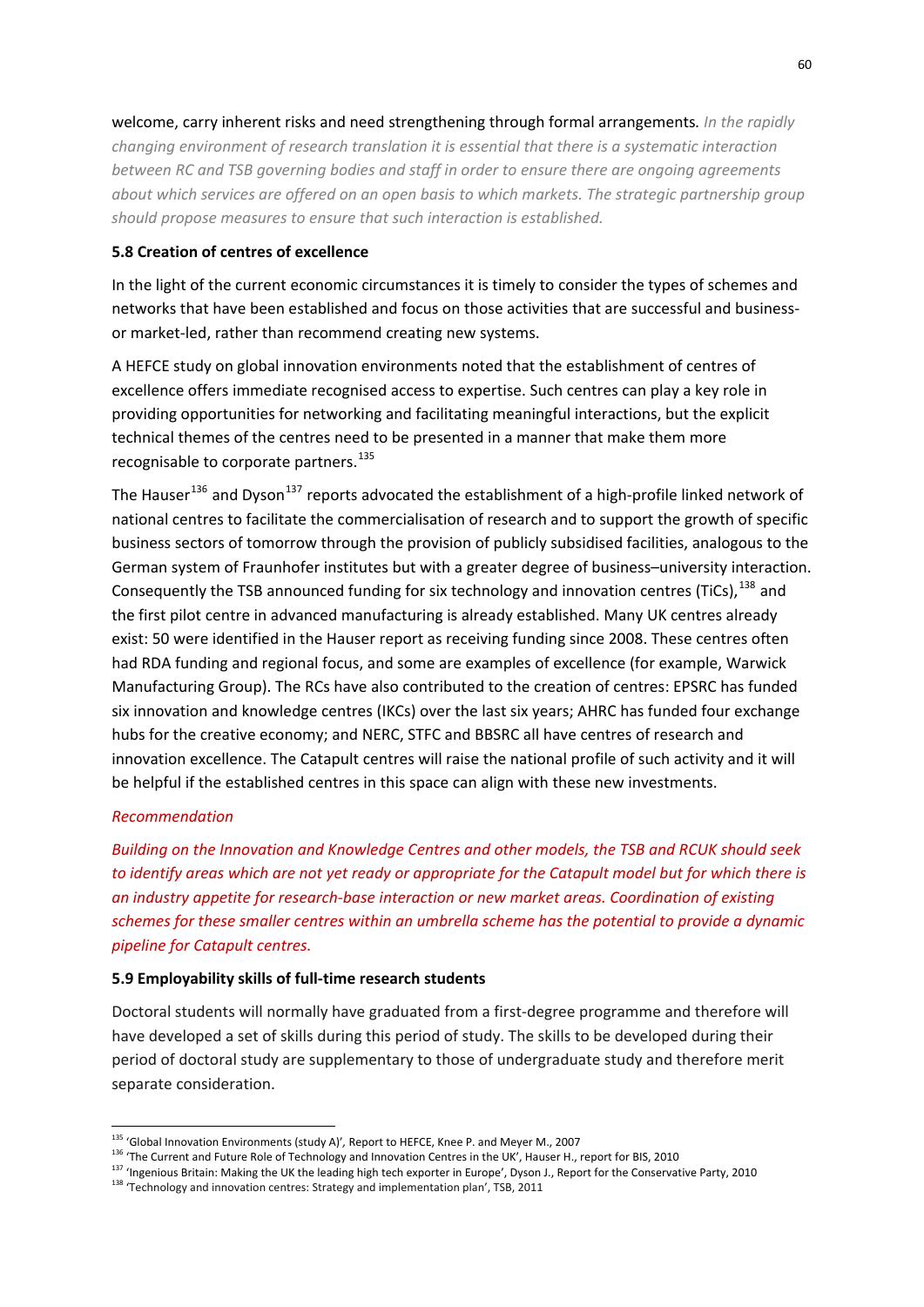Conventional doctoral research (PhD, DPhil) degrees typically last for between three and four years with a student carrying out a substantial research project in order to make an original contribution to knowledge. The choice of the research topic is made by the student, in conjunction with the supervisor. Although there may be an explicit or implicit message about future career prospects, in many cases there may be little or no structured information regarding the career destinations of previous doctoral students.

#### *Recommendation*

*To inform prospective doctoral student of potential career opportunities, universities should publish the job destinations of recently completed doctoral students, where possible by department, at the earliest opportunity.*

### **5.9.1 Recent developments in PhD programmes**

There has been a range of developments in the types of PhD programmes on offer in the UK in the last 20 years, primarily focused on increasing the development of research and transferable skills. The engineering doctorate, or EngD, was established by SERC/EPSRC<sup>[139](#page-67-0)</sup> in 1992 in order to provide postgraduate engineers with an intensive, broadly based, research programme incorporating a taught component, relevant to the needs of and undertaken through sponsorship with industry. An EPSRC review in 2007<sup>[140](#page-67-1)</sup> found these programmes equip their graduates for 'powerful, creative leadership roles', and recently the concept has been extended outside engineering and thus has been rebranded as an industrial doctorate. Universities have also developed other professional doctorates.<sup>[141](#page-67-2)</sup>

The RCs—and in particular EPSRC, ESRC and BBSRC—also provide significant investment into centres for doctoral training in thematic areas, thus giving greater visibility of this activity to industry. Of particular note are the engineering doctorate (EngD) and industrial doctorate centres. These are strongly business-focused: all students are co-supervised and spend 75 percent of their time working with a company on project work. The recruitment of students in cohorts of critical mass together with the applied focus of the centres' themes (for example, efficient fossil energy technology, machining science) increases the capability of these centres to create communities for business– university interaction. A distinctive feature of these centres is the size cohort of students training together, creating an environment that can place an emphasis on team working and problem solving. Cohort working was noted in the EPSRC delivery plan 2011-2015 as a factor that puts these students in high demand by business and industry.

The concentration of studentships in this manner does, however, reduce the ability of universities to maintain a comprehensive portfolio of research activities to serve their local business needs. There is an important balance between concentration and distribution here: concentration should ensure value for money and efficient intellectual exchange but can restrict competition; distribution adds resilience and the potential for further specialisation, but also has the potential for inefficiency and dilution of expertise. The mixed model of hub and spoke may provide an alternative, but such models require clear protocols for efficient operation. This balance of risk is a judgement that has to be made on a case‐by‐case basis by the RC that has expertise in the field.

<span id="page-67-0"></span><sup>&</sup>lt;sup>139</sup> The Engineering and Physical Sciences Research Council (EPSRC) was formed in 1994 following a reorganisation of the Research Councils

<span id="page-67-1"></span><sup>&</sup>lt;sup>140</sup> 'Report of a Review of the EPSRC Engineering Doctorate Centres', EPSRC 2007

<span id="page-67-2"></span><sup>141</sup> http://www.professionaldoctorates.com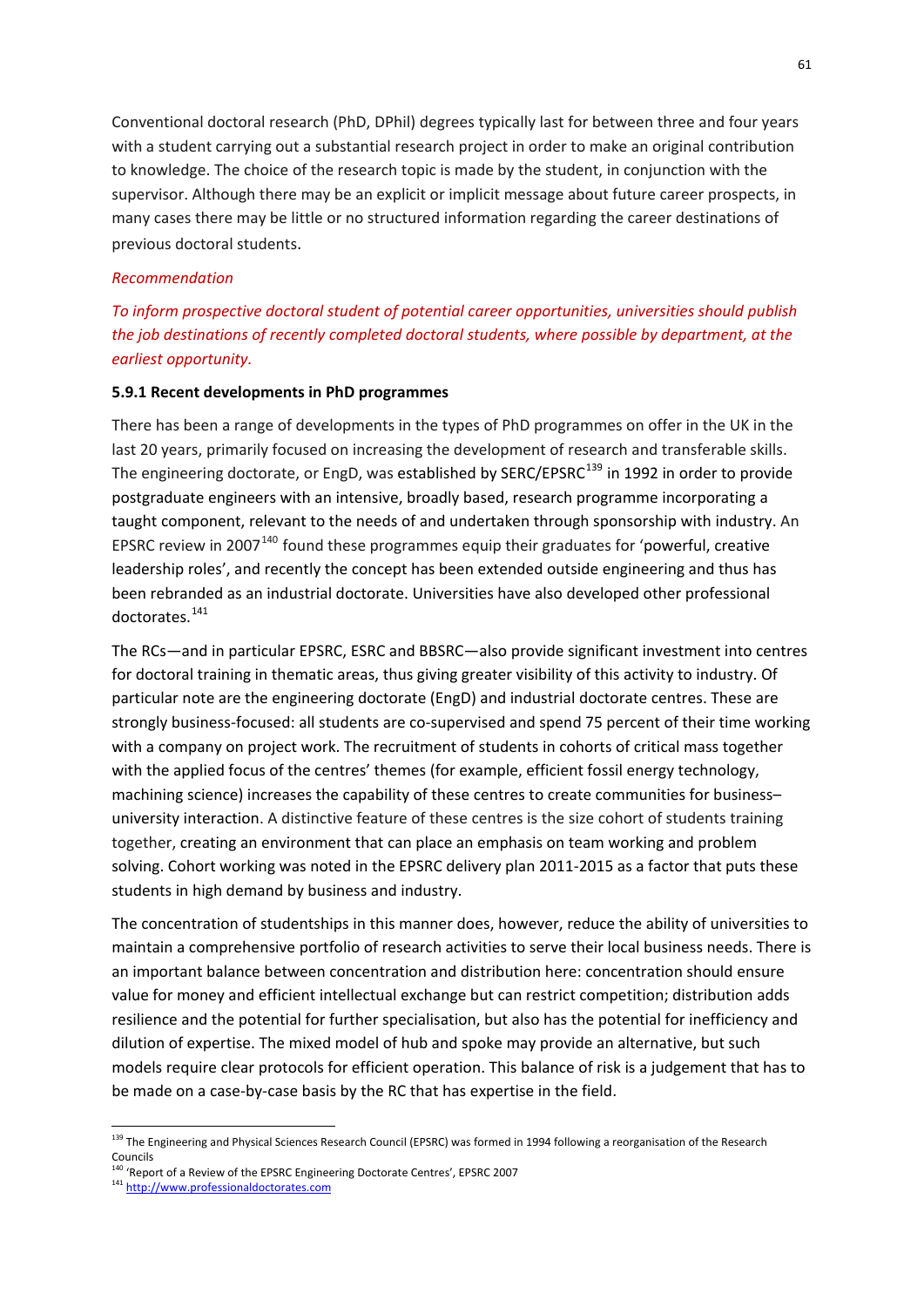Integrated programmes, or 'new route PhD' have also been gaining popularity in the last ten years, through which students undertake structured training in research methods and transferable skills as part of an initial taught programme. Both new route PhD and professional doctorate employ '1+3' models, with an integrated taught masters degree, leading to a four‐year course.

It is in the applied research context where there may be a space for an intermediary research qualification—a qualification based upon collaboration between a supervising university and a sponsoring company, compatible with the pace of business practice. This proposal has not been pursued further within this Review but is worthy of further investigation.

*A shorter postgraduate programme is worth further consideration by universities working in partnership with business. For example, a two‐year masters level programme may provide a more business‐focused offering and help address some of the uncertainties of the future of masters level PG programmes. This MPhil equivalent would be cost‐effective and potentially encourage earlier transition of talented PG students into the world of work, whilst maintaining the benefit of research‐ led education.*

## **5.9.2 Careers of research graduates**

In his review of world‐class skills in 2006, Lord Leitch highlighted the importance of postgraduate skills to the economy. A comprehensive overview of the postgraduate landscape was recently undertaken in the BIS review 'One Step Beyond: Making the most of postgraduate skills'.<sup>[142](#page-68-0)</sup> Research student numbers have increased by 14 percent between 2002 to 2003 and 2007 to 2008, to a level of 30,000 entrants per annum, but most of this increase is attributable to the increase in non‐UK domiciled students. Destinations of Leavers in Higher Education (DLHE) surveys show postgraduates are more likely to be employed six months after leaving and enjoy a salary premium. The 'One Step Beyond' study highlighted the lack of information on employer demand for postgraduate researchers' skills, and called for more activity from HEFCE and RCUK in this area.

In the 2009 Postgraduate Research Experience Survey (PRES),  $143$  44 percent of respondents were planning an academic career in HE (research and teaching, or teaching alone) and 14 percent a research career in HE. However, enhanced analysis by Vitae<sup>[144](#page-68-2)</sup> of the longitudinal DHLE survey shows that 3.5 years after completion, only 23 percent were employed as academic staff. There is a distinct disconnect between the aspirations of research students and the reality of their future career pathways<sup>[145](#page-68-3)</sup>. It is critically important that the UK benefits from this highly qualified group of people by supporting their wider skills development. Although advances have been made with programmes such as RCUK academic fellowships<sup>[146](#page-68-4)</sup>, the career path for researchers within a business environment or in academe needs further definition.

Where industrial sector engagement is integral to the PhD programme, there has been positive feedback from employers in that sector. The CBI report, 'Stronger Together' on business–university interactions welcomed the developments of EngD and DTC programmes.<sup>[147](#page-68-5)</sup> CASE (Collaborative Awards in Science and Engineering) studentships is another long‐running collaboration mechanism whereby the student would have supervision input from their sponsor company and undertake a

<u>.</u>

 $142$  'One Step Beyond: making the most of postgraduate education', BIS, March 2010

<span id="page-68-1"></span><span id="page-68-0"></span><sup>&</sup>lt;sup>143</sup> 'Postgraduate Research Experience Survey', The Higher Education Academy, 2009<br><sup>144</sup> 'What do researchers do? Career paths of doctoral graduates', Vitae, 2011

<span id="page-68-3"></span><span id="page-68-2"></span><sup>145</sup> [http://royalsociety.org/uploadedFiles/Royal\\_Society\\_Content/policy/publications/2010/4294970126.pdf](http://royalsociety.org/uploadedFiles/Royal_Society_Content/policy/publications/2010/4294970126.pdf)

<span id="page-68-4"></span><sup>146 &#</sup>x27;Report on the RCUK Academic Fellowships Scheme', RCUK, 2006

<span id="page-68-5"></span><sup>&</sup>lt;sup>147</sup> 'Stronger together: Businesses and universities in turbulent times', CBI, 2009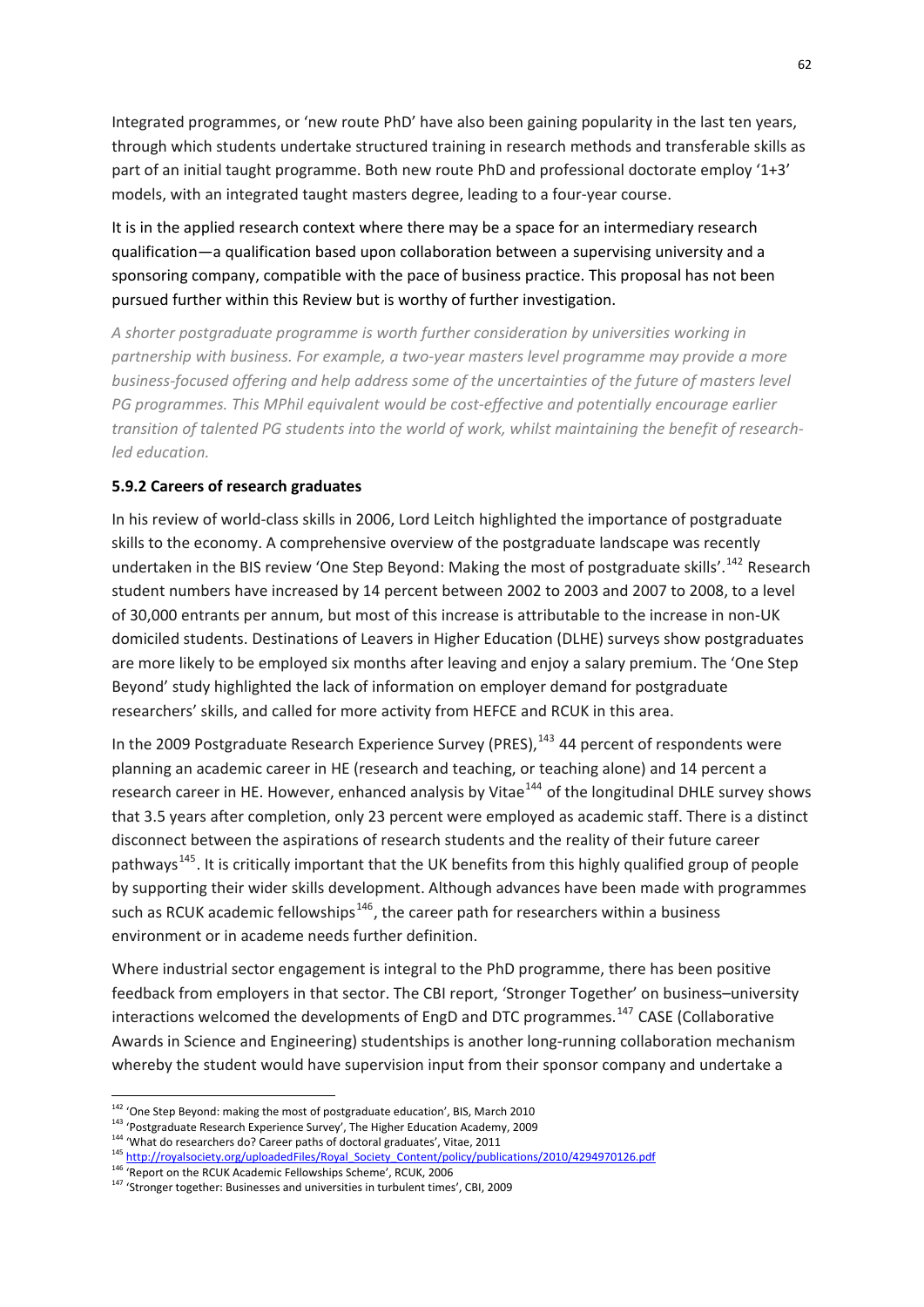placement with them.

#### **Case study: GSK—University of Strathclyde**

From 2012, GlaxoSmithKline, in collaboration with the University of Strathclyde will provide a novel approach to postgraduate chemistry training. The programme provides 12 chemistry graduates an opportunity to work towards a PhD through novel research conducted on GSK projects whilst being Strathclyde students. Eight will be funded by GSK, spending the majority of their 3½‐year studentship at GSK, the remaining four by GSK/EPSRC CASE (engineering and physical sciences RC's collaborative awards in science and engineering) and spend the majority of their studentship at Strathclyde. All students will have an academic and an industrial supervisor. This new doctoral programme provides a cadre of chemists working towards a PhD, and benefiting from both industry and academic experiences and influences and they will benefit from being alongside the GSK chemists who are also studying for an MPhil/PhD.

Although some sectors, particularly those in research-intensive, high technology areas, recruit PhD graduates for specific skills, employers also recruit postgraduates for wider attributes including analytical thinking and problem solving skills.<sup>[148](#page-69-0)</sup> Indeed, there is evidence that many PhD graduates are employed in sectors that do not have direct engagement in their research topics. Research by the UK Grad Programme<sup>[149](#page-69-1)</sup> (now Vitae) found that in 2005, among physical sciences and engineering PhD graduates, 18.9 percent found employment after graduation in finance, business and IT compared to 22.8 percent in manufacturing.

### **5.9.3 Employability considerations in the structure of PhD programmes**

Since the Roberts review, progress has been made towards increasing the training of PhD students through the allocation of ring‐fenced 'Roberts money' in the period 2004 to 2010. In the Review of this funding,<sup>[150](#page-69-2)</sup> the review panel expressed concern at the lack of employer engagement by HEIs in planning the needs for skills development or development of programmes. Skills such as communication abilities, language skills and advanced numeracy were identified as key to employers<sup>[151](#page-69-3)</sup>, and were not sufficiently emphasised. The CIHE 'talent fishing' study noted that postgraduates lack 'work wisdom' including commercial nous, understanding of the market and work experience. Key barriers to recruiting PhD students have been noted as a lack of commercial awareness, difficulty in adapting to non‐academic work culture, overspecialisation, unrealistic expectations $^{152}$  $^{152}$  $^{152}$ .

The Dyson Report in 2010 highlighted the need for more entrepreneurs. Many HEIs have made a commitment to entrepreneurship training as part of their HEIF strategies. In addition to RCUK funding for postgraduate transferable skills training, EPSRC has provided entrepreneurship training funding<sup>[153](#page-69-5)</sup> (£1.4 million in 2007 rising to £2.9 million to 54 organisations in 2009). Interest and takeup of this training varied greatly between institutions. There are other examples of promoting entrepreneurialism amongst research students; for example: the Biotechnology Young Entrepreneurs Scheme (YES) is an annual business plan competition. It has been running for 15 years

<u>.</u>

<sup>&</sup>lt;sup>148</sup> 'Talent fishing: what businesses want from postgraduates' CIHE, 2010

<span id="page-69-0"></span><sup>149</sup> 'What do PhDs Do? – Trends', The UK Grad Programme, 2007

<span id="page-69-2"></span><span id="page-69-1"></span><sup>150</sup> 'Review of progress implementing the recommendations of Sir Gareth Roberts, regarding employability and career development of PhD students and research staff', RCUK, October 2010<br><sup>151</sup> 'Emerging stronger: the value of education and skills in turbulent times'. Education and skills survey, CBI, 2009

<span id="page-69-4"></span><span id="page-69-3"></span><sup>152</sup> 'Survey of employer attitudes to postgraduate researchers', University of Sheffield Careers service, 2006

<span id="page-69-5"></span><sup>&</sup>lt;sup>153</sup> 'EPSRC funding for Enterprise and Entrepreneurship transferable skills training for researchers', RCUK, 2009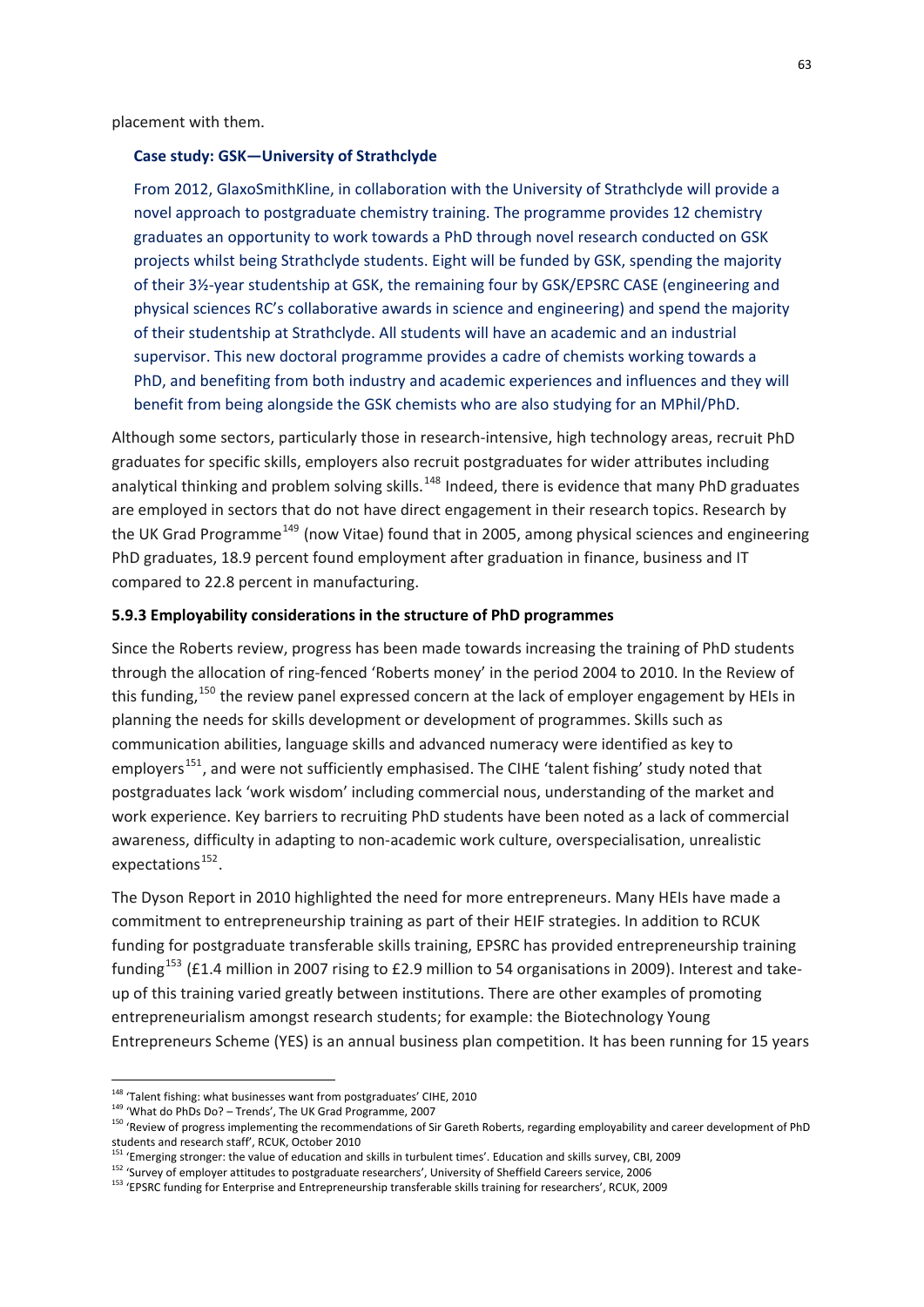with some success<sup>[154](#page-70-0)</sup> and it is a model that is being adopted on a wider basis.

Notwithstanding these initiatives, the level of preparation for PhD students outside academe remains disappointing. In the UK there may be a deficiency in demand for higher-level skills,<sup>[155](#page-70-1)</sup> but there is also a skills imbalance between the research skills of our doctoral students who do not take up a position in academe and the enterprise skills required by business. In this respect, many of the issues relating to undergraduate students, and addressed in chapter 4, are also relevant to postgraduate research students, particularly in the need to provide experience with a working environment outside academe through internships. There are good examples of such practice. BBSRC professional internships for PhD students (PIPS) provide BBSRC‐funded PhD students the opportunity of working in a role not directly related to their PhD project. The BBSRC Industry Interchange Programme supports the short‐term exchange, in either direction, of researchers between the science base and industry. Such initiatives are to be welcomed and their extension encouraged.

## *Recommendation*

All full-time PhD students should have an opportunity to experience at least one 8 to 12 week *internship during their period of study and should be encouraged to attend a short intensive enterprise skills programme alongside research students from other departments of the university. Universities should increase support for postgraduate students seeking to set up their own businesses.*

#### **5.10 Recent changes in government policy: immigration controls**

Non‐EU domiciled students make up circa 30 percent of starters in postgraduate research courses with most not receiving stipends or fee support from a UK source. Our universities are populated by academics from many different nations, enriching our campuses through their intellectual expertise and cultural perspectives. The effect of recent changes to the visa process on the recruitment of academics, research staff and postgraduate students remains unknown. DHLE surveys have not followed the destinations of international graduate student leavers so there is a lack of evidence on the impact they make, how many stay in the UK and how many return to influential positions in their home countries where their connections to the UK may be beneficial to future international relations (discussed in chapter 7). At a time when it is critical that our country attracts and retains talented people, we must not create unnecessary barriers to entry for highly skilled and qualified people, especially at PhD and post‐doctoral levels. I note that there are ongoing discussions in this regard and I reflect that highly skilled people are internationally mobile. In the context of our future economic prosperity, our objective should be to attract and retain such talent through positive incentives, and perceptions that we do not welcome such talent are not consistent with future economic prosperity.

#### *Recommendation*

*The government, CBI, RCUK and UUK should jointly evaluate the impact of UKBA controls upon the likely future health of our research base.*

#### **5.11 Reflections**

<span id="page-70-0"></span><sup>&</sup>lt;sup>154</sup> 'Evaluation of Biotechnology YES'; final report. DTZ. July 2010

<span id="page-70-1"></span><sup>155</sup> 'Skills for Jobs: Today and Tomorrow. The National Strategic Skills Audit for England', UKCES, 2010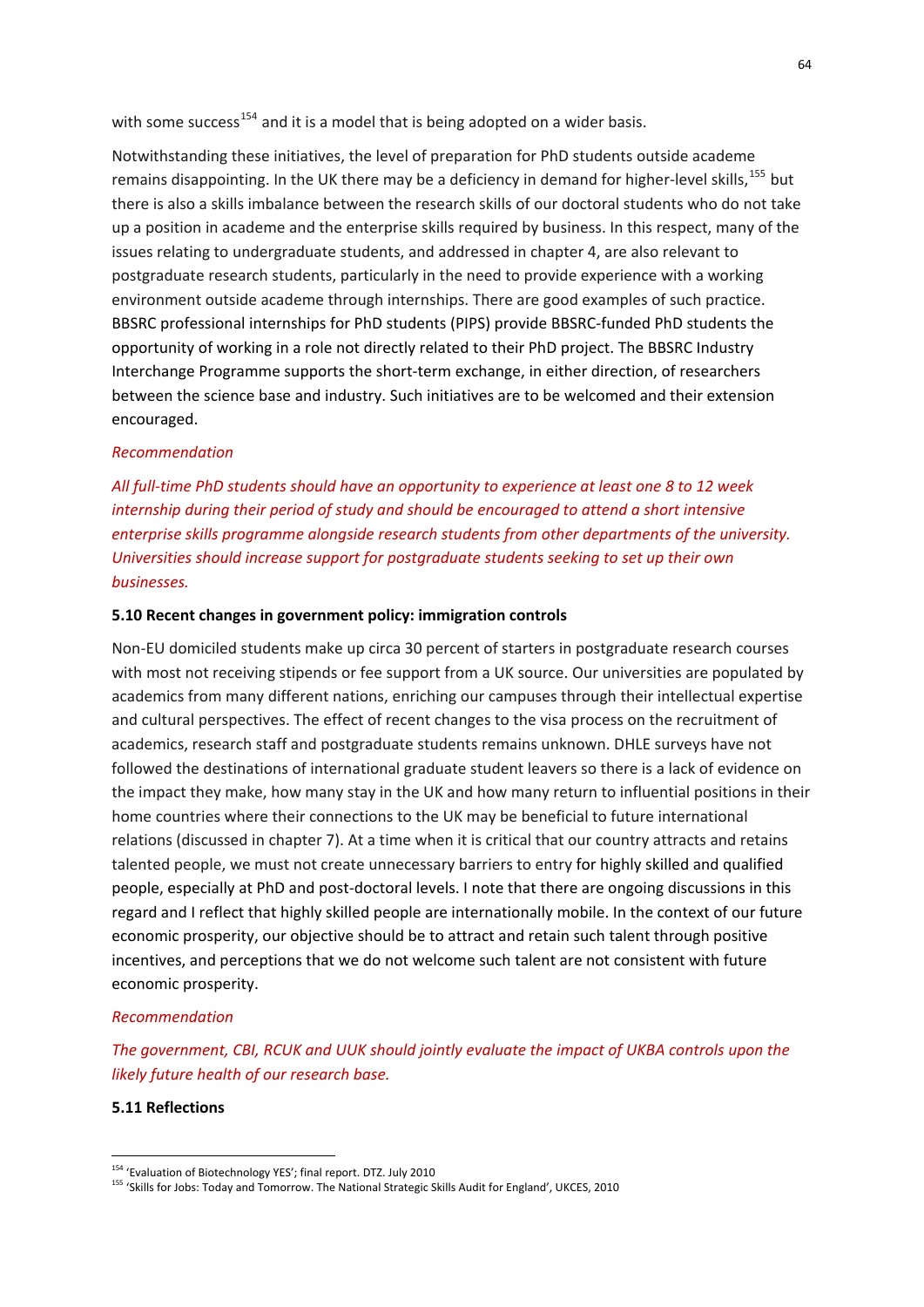The UK has one of the strongest university research sectors in the world. The momentum towards exploitation of that research potential is tangible and can be evidenced. Many global companies have established collaborative research partnerships with UK universities, particularly with the research‐intensive sector. These 'flagship' partnerships are highly valued and require continuous monitoring and support to secure their retention. Compared to our competitors the R&D investment by the SME sector is disappointing; strategies within the government's Research and Innovation strategy and recommendations within this Review are designed to improve this situation.

I question whether our economy is gaining full benefit from the inward investment in the research capabilities of our universities; companies that invest in UK research excellence should be encouraged to exploit the fruits of that research within the UK, creating new jobs as they do so.

There is general respect and support for the RC–Technology Board structure that exists; improvements can be made in operations, but it is not in need of fundamental review.

Recommendations in this chapter are designed to expand the innovation base of UK companies through new business–university collaboration and to improve the enterprise skills of our postgraduate research community. Investments in these skills have met with some success, but there remains a mismatch between the aspirations of PhD students and the realities of the academic employment market. There is still work to be done to ensure that this talent is fully exploited and research students contribute as positively as they can to our economy. As a nation we need to develop and attract the best researchers and innovators that we can; universities, business and government all have roles to play in achieving that goal.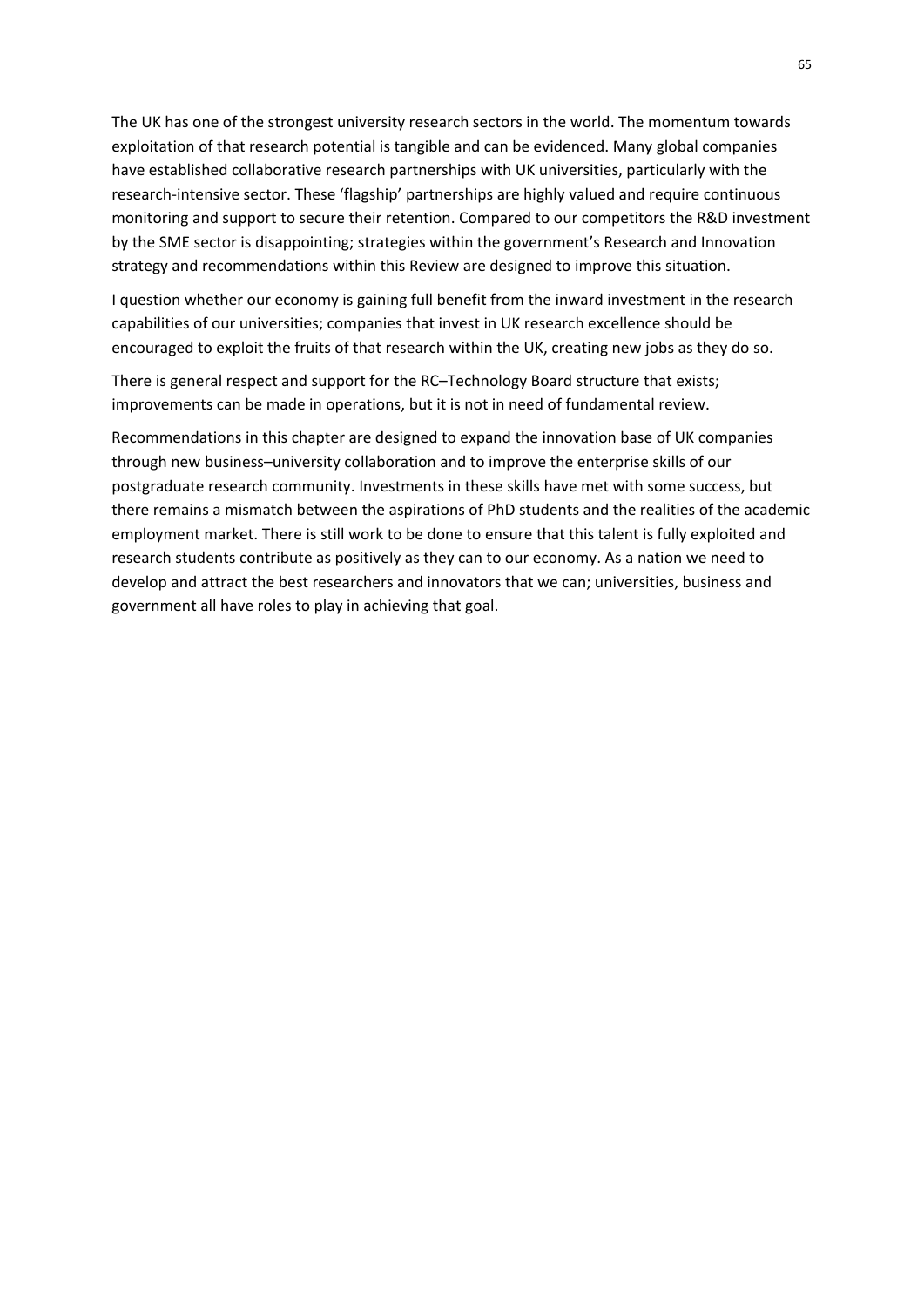# **Chapter 6: Graduate recruitment: the interface between students, universities and employers**

## **6.1 Introduction**

Conceptually, the process of graduate recruitment by employers appears to be a relatively straightforward issue: employers constantly advertise vacancies and recruit to fill them. However, for many companies the graduate recruitment cycle has become a separate exercise, an annual filling of the talent pool within a company. Conversely, for the graduate, often seeking a first substantive job, the challenge is significant, especially in a world of increasing student loans, heightened competition and uncertain futures.

It is self‐evident that a 100 percent efficient graduate recruitment system would lead every graduate to obtain a position that is congruent with her/his skills, talents and aspirations and every recruiting company to employ the graduate who best fits its vacancy. The reality, of course, is driven by more pragmatic matters.

The appropriateness of graduate skills to employment was examined in chapter 4. The analysis here relates to the roles of the various parties in supporting graduates to obtain their first position and ensuring that the recruiting company obtains the right graduate for its vacancy. It is a process that features risk, reward, time and cost. Recommendations made within this chapter are intended to improve this system and manage the inherent risks to the benefit of students, employers and universities alike.

### **6.2 Student awareness of graduate employment prospects**

The process of managing graduate employment prospects starts before university entrance: at the point of university application, or even earlier. In the new student funding environment, it is expected that students will be increasingly focused on their graduate employment prospects, assessing career opportunities at an earlier stage than hitherto and evaluating the value of a degree in a new framework. This implies a greater imperative for robust information about the characteristics of a degree programme and its associated career opportunities. Several measures have been taken to address this expected demand.

### **6.3 Advice, guidance and the Key Information Set**

In terms of personal advice, the government has announced that an all-age careers service<sup>[156](#page-72-0)</sup> will be introduced to meet the needs both of young people (aged 13 to 19) and adults, a service that will include advice on HE progression. Universities will wish to engage with this new service in order to support students to make informed choices about future studies and the likely careers that could follow.

In terms of online information HE applicants will be provided with a KIS, including not only National Student Survey results but also data on tuition fees, employment and salary figures; accommodation costs; and information on the students' union $157$ . Developed by HEFCE, the KIS is intended to become a significant information source for applicants to universities and those supporting the applicants. In parallel, universities have been reviewing their website information to ensure that the

<sup>1</sup> 156<http://nds.coi.gov.uk/content/detail.aspx?NewsAreaId=2&ReleaseID=416365&SubjectId=15&DepartmentMode=true>

<span id="page-72-1"></span><span id="page-72-0"></span><sup>157</sup> <http://www.hefce.ac.uk/learning/infohe/kis.htm>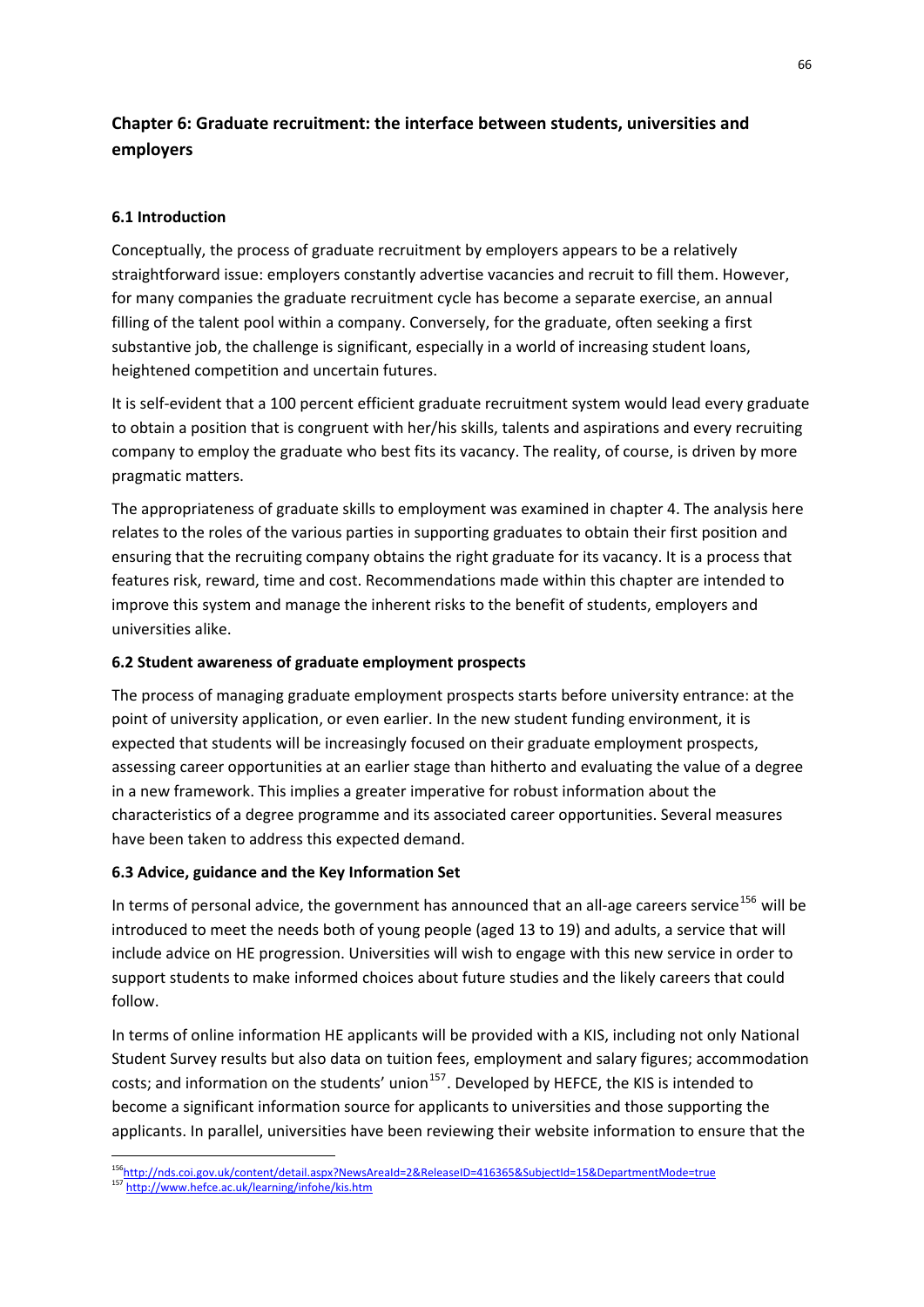information provided to applicants is relevant and accurate. The increase in references to employability within this information is already noticeable.

The collection of data and the publication of information on graduate employment and salaries has been a contentious area for some time. Its publication in the KIS has made the matter even more contentious. This information is gathered from the DLHE, where it is submitted annually by every university. HEFCE then processes the data to identify which graduates have obtained a 'graduate job' within the six months since their graduation. This data, together with salary information, is used in the published KIS for each programme. The KIS will also include some information on employment outcomes after 40 months from the Long Destinations of Leavers in Higher Education (LDLHE), although this is based on a smaller cohort and cannot, therefore, be used at a detailed course level.

There are three major issues here. First, it is argued by many parties that this six-month horizon is not a fair indicator in the context of career success. Indeed, there is a body of research that shows that the key indicator for graduate employability over a seven-year horizon is not 'having a graduate position at six months' but rather 'being in employment at six months'<sup>[158](#page-73-0)</sup>. Second, the definition of graduate employment is highly contentious and remains unsatisfactory; the default codification for self-employment should be that it is a graduate job and exceptions to that situation should be tested. Further, there appear to be a number of professional positions that have not been classified as of graduate level, yet these positions are populated by graduates. Third, one of the strengths of the information within the KIS is that it can be audited at an acceptable expense. This is challenging in terms of the graduate employment indicator as it depends upon collection of information by the university and the codification of this information against national occupational codes, which requires judgement.

#### *Recommendations*

1

*As a matter of priority HEFCE, supported by The Association of Graduate Careers Advisory Services, the Enterprise Alliance and HESA, should undertake a critical examination of the definition of graduate employment and of the reliability of the present system of data collection and analysis, to ensure that the KIS provides a fair and accurate picture of graduate employment within six months of graduation. Further, HEFCE should undertake preliminary work, with the SLC as appropriate, to establish whether a reliable system of graduate career progression could be supported by HMRC data on longer‐term earnings.*

A question remains about the utility of the KIS. The provision of comparative data is consistent with the increasing marketisation of HE; it positions applicants as consumers, basing their decisions on the available public evidence. Yet a report to HEFCE in 2010 concluded that 'only a minority of prospective students currently use online comparison sites<sup>'[159](#page-73-1)</sup>. This may suggest that the KIS is likely to be of minor interest when students decide on the university applications. However, extrapolating past behaviours into the future, when the future funding system is so radically different from the present one, is not a sustainable argument. Nevertheless, *HEFCE should review the use of the KIS by applicants on an ongoing basis in order to inform future developments.*

<span id="page-73-0"></span><sup>158</sup> [http://ww2.prospects.ac.uk/downloads/csdesk/members/reports/seven\\_years\\_on.pdf](http://ww2.prospects.ac.uk/downloads/csdesk/members/reports/seven_years_on.pdf)

<span id="page-73-1"></span><sup>&</sup>lt;sup>159</sup> Page 11, para 47 of 'Unders[t](http://www.hefce.ac.uk/pubs/rdreports/2010/rd12_10/rd12_10b.pdf)anding the information needs of users of public information about higher education' (August 2010) by Oakleigh Consulting Ltd and Staffordshire University: [http://www.hefce.ac.uk/pubs/rdreports/2010/rd12\\_10/rd12\\_10b.pdf](http://www.hefce.ac.uk/pubs/rdreports/2010/rd12_10/rd12_10b.pdf)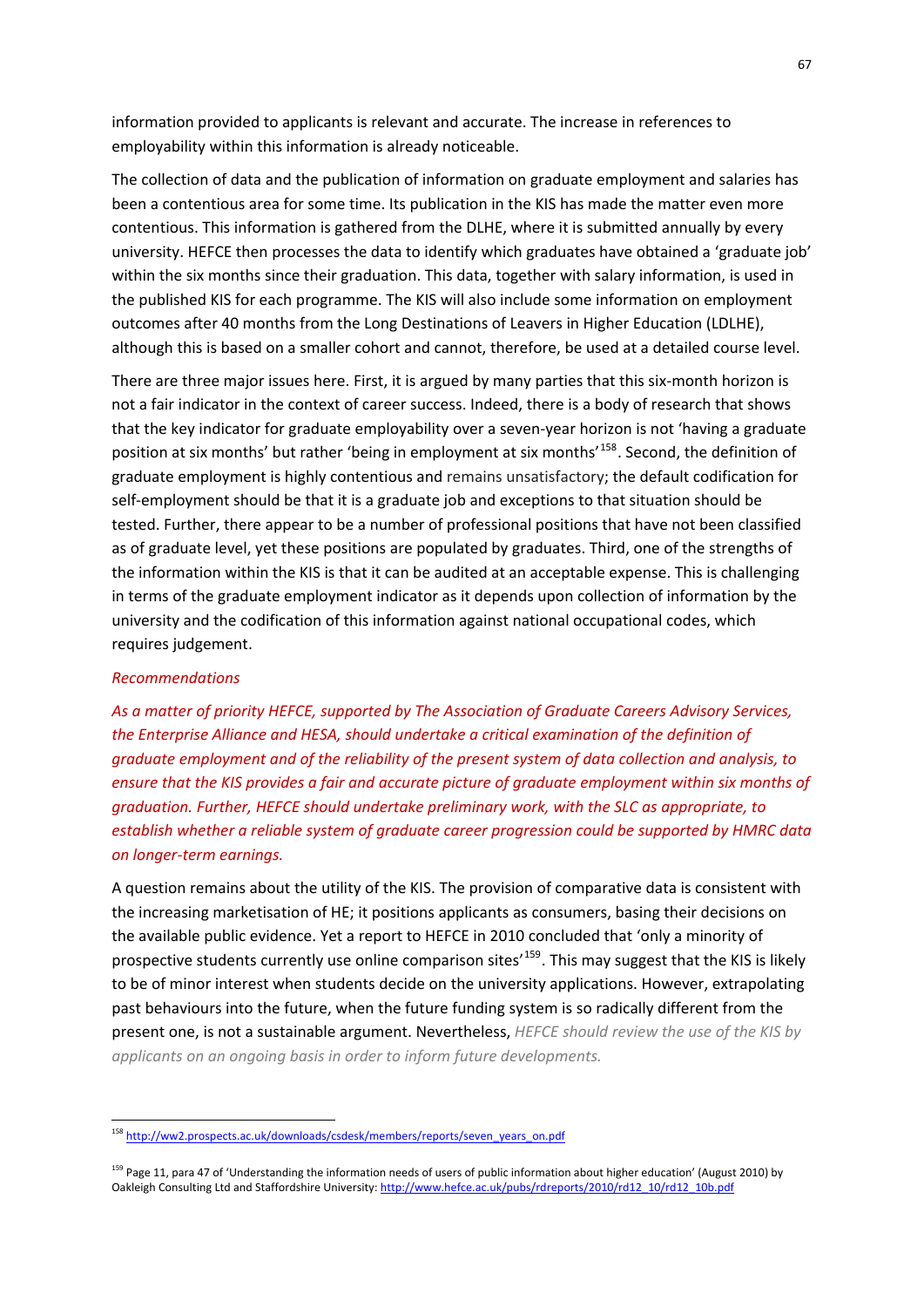Whilst the KIS becomes established, there remains a need for applicants to receive information about the careers that are possible with a degree from particular programmes. A census approach to careers analysis, several years after graduation, is an expensive and challenging exercise. However, students deserve better information about potential careers than is generally available to them at the present time. *To provide students with information about career prospects, universities should establish a four‐year career projection from a sample of their graduates as supplementary information for use in parallel to the KIS. To provide a common framework, universities may wish to ask UUK to commission preliminary design work in this field.*

This analysis focuses upon the 'open market' approach to university applications. However, as identified in chapter 4, there are a growing number of employer‐sponsored programmes, where recruitment of students is not necessarily a two‐way (that is, student‐university) process, but rather a three-way process, one involving the employer. This provision is relatively small but growing; it is for universities and sponsoring companies to determine the requirements for entry to these programmes, agree an appropriate admissions strategy and respond to requests for information from regulatory bodies as they arise.

#### **Case Study: KPMG–ICAEW/ICAS and Universities of Birmingham, Exeter and Durham**

KPMG, the professional services firm, in collaboration with the Universities of Birmingham, Durham and Exeter, the Institute of Chartered Accountants in England and Wales and the Institute of Chartered Accountants of Scotland, have developed an innovative new school leavers' programme. The initial intake has started the six-year programme with the firm, which will lead to both a degree and a professional chartered accountancy qualification from ICAEW/ICAS. University tuition and accommodation fees, and professional qualification fees are paid for by KPMG in addition to a salary paid throughout the six-year period. The programme is intended to be a positive contribution to promoting access in the professional services sector.

### **6.4 Absorptive capacity of UK bu[sin](#page-74-0)ess**

1

Studies by The Work Foundation <sup>160</sup> indicate that the growth in student numbers entering the HE sector is in line with the growth of the knowledge economy and its need for graduate skills. Yet many commentators believe that we have too many graduates pursuing too few graduate jobs. Clearly there is an inconsistency between these positions.

The AGR is a highly respected and strong organisation; it has many leading brands amongst its membership of 700. AGR members received an average of 83.2 applications per vacancy in 2010/2011—an increase of 14.7 applications per vacancy in one year—implying that there is an oversupply of graduates to the labour market. These 7[00](#page-74-1) companies account for 30,000 vacancies<sup>161</sup> per annum, 17,000 of which are recruited by the Times Top 100 Graduate Employers.<sup>162</sup> Whilst the applicants‐vacancy ratios data may be interpreted as supporting the view that there are too many graduates pursuing too few vacancies, this conclusion is not necessarily correct. The vacancies available from these employers alone are clearly not enough to meet the career expectations of a cohort of over 300,000 graduates each year; only 10 percent are destined to join an AGR member organisation.

<span id="page-74-0"></span><sup>&</sup>lt;sup>160</sup> ['](http://www.theworkfoundation.com/Assets/Docs/Publications/Skills%20report%20-%20FINAL.pdf)Shaping Up For Innovation: Are we delivering the right skills for the 2020 knowledge economy?' [http://www.theworkfoundation.com/Assets/Docs/Publications/Skills%20report%20](http://www.theworkfoundation.com/Assets/Docs/Publications/Skills%20report%20-%20FINAL.pdf)-%20FINAL.pdf<br>161.com/theworkfoundation.com/Assets/Docs/Publications/Skills%20report%20-%20FINAL.pdf

<span id="page-74-1"></span><sup>161</sup> AGR 'A manifesto for graduate recruitment' (2010) [http://www.agr.org.uk/Content/AGR](http://www.agr.org.uk/Content/AGR-A-manifesto-for-graduate-recruitment)‐A‐manifesto‐for‐graduate‐recruitmen[t](http://www.agr.org.uk/Content/AGR-A-manifesto-for-graduate-recruitment) <sup>162</sup> 'The Times Top 100 Graduate Employers, 2011‐12'. High Fliers Research Ltd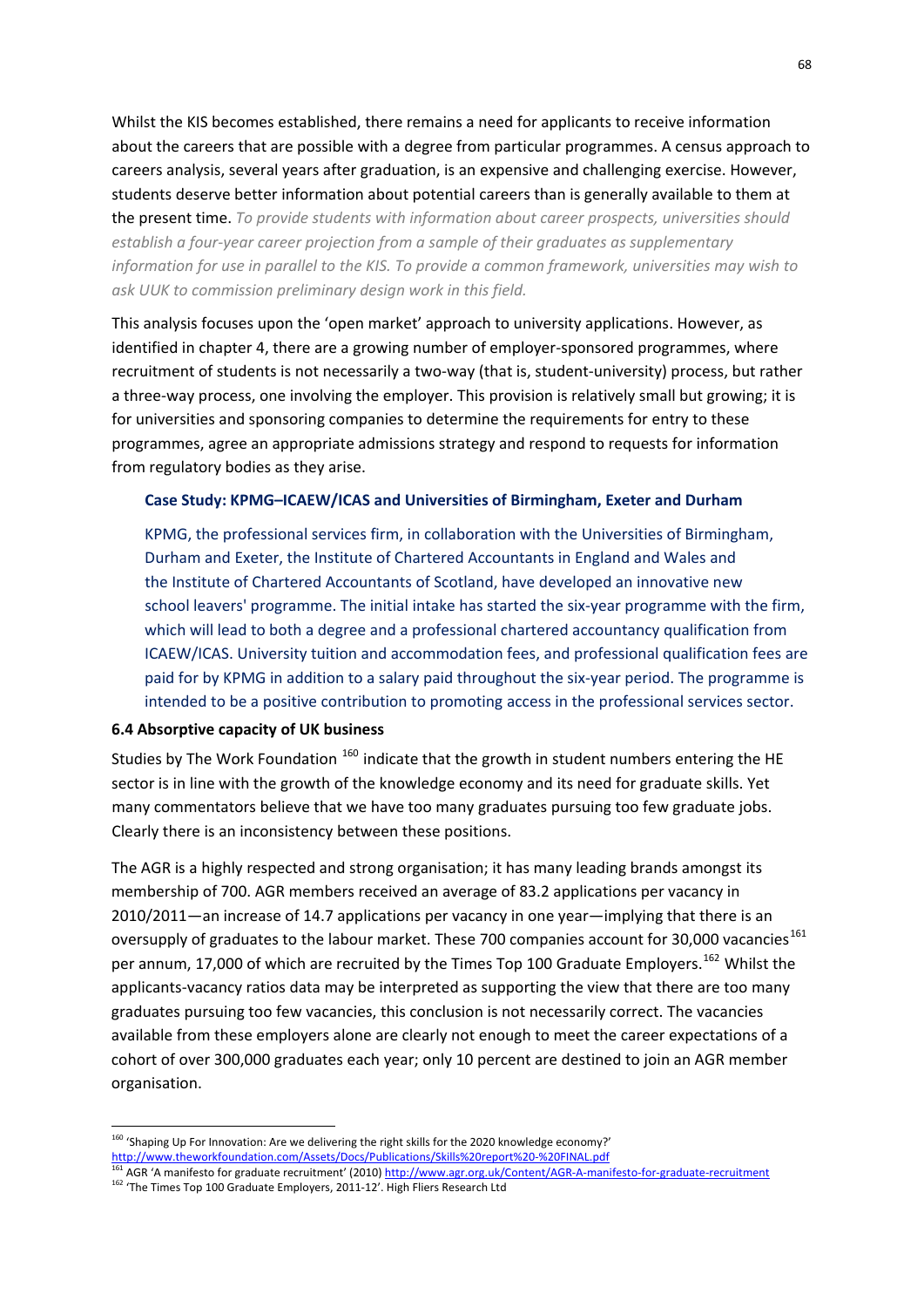There is a clear mismatch here between the aspirations of graduates and the realities of the job market: only 19 percent<sup>[163](#page-75-0)</sup> of finalist job hunters look for jobs in SMEs, whilst over half seek employment in major national or international companies. Large companies represent only a fraction of the opportunities available for graduate employment, yet are disproportionally popular in terms of graduate application, providing those companies with a large degree of choice but also a heavy burden of selection. Importantly, it also leads to frustration amongst graduates whose early career aspirations are unlikely to be met. *Universities should reflect on how students' perceptions of employment with small and medium‐sized companies could be improved.*

### **6.4.1 Graduate selection by corporates**

The competition amongst graduates to be employed by a 'high brand' corporate is reflected by the competition between these employers to recruit the best talent available; it is a highly competitive process for both parties. The volume of graduate applications managed by a large recruiting company can be measured in thousands. Intermediary organisations and software solutions are often used to undertake the preliminary selection process and, following this initial screening process, many companies use online testing for competencies and/or strength‐based analysis as a second round of selection. Subsequent interviews are frequently based on judgement testing to identify personal decision‐making and values. As the process progresses it becomes increasingly personalised, assessing the skills and values of a screened individual. It is a rigorous risk‐ management process, reflecting the significant financial and human costs of making a wrong appointment.

Initial screening of applications assures the efficiency of the process but not necessarily its effectiveness. An algorithm that includes a profiling filter may reduce the selection task to manageable proportions and hence an acceptable cost, but it also has the potential to exclude graduates with skills profiles that are appropriate to company needs. For example, a filter that limits recruitment to a particular set of universities, a '2‐1 standard' and a defined UCAS entry threshold to the corporate sector are not uncommon requirements. In the context of reducing the applications to manageable proportions this is understandable, but it has flaws. The recruitment cycle is normally undertaken before graduation, so the degree classification is projected, not actual. A defined UCAS entry points threshold militates against a widening access agenda, and a filter on university or university-type requires constant review in the context of the skills set of the graduates from those universities. Neither is necessarily consistent with a diversity agenda that the company may operate. Such screening may be effective in managing the cost risk but not necessarily in managing the risk of diversity imbalance. There is genuine concern amongst companies, especially the professions, that access needs to be improved and screening algorithms are not necessarily consistent with that objective.

### *Recommendation*

1

*Graduate recruiters using filtering mechanisms should undertake a systematic and frequent review of screening algorithms in the light of the qualities of the graduates that the company has recruited and the diversity objectives of the company.*

<span id="page-75-0"></span><sup>163</sup> UK Graduate Careers Survey 2011, High Fliers Research Ltd.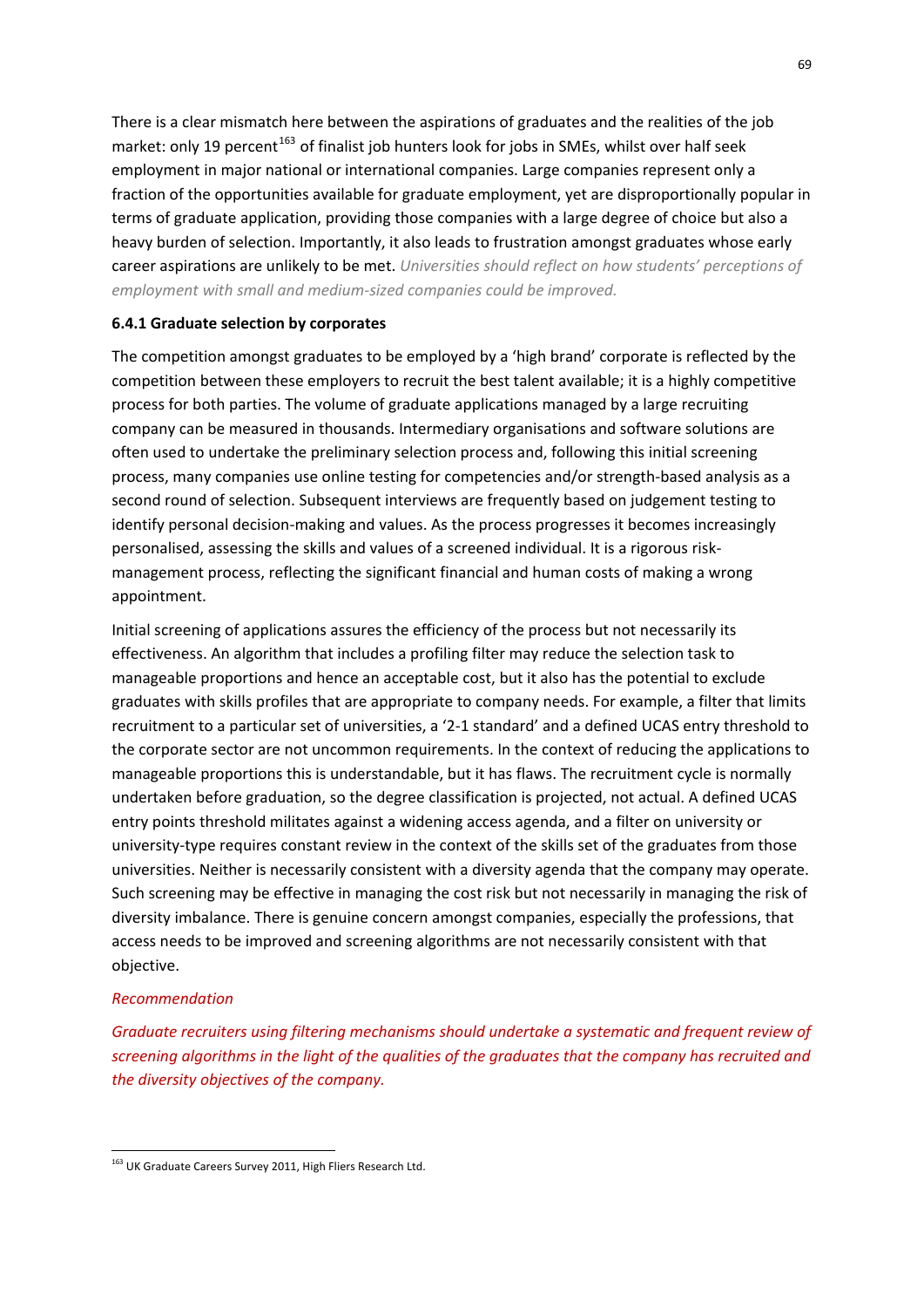The sector-wide introduction of The Higher Education Achievement Report (HEAR)<sup>[164](#page-76-0)</sup> - also referred to in chapter 4 ‐ provides a far greater granularity of achievement and currency than the blunt instruments of UCAS points or projected degree classification. Furthermore, it has the capability to record extracurricular activities and skills development in a common structure. The potential impact of HEAR upon the efficiency and effectiveness of graduate recruitment is significant. However, the systems deployed by companies, especially the large corporate graduate recruiters, will require adaptation to exploit this potential.

#### *Recommendation*

*The AGR and the Chartered Institute of Personnel and Development should jointly assess the use of HEAR in graduate recruitment and advise their members of the changes that will be required to exploit its potential. At the earliest opportunity employers should use HEAR as a reference base for evaluating student achievement and skills.*

Students from the universities that piloted this system graduated in 2011, not only providing prospective employers with a greater information base on their achievements than hitherto, but also providing evidence of self‐awareness in skills development. *Universities that have not yet scheduled the introduction of HEAR may wish to reflect on the potential impact of the absence of such a record on the employability of their graduates.*

As part of the recruitment cycle, graduate recruiters frequently engage with the university and its students through presentations and skills development programmes. During the Review it has become clear that companies do not always see this interface as being of two-way benefit. Rather it is seen as the university providing an opportunity to the company. In terms of improving 'the system' of graduate recruitment, it is important that such activity is seen as an important collaborative marketing activity for the benefit of the students, the university and the company, not as a one‐way benefit for the company. Universities and companies may wish to examine their feedback systems to ensure that such matters are identified before the relationship between the university and the company is affected.

In the context of university‐level feedback, some companies undertake an analysis of the aggregate performance of a university's applicants during the application process. AGR would be the right forum for the extension of this practice to be encouraged and universities may consider it helpful to integrate such feedback into their careers department reporting cycle.

#### **6.4.2 Internships and placements: changing recruitment practices**

The recruitment process shows indications of change through the increased use of internships and placements. The subject of skills development through internships and placements was discussed in chapter 4. The new agenda for these work experience opportunities extends beyond skills acquisition; it is becoming an established route to employment. 85 percent<sup>[165](#page-76-1)</sup> of AGR members offered placement or internship programmes in 2009/2010 with 20 percent reporting that they filled more than 60 percent of their 2009/2010 vacancies with the previous year's placement students or interns. Discussions during this Review indicate that this is a growing trend with risk management being addressed through the investment in undergraduate internships and placements. If

<sup>&</sup>lt;sup>164</sup> 'Beyond the Honours Degree classification'. The Burgess Group Final Report; Universities UK October 2007

<span id="page-76-1"></span><span id="page-76-0"></span><sup>165</sup> The AGR Graduate Recruitment Survey 2011: Summer Review (p5)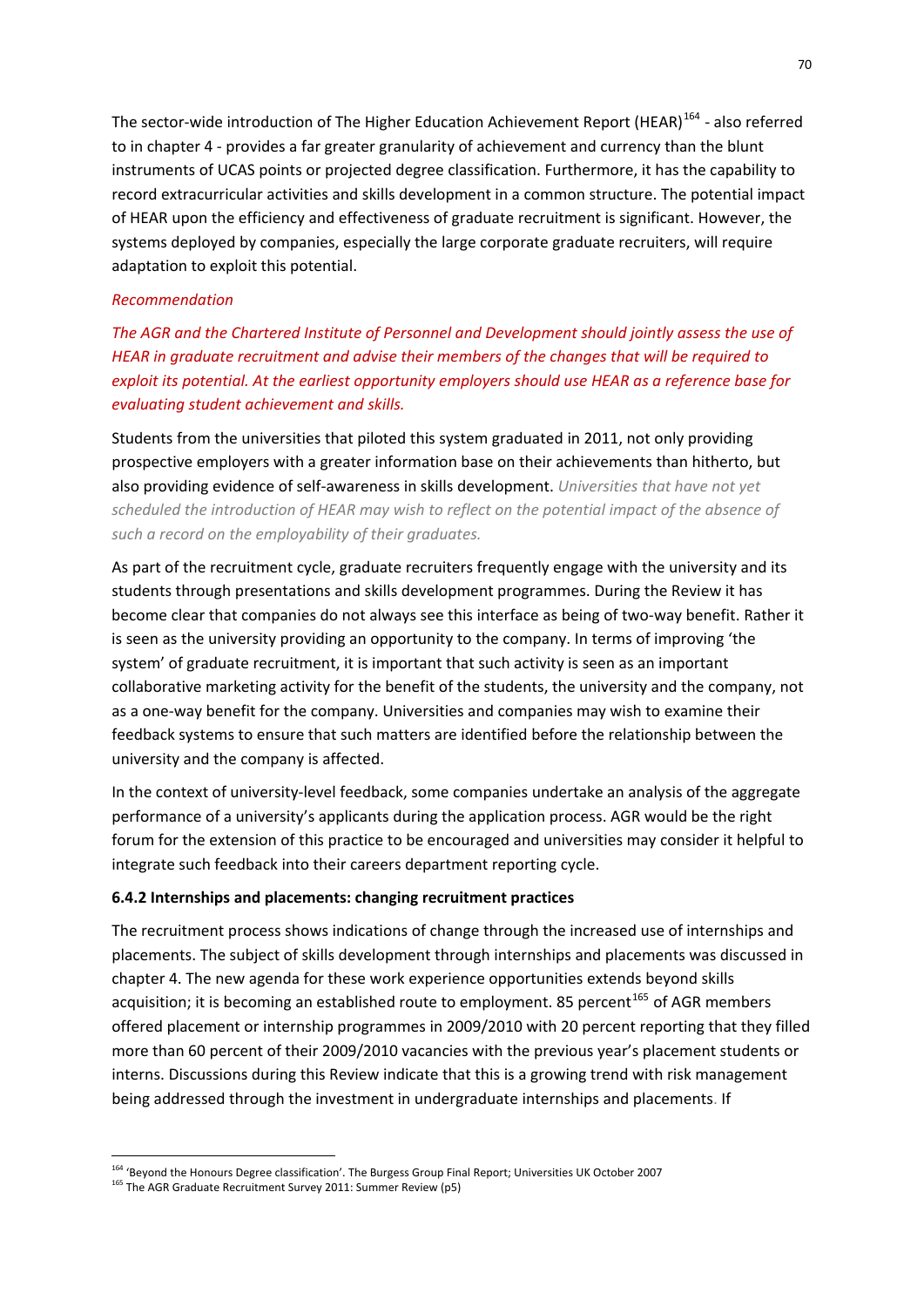substantiated, this trend would be of significant interest to students and universities will wish to reflect on how such information should be disseminated to their students.

#### **6.4.3 Graduate recruitment by the small and medium‐sized enterprise sector**

Whilst large corporates have significant profiles on campus, the majority of students gain their first graduate job in the SME sector. Research into the scope of recruitment and selection processes amongst SMEs is sparse and ad hoc in comparison to the research services provided by AGR. Whilst corporates have to use complex recruitment and selection processes to reduce huge application numbers to a manageable level, SMEs will often use less formal selection methods and the level of competition amongst applicants is significantly lower. These opportunities often lie in the 'hidden job market' and, without systematic support, graduates are frequently unaware of these vacancies.

The challenges facing the university careers service in this context are significantly different from those presented by the corporate graduate recruiter. The support needed by the SME company will vary according to its expertise and need. Some will not have the capacity to interview a large number of candidates and will require a pre‐selection to establish a short list; others will seek support in structuring a contract of employment—both services offered by some university careers services. The marketing of vacancies will differ also. SMEs rarely advertise at careers fairs, events that are dominated by the corporate recruiters; they tend to use alternative means of recruiting the talent that they require. University careers services provide such employers with access to their student body, often through consortia arrangements<sup>[166](#page-77-0)</sup>. These are normally free at the point of service and are unsurprisingly attractive for those who use them. Research is limited in this field but the proportion of SMEs that use this service is estimated at around 25 percent<sup>[167](#page-77-1)</sup>. This highlights the importance of 'first engagement' as companies that use this service successfully are likely to generate repeat business. As in other university services, such first engagement may be stimulated through many different channels: web pages; personal contacts; structured organisations. All channels are worthwhile pursuing.

The use of graduate internships for SMEs was discussed in chapter 4. This form of first engagement has proved to be a success; it has the potential to fundamentally increase the recruitment of graduates within this sector. As with the corporates, internships help businesses to manage the risks inherent in graduate recruitment.

The importance of university engagement with small and medium‐sized companies is a recurring theme throughout this Review. The LEP structure provides opportunities to build local business– university collaboration in this market, collaboration that has the potential to extend across a wide range of university capability, including the talent supply chain.

#### *Recommendation*

# *University career services and their LEP should collaborate to establish a skills supply chain between universities and local business, integrating placements, internships and employment services.*

#### **6.5 The changing nature of careers services**

The focal point for graduate employment is frequently a university's careers service. With an intense focus on graduate employability, the effectiveness of this service is under scrutiny. Many universities

<span id="page-77-0"></span><sup>&</sup>lt;sup>166</sup> See http://www.graduateadvantage.co.uk; http://www.gradsouthwest.com; http://www.graduatesyorkshire.co.uk;

http://www.gowales.co.uk

<span id="page-77-1"></span><sup>167 &#</sup>x27;Generation Crunch: the demand for recent graduates from SMEs' (2010) CFE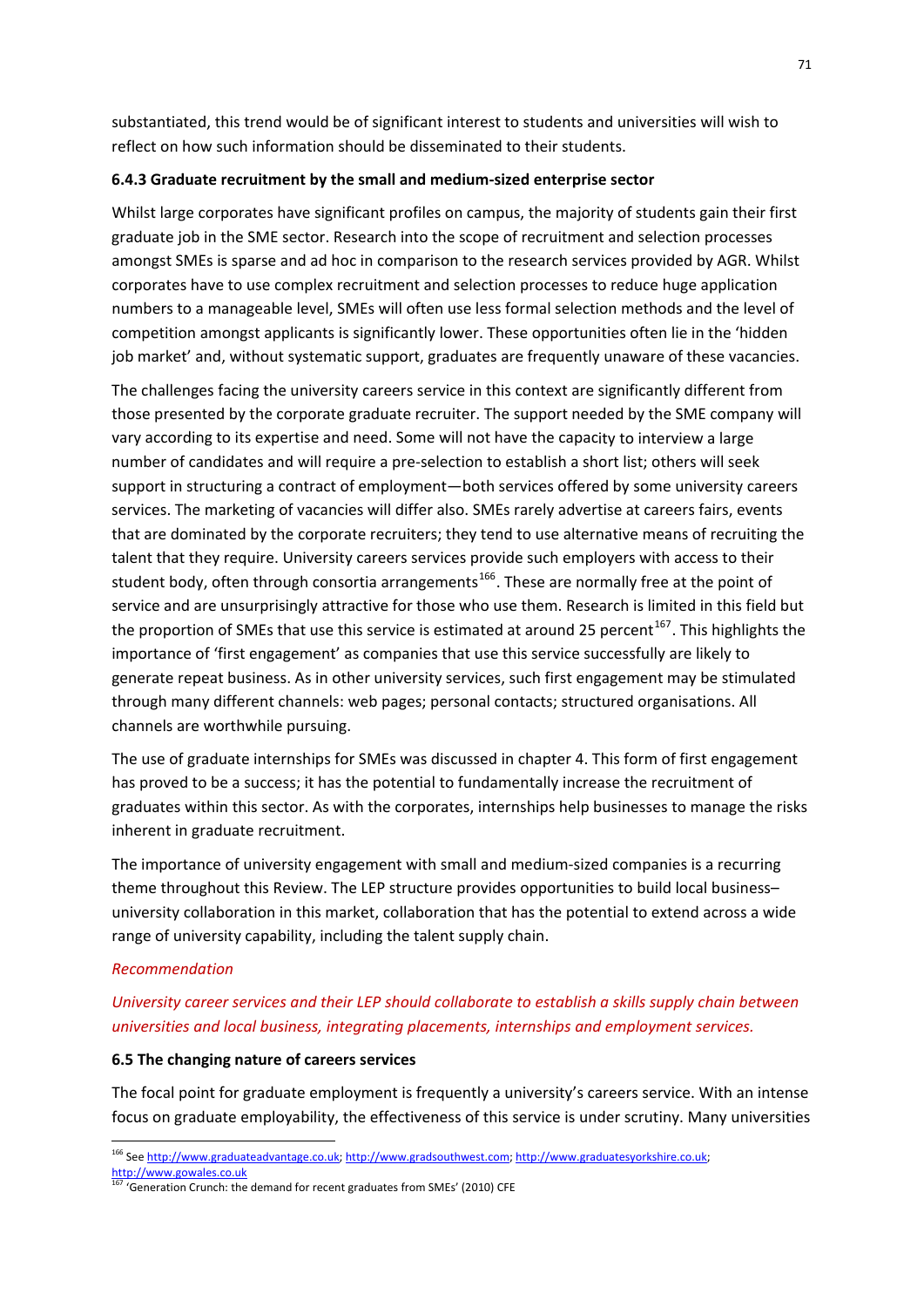have addressed the issue of organisational and physical location of their careers service. A prominent on‐campus location, convenient for student access, makes a statement about the importance of the careers service to the university, to the student body and to visiting employers. More subtly, the organisational location of such a service impacts upon the culture of the service; a careers service will take a different character if it is placed within a student support services environment, a teaching and learning development environment or an external, business development environment. The two dimensions of a careers service, the advisory role and the employment agency role, may be increasingly incompatible. *Universities may wish to review the physical and organisational position of their careers service and the level of interaction it has with the students, employers and the academic community.*

Throughout this Review professionals in this field have advocated early engagements between the students and the university careers service, providing students with a framework of career‐focused development from the earliest days of their university experience. The evidence in chapter 4 indicates that there is innovative work in the field of skills development, in some cases accompanied by career‐focused advice. I expect such activity to accelerate as good practice is disseminated through the university sector and careers support becomes a recognised part of the ongoing student experience, not an aspect that captures the attention of students in the final year of a degree study. At that stage it may merit inclusion within the National Student Survey. *At the next iteration of the National Student Survey, HEFCE should consider how careers and employability support provided by universities could be included.*

#### **6.6 Reflections on key developments**

The graduate recruitment environment is evolving rapidly and careers services in universities have to adapt. There is a very clear priority to align student aspirations with the reality of the graduate recruitment market and to highlight the importance of small and medium‐sized companies in graduate recruitment. For employers, the introduction of HEAR has the potential to enable graduate recruiters to manage their recruitment risks in a different way than hitherto and the use of internships and placements is becoming a key feature in their recruitment practices.

It is in the interests of risk management for all parties that existing systems and processes are constantly reviewed and updated, and that feedback systems are established. Retaining legacy systems and attitudes because of their familiarity will not meet the aspirations of our graduates, or talent or diversity needs of companies or the widening access needs of our society.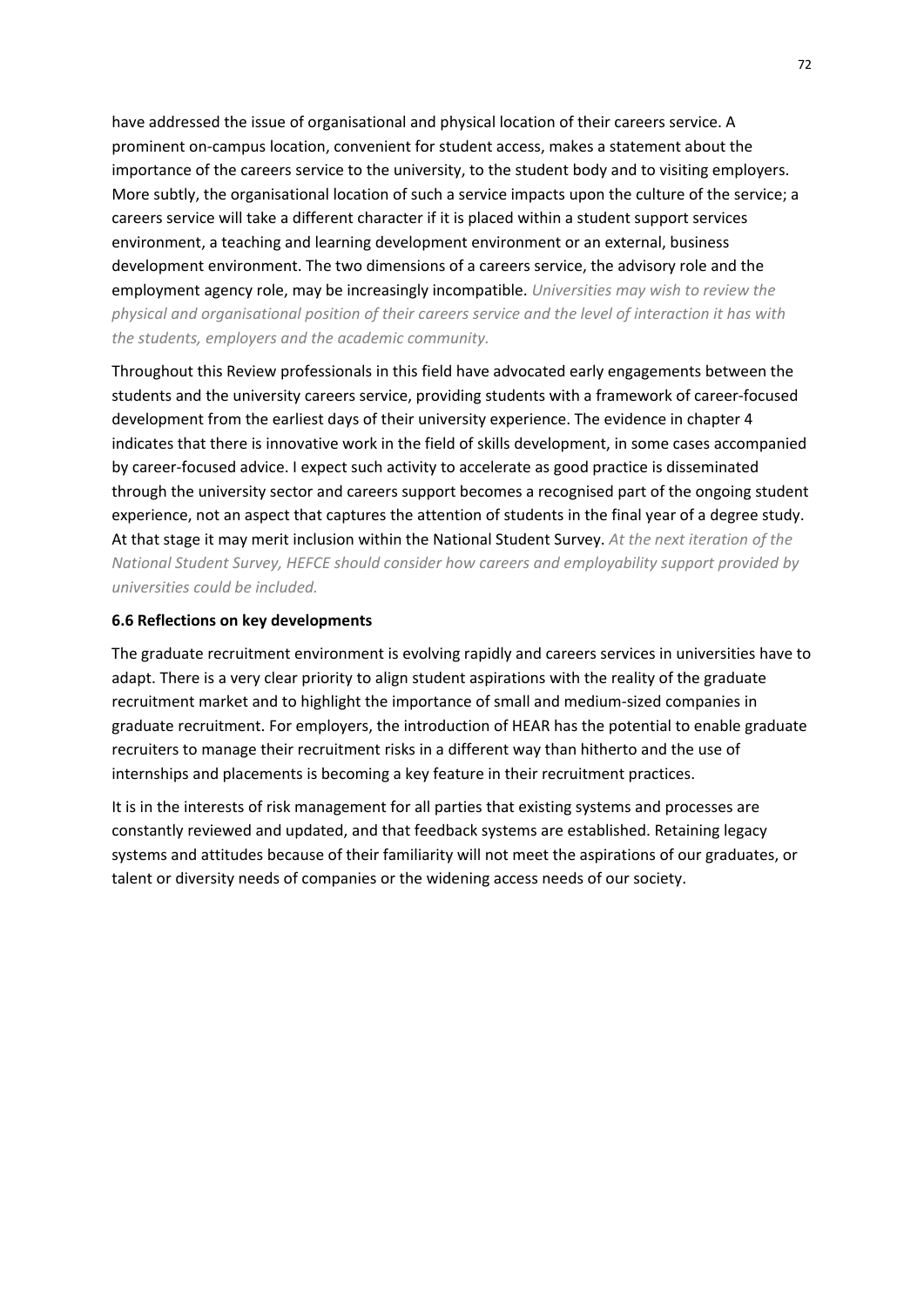## **Chapter 7: Universities in their local communities: enabling economic growth**

### **7.1 Introduction**

*Just as castles provided the source of strength for medieval towns, and factories provided prosperity* in the industrial age, universities are the source of strength in the knowledge-based economy of the *twenty‐first century.*

#### Lord Dearing, speech at Newcastle University, September 2002

In towns and cities there are institutions that have fundamentally shaped, and been shaped by, the character of their communities. These institutions have influenced the structure of the economy, the quality of the public realm and the 'feel' of each of these communities; they are often termed 'anchor institutions'[168](#page-79-0).

Many universities meet the requirements to be classified as an anchor institution: an important presence in the community; a key cultural centre; a major impact on employment; a gatherer and spender of significant revenue; a role as a major employer; a purchaser of goods and services; an attractor of businesses and talented individuals. A university provides economic, environmental and cultural benefits to its community and, critically, should play a central role in rebalancing the economy of a community under stress and promoting growth in one that is prosperous. This is a particularly important role in those communities that are heavily dependent upon public sector employment and where there is an imperative in the current climate for the private sector to  $grow^{169}$  $grow^{169}$  $grow^{169}$ .

However, this does not imply a common level or form of contribution; universities choose to engage in their communities in different ways. For example, some universities have a stronger focus on international links and world‐class research, whilst others are rooted within the economy of their cities or regions, playing a central role in driving economic growth and social regeneration. Individual university missions will dictate the priorities of each university but each has an obligation to its local community as a major employer, a source of high‐level skills and a centre of research and innovation. The precise form of the contribution will depend upon the university's strengths but, as an anchor institution, its influence is material. Other institutions, particularly local authorities and major employers, are also recognised as anchors in the context of the roles that they play in economic prosperity. But recognition as an anchor institution does not ensure collaboration and synergy in their local communities. Anchor institutions have to fuse their efforts in the context of economic growth; herein is a role for LEPs.

### **Case Study: Plymouth University**

1

Plymouth University has an explicit enterprise mission, driving innovation, economic growth and social inclusion across its region. Reflecting its local economy, the university's investment in marine and maritime research engages over 400 academic staff and researchers and includes a new £19 million Marine building, complementing other maritime renewable energy facilities. The university, in partnership with the *Western Morning News*, secured the only university‐led round one Regional Growth Fund bid, providing grants to SMEs to stimulate business expansion and create new jobs. Plymouth's Growth Acceleration and Investment Network (GAIN) facilitates

<sup>&</sup>lt;sup>168</sup> 'Anchoring Growth: The Role of "Anchor Institutions" in the Regeneration of UK Cities', The Work Foundation

<span id="page-79-1"></span><span id="page-79-0"></span><sup>&</sup>lt;sup>169</sup> 'No City Left Behind? The Geography of the Recovery – The Implications for the Coalition', The Work Foundation 2010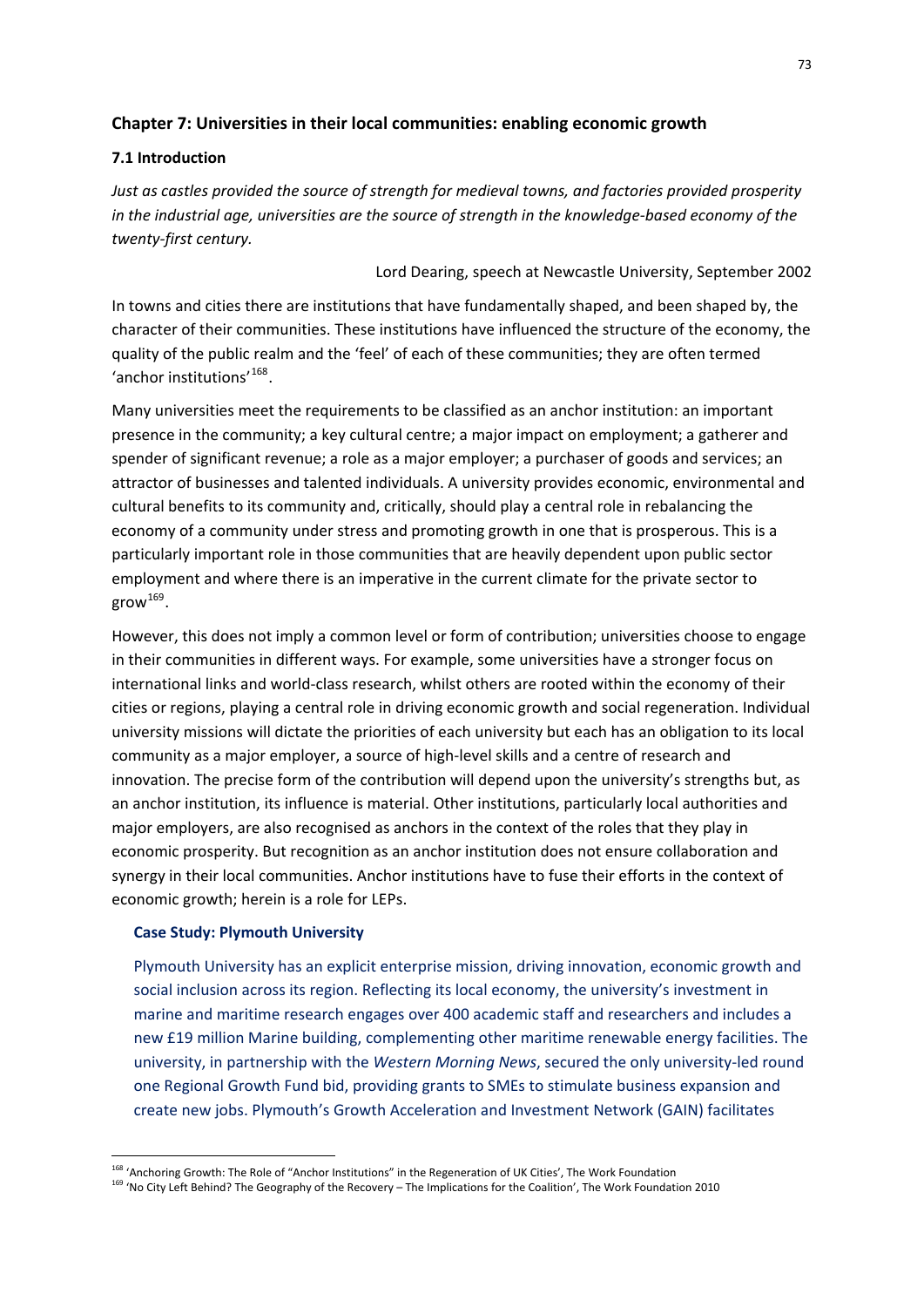access to university assets, including a regional network of innovation and business incubation centres: a business ecosystem connecting people, ideas and money, catalysing action and creating critical mass in a dispersed regional economy.

### **Case study: Glyndŵr University**

Glyndŵr University is explicitly committed to industry support, supplying both high‐level skills and undertaking collaborative research with companies located across North Wales. At the university‐managed OpTic research centre, collaboration focuses upon new advanced manufacturing methods in optical, solar and diamond drum technologies. R&D projects in the field of composite materials are undertaken with Airbus at a new £29 million research centre, supported by the Welsh government. The university also provides support for many SMEs in the region. In the context of jointly designed degree and postgraduate programmes, Glyndŵr works with Airbus, United Utilities and Corus, ensuring that industry needs are integrated within the skills portfolio and knowledge base of the university's graduates. The announcement of an enterprise zone in Deeside will extend the university's contribution to its local economy.

### **7.2 Local enterprise partnerships**

LEPs, established by the Coalition government, are business-led organisations with an economic growth objective. In terms of maturity they are at an early stage of development; all are dedicated to generating growth through synergy and partnership. They have the potential to be invaluable in helping universities improve their collaborative relationships with business, especially in supporting ambitious SMEs, a market that many universities find challenging. The potential of LEPs needs to be realised if universities are to contribute to local economic development in an optimal manner.

In pursuit of support for research, innovation and skills development, corporate business has established mechanisms to work collaboratively with universities, but few SMEs have the necessary infrastructure to do so without support. Many business organisations—such as, the Confederation of British Industry, Chambers of Commerce, Federation of Small Businesses, Engineering Employers Federation, Institute of Directors and others—recognise the SME/university connectivity challenge, but do not have the comprehensive coverage required to facilitate it.

LEPs have the potential to provide that connectivity. They have agendas that are congruent with many of the outputs of universities and the potential to leverage the strengths, capabilities and brands of universities to the economic benefit of their locality. They have the capability to consolidate the business voice within their localities and thereby create the effective portal between universities and the local business community that is necessary to respond effectively to the growth challenge.

The majority of LEPs already have representation from universities on their boards and the more advanced LEPs have already drafted economic, innovation and skills strategies for their areas. Where there is more than one university in an LEP area, there is a mutuality of benefit; diverse universities can complement each other, providing a wider range of services than either could in isolation. SMEs working together under the umbrella of their LEP should be able to exploit the strengths of each university in the area.

Given the influential role that universities play in economic development, an LEP that is not closely engaged with its universities is neglecting key assets.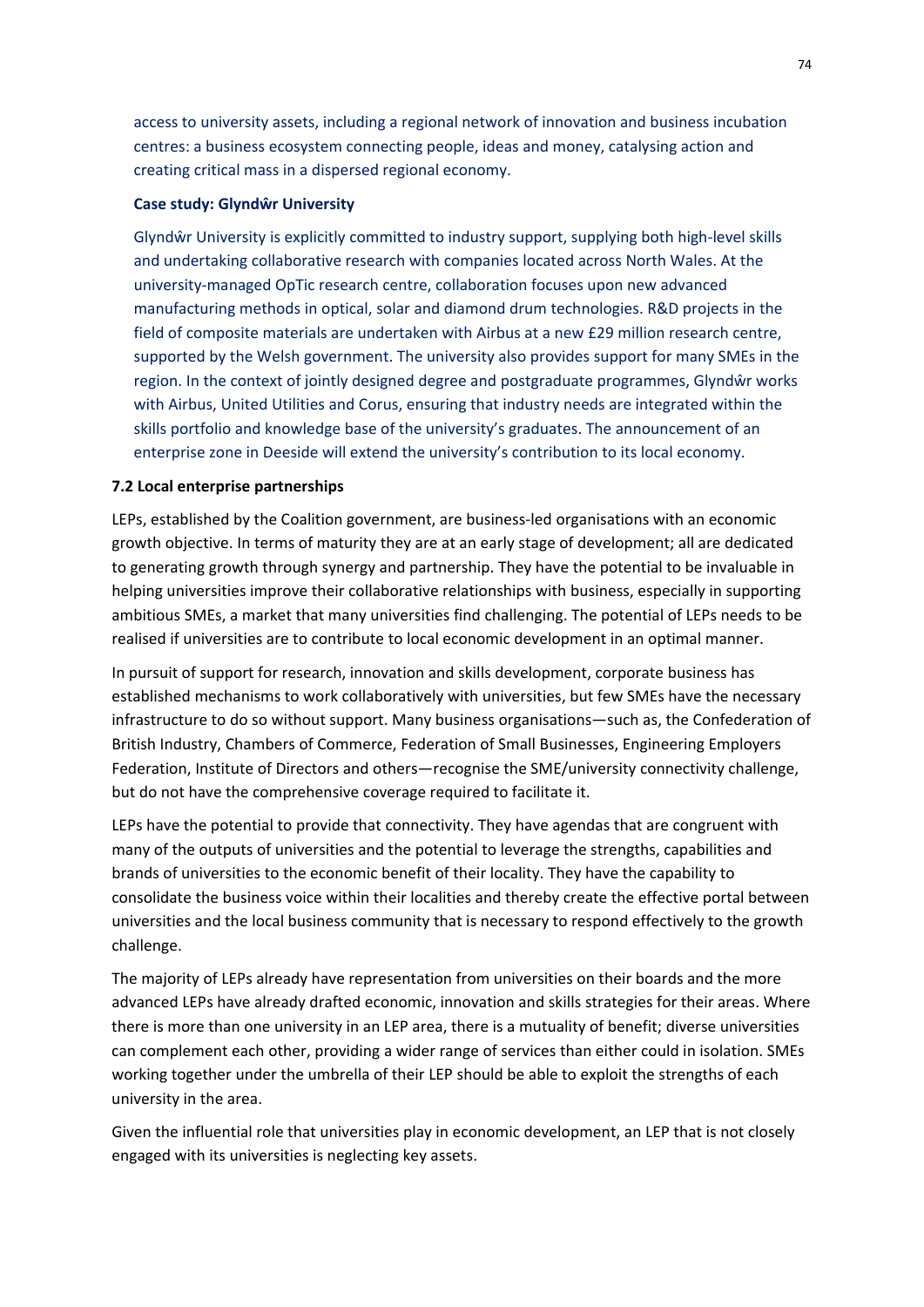### **7.2.1 Connectivity with small and medium‐sized enterprises**

SMEs make a very significant contribution to the UK economy. They represent 99.9 percent of all enterprises and 58.8 percent of private sector employment, with approximately £1.5 trillion turnover $170$ . The challenge in the context of economic growth is the identification of those companies that have the capability, the capacity and the motivation to grow. This issue has been the subject of a number of reports by NESTA<sup>[171](#page-81-1)</sup>, Experian<sup>[172](#page-81-2)</sup>, The Work Foundation<sup>[173](#page-81-3)</sup> and the CBI<sup>[174](#page-81-4)</sup>.

Within the SME community those firms that seek to grow do so through a variety of strategies: upskilling their workforces; the exploitation of new markets; increasing worker productivity; improving leadership skills; employing more staff; and developing new products<sup>[175](#page-81-5)</sup>. The dominant elements that drive growth in SMEs are innovation and skills. As NESTA established, the defining feature of the fastest growing 7 percent of businesses from 2002 to 2008, generating half of all new jobs created during this time, was a passion for innovation $176$ .

The challenge for universities seeking to support these potential high‐growth companies is one of connectivity: engaging with these businesses and being able to support them in achieving their growth objectives. Companies with established connections into the research and innovation community may access university capability through the TSB's KTNs or one of the other established sector-specific networks. For many, however, the first contact and creating the awareness of the capabilities of a university is a challenge in itself.

A number of universities have sought to tackle the issue of engagement with SMEs through the creation of 'business–university clubs', sometimes funded on a subscription basis, sometimes simply acting as a network organisation; a more widespread approach has been through brokerage. Historically, Business Link has played a role here but not with universal success<sup>[177](#page-81-7)</sup>. To make a successful connection, the broker has to fully understand the capabilities of the supplier and the requirements of the client.

In Scotland, the 'Interface' project<sup>[178](#page-81-8)</sup> appears to have achieved this, linking business and the Scottish universities on the basis of a close understanding of the expertise of the universities, working through dedicated contacts and acting as a network and a filtering organisation.

Brokerage solutions incur manpower costs. A low‐cost passive solution is being piloted in the North East<sup>[179](#page-81-9)</sup>. This is an entirely technology-based model that does not attempt brokerage but rather displays case studies of successful collaboration. Its performance will be worth evaluation.

However, there will be many cases where the nature of the skills or research or innovation requirements of the company call for specialist expertise that is not available at the local university, or universities, within the LEP area. It is necessary, therefore, to have another dimension of connectivity beyond that of geographical proximity. This dimension could be provided by mechanisms proposed elsewhere in this Review (chapter 5: TSB KTNs, RC industry clubs). However,

- <span id="page-81-3"></span><span id="page-81-2"></span>173<http://www.theworkfoundation.com/research/publications/publicationdetail.aspx?oItemId=285&parentPageID=102&PubType>= 174 [http://www.cbi.org.uk/media/1125696/cbi\\_future\\_champions\\_report.pdf](http://www.cbi.org.uk/media/1125696/cbi_future_champions_report.pdf)
- <span id="page-81-5"></span><span id="page-81-4"></span><sup>175</sup> Department of Business, Innovation and Skills (April 2011), 'Small Business Survey 2010'

<span id="page-81-6"></span><sup>176</sup> Shanmugalingam S. et al, 'Rebalancing Act', NESTA 2010

<span id="page-81-8"></span>178 [http://www.interface](http://www.interface-online.org.uk/)-online.org.uk

<span id="page-81-1"></span><span id="page-81-0"></span><sup>&</sup>lt;sup>170</sup> Department of Business, Innovation and Skills, 'Statistical release: Business population estimates for UK and Regions' 2011 171 http://www.nesta.org.uk/home1/assets/features/geo[gr](http://www.experian.co.uk/insight-reports/index.html)aphy\_of\_growth\_<br>172 http://www.experian.co.uk/insight-reports/index.html

<span id="page-81-7"></span><sup>177</sup> NECC, 'Bridging the Gap – NECC's [Sk](http://www.interface-online.org.uk/)ills Policy report'

<span id="page-81-9"></span><sup>179</sup> http://www.SkillsToGrowNE.co.uk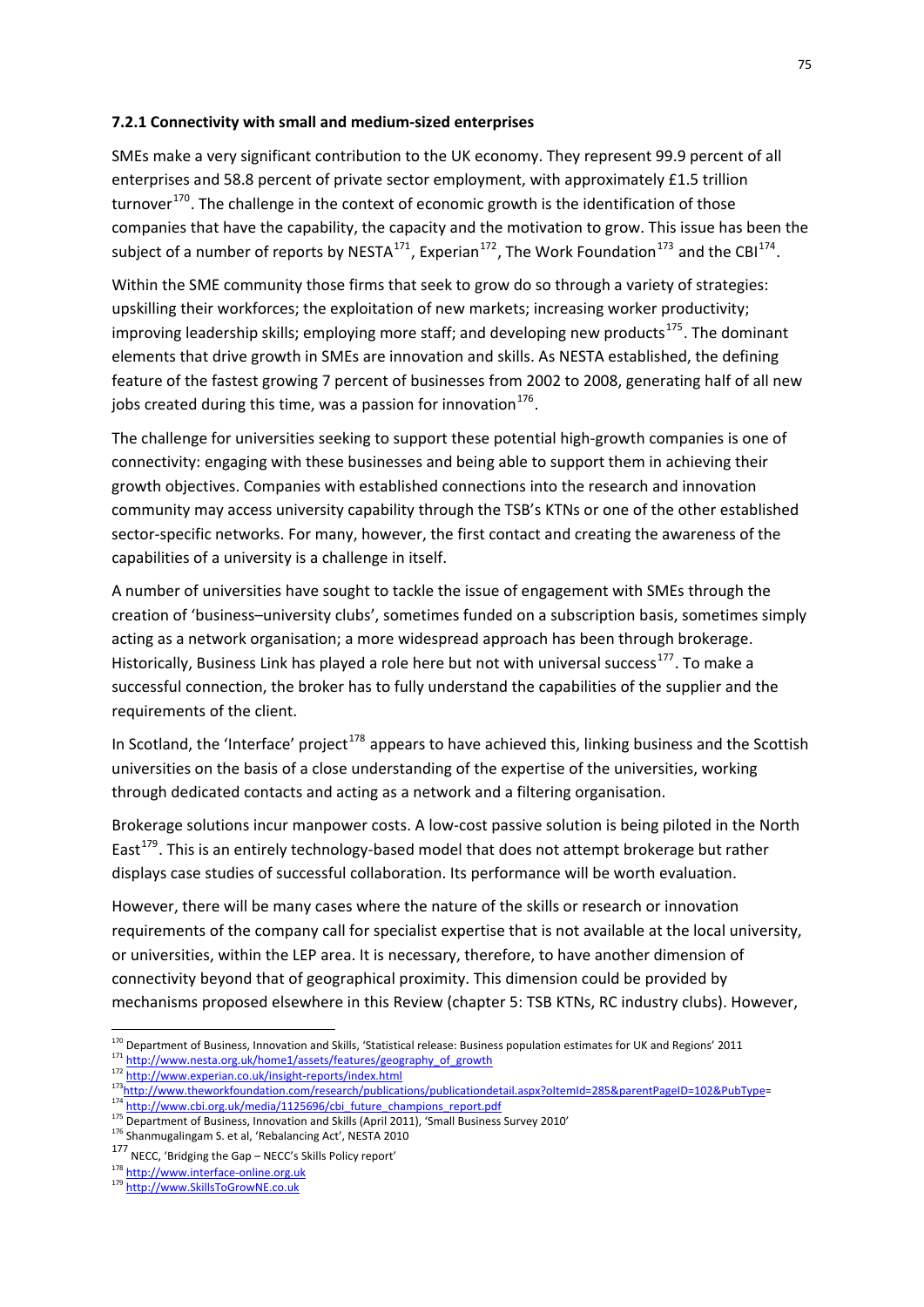the critical factor for the company and for the university is that there is 'no wrong door'. As an anchor institution in its community, there is a fundamental obligation for the university to support its local business community, if necessary by referring a business to another university that has the capability to fulfil its needs. Universities are competitive organisations, but the support of the local business community should transcend such competition.

### **Case Study: Coventry and Warwickshire Local Enterprise Partnership**

The Universities of Warwick and Coventry have a long history of working successfully together to support local businesses especially those engaged in boundary pushing, high‐value manufacturing. This is typified by the Low Carbon Vehicle Technology Project (LCVTP), which revolutionises the way vehicles are powered and manufactured. Warwick and Coventry Universities; Jaguar Land Rover; Tata Motors; Zytek Automotive; Ricardo; and the Motor Industry Research Association form a core consortium for this project with over 25 smaller local companies involved. The Coventry and Warwickshire LEP appointed both universities at board level from its formation, and both are actively involved in driving forward the LEP agenda. Warwick Manufacturing Group and Ansty's Manufacturing Technology Centre are partners in the new high-value manufacturing Catapult centre. Complementing this, Coventry University, in partnership with MIRA Ltd, secured enterprise zone status and a £20 million Regional Growth Fund bid to develop an 874 acre technology park for Advanced Transport Technologies, supported by two adjoining LEP areas.

### *Recommendation*

1

*LEPs have the potential to have a significant influence upon economic growth in their localities. Universities are key players in the supply chain for research, innovation and skills; they should be at the heart of an LEP. Government should work with the LEP network to understand local priorities and needs for government funding, including activities supporting generic business–university engagement.*

### **7.3 Universities in export generation and inward investment**

Universities are large employers in their own right, often amongst the largest in their communities. The direct economic impact of their presence is significant, regardless of the added value that they bring through high‐level skills, research and innovation. However, their impact in terms of trade should be examined further. In the context of export generation they play a very significant role in our economy; in the role of inward investment they are an underexploited national resource.

### **7.3.1 Universities as businesses: a major export sector**

As an export industry, HE contributed £7.9 billion in 2009 and this figure is expected to rise to £16.9 billion by 2025. Tuition fee income alone from international students is almost £4.5 billion per annum (more than most 'high visibility' export sectors) and, through their spending, international students are estimated to inject £10 billion annually into the UK economy. The market for internationally mobile students is expected to reach 7 million students by 2020, from a baseline of 3.7 million in  $2009^{180}$  $2009^{180}$  $2009^{180}$ .

In 2009/2010, 16 percent of nearly 2.5 million students in Higher Education Institutions were non‐UK domiciled, with non‐EU countries accounting for 11 percent (281,000 students). Students from two

<span id="page-82-0"></span> $^{180}$  Universities UK, December 2011, 'Driving Economic Growth: Higher education – a core strategic asset to the UK'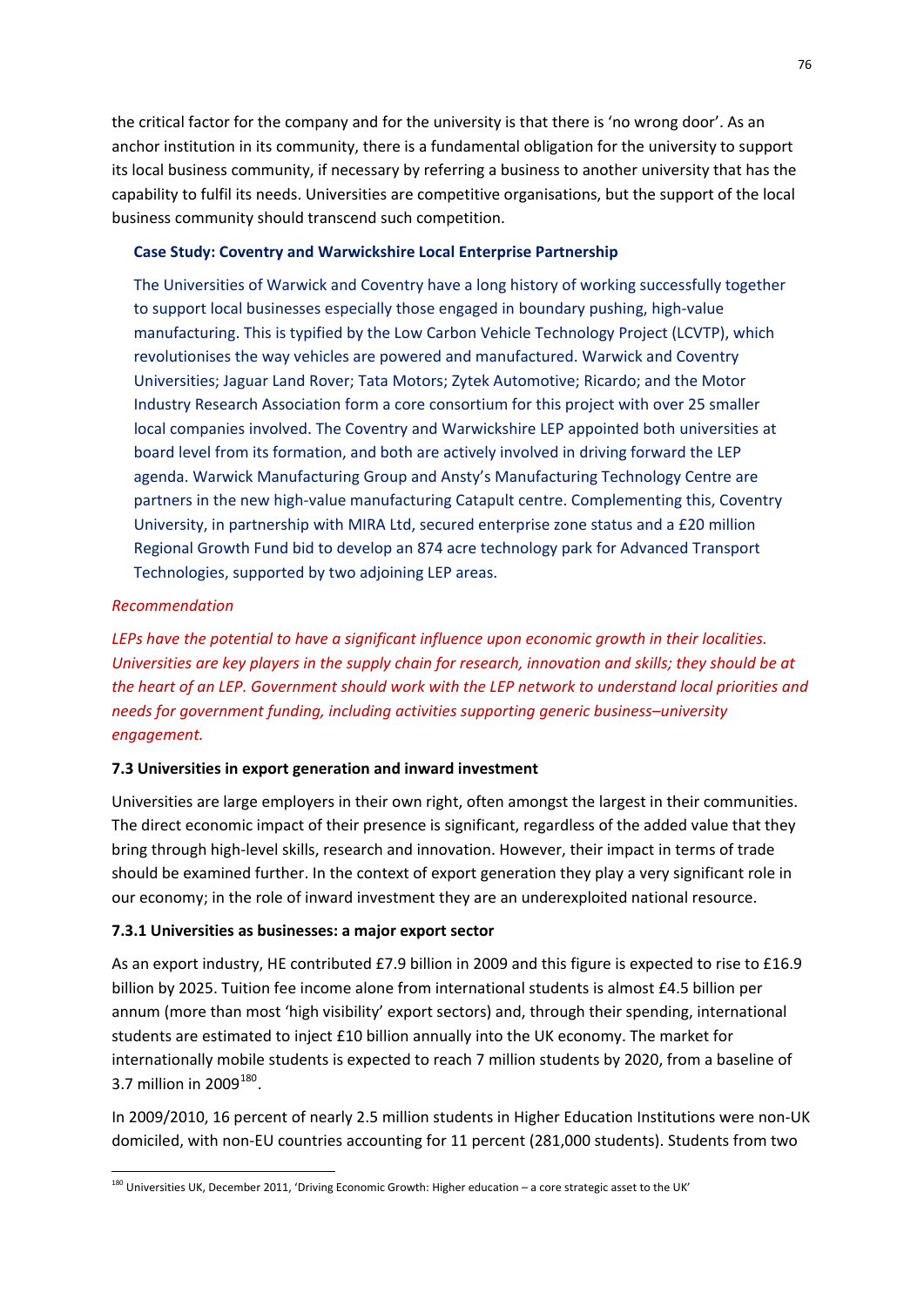of the 'BRIC' countries, China and India, accounted for over a third of all non‐domiciled students. The growth rates in student registrations from some regions are high: 11.7 percent for all non‐EU domiciled students, and showing dramatic increases in specific countries—China (21 percent), Nigeria (16 percent), Saudi Arabia (60 percent), Thailand (18 percent).

There are threats, however. The UUK report 'Driving Economic Growth'<sup>[181](#page-83-0)</sup> identifies that, despite retaining its position as the second most popular destination for international students (after the US), the UK lost market share between 2000 and 2009 as many competitor countries—such as Australia, Canada, New Zealand and Korea—recruited aggressively overseas.

The importance of international students within our HE system is recognised by the Coalition government:

*The international focus of our universities is important, and the government is supporting it by forging links with the HE systems of countries like Indonesia and Brazil, as well as China and India.... As part of the Growth Review, we also announced our intention to maximise education export opportunities in the priority markets of Brazil, China, India, Indonesia, Mexico, Turkey and the Gulf. The recent agreement with Brazil to accept 10,000 students to study STEM subjects in the UK is a signal of intent—and I congratulate Universities UK for negotiating this deal on behalf of our HE sector.*

*Dr Vince Cable, Secretary of State, International Skills speech, 8 December 2011*

### **7.3.2 International connectivity**

The economic benefits of being a leader in international education are not confined to the direct financial impact of international students, important though they may be. Many universities have a highly diverse international faculty, making our campuses truly international in every perspective of intellectual and cultural life. The importance of this international community is clear and not solely in the direct economic and cultural benefits that such a diverse student population brings. The relationships established between students, alumni and their universities endure well beyond their student experiences, and are a key factor in the UK's continuing influence in global affairs. I made recommendations in respect of the present UK immigration policies in chapter 5; the importance of establishing these relationships serves to emphasise the importance of that recommendation.

The international business expertise in universities extends well beyond attracting international students to study on UK campuses. Many UK universities, from all parts of the sector, have international networks of educational, research and commercial partnerships. Several have invested in campuses overseas, often through joint ventures with international business, and have gained valuable experience of working with other governments. The UK university sector is a rich source of international experience in business operations, especially in the developing economies. It appears to be an underexploited national resource.

#### **7.3.3 Agencies for inward investment**

The government's Plan for Growth<sup>[182](#page-83-1)</sup> makes clear the UK's ambition to grow our trade and inward investment, ensuring the UK remains one of the top destinations for foreign direct investment (FDI);

 $181$  Universities UK, December 2011, 'Driving Economic Growth: Higher education – a core strategic asset to the UK'

<span id="page-83-1"></span><span id="page-83-0"></span><sup>&</sup>lt;sup>182</sup> Plan for Growth, March 2011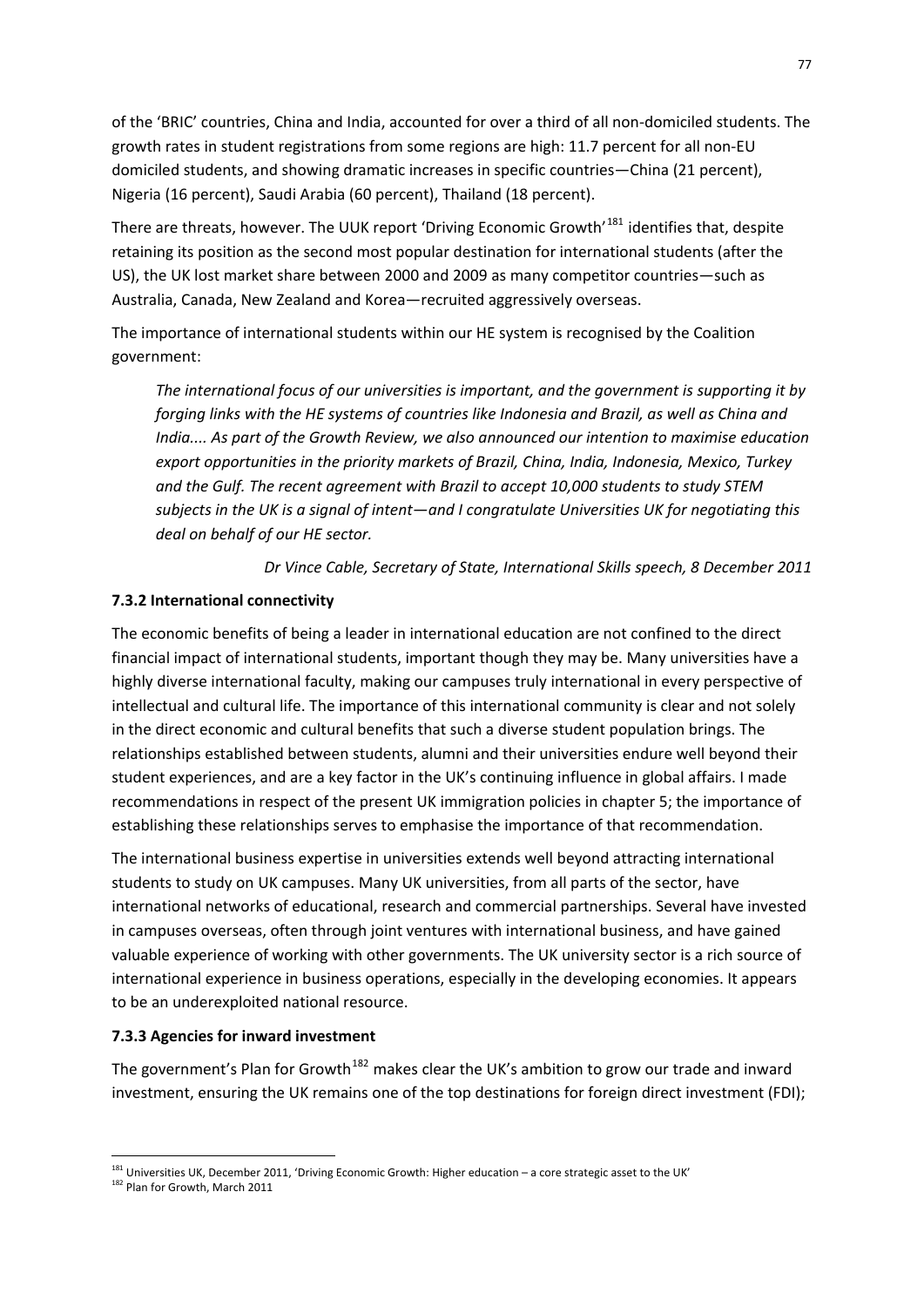increasing exports to key target markets; and delivering an increase in private sector employment, especially in UK regions outside London and the South East.

The UK is acknowledged as having some of the leading research universities in the world but there is a question about whether they are as widely recognised as a magnet for inward investment as they would be in the US, where such institutions have long been acknowledged in this role.

*It is not a coincidence that those communities possessing the best research and graduate facilities from MIT to Cal Tech—tend to attract the new and growing industries.*

## *Speech by President John F. Kennedy, undelivered, Dallas 22 November 1963*

The UK has 25 of the top 150 research universities globally<sup>[183](#page-84-0)</sup> and the diversity of universities in this country provides a rich supply chain of high-level skills and innovation capability to companies; yet it is not apparent that UK universities are the magnet for inward investment in a manner that meets their potential. Some places, notably Cambridge<sup>[184](#page-84-1)</sup>, can claim such a status, but this phenomenon does not appear to have been created through strategic policy, rather through the initiative and activities of entrepreneurial individuals, supported by the civic authorities at that time.

UKTI works with UK‐based businesses to ensure their success in international markets, and to encourage overseas companies to consider the UK as their global partner of choice. The recently released UKTI five‐year strategy 'Britain Open for Business*—*Growth through International Trade and Investment'[185](#page-84-2), sets a new strategy: UKTI working in partnership with other government departments and business to realise the government's ambitions for growth through trade and investment. Regrettably, this document makes little mention of the role our universities can play in delivering increased benefit to UK plc through international trade and investment.

Specifically, the strategy identifies the need to improve UKTI's performance and to develop 'partnerships for success'. Existing partnerships include the China–Britain Business Council (CBBC) and Asia Task Force. New initiatives include the recently established UK–ASEAN Business Council (November 2011).

Currently, UK plc overseas missions are serviced by the plethora of international representative agencies reporting into BIS and Foreign and Commonwealth Office (FCO). Universities can and do work with UKTI, the Science and Innovation Network (SIN), the British Council and the RCUK's international offices, the CBBC. But this is scratching the surface of university capability, especially in the context of the priority sectors identified by UKTI as having growth potential.

### **7.3.4 Specialists in sectors and technologies**

The UKTI's 'Britain Open for Business—Growth through International Trade and Investment' identifies a number of priority sectors (with associated sector group task forces) to rebalance the economy to a broader base that builds upon the UK's strengths in a range of innovative and high‐ growth sectors. These fall into five groupings, underpinned by two crosscutting themes (see Table).

In all these areas the UK's Higher Education research base excels<sup>[186](#page-84-3)</sup>, providing a backdrop of worldleading technical expertise. Further, through their wider global networks, universities possess

 $^{183}$  THE World University Rankings 2011/12

<span id="page-84-1"></span><span id="page-84-0"></span><sup>184</sup> [http://www.cambridgephenomenon.com](http://www.cambridgephenomenon.com/)

<span id="page-84-2"></span><sup>185</sup> UKTI, May 2011 'Britain Open for Business – Growth through International Trade and Investment. The UKTI's five-year strategy'

<span id="page-84-3"></span><sup>186</sup> Research Assessment Exercise, 2008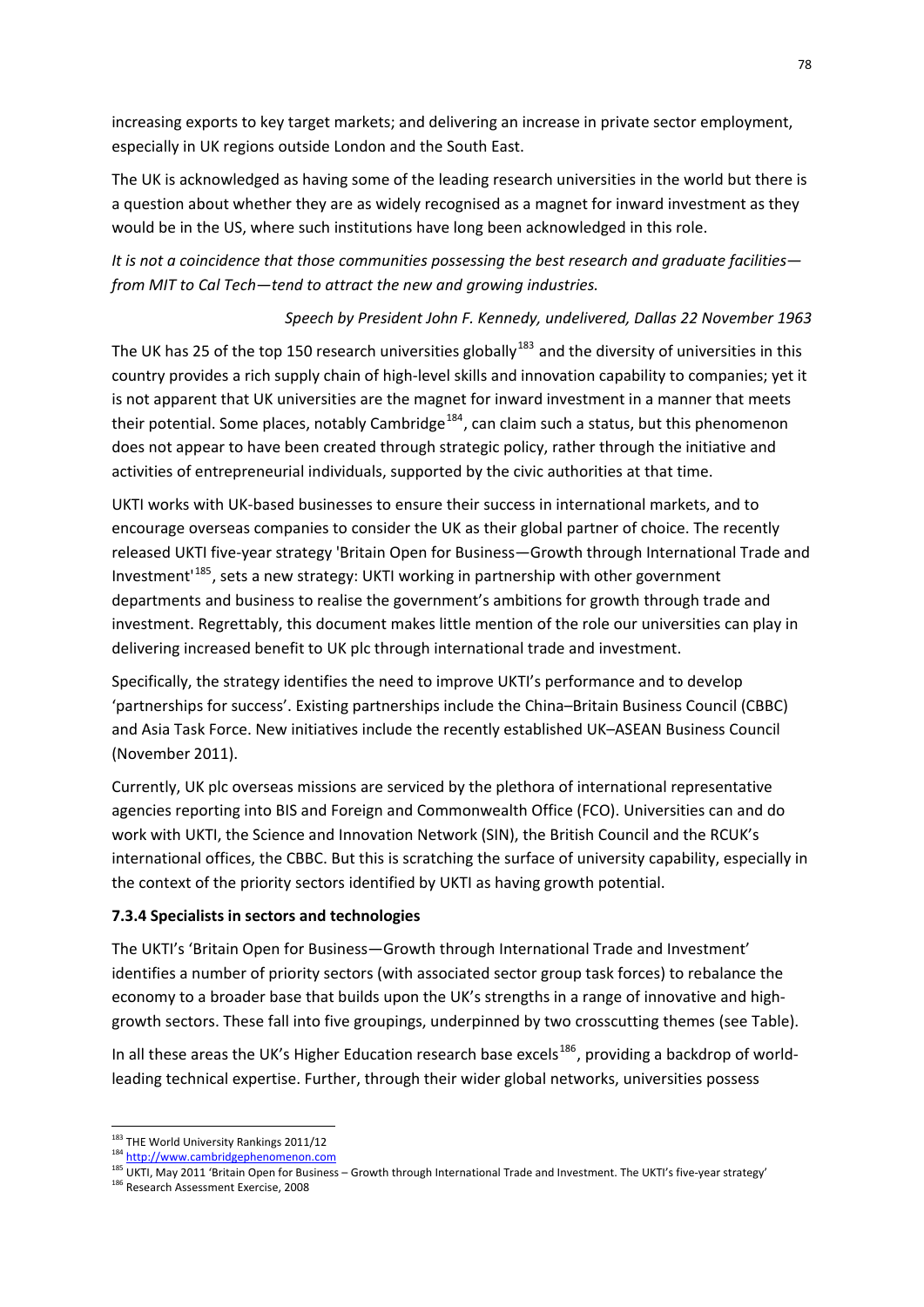internationally recognised experts with access to sector leaders, which can add value to investor relationships.

| <b>Advanced</b><br>manufacturing                           | Defence and<br>security | <b>Infrastructure</b>                                                                                         | <b>Healthcare and</b><br>life sciences                                                       | <b>Services</b>                                                                                                                             |
|------------------------------------------------------------|-------------------------|---------------------------------------------------------------------------------------------------------------|----------------------------------------------------------------------------------------------|---------------------------------------------------------------------------------------------------------------------------------------------|
| Aerospace<br>Agrifood<br>Automotive<br>Chemicals<br>Energy | Defence<br>Security     | Construction<br>Environment and<br>water<br>Transport<br>(airports,<br>railways, logistics,<br>marine, ports) | Healthcare<br>Industrial<br>biotechnology<br>Pharmaceuticals<br>and medical<br>biotechnology | Creative<br>industries<br>Education, skills<br>and training<br><b>Financial services</b><br>Professional and<br>business services<br>Retail |
| Technology                                                 |                         |                                                                                                               |                                                                                              |                                                                                                                                             |
| Low carbon                                                 |                         |                                                                                                               |                                                                                              |                                                                                                                                             |

### **UKTI priority sectors**

**Source: 'Britain open for business—growth through international trade and investment', UKTI 2011**

The UKTI 'Smart Cities of the Future in Asia'<sup>[187](#page-85-0)</sup> targets regions where UK universities have extensive reach and presence. Many business and political leaders are UK alumni and several universities have invested locally, forming strong relationships and opportunities for further development (for example, the University of Nottingham's research and teaching campuses in Semenyih, Malaysia and Ningbo in China). Such experience and expertise should be a valuable asset in implementing UKTI strategies.

### *Recommendation*

1

## *UKTI should reconsider the role of universities in providing critical intelligence, support and ambassadorial engagement with potential investors.*

### **Case Study: Chang 'An UK research and development centre**

Discussions brokered by the University of Nottingham led to the establishment by Chongqing automotive giant Chang 'An of an East Midlands based R&D centre in June 2010. Rapid expansion of this centre will create up to 250 high tech jobs over three years as part of Chang 'An's £1 billion R&D investment plan. The Chang 'An case study provides an exemplar for other large Chinese companies seeking to internationalise their technology and supply chain partnerships. Chang 'An has been very supportive of University of Nottingham investment activity, hosting Chinese delegations and sharing its experiences of setting up in the UK. Chang 'An has also supported recent University of Nottingham Asia‐focused business engagement activity, giving enthusiastic testimonials and providing direct support to bilateral trade missions. Further, the university provides ongoing site services to Chang 'An—including training and technical support, and is currently discussing long‐term R&D arrangements. Chang 'An has made a significant impact on the UK automotive supply chain, working with a number of leading companies.

<span id="page-85-0"></span> $187$  To be published in February 2012, interim findings released in November 2011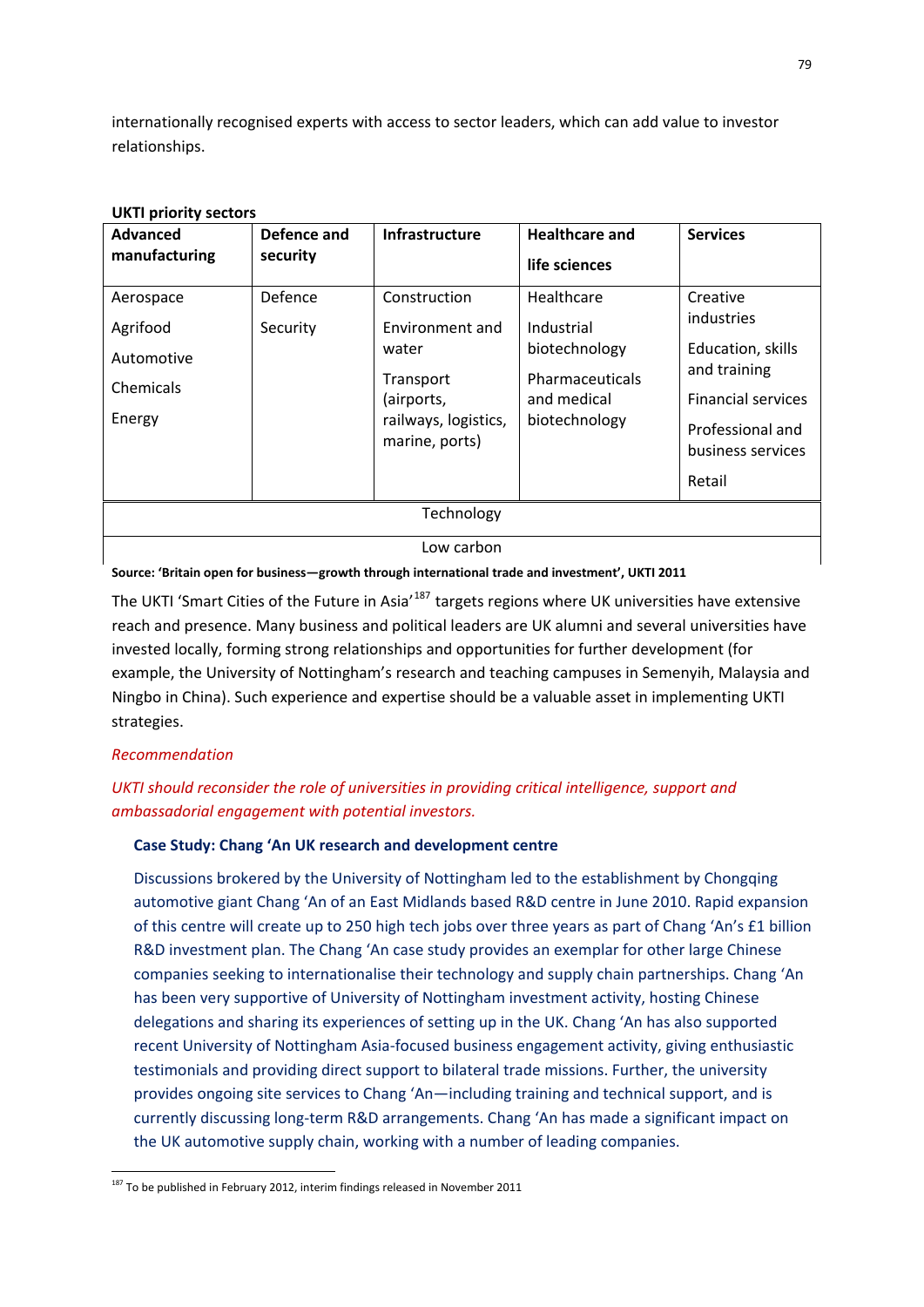#### **7.3.5 Enterprise zones and science parks**

In 2011 the Coalition government announced that it would establish 21 new enterprise zones in LEP areas<sup>[188](#page-86-0)</sup>. Subsequently a number of specific enterprise zone developments have been announced, with LEPs developing specific plans for additional sites. Enterprise zone areas will benefit from a range of measures, such as business rate discounts, superfast broadband provision, simplified planning approaches and ring‐fencing of business rates.

In welcoming these developments a number of commentators have referenced the opportunity these zones bring for international inward investment. There is strong alignment of the proposed enterprise zones to UKTI priority areas. UK university research strengths have the potential to add value to such strategies (for example, the Humber Estuary Renewable Energy Super Cluster or MIRA Technology Park in Hinckley, Leicestershire). Further, some of the enterprise zones are located in proximity to universities. The Bristol, Harwell–Oxford and Alconbury enterprise zones are clear examples where the presence of local universities with global standing has the potential to support inward investment proposals, emulating the Daresbury science campus enterprise zone where Liverpool, Manchester and Lancaster universities are engaged.<sup>[189](#page-86-1)</sup>

In parallel, UKTI<sup>[190](#page-86-2)</sup> has stated that in the next five years it intends to create a pipeline of 750 FDI projects per year—nearly 4,000 in total. This will create significant demand for suitable space/development land and these projects will be high quality and R&D intensive. The need to effectively promote enterprise zones and university‐linked science and innovation parks will be great. The international promotion of these enterprise zones will be significantly enhanced through strong engagement and proactive involvement of key UKTI and university staff.

#### *Recommendation*

1

# *As enterprise zones develop management structures and clarity around their specific offer to inward investors, local universities and UKTI should be strongly engaged to deliver coherent international promotion of each enterprise zone.*

There has been considerable investment in university science parks over the past ten years. Typically co‐located alongside or close to universities, they provide facilitated access to the full range of university services: R&D expertise and facilities; staff upskilling; graduate recruitment; often a university brand that has international standing. Universities have the ability to be magnets in inward investment and employment growth.

#### **Case Study: BioPark, University of Hertfordshire**

When Roche Pharmaceuticals closed its research centre in Welwyn Garden City there were significant job losses. With the support of Roche and the local authorities, and a grant from the Regional Development Agency, the University of Hertfordshire purchased the centre and converted it into BioPark—a facility to accommodate spin-out and spin-in SMEs in the life sciences and health sectors. Managed by a university subsidiary company, Exemplas Ltd, the research centre has since been further modernised and expanded in 2011, with the university and Hertfordshire County Council both investing. BioPark now hosts over 20 companies and the

<sup>&</sup>lt;sup>188</sup> <http://www.communities.gov.uk/documents/localgovernment/pdf/1872724.pdf>

<span id="page-86-1"></span><span id="page-86-0"></span><sup>189</sup> [http://www.daresburysic.co.uk/about](http://www.daresburysic.co.uk/about-us/stakeholders/stfc.aspx)-us/stakeholders/stfc.aspx

<span id="page-86-2"></span><sup>190</sup> UKTI, May 2011 'Britain Open for Business—Growth through International Trade and Investment. The UKTI's five-year strategy'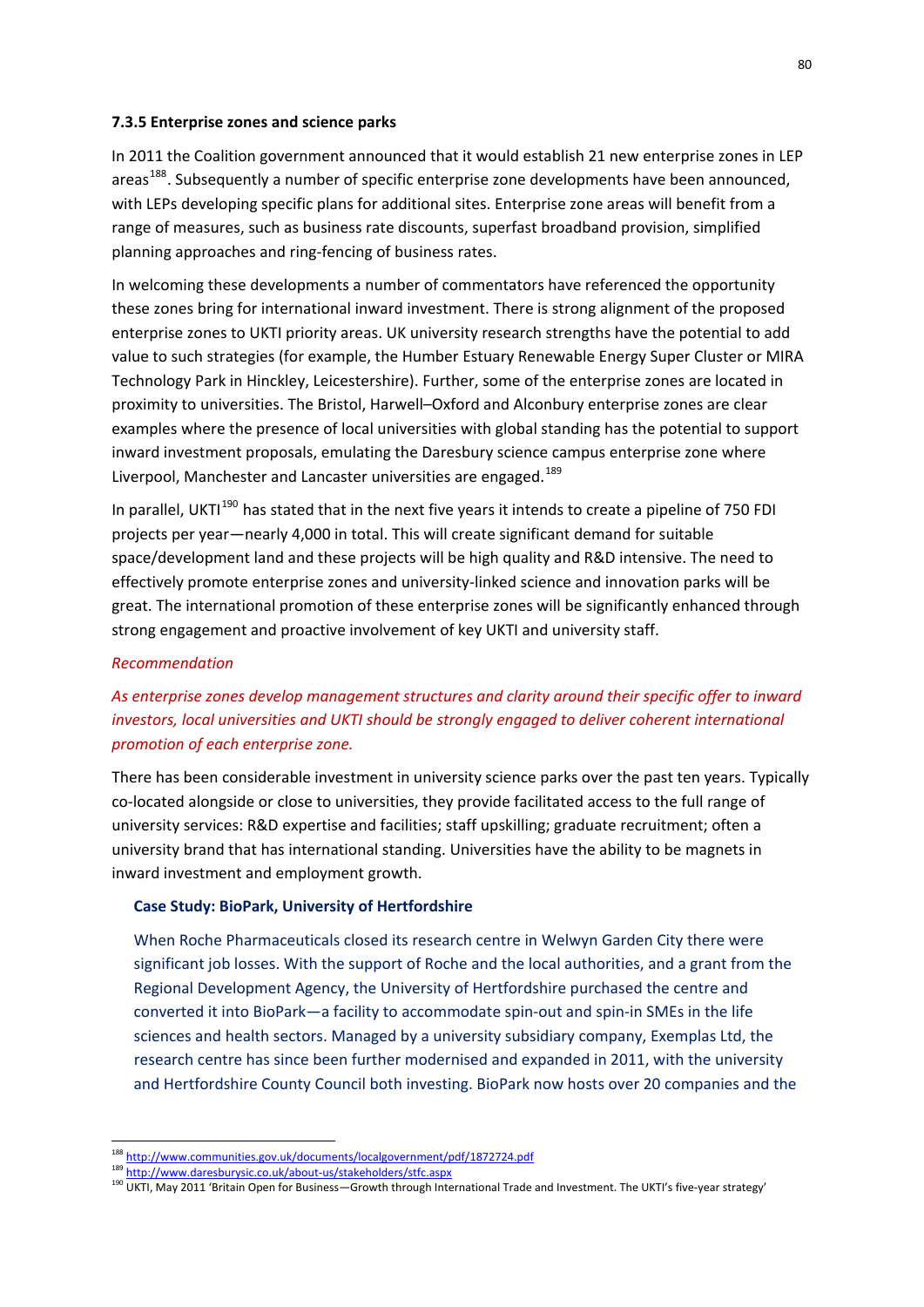## enlarged facility has 80 percent occupancy: growing companies seeking high-quality scientific facilities, often relocating from incubators elsewhere in the Cambridge–London pharma corridor.

The Localism Act will broaden the discretion of local authorities to grant relief (or discounts) on business rates. Local authorities already have powers to make local development orders (LDOs) granting planning permission for certain developments within given areas. Further, the Local Government Finance Bill, when enacted, will facilitate the local retention of a percentage share of business rates, putting a clear incentive in place for local authorities to promote local economic growth. Essentially, local authorities will have the powers to create enterprise zone conditions in their local areas, albeit without any government subsidy for the initial business rate discounts.

It is not unusual for companies to locate close to a university in order to achieve connectivity and gain from the skills and expertise of their neighbour (MAN group with Oxford University, for example). Some universities with substantial land holdings, on or off campus, have indicated that the new planning environment may provide an opportunity for the creation of increased employment opportunities. This would have advantages in the context of university‐leverage in increasing economic activity and financial returns to the university, and potentially foster a strong business presence on campus culture.

Terman came up with this great idea that did more than anything to cause the tech industry to grow *up here.*

*Steve Jobs*[191](#page-87-0)

[Steve Jobs was referring to the Dean of Engineering at Stanford University, Frederick Terman, who in 1951 created a 700 acre industrial park on university land for private companies that could commercialise the ideas of his students, now called Stanford Research Park.]

#### *Recommendation*

*Universities, UKTI, local authorities and LEPs should work together with other relevant organisations (such as the UK Science Park Association[192](#page-87-1)) to develop coherent routes for the international promotion of available space and development opportunities in university‐linked science and innovation parks. Further, the government, in conjunction with the LEPs, should examine the benefits of using local authority enterprise zone type measures such as simplified planning or local taxation to support university‐linked science and innovation parks.*

#### **7.4 Reflections**

1

Prior to the Lambert Review, the linkage between business and universities lacked structure and focus. As shown within this Review, the last eight years have seen a huge expansion in collaborative activity in many dimensions, to the benefit of business, students and universities alike. The sceptics who voiced their doubts at that time have been proven wrong.

However, in the broader aspects of economic growth, the global reputation of UK universities remains underexploited. Just as the first decade of this century has demonstrated the immense benefits of business–university collaboration, the second decade should build on those achievements to attain world‐class status and see the global reputation of the UK university sector being utilised as a stimulus for both indigenous economic growth and inward investment.

<span id="page-87-0"></span><sup>191</sup> *Steve Jobs* Biography by Walter Isaacson 2011

<span id="page-87-1"></span><sup>192</sup> UK Science Park Association (UKSPA) founded in 1984 now comprises over 70 full science park members